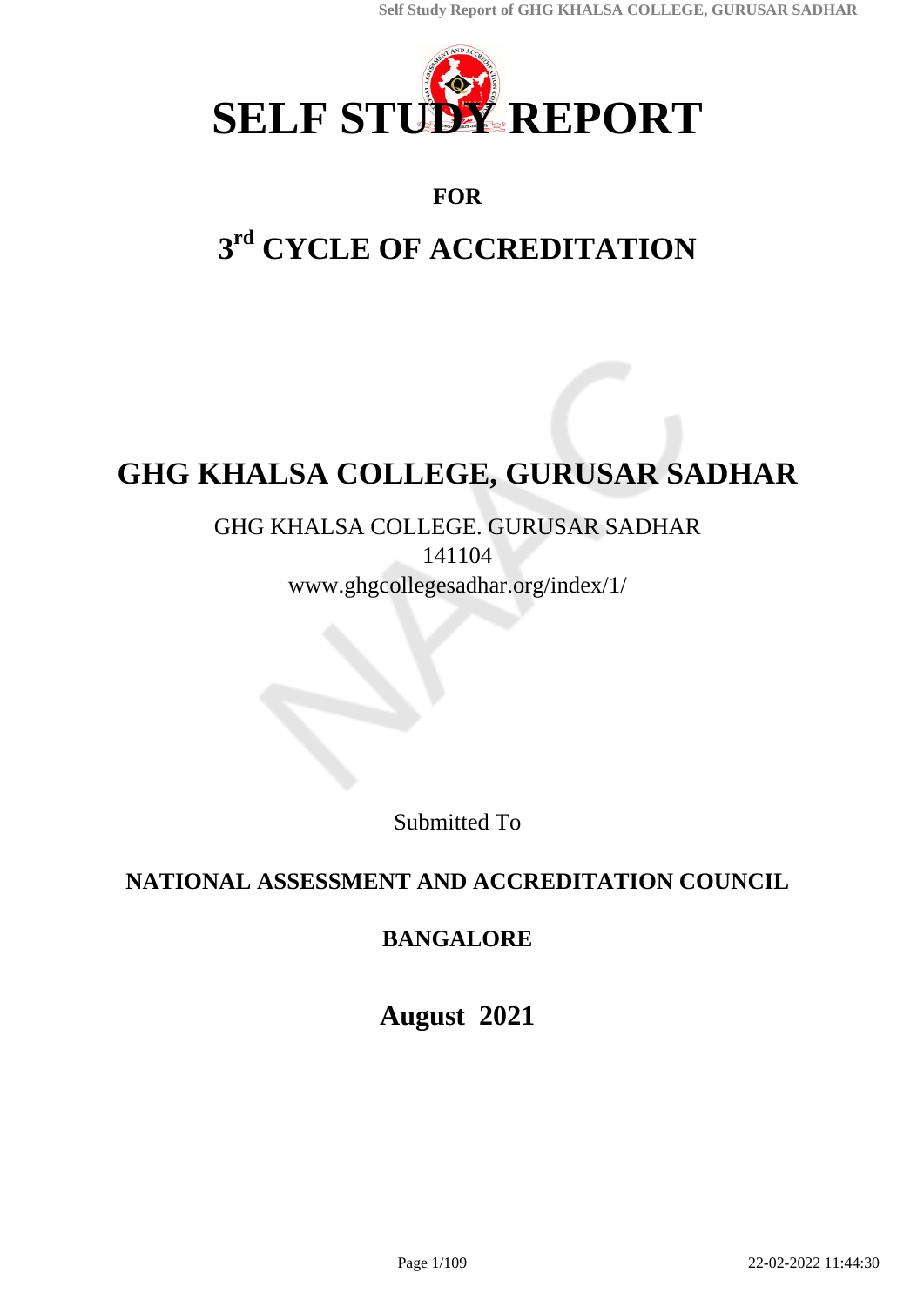# **1. EXECUTIVE SUMMARY**

# **1.1 INTRODUCTION**

G.H.G Khalsa College, Gurusar Sadhar, Dist. Ludhiana (Punjab) was established in 1948 under the aegis of Governing Council, G.H.G. Khalsa College, Gurusar Sadhar. It is a voluntary educational organization, registered under the societies Registration Act 1980, comprising of prominent community leaders, dedicated social workers and philanthropists from all walks of life belonging to surrounding rural area. The college has now completed seven glorious decades of its establishment. The institution takes pride in marching ahead in spite of limited resources, rural location and low paying capacity of the people to whom it caters, but strictly adhering to its non-profitable and charitable character. The combination of strong academic leadership, sound and stable Governing Council, participative management in most important areas of educational planning and administration paid rich dividend to raise its stature from a modest single teacher school (since 1921) to its present enviable form.

In 1948, the college was established with F.A./B.A. Degree Courses. Later this institution has been adding subjects/courses after every two/three years. Session 2014-15 proved to be a milestone in the history of this institution as Indira Gandhi National Open University, New Delhi established its Regular Study Centre on the campus. This has helped in the mission of the college to make higher education available to each and everyone in all possible ways. Presently 11 UG, 9 PG and one PG Diploma programme are running successfully.

The college is Post Graduate and Co-educational Institution. It is affiliated to Panjab University, Chandigarh and is recognised by UGC u/s 2(f) and 12(B) of UGC Act and also by NCTE. This is a Grant-in-Aid college by the Government of Punjab. The College spread over 26 Acers, on the state highway-12 (Ludhiana-Barnala) just 28 km from Ludhiana City. Being the close vicinity of Air Force Station Halwara and upcoming International Air Port Halwara, the college has a great potential and prospect to be an Excellence in higher education to multicultural communities.

This is a NAAC Reaccredited 'A' grade (CGPA 3.11) Institution awarded in 2015(second cycle).

#### **Vision**

G.H.G. Khalsa College, Gurusar sadhar (Ludhiana) and its allied institutions strive to cater to the educational, cultural, social, moral and spiritual needs of the youth of the rural area in particular and public in general, and to inspire them with the right spirit of service and sacrifice as taught and practiced by Sikh gurus, and thus to make them intelligent and useful citizens of the world with a universal outlook. A fine blend of tradition and modernity is the key for the development of human and intellectuals of high order as enshrined in the college motto "Simple Living and High Thinking" (Mann Niwan Mat Uchi).

#### **Mission**

Our mission is to promote the college into an institute of excellence and to serve the rural youth by making them suitably employable by providing right type of skills, values and holistic knowledge which is easily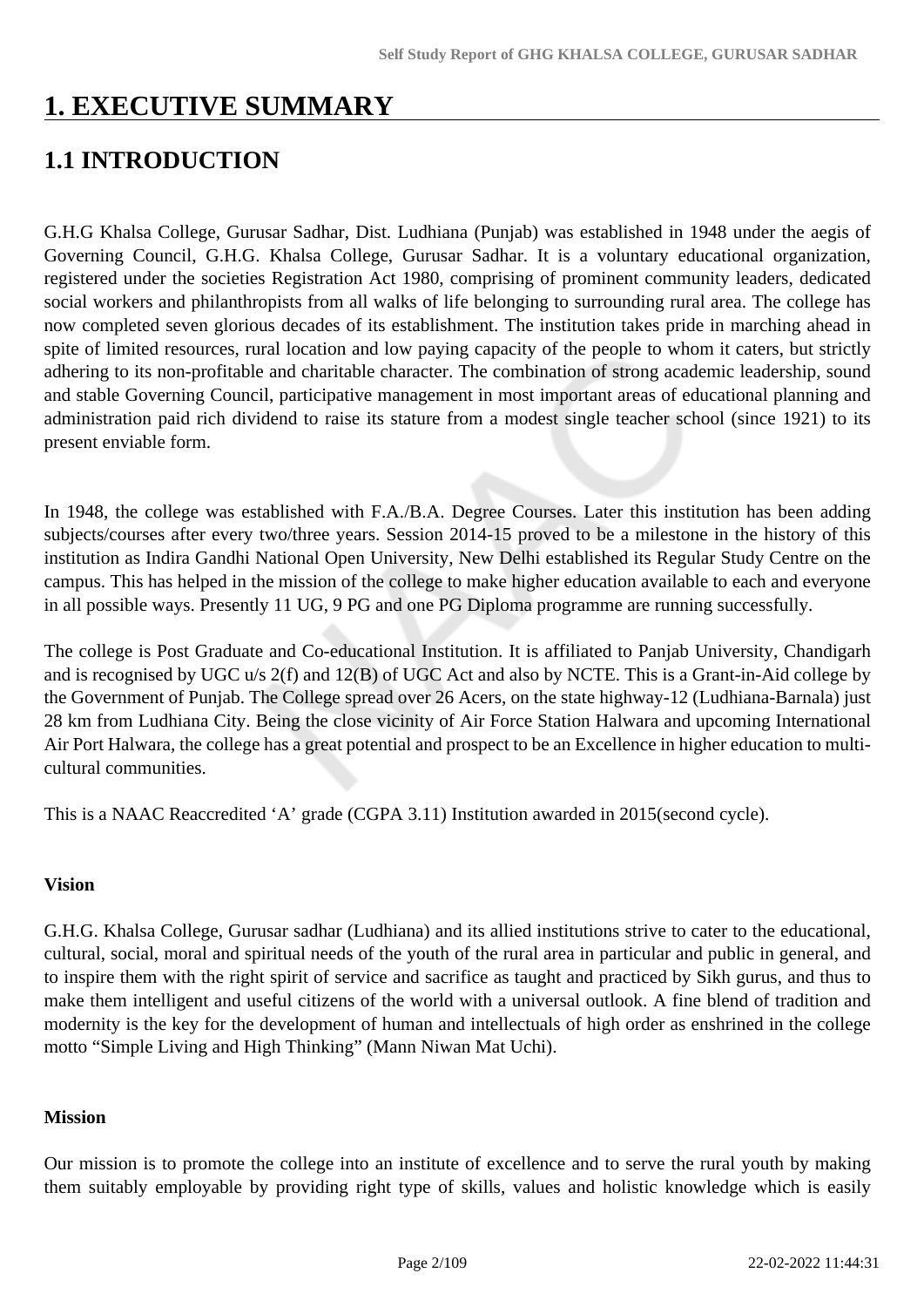available and affordable. The college strives towards integrated personality development of students by providing varied learning experiences, specific knowledge, curricular and co-curricular programmes, extension activities, and rich cultural heritage with modern outlook. The institution helps the students to discover their passion, turning them into personally and professionally rewarding citizens.

# **1.2 Strength, Weakness, Opportunity and Challenges(SWOC)**

## **Institutional Strength**

- One of the oldest institutions serving society since 1948.
- Recognition as a leader in rural education.
- Excellent infrastructural setup.
- The institution is covered under 95% Grant-in-Aid scheme of the Punjab Government and under section 2(f) and 12(B) of the UGC Act.
- Well-qualified, dedicated, cooperative and experienced staff.
- Excellent results including university positions in academics.
- The Institution is contributing substantially in the field of sports, art and culture especially Hockey and Bhangra at university, Inter-university, state, national and international levels.
- A strong alumni base not only in India but on foreign lands also.
- Continuously adding new programmes synchronized with present-day needs.
- Strong industrial academia collaboration.
- Employment exchange and competitive examination training centre for better placement opportunities.
- A number of central and state government-funded scholarship schemes, other financial aid and freeship available.
- The College management and alumni extend a helping hand to the needy and underprivileged students.
- Conducive environment and digital library for research.
- A pollution-free green environment was once described as "A wonder in a rural setting" by Mr Prem Bhatia, then Editor-in-Chief, *The Tribune.*
- Excellent residential facilities in the form of ideal separate hostels for boys and girls with ultra-modern amenities, Bank ATM available on the college campus.
- A good amount of energy is being produced in hostels through the solar system.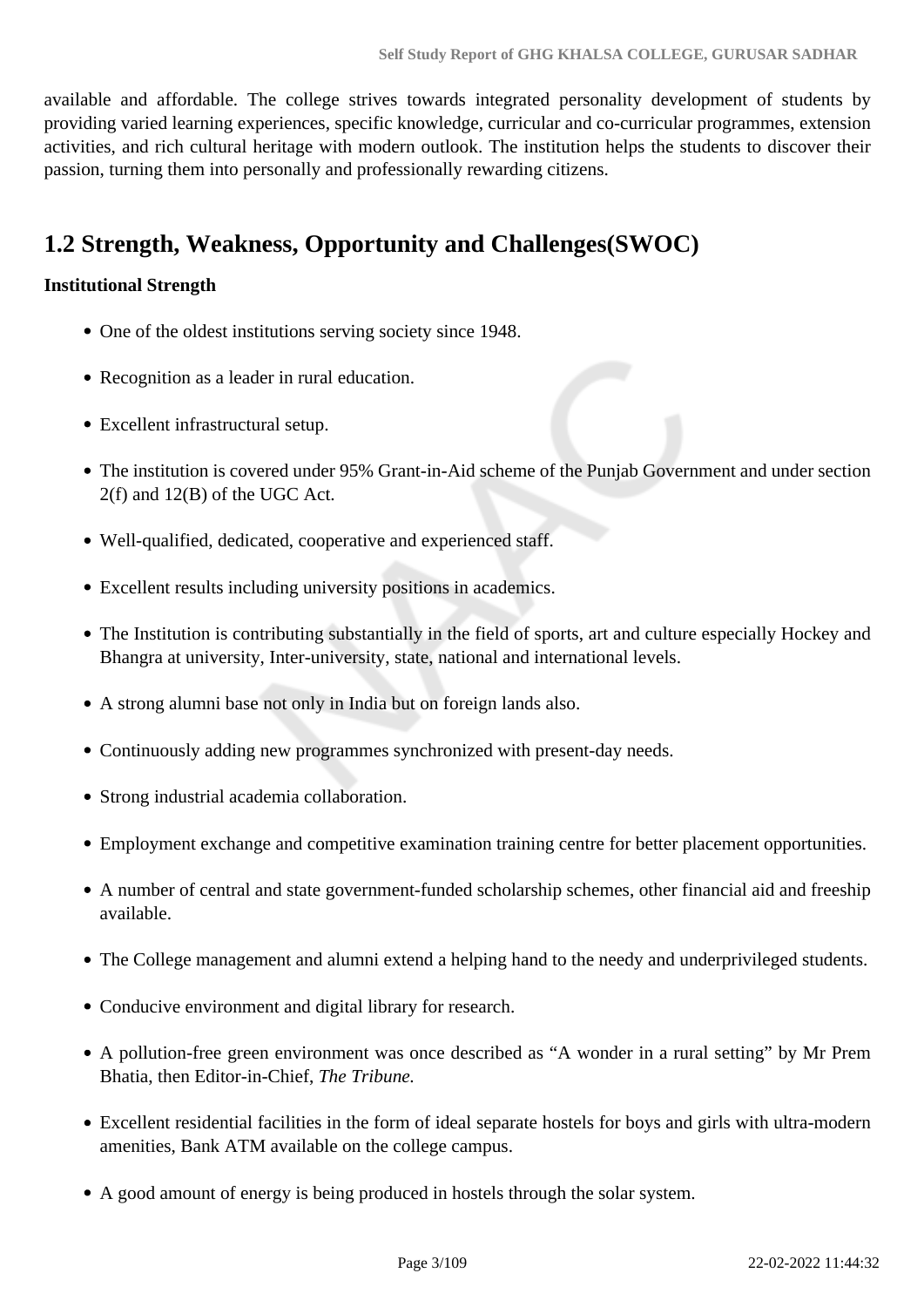- Availability of staff quarters (teaching and non-teaching) on the campus.
- Medical facilities are available in front of the main gate of the college The Govt. Premjit Memorial Hospital, Sadhar Block.
- The Institution has a world-class Indoor Shooting Range.
- Well-furnished computer labs with modern Equipped terminals and loaded with certified software's pertaining to the curriculum.
- The college ERP system provides simple interface that enables institution to manage their academic, administrative, and financial system.
- The college's low-cost LMS is integrated with variety of features and benefits for both teachers and students.

#### **Institutional Weakness**

- Controlled Procedures to introduce new-age programmes at UG and PG levels due to affiliation with University.
- The college could not utilize the potential to the fullest in terms of students' placement due to the lack of industry in Punjab.
- Due to greater demand for international study college witnessed a major fall in admissions of various courses.

#### **Institutional Opportunity**

- Availability of computer labs in campus to promote exposure to technology among students.
- The institution was grown to such a level from where we can upgrade to a higher level of excellence by providing the much-required exposure and quality to our rural youth to excel at the national and international levels.
- Possibility of collaboration with foreign universities and providing recognized degrees.
- Efforts are on for various national and international collaborations in academics and sports.
- Improvement and extension in E-Learning with special attention to e-information and e-governance resources.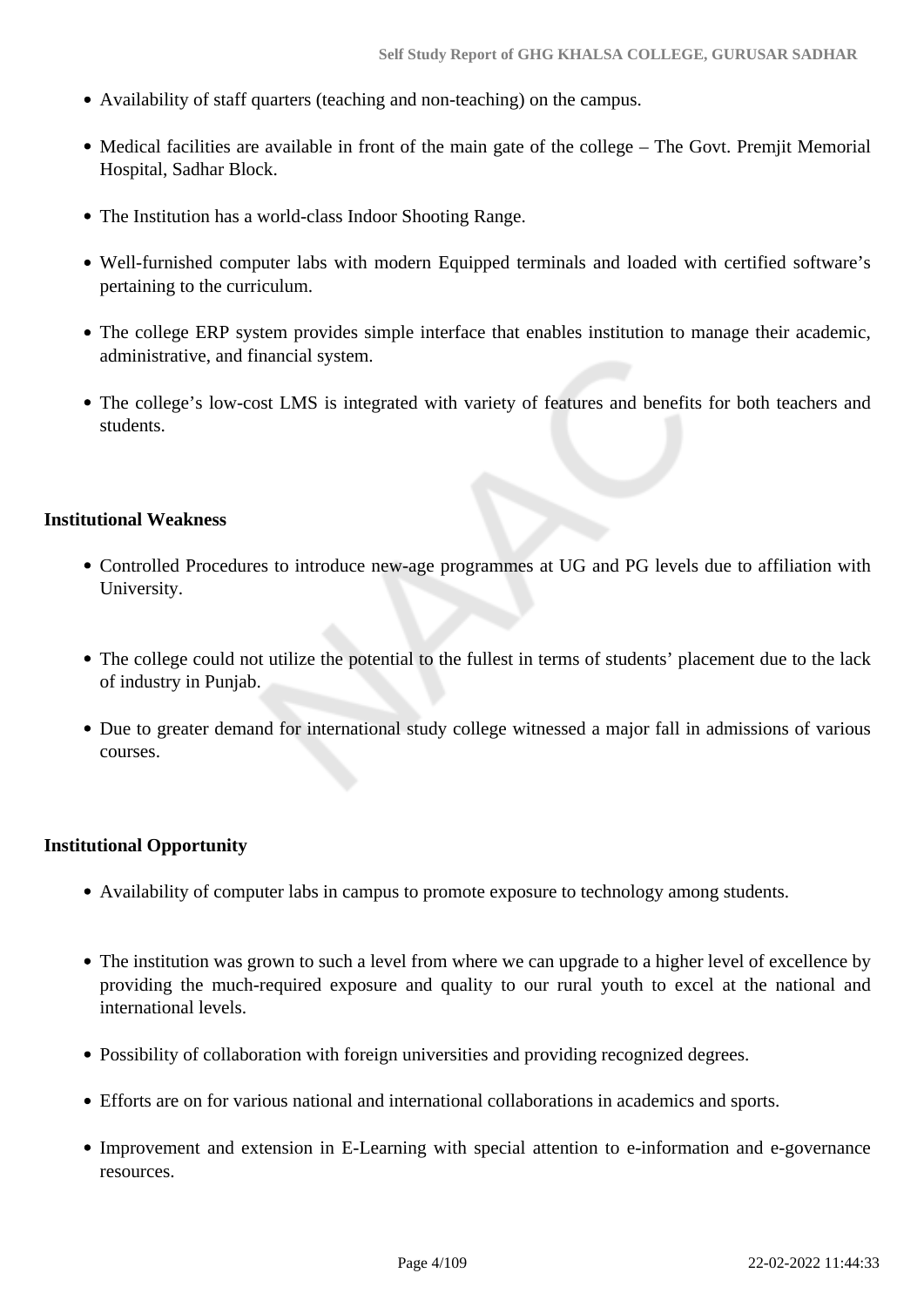- Development of industry-academia interface to explore research, training and more employment possibilities.
- Introduction to more skill oriented programs to facilitate and develop entrepreneurship skills among students to meet the demands of 'Atam Nirbhar Bharat' and 'Make in India'.
- With state-of-the-art facilities on our campus, we have an excellent opportunity to develop vocational education in the region.

## **Institutional Challenge**

- Limitation and constraint to government financial support.
- Due to the low paying capacity of ruralites and the absence of quality schooling in villages, the institution is facing a formidable challenge to prepare its students for cut-throat competition in academics as well as in other fields.
- Commercialization of higher education.
- Maintaining the placement consistency during the current stagnation in the job market.
- A major challenge is to sustain and grow college admissions in the current scenario as students are rushing towards foreign universities and institutions.
- Diversify and expand our resource base in supporting the achievement of the strategic plans, goals and overall growth.

## **1.3 CRITERIA WISE SUMMARY**

### **Curricular Aspects**

- 1. Effective delivery of curriculum designed by the affiliating university is executed through various modes and improvements in the curriculum are sought through representatives in the Boards of Studies.
- 2. Institution adheres to the academic calendar through various practices viz. unitization of the syllabi, subject assignments, class presentations, class seminars, class tests and house tests, periodic parent teacher meetings, examination committee meetings, special tests and inclusion of remedial classes in the college time table etc.
- 3. Continuous process of introducing new courses in tune with the rising demands and career opportunities is practiced which enables the students to be job-ready for the changing employment scenarios.
- 4. To make teaching innovative, interactive and experiential, the projects, trainings and industrial visits are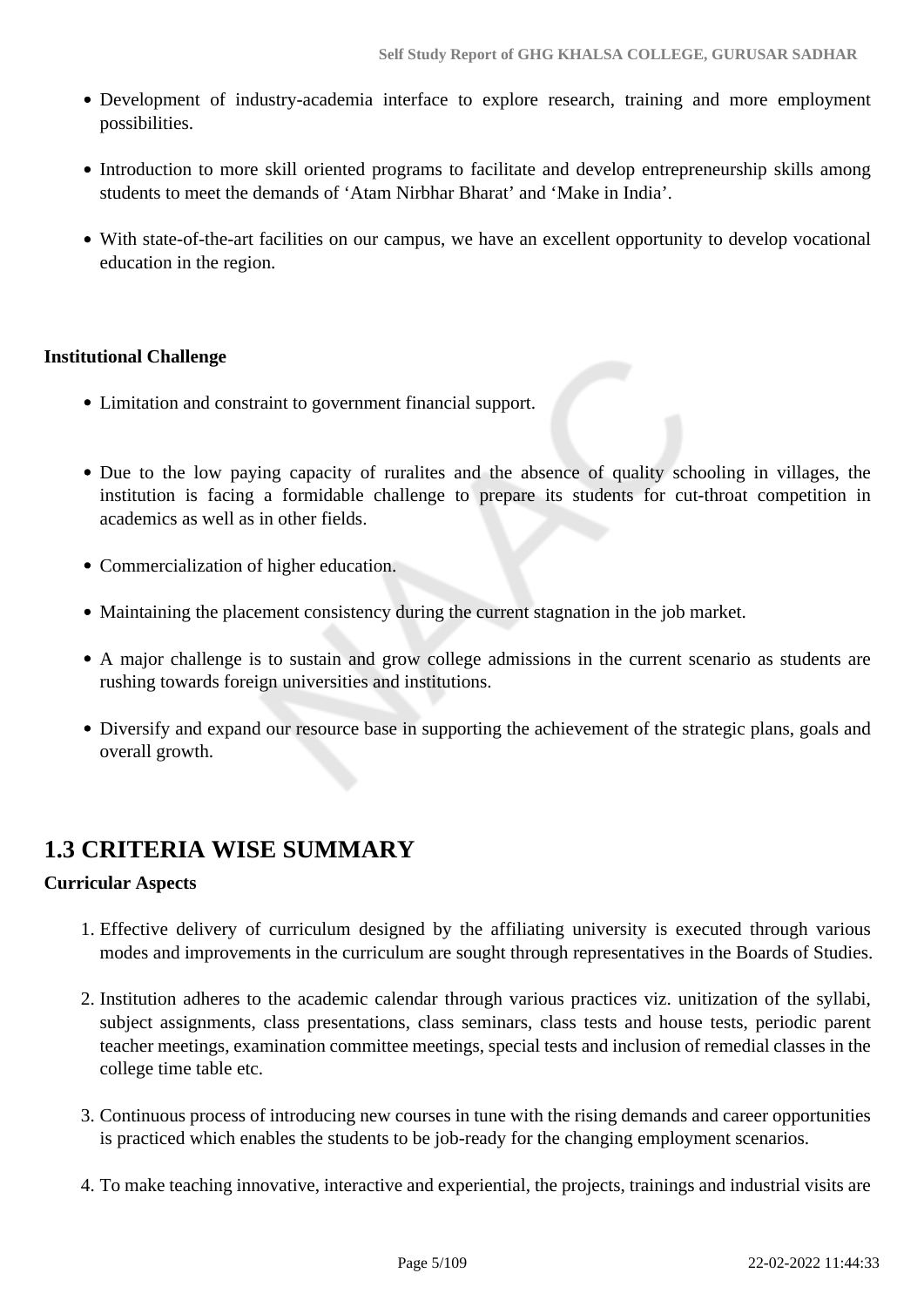conducted, in addition to the prescribed syllabus.

- 5. Courses addressing human values, professional ethics, gender issues and environment and sustainability have been made an integral part of the curriculum. Orientation towards these cross-cutting issues is carried out through various lectures, celebration of days and national level seminars.
- 6. An effective feedback system is in place wherein students, parents, teachers and employers are consulted on the syllabus and its transaction in order to bring about improvements in the working of the college.
- 7. Online and offline interactive mechanisms have been established for teaching, learning and evaluation process. The students have been kept informed about all the developments concerning them at the institutional level and university level through electronic media during the pandemic period.

### **Teaching-learning and Evaluation**

In the teaching-learning process, the distinctive feature of this institution is the ability of its teachers to create enthusiasm, ignite passion and generate curiosity among the students.

- Various methods of experimental and participatory learning, as well as problem-solving methodologies, are implemented to make teaching student-centric.
- The college provides an academic ambience for the growth of each student and excellent learningresources for the achievement of optimal learning outcomes.
- The facilities such as academic and personal counselling, group study system (with help of advanced learners), coaching classes for competitive examinations, conduct-in-house competitions, etc. are also made available.
- The faculty and students are recommended MOOC's to facilitate e-learning.
- The college has initiated continuous and comprehensive internal assessment system in accordance with the norms and guidelines of Panjab University, Chandigarh. The Mechanism of internal assessment is transparent and robust. The marks are awarded on the basis of University Guidelines namely class attendance, class performance, internal examination, etc., and then displayed on the notice board for the information of the students.
- The examination-related grievances of the students are redressed at the college or the university level depending upon the necessity and gravity of the grievances. The college follows the guidelines laid by Panjab University, Chandigarh for redressal of grievances.
- The attainment of programmes/ courses outcomes is discussed by the principal with the faculty and the members of result committee.
- The college follows the reservation policy for the purpose of admission.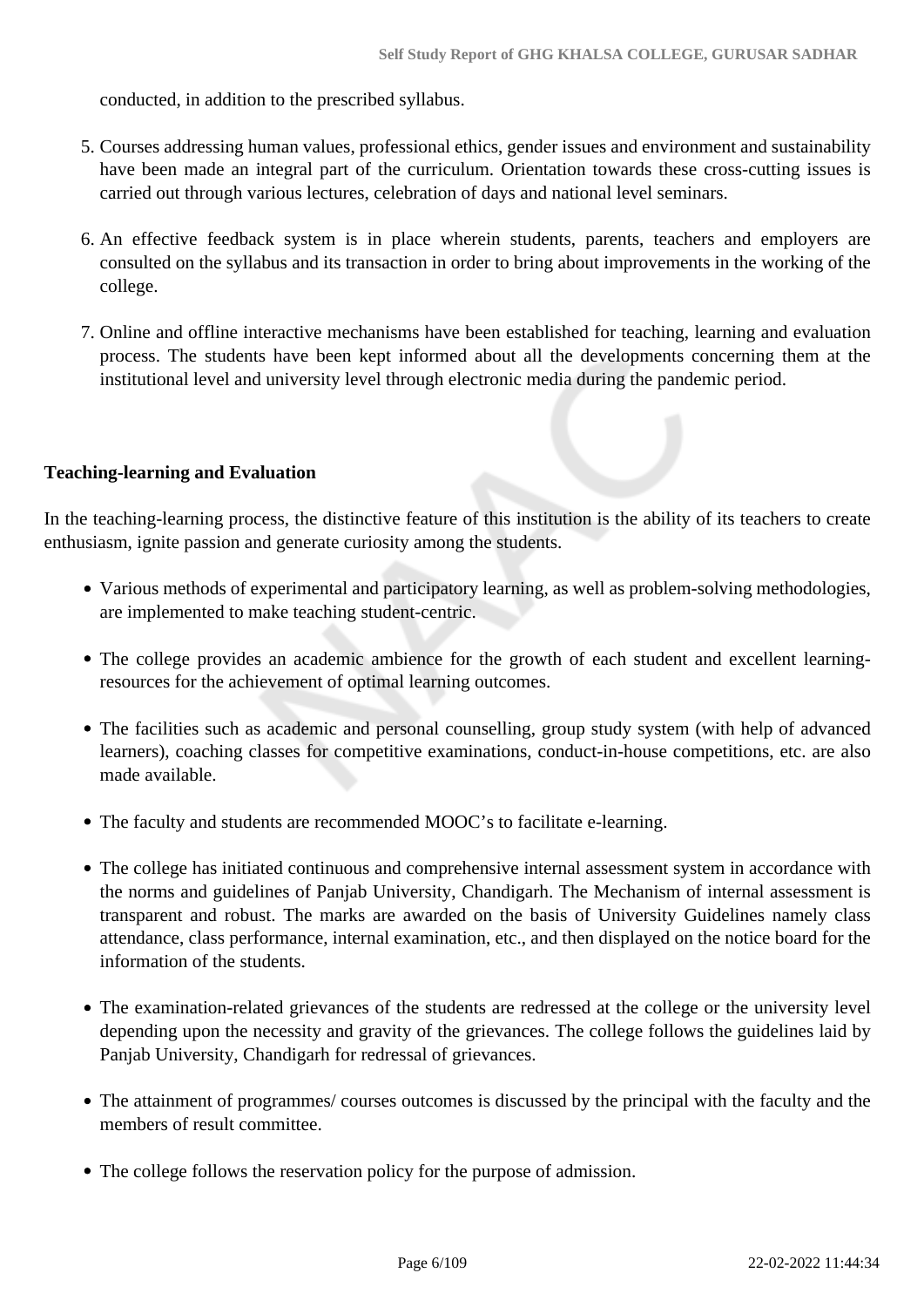For the better academic performance college does extra efforts on slow and advance learner.

#### **Research, Innovations and Extension**

- The college received 04 research projects from government/ non-government agencies.
- Dr. Nitish Dhingra, P.G. Department of Physics is working on a research project sanctioned by CMS (Compact Muon Solenoid) International Experiment at LHC, CERN (Large Hadron Collider, European Organisation for Nuclear Research), Geneva and has published many research papers in International Journals.
- 03 teachers are recognized as research guide
- Departments of Physics, Hindi and Punjabi are working on research projects.
- Institution has created an ecosystem for innovations and the incubation centre is one of the efforts in that direction.
- 10 workshops/seminars were conducted.
- 3 students registered themselves for Ph.D.
- 394 research papers published in the UGC notified Journals
- 96 publications including books, chapters in edited books and conference proceedings
- The college carried out a number of Extension activities in the neighborhood community, sensitizing students to social issues.
- 103 extension and outreach Programmes were conducted.
- Average 14.67% of students participated in extension activities conducted in collaboration with industry, community and Non- Government Organizations.
- 28 Collaborative activities for research, faculty exchange, student exchange/ internship were organised.
- 07 MoUs are functional which were signed with various institutions, industries, corporate houses, etc.

#### **Infrastructure and Learning Resources**

The college campus spread over **26 acres** land with **4-storey** ultra-modern building includes **48 classrooms**, **27 laboratories**, IGNOU Study Centre, conference hall, ultramodern seminar halls, Nihang Shamsher Singh Auditorium, Dhillon Open Air Theatre, boys hostel, girls hostel, two student centres, a well-stacked central library and high-tech education dissipation media.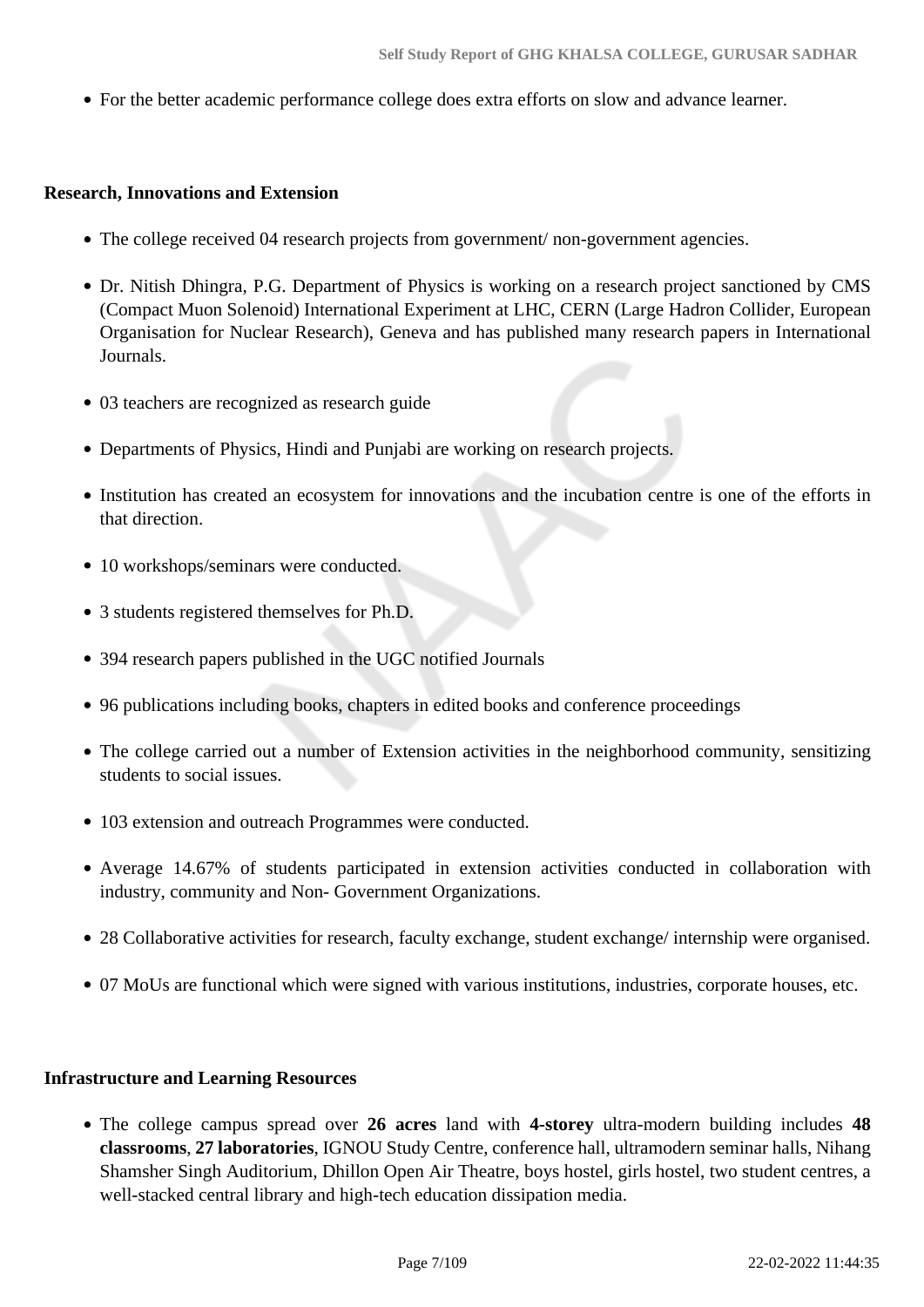- Facilities for indoor games include a shooting range and a Gymnasium Hall (for badminton, volleyball, judo, wrestling, kabaddi, weight-lifting, power-lifting, basketball and gymnastics). Outdoor facilities include an Astro-turf hockey ground, Football ground, handball ground, archery, volleyball, basketball courts, and standard running track. The college has organized inter-college, inter-university tournaments like Callaghan cup (2018), Reliance Foundation football championships (2018 and 2019). The institution has produced **4 Olympians** (Col. Jaswant Singh, Didar Singh, Ramandeep Singh and Sandeep Singh - Hockey), **5 Asian Games winners**, **20 national medal winners**, and **36 international** players. **In Para World Cup,** our student Sandeep Chaudhary created **World Record** while Rajiv Malik won the bronze medal. **Simran** and **Sandeep Chaudhary** qualified for Tokyo Olympic.
- The **state-of-art central library** with hall capacity of 250 users, is the prime learning resource and is automated through LIBMAN, New Delhi software. The library has 50824 books including 7656 rare books and 1151 reference books. The library also provides remote access to various e-resources under subscription to UGC N-LIST Program through which 103000+ e-books/e-journal can be accessed.
- The campus is Wi-Fi enabled with 32 Mbps and 20 Mbps leased lines. College has its own IT Cell that developed and manages **ERP** System for Automation and Website.
- All offices and departments are ICT-enabled. This allows efficient collection, storage and management of data effectively.

### **Student Support and Progression**

- Post Matric Scholarship (SC/ST students), Means-Cum-Merit Scholarship, Minority Scholarship and Sports Wings Scholarship were provided by the Government.
- The institution provides fee concession for economically weak & brilliant students, outstanding sports persons and free accommodation to outstanding sportspersons.
- The capacity building and skill enhancement initiative such as Soft Skill, Language and Communication skills, ICT/Computing skills, and life skills (yoga, physical fitness, health and hygiene) were also taken.
- "Career Counselling, Guidance, Training and Placement cell" provides guidance to the students for competitive examinations and placements.
- The Grievance and Redressal Committee and Anti Ragging cell effectively deal with the cases of sexual harassment and ragging, respectively.
- The students of the college won more than **130 awards/medals** at interuniversity/state/national/international level.
- **Mr Sandeep Chaudhary**, a Para athlete has created a history by making a **new world record** in javelin throw event in the Asian Para Games held at Jakarata, 2018.
- **Manju Bomborai** has won a **Gold Medal in boxing in SAF Games**.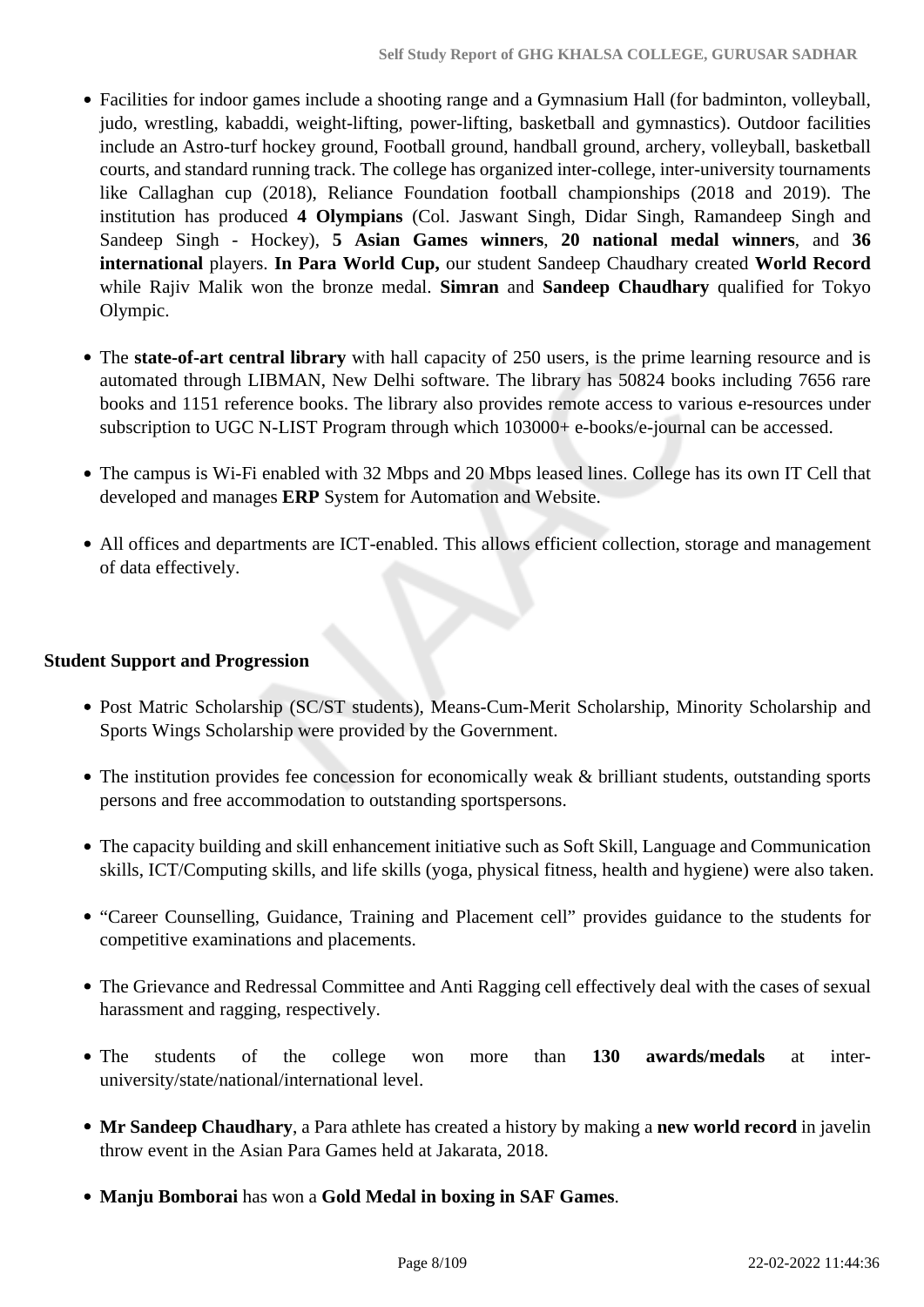- **Rajiv Malik** has won Bronze Medal in **World shooting Para Sport World Cup**.
- **Dolley, Manisha Kumari, Meena and Shivani Kannojiya** has won two bronze medals in sepaktakraw at **World cup and Asian Championship**.
- **Anjali Bishishat, Nazis Mansoori, Prohit Barroi, Dolley, Manisha Kumari** have represented India in **18th Asian Games held at Jakarata**, **2018**.
- The Central Students Council facilitates student's representation and engagement in various administrative and extracurricular activities.
- Every year students participated in more than 40 sports and cultural events/Competition.
- A registered Alumni Association contributes significantly to the development of the institution through financial and other support services.

#### **Governance, Leadership and Management**

- GHG Khalsa College, Gurusar Sadhar, Dist. Ludhiana (Punjab) is **Government Aided, Privately Managed, Post-Graduate, Co-Educational, Affiliated to Panjab University Chandigarh,** established in the year **1948.**
- The college is recognized by the **UGC u/s 2(f) & 12 (B) and NCTE, New Delhi.**
- The College is managed by Governing Council, GHG Khalsa College, Gurusar Sadhar is a **registered body under the Society's Registration Act XXI of 1860, no. 6 of 1952-1953.** Under Governing Council there are **four different institutions** managed by different managing committees.
- The College strictly follows its motto, **"Simple Living, High Thinking".**
- The office bearer and members of Management are well-educated visionaries, committed to keep education **a non-commercial service.**
- The College environment is in accordance with the **national and international standards.**
- The College endorses the **decentralized and participative administration.**
- **Recruitment and promotion procedure is according to the rules and regulations** of UGC, Panjab University Chandigarh and Punjab Government.
- The College provides **various welfare schemes** to the teaching and non-teaching staff.
- The College has its own **self-assessment proforma** for the teaching and non-teaching staff.
- **The students' feedback system** is in application which is utilized to enhance their learning capabilities.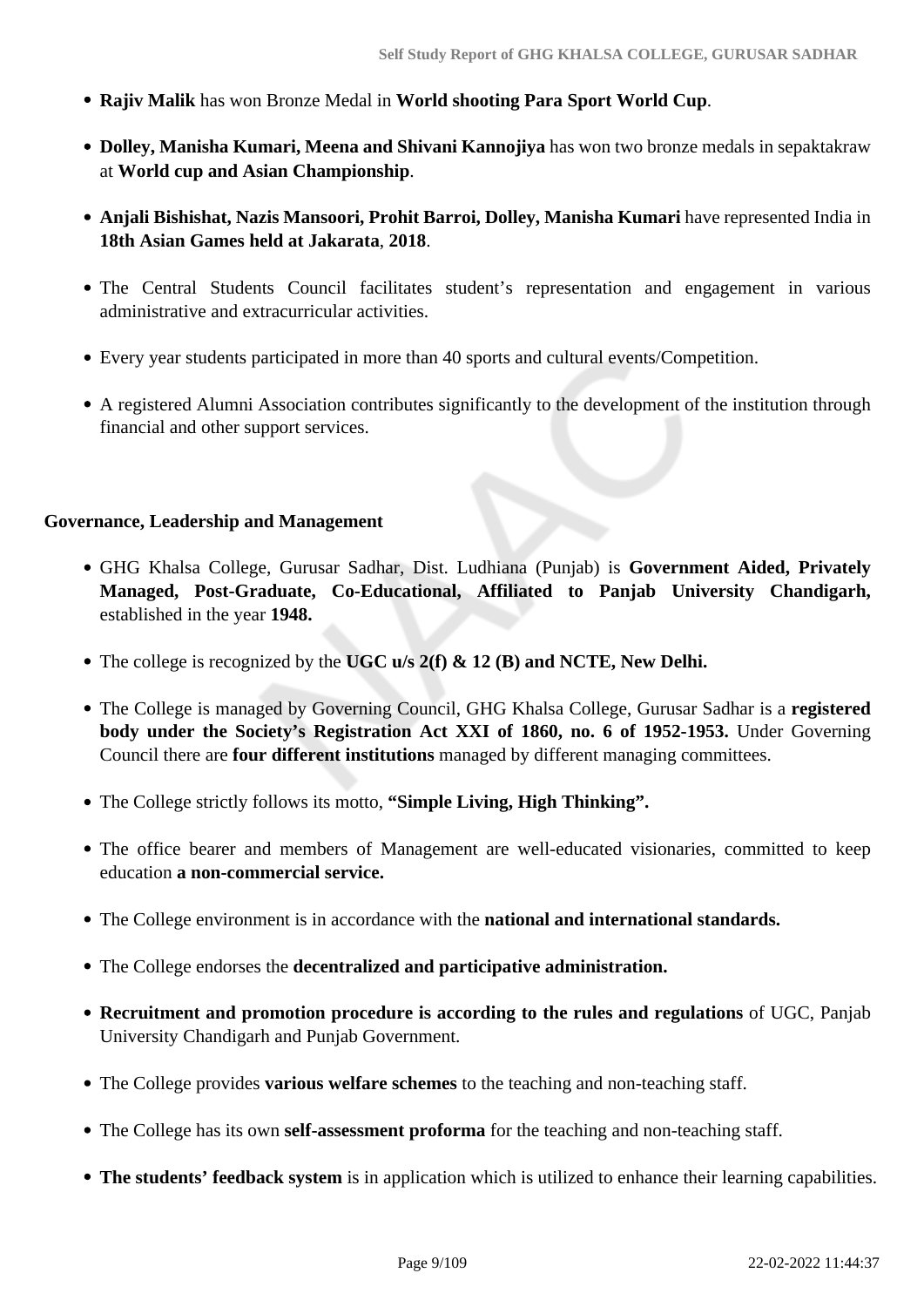- **Internal and external audits** are conducted regularly.
- There is an **in-house ERP system** for effective functioning.
- The **excellent academic infrastructure** facilitates.
- **The University and National level activities are organized** in the college regularly.
- **New courses are introduced** from time to time.

#### **Institutional Values and Best Practices**

"A wonder in rural setting" as mentioned by The Tribune (Newspaper) in the editorial by Mr. Prem Bhatia and accredited with NAAC 'A' Grade has many values imbibed intrinsically in the setup of the institution since its establishment in 1948. The Institution was raised by the local community with meager donations for the higher education of their sons and daughters. Efforts are made to impact education based on moral and ethical values.

- Gender Equity Programs are organized by the College. Scholarships are provided to students.
- Solar energy panels, LED bulbs and sensor based street lights are installed.
- The Institute follows proper protocol in disposal of all kinds of waste.
- A Roof top Rain water harvesting system is set up.
- Sprinklers are used for watering the lawns & grounds.
- All the green campus initiatives are regularly practiced in campus.
- Green, Energy, Environmental Audits and Environmental Promotional activities are a regular feature of green practices.
- The Institution has disabled friendly barrier free environment.
- The Institute has a proper Code of Conduct for all.
- All the National, International days and Festivals are celebrated in the college premises every year.
- Sports Center of Excellence and Adoption of non-teaching staff are the two best practices adhered by the institution.
- The infrastructure includes indoor and outdoor facilities for various sports disciplines.
- Produce players of national and international repute.
- The institute is blessed with a magnificent alumni association committed to edify the standing of the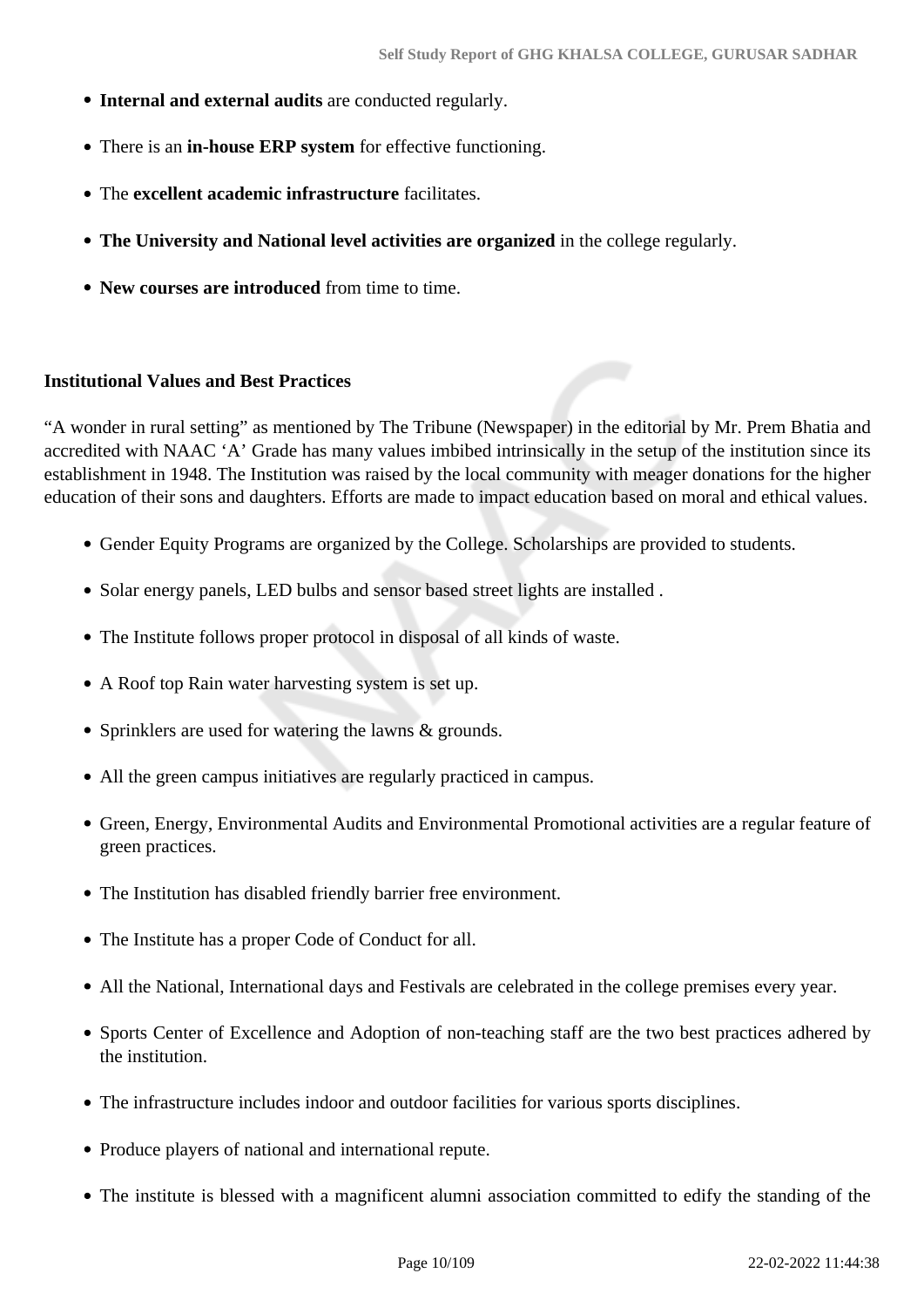Institution.

The institute shows the social responsibility of providing the campus for activities like Covid testing and vaccination.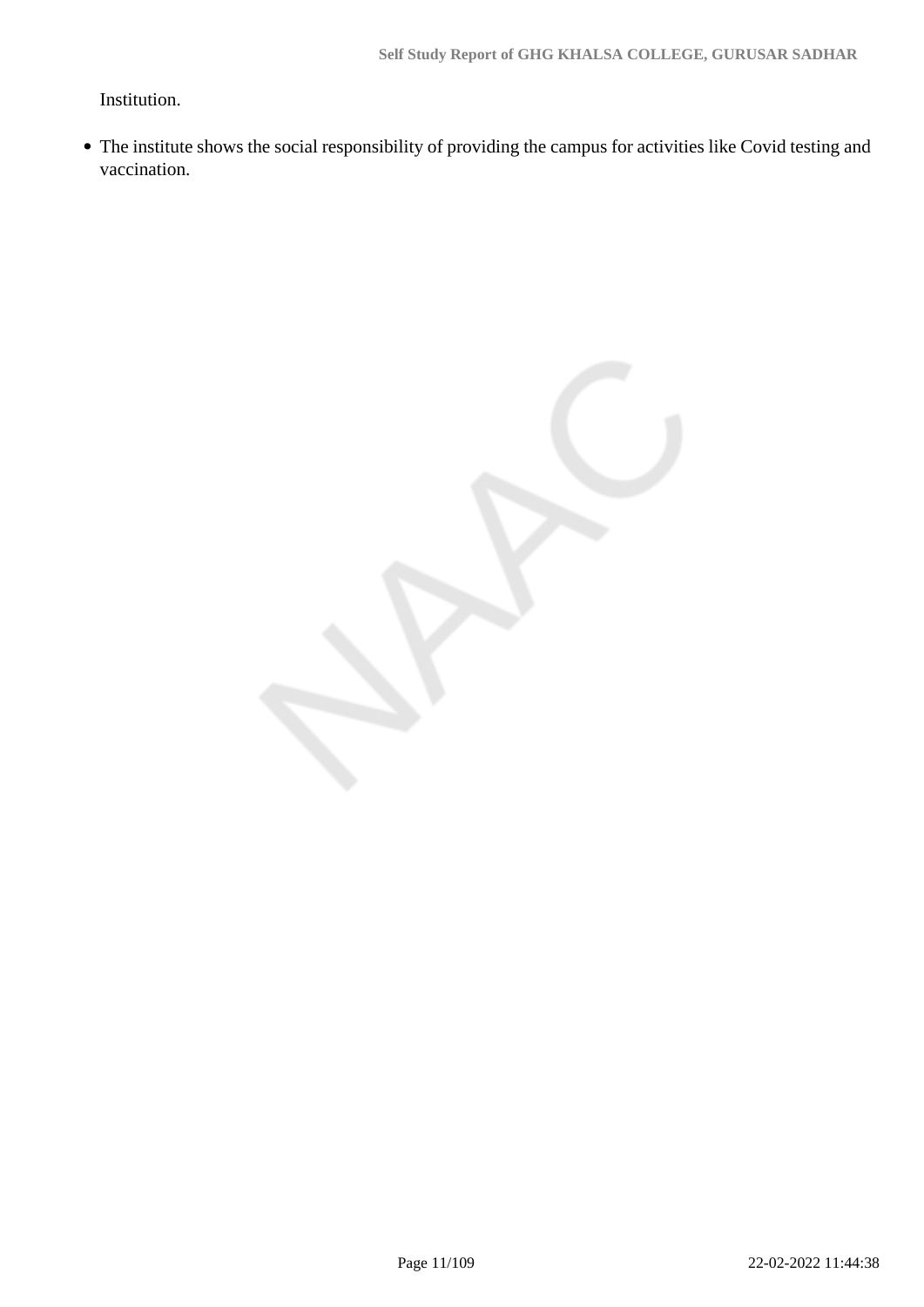# **2. PROFILE**

# **2.1 BASIC INFORMATION**

| Name and Address of the College |                                              |
|---------------------------------|----------------------------------------------|
| Name                            | GHG KHALSA COLLEGE, GURUSAR<br><b>SADHAR</b> |
| Address                         | GHG Khalsa College. Gurusar Sadhar           |
| City                            | Gurusar Sadhar                               |
| <b>State</b>                    | Punjab                                       |
| Pin                             | 141104                                       |
| Website                         | www.ghgcollegesadhar.org/index/1/            |

| <b>Contacts for Communication</b> |                   |                                          |               |                  |                                  |
|-----------------------------------|-------------------|------------------------------------------|---------------|------------------|----------------------------------|
| <b>Designation</b>                | <b>Name</b>       | <b>Telephone with</b><br><b>STD Code</b> | <b>Mobile</b> | Fax              | Email                            |
| Principal(in-<br>charge)          | Jaswant<br>Singh  | 01624-275227                             | 9417276271    | 01624-27546<br>9 | ghgkcgs@gmail.co<br>m            |
| IQAC / CIQA<br>coordinator        | Rajinder<br>Singh | 0161-2878015                             | 9914876271    | 01624-27546<br>9 | rajindersinghsahil<br>@gmail.com |

| <b>Status of the Institution</b> |                                          |
|----------------------------------|------------------------------------------|
| Institution Status               | Private, Grant-in-aid and Self Financing |

| Type of Institution |              |
|---------------------|--------------|
| By Gender           | Co-education |
| By Shift            | Regular      |

| <b>Recognized Minority institution</b>     |                |
|--------------------------------------------|----------------|
| If it is a recognized minroity institution | N <sub>O</sub> |

| <b>Establishment Details</b>         |                  |
|--------------------------------------|------------------|
| Date of establishment of the college | $01 - 01 - 1948$ |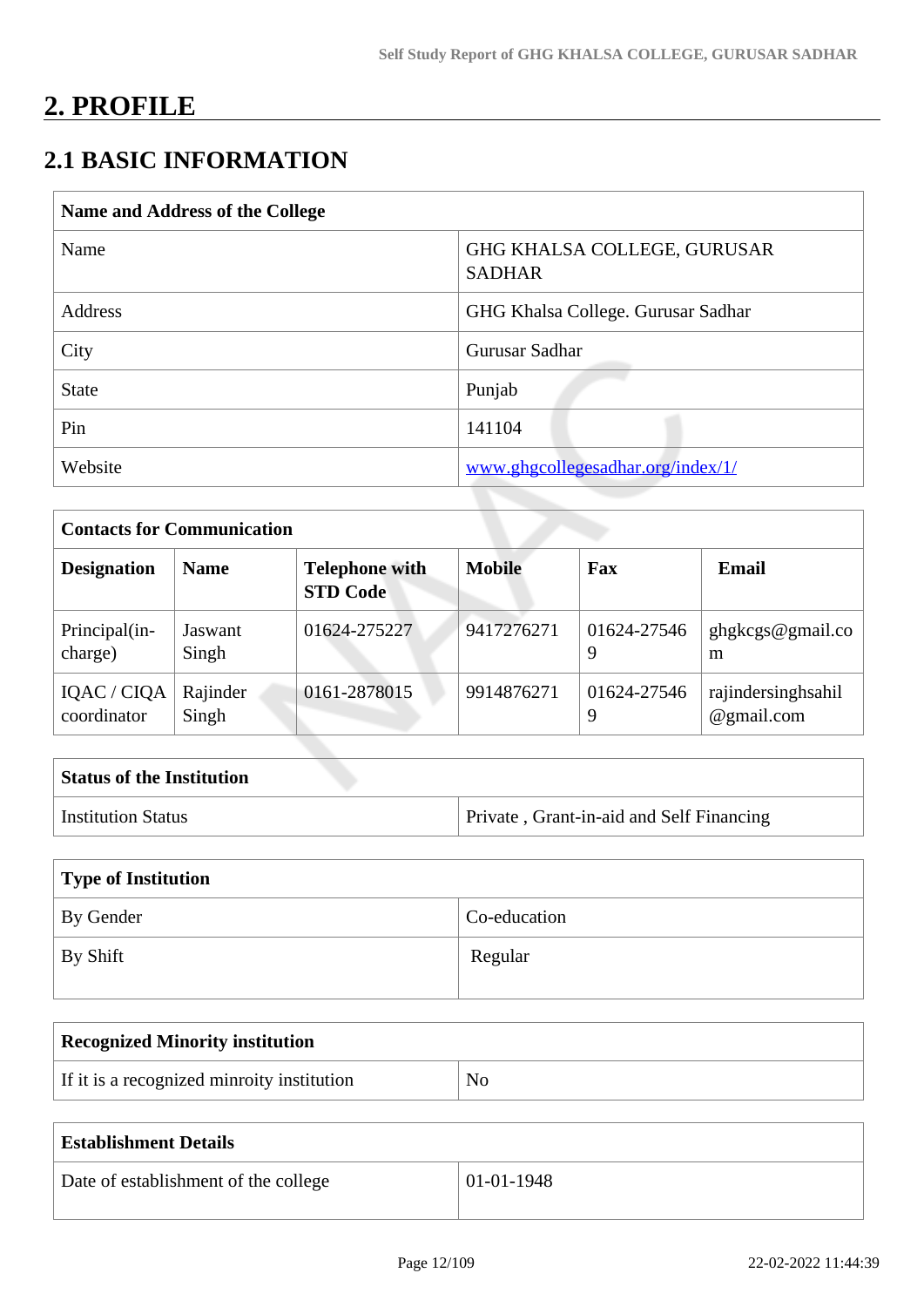| University to which the college is affiliated/ or which governs the college (if it is a constituent |
|-----------------------------------------------------------------------------------------------------|
| $\vert$ college)                                                                                    |

| <b>State</b> | University name   | <b>Document</b>      |
|--------------|-------------------|----------------------|
| Chandigarh   | Panjab University | <b>View Document</b> |

## **Details of UGC recognition**

| <b>Under Section</b> | Date       | <b>View Document</b> |
|----------------------|------------|----------------------|
| 2f of UGC            | 31-12-1976 | <b>View Document</b> |
| 12B of UGC           | 31-12-1976 | <b>View Document</b> |

| Details of recognition/approval by stationary/regulatory bodies like<br>AICTE, NCTE, MCI, DCI, PCI, RCI etc(other than UGC) |                                                                                  |                                        |                              |                                   |
|-----------------------------------------------------------------------------------------------------------------------------|----------------------------------------------------------------------------------|----------------------------------------|------------------------------|-----------------------------------|
| <b>Statutory</b><br><b>Regulatory</b><br><b>Authority</b>                                                                   | <b>Recognition/App</b><br>roval details Inst<br>itution/Departme<br>nt programme | Day, Month and<br>year(dd-mm-<br>yyyy) | <b>Validity in</b><br>months | <b>Remarks</b>                    |
| <b>NCTE</b>                                                                                                                 | <b>View Document</b>                                                             | $02 - 05 - 2016$                       | 120                          | <b>BA BEd BPEd</b><br><b>MPEd</b> |

| Details of autonomy                                                                                                                  |    |
|--------------------------------------------------------------------------------------------------------------------------------------|----|
| Does the affiliating university Act provide for<br>conferment of autonomy (as recognized by the<br>UGC), on its affiliated colleges? | No |

| <b>Recognitions</b>                                                                  |     |
|--------------------------------------------------------------------------------------|-----|
| Is the College recognized by UGC as a College<br>with Potential for Excellence(CPE)? | No  |
| Is the College recognized for its performance by<br>any other governmental agency?   | No. |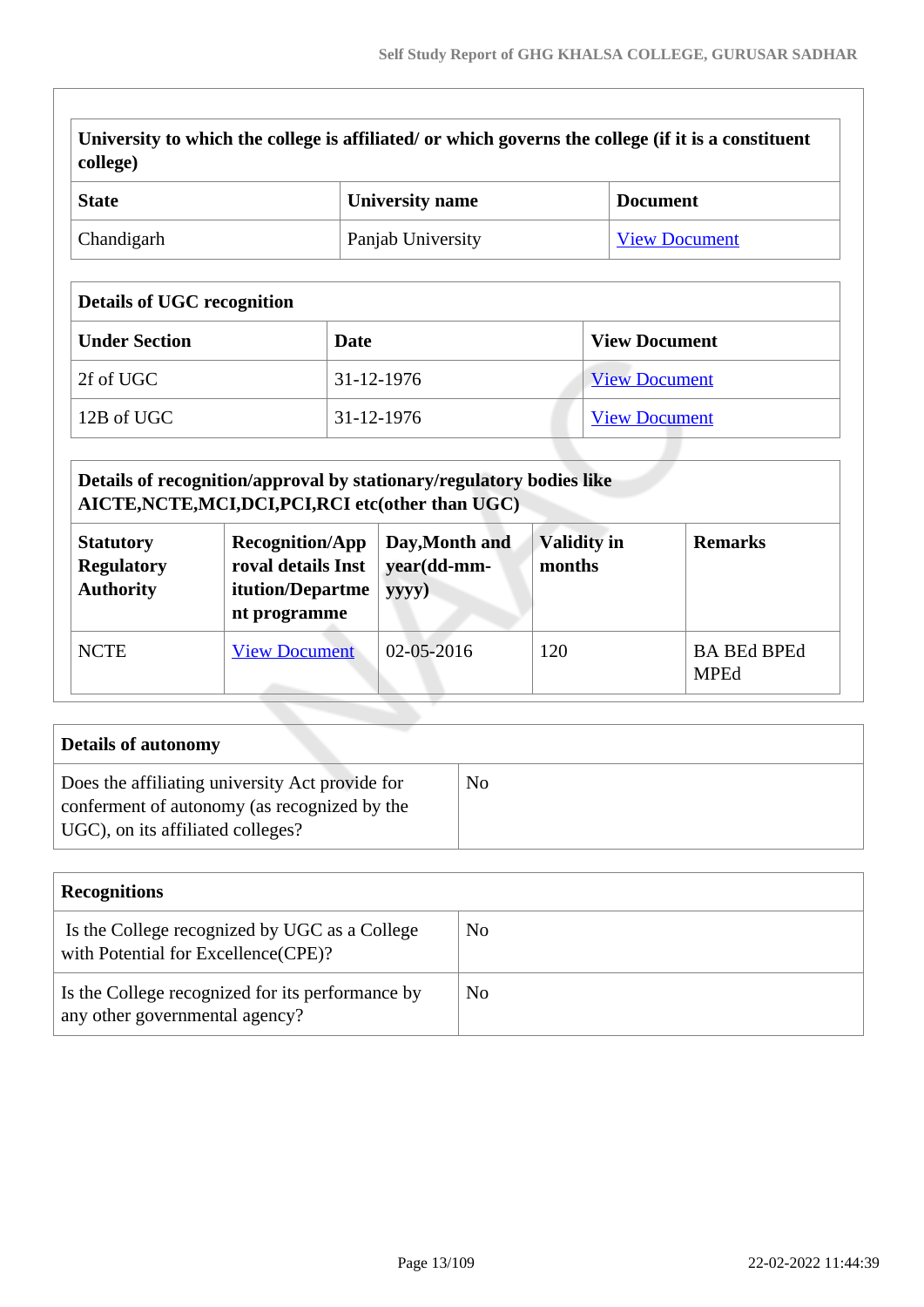| <b>Location and Area of Campus</b> |                                       |           |                                |                                    |  |  |  |  |  |  |
|------------------------------------|---------------------------------------|-----------|--------------------------------|------------------------------------|--|--|--|--|--|--|
| <b>Campus Type</b>                 | <b>Address</b>                        | Location* | <b>Campus Area</b><br>in Acres | <b>Built up Area in</b><br>sq.mts. |  |  |  |  |  |  |
| Main campus<br>area                | GHG Khalsa College.<br>Gurusar Sadhar | Rural     | 26                             | 24344                              |  |  |  |  |  |  |

# **2.2 ACADEMIC INFORMATION**

|                    | Details of Programmes Offered by the College (Give Data for Current Academic year) |                                     |                                             |                                        |                                      |                                             |
|--------------------|------------------------------------------------------------------------------------|-------------------------------------|---------------------------------------------|----------------------------------------|--------------------------------------|---------------------------------------------|
| Programme<br>Level | Name of Pr<br>ogramme/C<br>ourse                                                   | <b>Duration</b> in<br><b>Months</b> | <b>Entry</b><br>Qualificatio<br>$\mathbf n$ | <b>Medium of</b><br><b>Instruction</b> | <b>Sanctioned</b><br><b>Strength</b> | No.of<br><b>Students</b><br><b>Admitted</b> |
| <b>UG</b>          | BCA, Depart<br>ment Of<br>Computer<br>Science And<br>Applications                  | 36                                  | Sr.Sec.                                     | English                                | 40                                   | 38                                          |
| <b>UG</b>          | <b>BSc,Depart</b><br>ment Of Bio<br>Technology                                     | 36                                  | Sr.Sec with<br>Science                      | English                                | 20                                   | 6                                           |
| <b>UG</b>          | <b>BBA, Depart</b><br>ment Of<br>Commerce<br>And<br>Management                     | 36                                  | Sr.Sec.                                     | English                                | 40                                   | 28                                          |
| <b>UG</b>          | BCom, Depar<br>tment Of<br>Commerce<br>And<br>Management                           | 36                                  | Sr.Sec.                                     | English                                | 140                                  | 111                                         |
| <b>UG</b>          | BA, Departm<br>ent Of Arts                                                         | 36                                  | Sr.Sec.                                     | English, Hind<br>i,Punjabi             | 156                                  | 156                                         |
| <b>UG</b>          | <b>BSc,Depart</b><br>ment Of<br>Science                                            | 36                                  | Sr.Sec. with<br>ZBC                         | English                                | 23                                   | 23                                          |
| <b>UG</b>          | <b>BSc,Depart</b><br>ment Of<br>Science                                            | 36                                  | Sr.Sec. with<br><b>PCM</b>                  | English                                | 43                                   | 43                                          |
| <b>UG</b>          | <b>BVoc,Depart</b>                                                                 | 36                                  | Sr.Sec.                                     | English                                | 50                                   | 37                                          |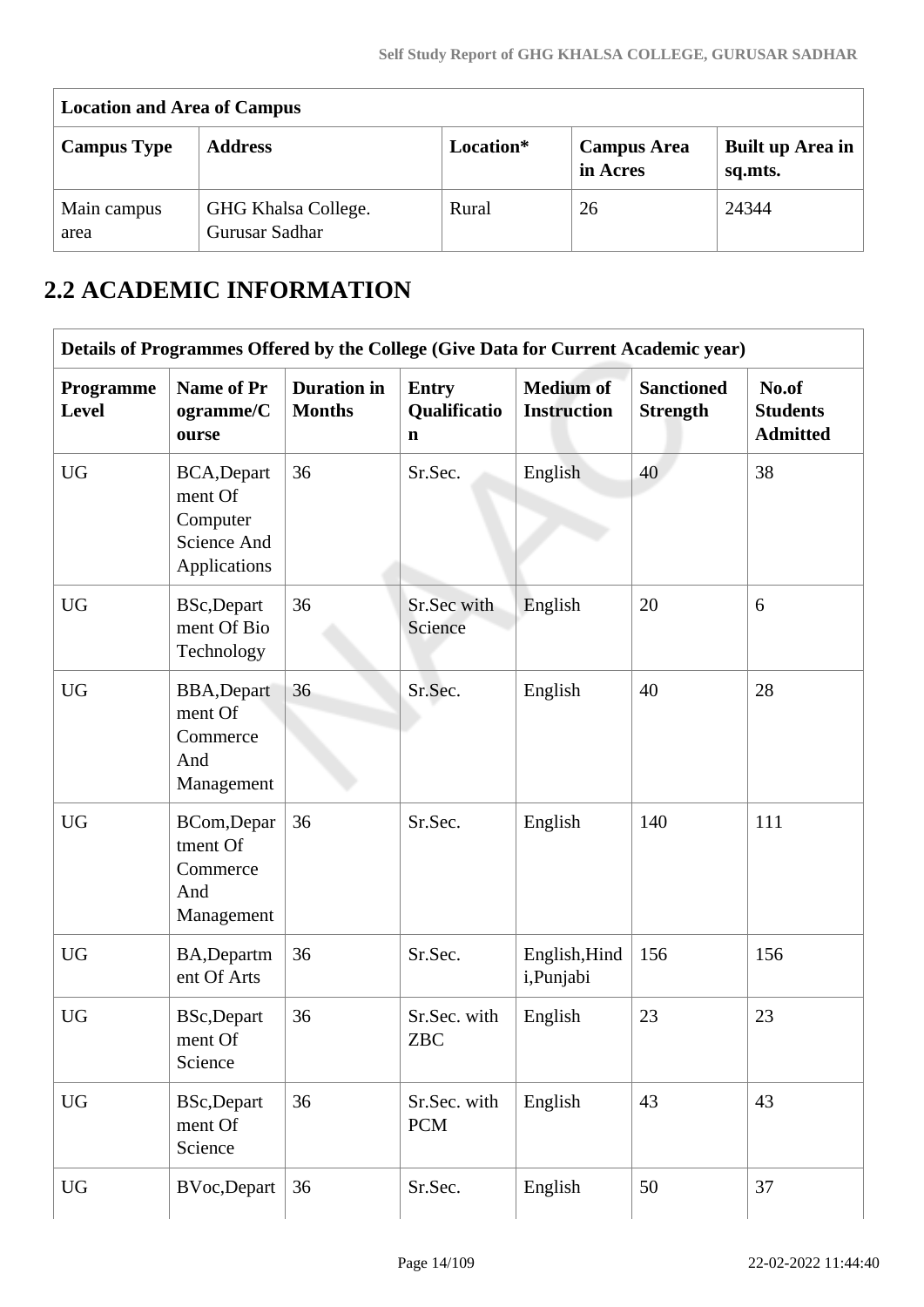|                        | ment Of<br>Vocational<br>Education                                |    |                                         |                            |     |                |
|------------------------|-------------------------------------------------------------------|----|-----------------------------------------|----------------------------|-----|----------------|
| <b>UG</b>              | <b>BVoc,Depart</b><br>ment Of<br>Vocational<br>Education          | 36 | Sr.Sec.                                 | English                    | 50  | 32             |
| <b>UG</b>              | BPEd, Depart<br>ment Of<br>Teacher<br>Education                   | 24 | Graduation                              | English                    | 100 | 96             |
| <b>UG</b>              | B.A.BEd,De<br>partment Of<br>Teacher<br>Education                 | 48 | Sr.Sec.                                 | English, Hind<br>i,Punjabi | 50  | $\overline{0}$ |
| PG                     | MSc, Depart<br>ment Of<br>Computer<br>Science And<br>Applications | 24 | <b>BCA B.Tech</b><br><b>B.Sc B.ScIT</b> | English                    | 30  | 9              |
| PG                     | MSc, Depart<br>ment Of<br>Physics                                 | 24 | <b>B.Sc</b> with<br>Physics             | English                    | 40  | 18             |
| PG                     | MA, Departm<br>ent Of<br>English                                  | 24 | Graduation                              | English                    | 60  | 7              |
| $\mathbf{P}\mathbf{G}$ | MA, Departm<br>ent Of<br>History                                  | 24 | Graduation                              | English, Hind<br>i,Punjabi | 60  | 3              |
| PG                     | MSc, Depart<br>ment Of<br>Mathematics                             | 24 | Graduation<br>with Math                 | English                    | 60  | 9              |
| $\mathbf{P}\mathbf{G}$ | MA, Departm<br>ent Of<br>Punjabi                                  | 24 | Graduation                              | Punjabi                    | 60  | 5              |
| PG                     | MSc, Depart<br>ment Of<br>Chemistry                               | 24 | <b>B.Sc</b> with<br>Chemistry           | English                    | 40  | 6              |
| PG                     | MCom, Depa<br>rtment Of<br>Commerce                               | 24 | Graduation                              | English                    | 40  | 3              |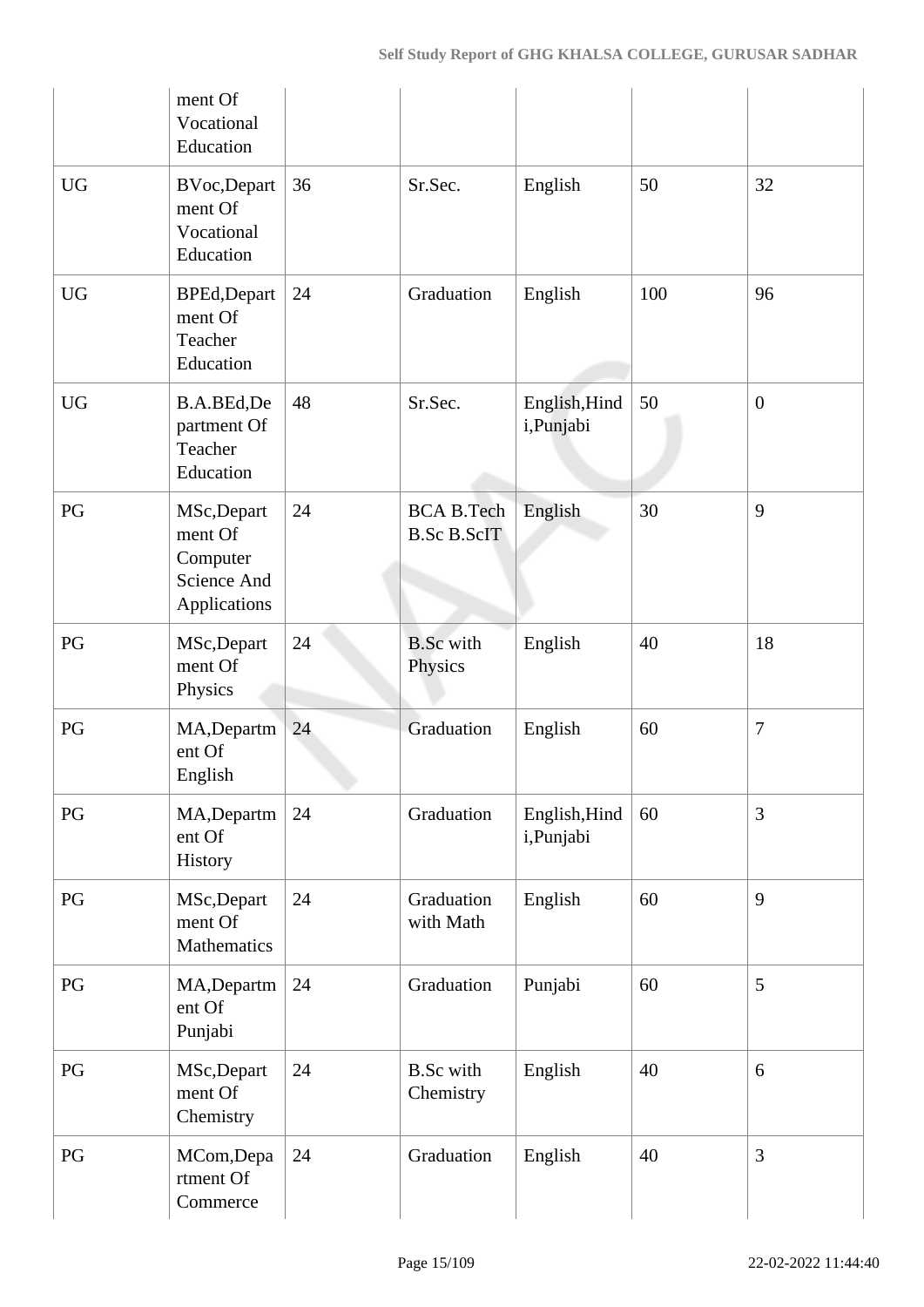|                                                                                  | And<br>Management                                                   |    |                           |                             |    |    |
|----------------------------------------------------------------------------------|---------------------------------------------------------------------|----|---------------------------|-----------------------------|----|----|
| PG                                                                               | MPEd, Depar<br>tment Of<br>Teacher<br>Education                     | 24 | Graduation<br><b>BPEd</b> | English, Hind<br>i, Punjabi | 40 | 40 |
| PG Diploma<br>recognised<br>by statutory<br>authority<br>including<br>university | PGDCA, Dep<br>artment Of<br>Computer<br>Science And<br>Applications | 12 | Graduation                | English                     | 30 | 7  |
|                                                                                  | Position Details of Faculty & Staff in the College                  |    |                           |                             |    |    |

## **Position Details of Faculty & Staff in the College**

|                                                                                     | <b>Teaching Faculty</b> |                  |                |                  |                |                            |                |                |                            |                |                |                |
|-------------------------------------------------------------------------------------|-------------------------|------------------|----------------|------------------|----------------|----------------------------|----------------|----------------|----------------------------|----------------|----------------|----------------|
|                                                                                     |                         | <b>Professor</b> |                |                  |                | <b>Associate Professor</b> |                |                | <b>Assistant Professor</b> |                |                |                |
|                                                                                     | Male                    | Female           | Others         | Total            | Male           | Female                     | Others         | Total          | Male                       | Female         | Others         | Total          |
| Sanctioned by the<br>UGC /University<br><b>State</b><br>Government                  |                         |                  |                |                  |                |                            |                | 11             |                            |                |                | 19             |
| Recruited                                                                           | $\overline{0}$          | $\overline{0}$   | $\overline{0}$ | $\boldsymbol{0}$ | $\overline{7}$ | 3                          | $\overline{0}$ | 10             | 8                          | $\overline{2}$ | $\overline{0}$ | 10             |
| Yet to Recruit                                                                      |                         |                  |                | T                |                |                            |                | $\mathbf{1}$   |                            |                |                | 9              |
| Sanctioned by the<br>Management/Soci<br>ety or Other<br>Authorized<br><b>Bodies</b> |                         |                  |                | $\mathbf{1}$     |                |                            |                | 3              |                            |                |                | 54             |
| Recruited                                                                           | $\mathbf{1}$            | $\overline{0}$   | $\overline{0}$ | $\mathbf{1}$     | $\overline{2}$ | $\mathbf{1}$               | $\overline{0}$ | $\overline{3}$ | 12                         | 42             | $\overline{0}$ | 54             |
| Yet to Recruit                                                                      |                         |                  |                | $\overline{0}$   |                |                            |                | $\overline{0}$ |                            |                |                | $\overline{0}$ |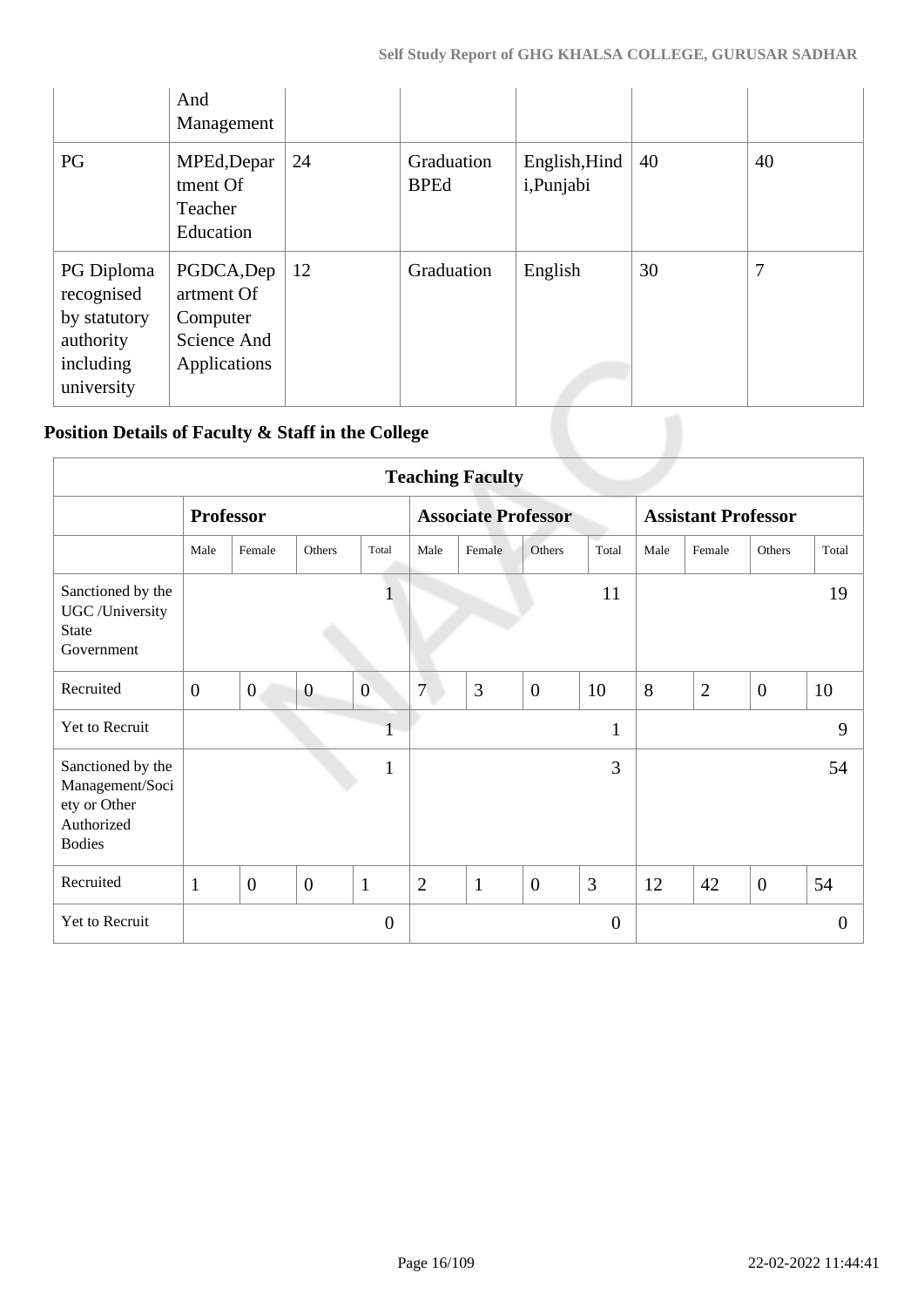|                                                                                 | <b>Non-Teaching Staff</b> |                |                |                |  |  |  |  |  |  |  |
|---------------------------------------------------------------------------------|---------------------------|----------------|----------------|----------------|--|--|--|--|--|--|--|
|                                                                                 | <b>Male</b>               | Female         | <b>Others</b>  | <b>Total</b>   |  |  |  |  |  |  |  |
| Sanctioned by the<br><b>UGC</b> / University State<br>Government                |                           |                |                | $\overline{4}$ |  |  |  |  |  |  |  |
| Recruited                                                                       | $\overline{4}$            | $\overline{0}$ | $\overline{0}$ | $\overline{4}$ |  |  |  |  |  |  |  |
| Yet to Recruit                                                                  |                           |                |                | $\overline{0}$ |  |  |  |  |  |  |  |
| Sanctioned by the<br>Management/Society<br>or Other Authorized<br><b>Bodies</b> |                           |                |                | 20             |  |  |  |  |  |  |  |
| Recruited                                                                       | 16                        | $\overline{4}$ | $\overline{0}$ | 20             |  |  |  |  |  |  |  |
| Yet to Recruit                                                                  |                           |                |                | $\overline{0}$ |  |  |  |  |  |  |  |

|                                                                                 | <b>Technical Staff</b> |                |                  |                |  |  |  |  |  |  |  |
|---------------------------------------------------------------------------------|------------------------|----------------|------------------|----------------|--|--|--|--|--|--|--|
|                                                                                 | <b>Male</b>            | <b>Female</b>  | <b>Others</b>    | <b>Total</b>   |  |  |  |  |  |  |  |
| Sanctioned by the<br><b>UGC</b> / University State<br>Government                |                        |                |                  | 6              |  |  |  |  |  |  |  |
| Recruited                                                                       | 6                      | $\overline{0}$ | $\overline{0}$   | 6              |  |  |  |  |  |  |  |
| Yet to Recruit                                                                  |                        |                |                  | $\overline{0}$ |  |  |  |  |  |  |  |
| Sanctioned by the<br>Management/Society<br>or Other Authorized<br><b>Bodies</b> |                        |                |                  | 11             |  |  |  |  |  |  |  |
| Recruited                                                                       | 10                     | $\mathbf{1}$   | $\boldsymbol{0}$ | 11             |  |  |  |  |  |  |  |
| Yet to Recruit                                                                  |                        |                |                  | $\overline{0}$ |  |  |  |  |  |  |  |

## **Qualification Details of the Teaching Staff**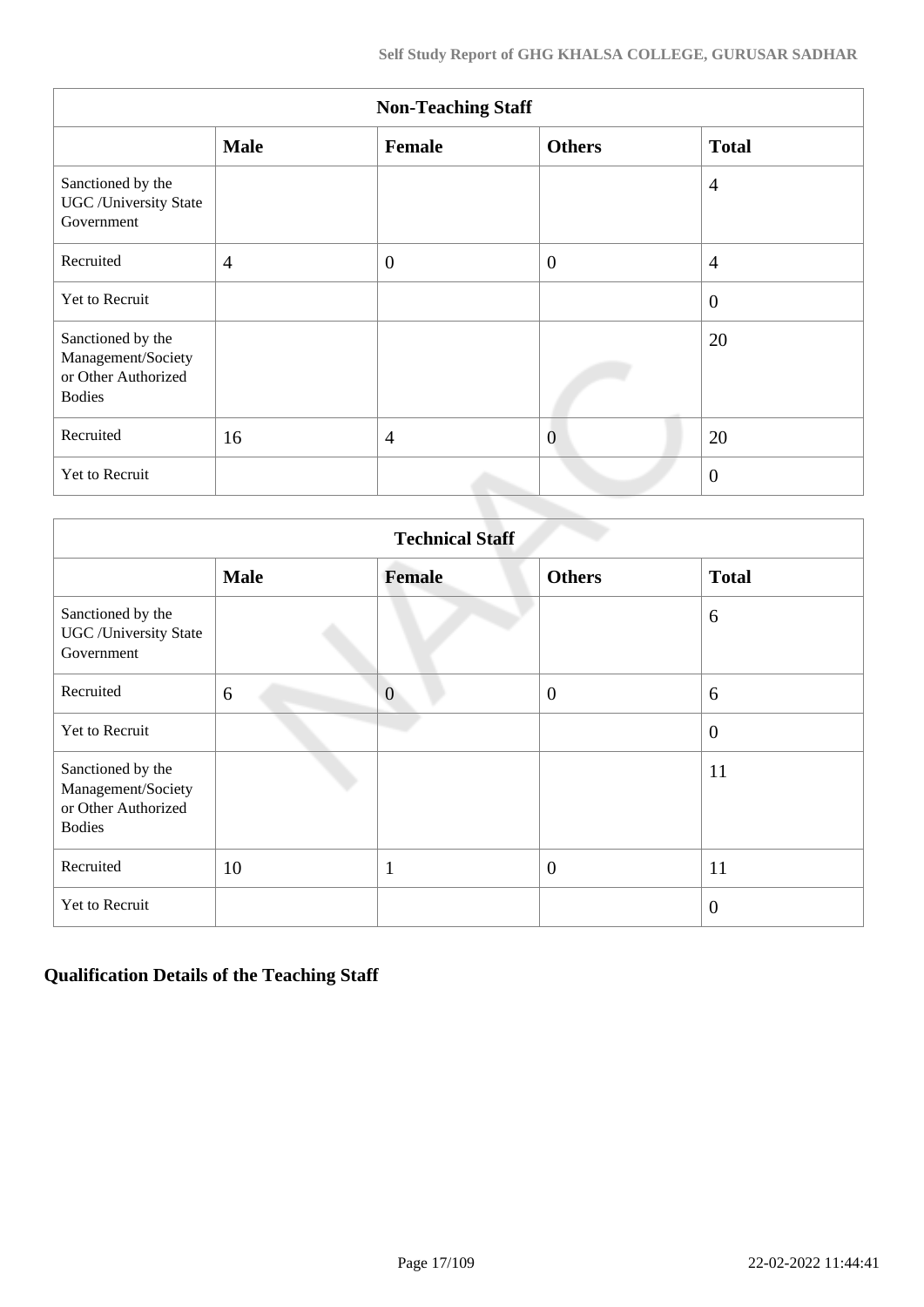| <b>Permanent Teachers</b>                     |                  |                  |                  |                            |                  |                  |                            |                |                |          |  |  |
|-----------------------------------------------|------------------|------------------|------------------|----------------------------|------------------|------------------|----------------------------|----------------|----------------|----------|--|--|
| <b>Highest</b><br>Qualificatio<br>$\mathbf n$ | <b>Professor</b> |                  |                  | <b>Associate Professor</b> |                  |                  | <b>Assistant Professor</b> |                |                |          |  |  |
|                                               | Male             | Female           | Others           | Male                       | Female           | Others           | Male                       | Female         | Others         | Total    |  |  |
| D.sc/D.Litt/<br><b>LLD</b>                    | $\theta$         | $\boldsymbol{0}$ | $\mathbf{0}$     | $\overline{0}$             | $\boldsymbol{0}$ | $\boldsymbol{0}$ | $\boldsymbol{0}$           | $\overline{0}$ | $\overline{0}$ | $\theta$ |  |  |
| Ph.D.                                         | $\mathbf{1}$     | $\overline{0}$   | $\overline{0}$   | 3                          | $\mathbf{1}$     | $\overline{0}$   | $\tau$                     | $\overline{4}$ | $\theta$       | 16       |  |  |
| M.Phil.                                       | $\overline{0}$   | $\overline{0}$   | $\boldsymbol{0}$ | $\overline{4}$             | 3                | $\boldsymbol{0}$ | $\overline{0}$             | $\overline{2}$ | $\overline{0}$ | 9        |  |  |
| PG                                            | $\Omega$         | $\overline{0}$   | $\boldsymbol{0}$ | $\overline{2}$             | $\boldsymbol{0}$ | $\overline{0}$   | $\overline{7}$             | 11             | $\overline{0}$ | 20       |  |  |

|                                           | <b>Temporary Teachers</b> |                |                  |                  |                            |                  |                  |                            |                  |                  |  |
|-------------------------------------------|---------------------------|----------------|------------------|------------------|----------------------------|------------------|------------------|----------------------------|------------------|------------------|--|
| <b>Highest</b><br>Qualificatio<br>n       | <b>Professor</b>          |                |                  |                  | <b>Associate Professor</b> |                  |                  | <b>Assistant Professor</b> |                  |                  |  |
|                                           | Male                      | Female         | Others           | Male             | Female                     | Others           | Male             | Female                     | Others           | Total            |  |
| $D.\text{sc}/D.\text{Litt}$<br><b>LLD</b> | $\mathbf{0}$              | $\overline{0}$ | $\boldsymbol{0}$ | $\boldsymbol{0}$ | $\overline{0}$             | $\mathbf{0}$     | $\boldsymbol{0}$ | $\theta$                   | $\mathbf{0}$     | $\boldsymbol{0}$ |  |
| Ph.D.                                     | $\overline{0}$            | $\mathbf{0}$   | $\overline{0}$   | $\overline{0}$   | $\overline{0}$             | $\mathbf{0}$     | $\theta$         | 3                          | $\mathbf{0}$     | 3                |  |
| M.Phil.                                   | $\theta$                  | $\mathbf{0}$   | $\overline{0}$   | $\overline{0}$   | $\boldsymbol{0}$           | $\boldsymbol{0}$ | $\overline{0}$   | $\mathbf{1}$               | $\overline{0}$   | $\mathbf{1}$     |  |
| PG                                        | $\mathbf{0}$              | $\mathbf{0}$   | $\boldsymbol{0}$ | $\theta$         | $\boldsymbol{0}$           | $\mathbf{0}$     | 6                | 23                         | $\boldsymbol{0}$ | 29               |  |

| <b>Part Time Teachers</b>           |                  |                |                |                            |                  |                |                            |                  |                  |                |
|-------------------------------------|------------------|----------------|----------------|----------------------------|------------------|----------------|----------------------------|------------------|------------------|----------------|
| <b>Highest</b><br>Qualificatio<br>n | <b>Professor</b> |                |                | <b>Associate Professor</b> |                  |                | <b>Assistant Professor</b> |                  |                  |                |
|                                     | Male             | Female         | Others         | Male                       | Female           | Others         | Male                       | Female           | Others           | Total          |
| D.sc/D.Litt/<br><b>LLD</b>          | $\theta$         | $\overline{0}$ | $\overline{0}$ | $\overline{0}$             | $\boldsymbol{0}$ | $\theta$       | $\overline{0}$             | $\overline{0}$   | $\overline{0}$   | $\overline{0}$ |
| Ph.D.                               | $\overline{0}$   | $\overline{0}$ | $\overline{0}$ | $\boldsymbol{0}$           | $\boldsymbol{0}$ | $\overline{0}$ | $\overline{0}$             | $\overline{0}$   | $\theta$         | $\overline{0}$ |
| M.Phil.                             | $\theta$         | $\overline{0}$ | $\overline{0}$ | $\overline{0}$             | $\overline{0}$   | $\overline{0}$ | $\overline{0}$             | $\overline{0}$   | $\overline{0}$   | $\overline{0}$ |
| PG                                  | $\overline{0}$   | $\overline{0}$ | $\overline{0}$ | $\boldsymbol{0}$           | $\boldsymbol{0}$ | $\theta$       | $\overline{0}$             | $\boldsymbol{0}$ | $\boldsymbol{0}$ | $\overline{0}$ |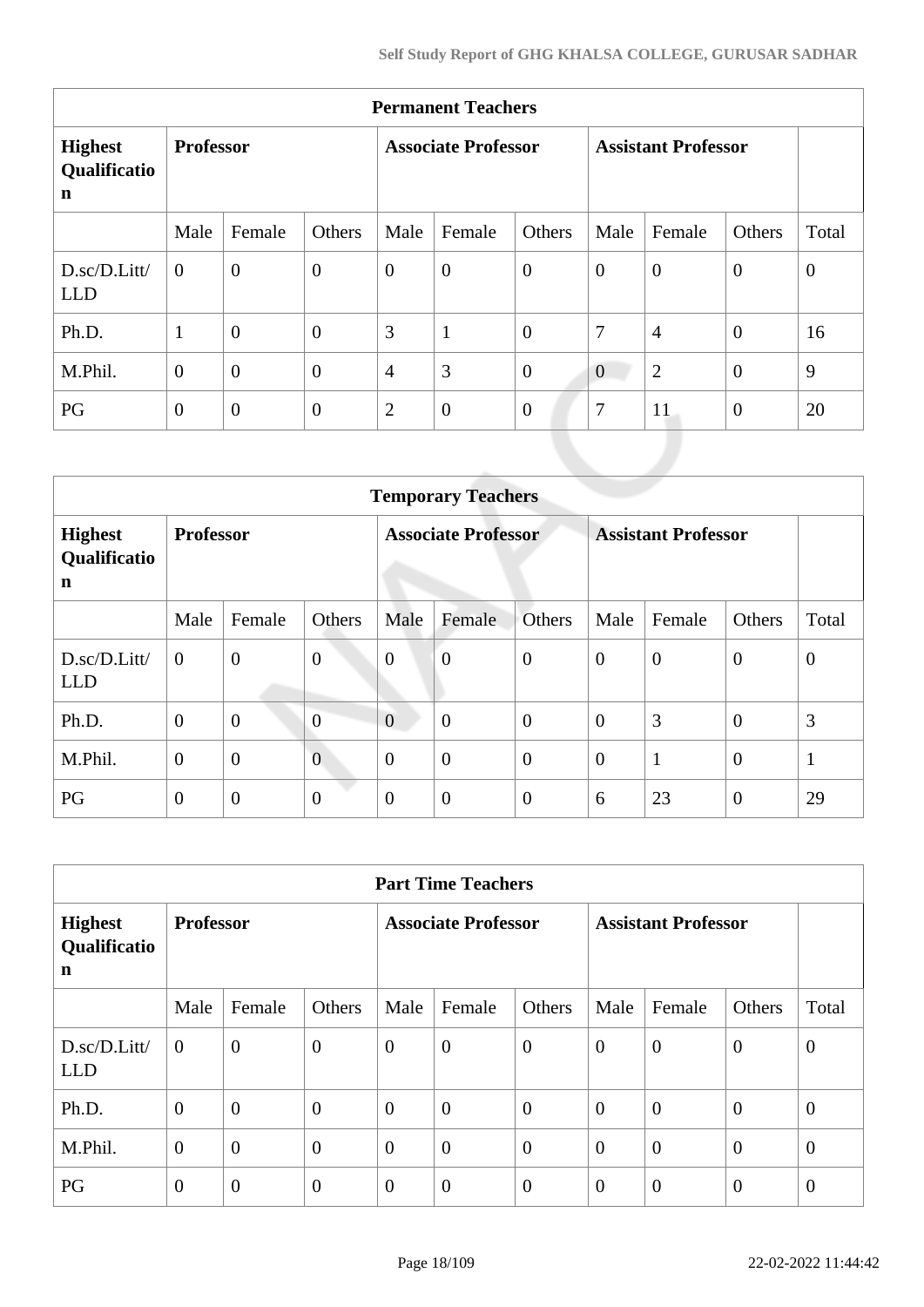| <b>Details of Visting/Guest Faculties</b> |             |               |               |              |  |  |  |  |
|-------------------------------------------|-------------|---------------|---------------|--------------|--|--|--|--|
| <b>Number of Visiting/Guest Faculty</b>   | <b>Male</b> | <b>Female</b> | <b>Others</b> | <b>Total</b> |  |  |  |  |
| engaged with the college?                 |             |               |               |              |  |  |  |  |

## **Provide the Following Details of Students Enrolled in the College During the Current Academic Year**

| <b>Programme</b>                     |        | <b>From the State</b><br><b>Where College</b><br>is Located | <b>From Other</b><br><b>States of India</b> | <b>NRI Students</b> | Foreign<br><b>Students</b> | <b>Total</b>   |
|--------------------------------------|--------|-------------------------------------------------------------|---------------------------------------------|---------------------|----------------------------|----------------|
| <b>UG</b>                            | Male   | 709                                                         | 111                                         | $\overline{0}$      | $\overline{0}$             | 820            |
|                                      | Female | 556                                                         | 54                                          | $\overline{0}$      | $\overline{0}$             | 610            |
|                                      | Others | $\boldsymbol{0}$                                            | $\overline{0}$                              | $\overline{0}$      | $\overline{0}$             | $\mathbf{0}$   |
| PG                                   | Male   | 80                                                          | 32                                          | $\overline{0}$      | $\overline{0}$             | 112            |
|                                      | Female | 152                                                         | 16                                          | $\overline{0}$      | $\overline{0}$             | 168            |
|                                      | Others | $\overline{0}$                                              | $\overline{0}$                              | $\overline{0}$      | $\overline{0}$             | $\overline{0}$ |
| PG Diploma                           | Male   | $\overline{4}$                                              | $\overline{0}$                              | $\overline{0}$      | $\overline{0}$             | $\overline{4}$ |
| recognised by<br>statutory           | Female | 3                                                           | $\overline{0}$                              | $\overline{0}$      | $\overline{0}$             | 3              |
| authority<br>including<br>university | Others | $\overline{0}$                                              | $\overline{0}$                              | $\overline{0}$      | $\overline{0}$             | $\overline{0}$ |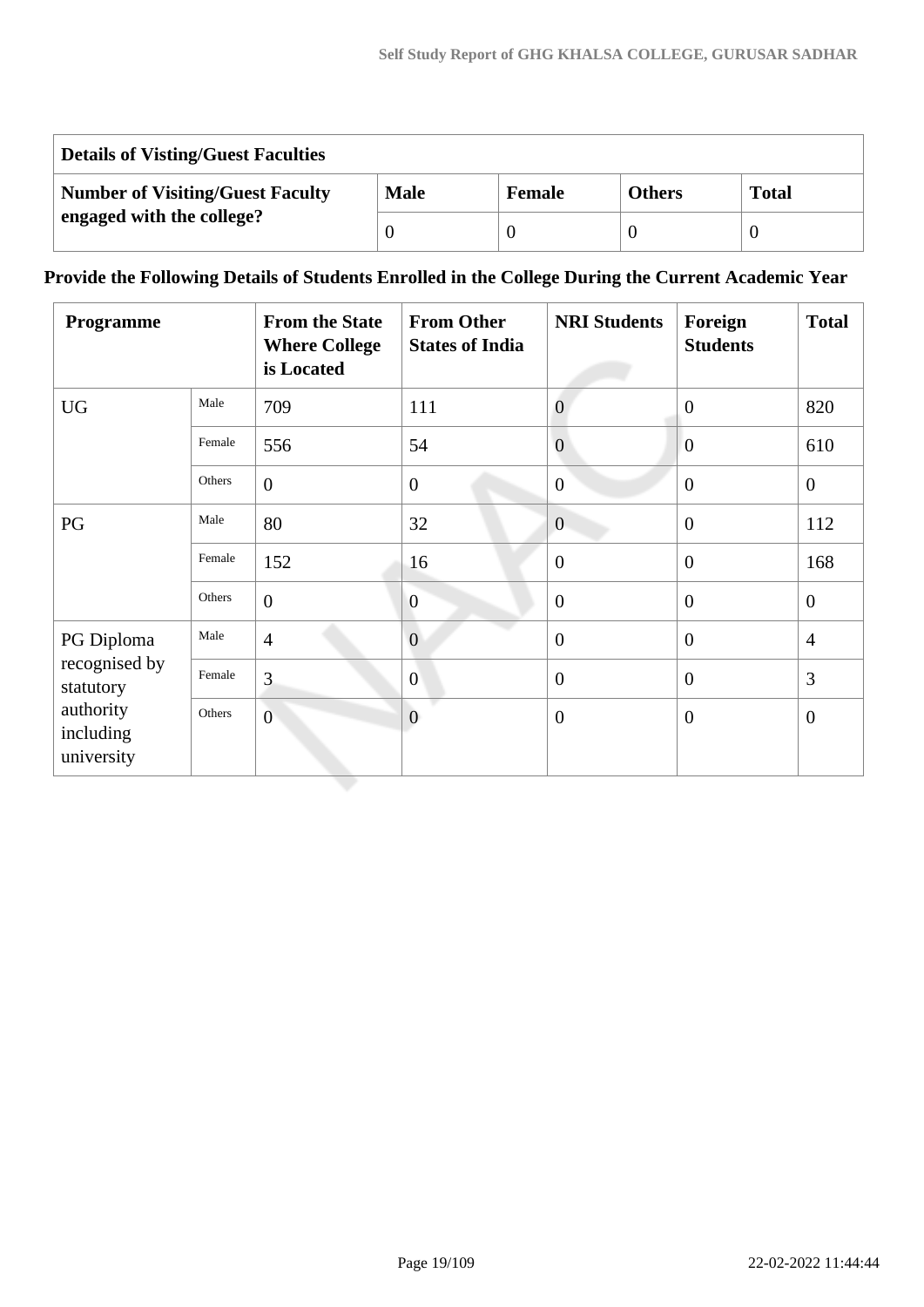| 1 tal 5    |        |                |                  |                  |                  |
|------------|--------|----------------|------------------|------------------|------------------|
| Programme  |        | Year 1         | Year 2           | Year 3           | Year 4           |
| <b>SC</b>  | Male   | 266            | 277              | 260              | 235              |
|            | Female | 285            | 286              | 318              | 267              |
|            | Others | $\overline{0}$ | $\boldsymbol{0}$ | $\overline{0}$   | $\overline{0}$   |
| <b>ST</b>  | Male   | $\overline{0}$ | $\boldsymbol{0}$ | $\overline{4}$   | 6                |
|            | Female | $\overline{0}$ | $\boldsymbol{0}$ | $\overline{c}$   | $\mathbf{1}$     |
|            | Others | $\overline{0}$ | $\boldsymbol{0}$ | $\overline{0}$   | $\boldsymbol{0}$ |
| <b>OBC</b> | Male   | 244            | 136              | 154              | 164              |
|            | Female | 197            | 131              | 101              | 110              |
|            | Others | $\overline{0}$ | $\overline{0}$   | $\boldsymbol{0}$ | $\boldsymbol{0}$ |
| General    | Male   | 859            | 769              | 706              | 531              |
|            | Female | 649            | 595              | 483              | 403              |
|            | Others | $\overline{0}$ | $\overline{0}$   | $\boldsymbol{0}$ | $\boldsymbol{0}$ |
| Others     | Male   | $\overline{0}$ | $\mathbf{0}$     | $\overline{0}$   | $\mathbf{0}$     |
|            | Female | $\overline{0}$ | $\boldsymbol{0}$ | $\overline{0}$   | $\mathbf{0}$     |
|            | Others | $\overline{0}$ | $\mathbf{0}$     | $\overline{0}$   | $\mathbf{0}$     |
| Total      |        | 2500           | 2194             | 2028             | 1717             |

**Provide the Following Details of Students admitted to the College During the last four Academic Years**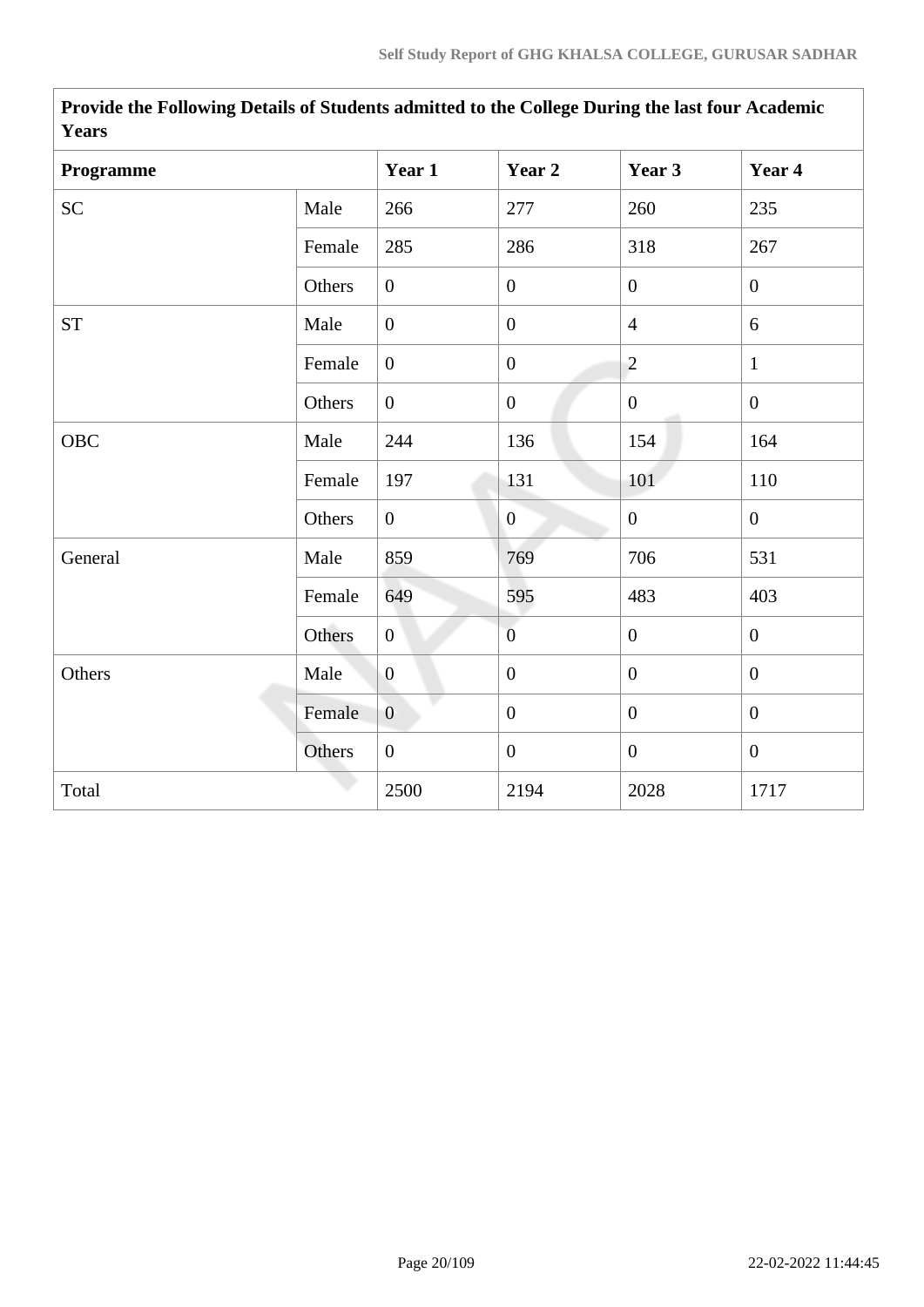# **Extended Profile**

## **1 Program**

## **1.1**

## **Number of courses offered by the Institution across all programs during the last five years**

| 2020-21                              | 2019-20 | 2018-19  |                      | 2017-18 | 2016-17 |  |
|--------------------------------------|---------|----------|----------------------|---------|---------|--|
| 758                                  | 791     | 792      |                      | 723     | 630     |  |
| <b>File Description</b>              |         | Document |                      |         |         |  |
| Institutional data prescribed format |         |          | <b>View Document</b> |         |         |  |

## **1.2**

### **Number of programs offered year-wise for last five years**

| 2020-21       | 2019-20  | 2018-19                   | $2017 - 18$ | 2016-17 |
|---------------|----------|---------------------------|-------------|---------|
| ⌒<br>$\angle$ | $\sim$ 1 | $\sim$<br>$\overline{21}$ | $\sim$ 1    | 20      |

## **2 Students**

## **2.1**

## **Number of students year-wise during last five years**

| 2020-21                                 | 2019-20 | 2018-19 |                      | 2017-18 | 2016-17 |  |
|-----------------------------------------|---------|---------|----------------------|---------|---------|--|
| 1717                                    | 2028    | 2194    |                      | 2500    | 2956    |  |
| <b>File Description</b>                 |         |         | Document             |         |         |  |
| Institutional data in prescribed format |         |         | <b>View Document</b> |         |         |  |

## **2.2**

## **Number of seats earmarked for reserved category as per GOI/State Govt rule year-wise during last five years**

| 2020-21 | 2019-20 | 2018-19 | 2017-18 | 2016-17 |
|---------|---------|---------|---------|---------|
| 424     | 424     | 424     | 424     | 406     |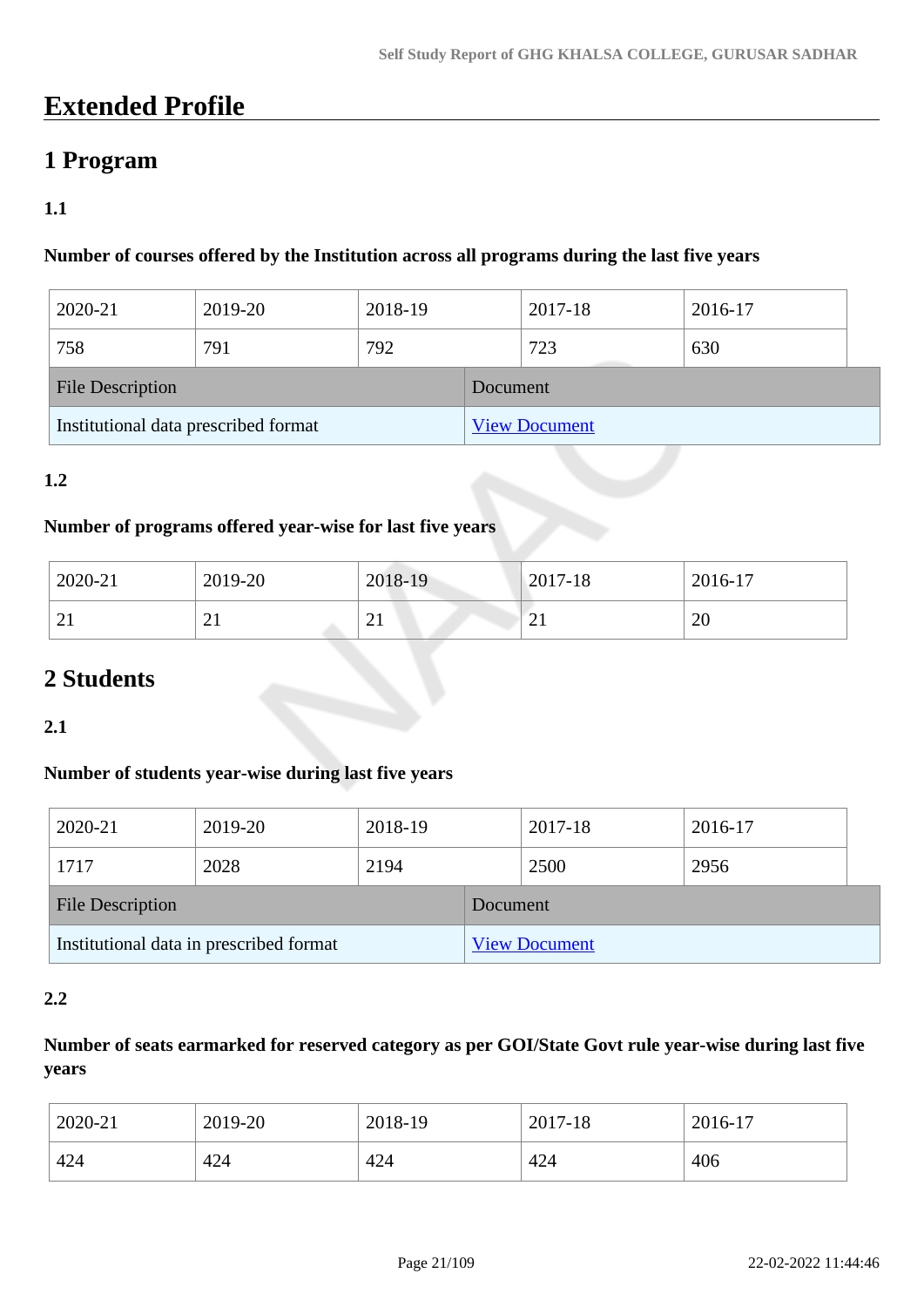| <b>File Description</b>                 | Document             |
|-----------------------------------------|----------------------|
| Institutional data in prescribed format | <b>View Document</b> |

## **2.3**

## **Number of outgoing / final year students year-wise during last five years**

| 2020-21                                 | 2019-20 | 2018-19 |          | 2017-18              | 2016-17 |  |
|-----------------------------------------|---------|---------|----------|----------------------|---------|--|
| 604                                     | 627     | 788     |          | 788                  | 1005    |  |
| <b>File Description</b>                 |         |         | Document |                      |         |  |
| Institutional data in prescribed format |         |         |          | <b>View Document</b> |         |  |

# **3 Teachers**

## **3.1**

## **Number of full time teachers year-wise during the last five years**

| 2020-21                                 | 2019-20 | 2018-19 |          | 2017-18              | 2016-17 |
|-----------------------------------------|---------|---------|----------|----------------------|---------|
| 81                                      | 91      | 98      |          | 98                   | 106     |
| <b>File Description</b>                 |         |         | Document |                      |         |
| Institutional data in prescribed format |         |         |          | <b>View Document</b> |         |

## **3.2**

## **Number of sanctioned posts year-wise during last five years**

| 2020-21                                 | 2019-20 | 2018-19  |                      | 2017-18 |  | 2016-17 |  |
|-----------------------------------------|---------|----------|----------------------|---------|--|---------|--|
| 90                                      | 99      | 105      |                      | 114     |  | 122     |  |
| <b>File Description</b>                 |         | Document |                      |         |  |         |  |
| Institutional data in prescribed format |         |          | <b>View Document</b> |         |  |         |  |

# **4 Institution**

## **4.1**

**Total number of classrooms and seminar halls**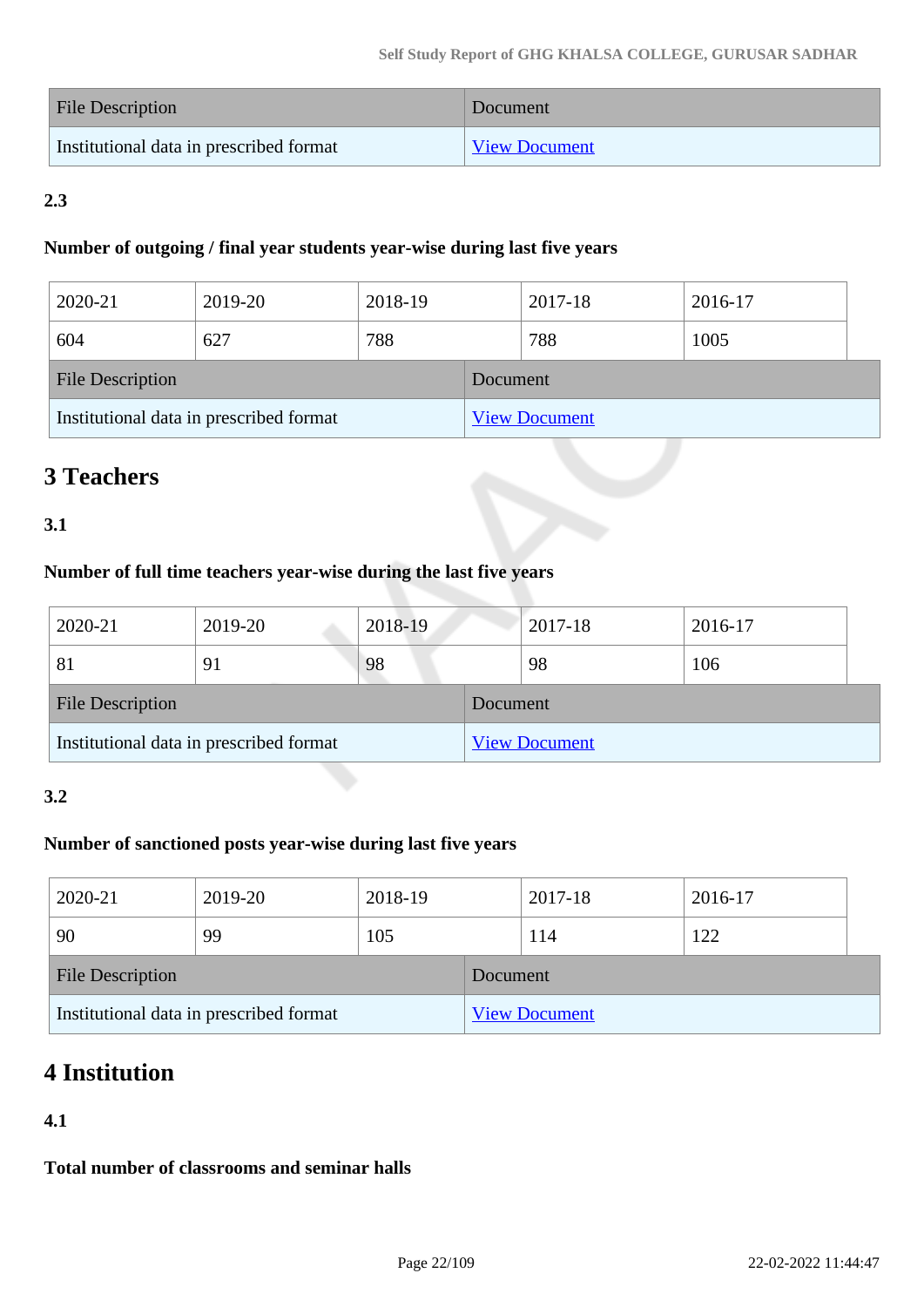## **Response: 50**

## **4.2**

## **Total Expenditure excluding salary year-wise during last five years ( INR in Lakhs)**

| 2020-21  | 2019-20  | 2018-19  | 2017-18  | 2016-17       |
|----------|----------|----------|----------|---------------|
| 57.63161 | 82.01734 | 82.38745 | 93.43886 | 172.31<br>ا ک |

**4.3**

# **Number of Computers**

**Response: 101**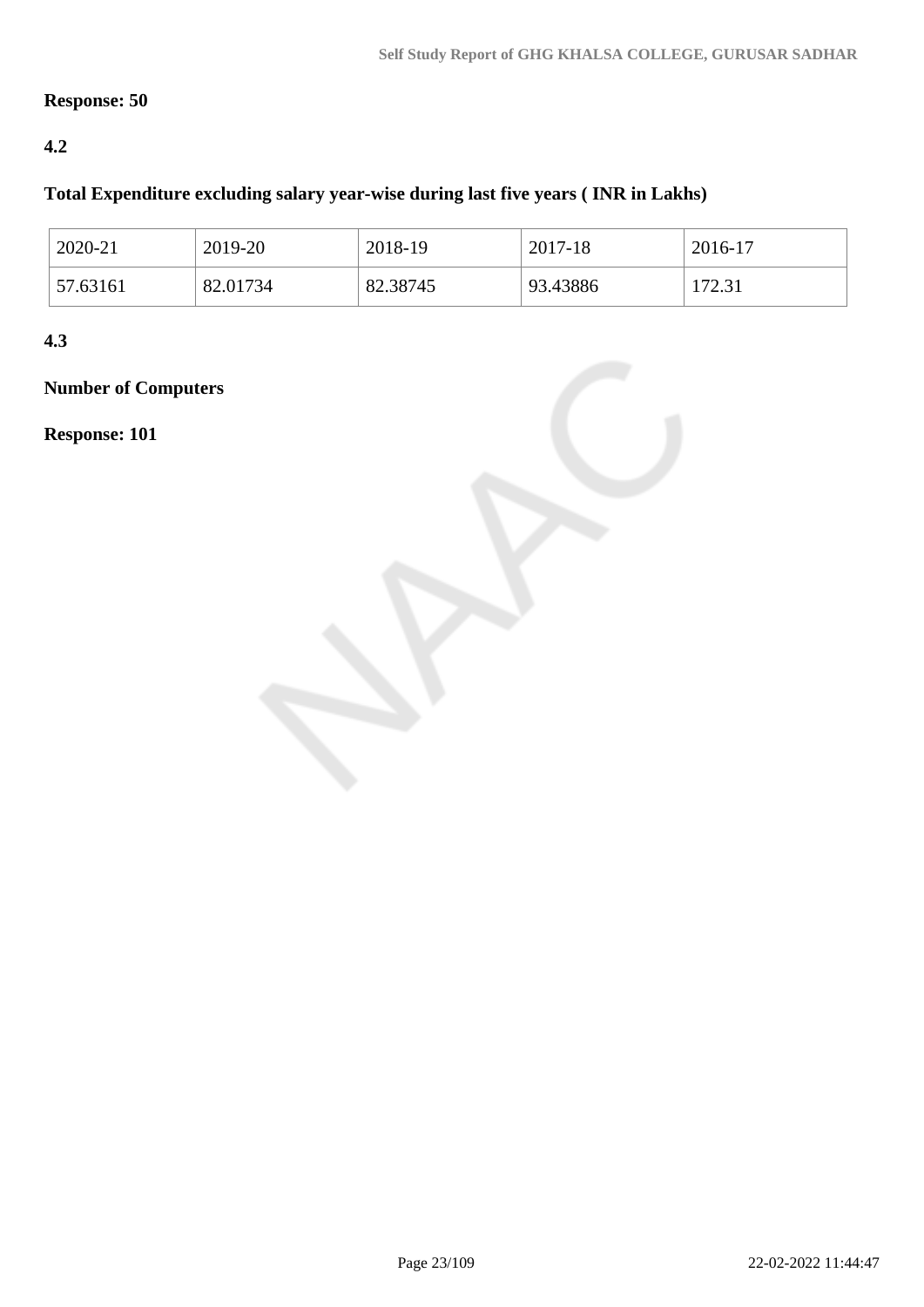# **4. Quality Indicator Framework(QIF)**

## **Criterion 1 - Curricular Aspects**

## **1.1 Curricular Planning and Implementation**

 **1.1.1 The Institution ensures effective curriculum delivery through a well planned and documented process**

#### **Response:**

- The college adheres to the guidelines laid down by the University. The Institution follows a timetable for the effective delivery of the curriculum. http://ghgcollegesadhar.org/time-tables/1/
- The departmental meetings are held from time to time to evaluate the progress and suggest means for overcoming hurdles if any in achieving optimum output.
- The new students are addressed in an induction programme organized by the institution every year where they are guided about the general rules and regulations of the college.
- The e-copies of the syllabus are forwarded to the students or they are guided to access the syllabus on the college website at the outset of the semester. http://ghgcollegesadhar.org/syllabus/1/
- The month-wise unitization of the syllabi is carried out in order to make the curriculum delivery streamlined. http://ghgcollegesadhar.org/unitization/1/
- The syllabi topics are gone through thoroughly and a good amount of time is devoted to working on the material to be taught and provided to the students. The topics mentioned in the syllabus if not found in the prescribed books are prepared with the help of material available on the websites and online books. The notes are shared offline as well as via online mode. The power-point presentations on various topics which include the study of the three-dimensional structures and other photographic material provided in the books are also prepared and delivered.
- Many teachers of the college as members of the various university bodies make the necessary efforts at board meetings for making the curriculum streamlined according to the learning requirements.
- The college ensures that the stated objectives of the curriculum are achieved through class tests, assignments, seminars on subject topics and projects etc. at the departmental level and house examination level.
- Various extension lectures are organized. http://ghgcollegesadhar.org/files/degree/academics/extension-lecture.pdf, http://ghgcollegesadhar.org/files/degree/academics/webinar.pdf
- The students are provided guidance and coaching during the pre-examination period wherein their queries and difficulties are addressed.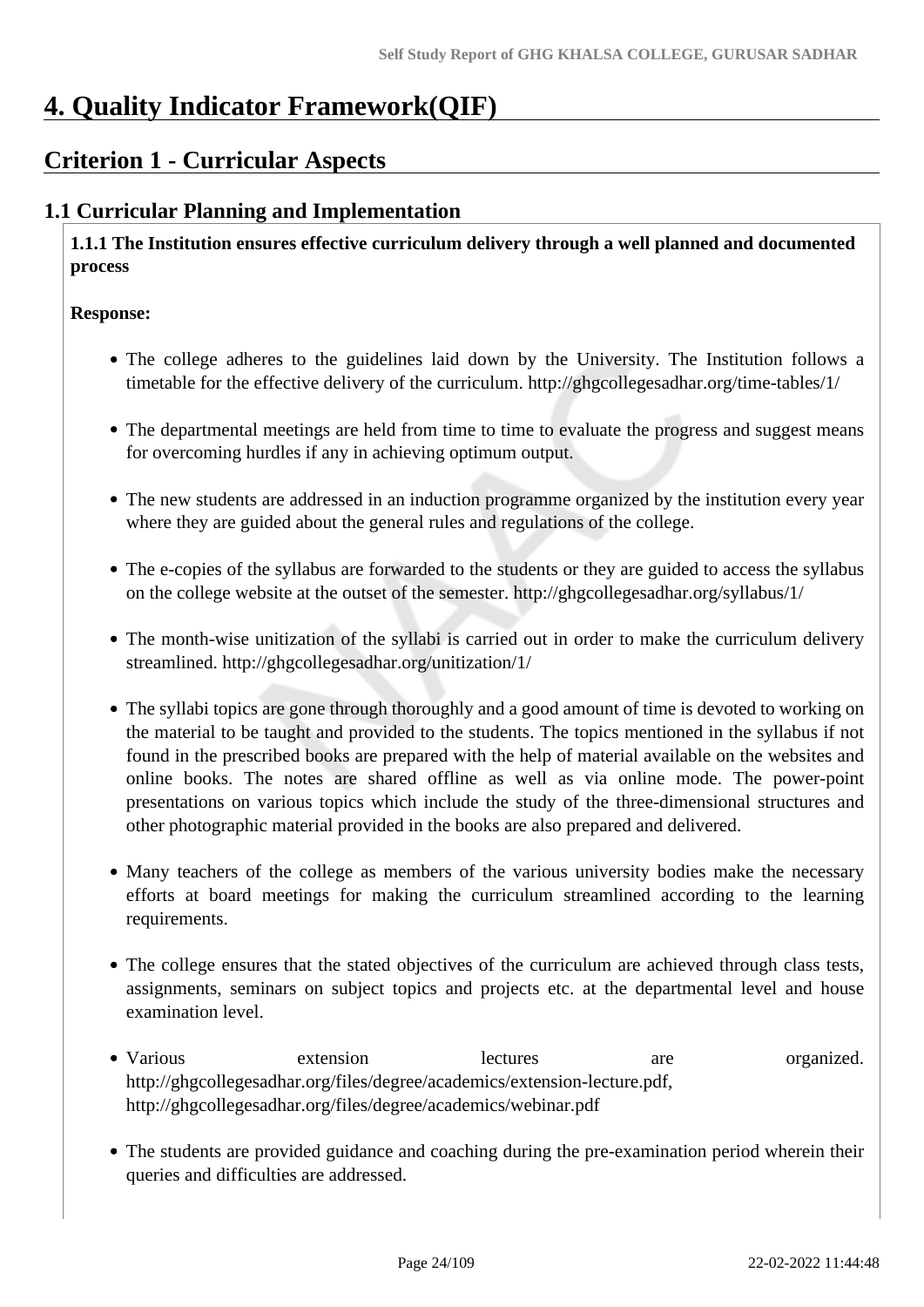- Keeping in mind the special learning requirements of the students arising as a result of online teaching, many informal online doubt removing sessions are carried out by teachers to address the same. One-to-one communication is practised keeping in view the new challenges thrown to us by the pandemic.
- An informal system for student's feedback on teaching and learning has been established for making the teaching-learning process efficient and fruitful.
- During the pandemic period, online teaching has been carried out by using various online platforms. The videos created by the various faculty members were circulated among the students which resulted in keeping the students engaged in their studies. E-content in the form of PDF files, word documents etc. was also shared with the students.
- Professional guidance is provided to staff for curriculum planning, delivery and implementation. The University and the Institution provide all types of facilities to teachers to attend UGC based Refresher Courses/ Orientation Courses/ Workshops/ Seminars etc.

| <b>File Description</b>         | <b>Document</b>      |  |
|---------------------------------|----------------------|--|
| Link for Additional information | <b>View Document</b> |  |

### **1.1.2 The institution adheres to the academic calendar including for the conduct of CIE**

#### **Response:**

All Concerned stakeholders are informed of the Continuous Internal Evaluation system (CIE) in place methodically assessing all aspects of a student's development throughout the year. This evaluation mechanism is geared towards preparing students for their semester examinations conducted by the affiliating university, and also for their overall enrichment. The college-level academic calendar is provided in the prospectus informing the students about the tentative dates of house examinations. The calendar is also available at the departmental level wherein the tentative dates of departmental competitive events, extension lectures and industrial/field visits are mentioned. http://ghgcollegesadhar.org/academiccalendars/1/

#### **Orientation on the evaluation process**

- Students are informed of this educational strategy namely CIE at the beginning of the first semester during the Assembly-cum-Orientation Programme or via online mode.
- Students along with their guardians are further apprised of it in the Parent-Teacher meetings held by the Departments in due course.
- The departmental timetable is planned with the provision of extra periods, remedial classes, class tests, class seminars etc. with sufficient flexibility in it.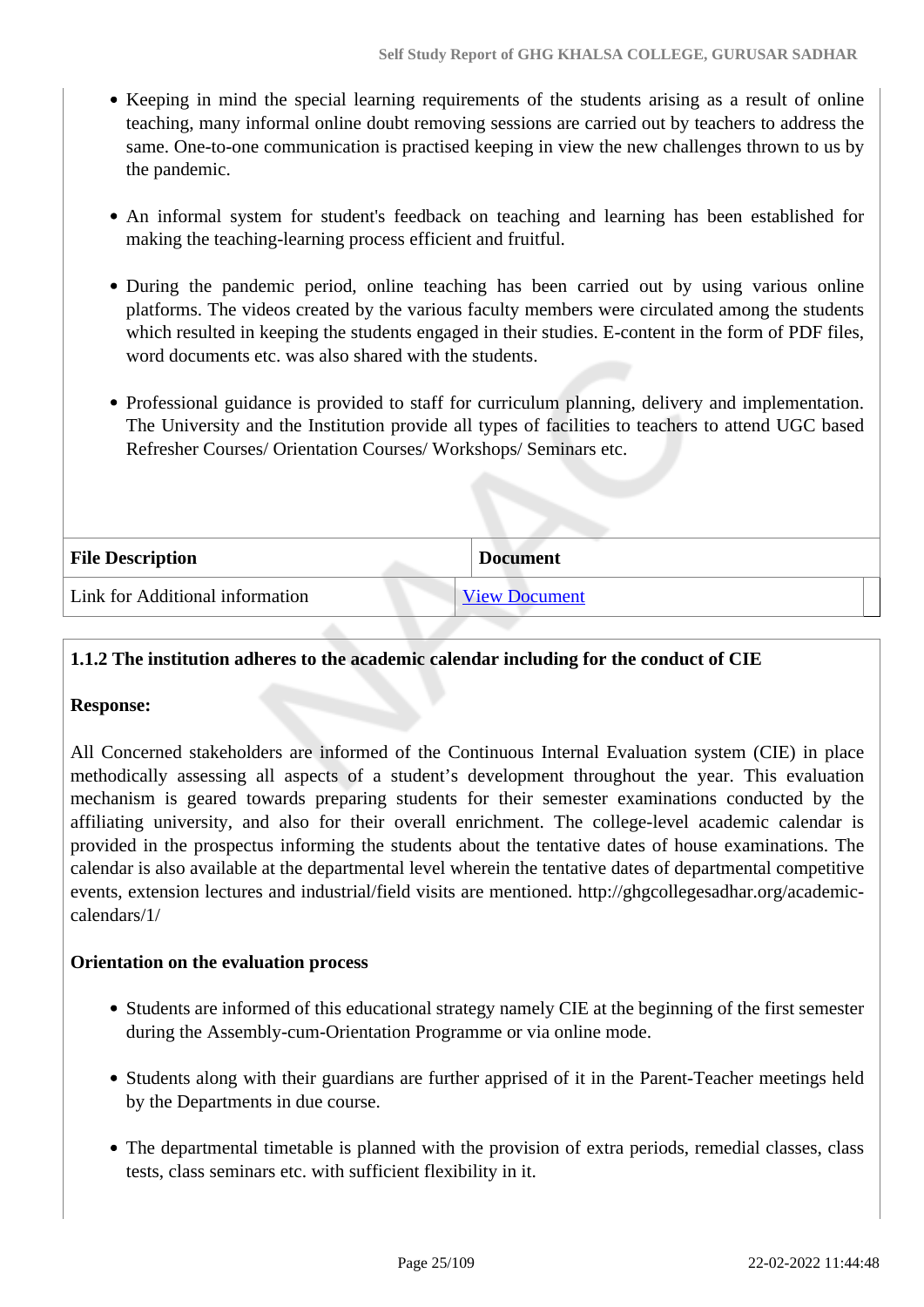- Attendance registers are maintained for keeping a record of students' attendance in the regular, remedial, tutorial and extra classes which proves quite helpful in keeping track of students' regularity.
- The meetings of the examination committee are held to decide the viable dates of house examinations.
- A mechanism for internal assessment of the performance of the students is in place in which students' attendance, attentiveness in the classroom, performance in the class tests and house examination are given consideration.

## **The Actual Practices**

- Monthly class tests are conducted so as to keep the students up to date about the topic going on in the class.
- Assignments are allotted to the students for the purpose of revision and problem-solving. Their evaluation is done offline/ online (on the Learning Management System of the college).
- Students are assigned subject related topics for the class seminars/PowerPoint presentations so that they may make efforts to study exhaustively for the same.
- Using Online quiz tools, the quiz is conducted for the purpose of revision and learning.
- Intradepartmental quiz competitions are organized for the purpose of enhancing logical and analytical skills. http://ghgcollegesadhar.org/files/degree/academics/quiz.pdf
- Students are encouraged to participate in classroom discussions about the subject related problems and their knowledge and learning skills thence are observed.
- The leadership and organizing skills are developed by founding various student bodies and societies in which students learn to organize various events and functions.
- Various competitions viz poster making, PowerPoint presentations etc are conducted in order to build and evaluate confidence of the students. http://ghgcollegesadhar.org/files/degree/academics/p pt\_competition.pdf,http://ghgcollegesadhar.org/files/degree/academics/poster\_making.pdf
- The Continuous Internal Evaluation System is reviewed and modified from time to time in view of the changing requirements of the curriculum.
- The guardians of students who have fared poorly in the examination are apprised of it by the departmental Faculty and are advised according to the merit of the case.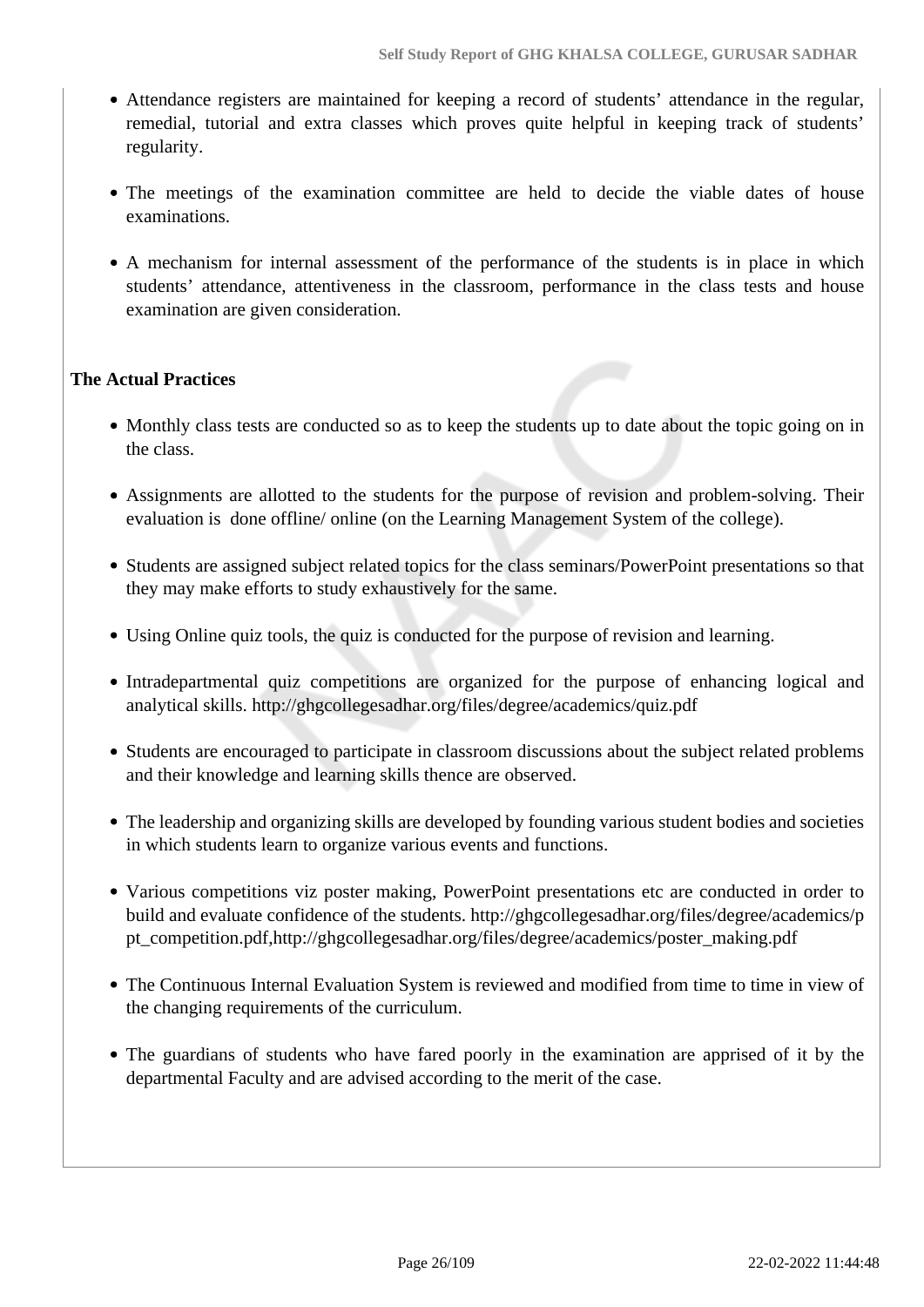| <b>File Description</b>         | <b>Document</b>      |
|---------------------------------|----------------------|
| Link for Additional information | <b>View Document</b> |

 **1.1.3 Teachers of the Institution participate in following activities related to curriculum development and assessment of the affiliating University and/are represented on the following academic bodies during the last five years** 

**1.Academic council/BoS of Affiliating university**

**2.Setting of question papers for UG/PG programs** 

**3.Design and Development of Curriculum for Add on/ certificate/ Diploma Courses** 

**4.Assessment /evaluation process of the affiliating University**

**Response:** B. Any 3 of the above

| <b>File Description</b>                 | <b>Document</b>      |
|-----------------------------------------|----------------------|
| Institutional data in prescribed format | <b>View Document</b> |
| Link for Additional information         | <b>View Document</b> |

## **1.2 Academic Flexibility**

 **1.2.1 Percentage of Programmes in which Choice Based Credit System (CBCS)/ elective course system has been implemented** 

**Response:** 33.33

1.2.1.1 **Number of Programmes in which CBCS / Elective course system implemented.**

Response: 7

| <b>File Description</b>                              | <b>Document</b>      |
|------------------------------------------------------|----------------------|
| Minutes of relevant Academic Council/BOS<br>meetings | <b>View Document</b> |
| Institutional data in prescribed format              | <b>View Document</b> |

### **1.2.2 Number of Add on /Certificate programs offered during the last five years**

#### **Response:** 0

1.2.2.1 **How many Add on /Certificate programs are offered within the last 5 years.**

| 2020-21 | 2019-20 | 2018-19 | 2017-18 | 2016-17 |
|---------|---------|---------|---------|---------|
|         | U       |         | ν       | ν       |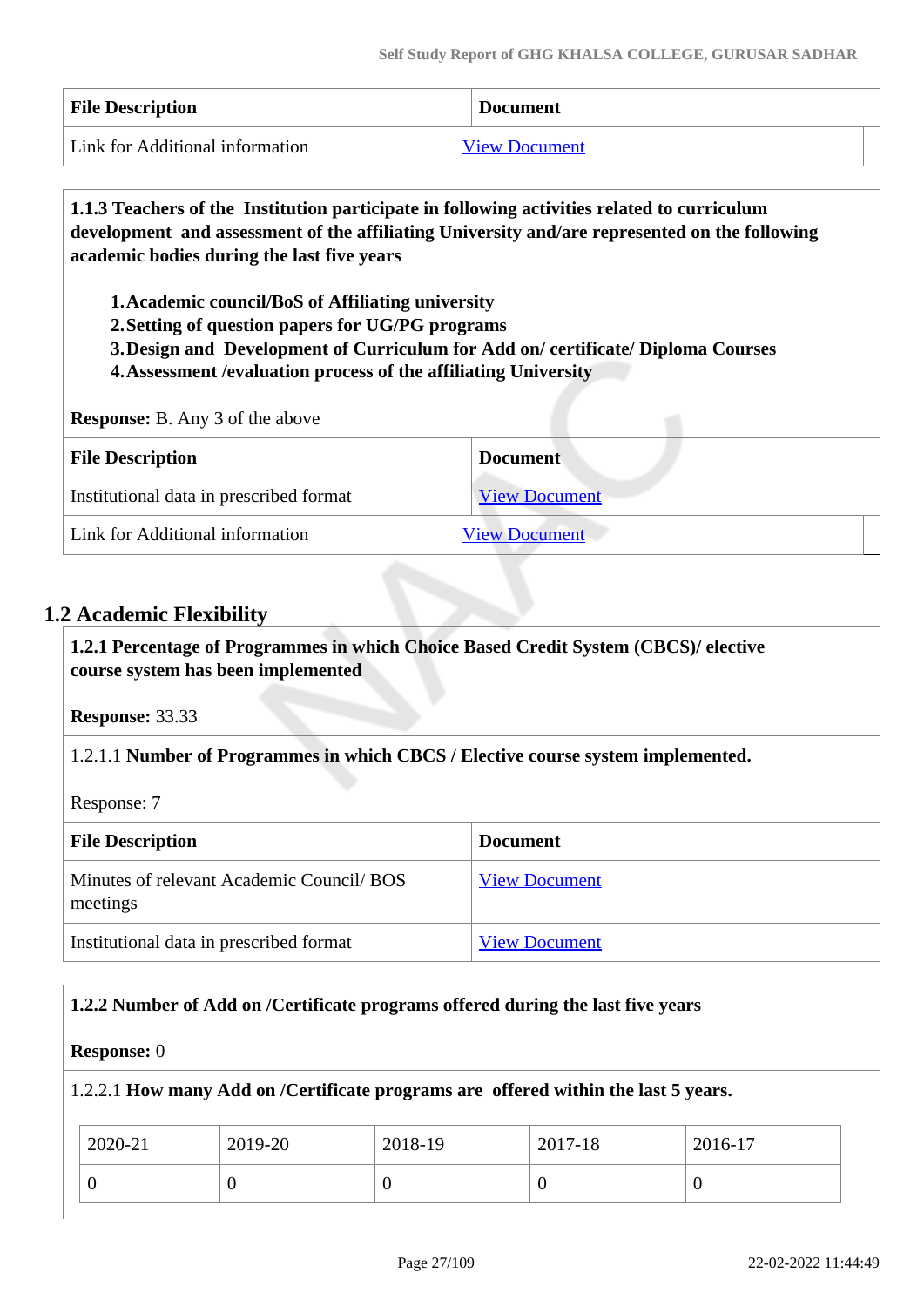| <b>File Description</b>              | <b>Document</b>      |
|--------------------------------------|----------------------|
| List of Add on /Certificate programs | <b>View Document</b> |

## **1.2.3 Average percentage of students enrolled in Certificate/ Add-on programs as against the total number of students during the last five years**

#### **Response:** 0

1.2.3.1 **Number of students enrolled in subject related Certificate or Add-on programs year wise during last five years**

| $12020 - 21$ | 2019-20 | 2018-19 | 2017-18 | 2016-17 |
|--------------|---------|---------|---------|---------|
| ◡            | v       |         |         | ◡       |

| <b>File Description</b>                                                                | <b>Document</b>      |
|----------------------------------------------------------------------------------------|----------------------|
| Details of the students enrolled in Subjects related<br>to certificate/Add-on programs | <b>View Document</b> |

## **1.3 Curriculum Enrichment**

 **1.3.1 Institution integrates crosscutting issues relevant to Professional Ethics ,Gender, Human Values ,Environment and Sustainability into the Curriculum**

### **Response:**

Through a variety of courses mentioned in the list attached and a number of co-curricular activities listed below institution aims at achieving the same.

### **1. Human Values**

- Panjabi Sahit Academy, Ludhiana organized a National Level Seminar on renowned Punjabi writer Dr. Waryam Singh Sandhu in 2016-17.
- Air Chief Marshal, B.S. Dhanoa emphasized knowledge and discipline as being the empowering pillars of success in a lecture.
- Mr Jatinder Mohan Singh Sidhu(MP), House of Commons, Canada in 2017-18 emphasized that the unparalleled role of education is not only a foundation of an individual's success but also instrumental in bringing about empowered equality.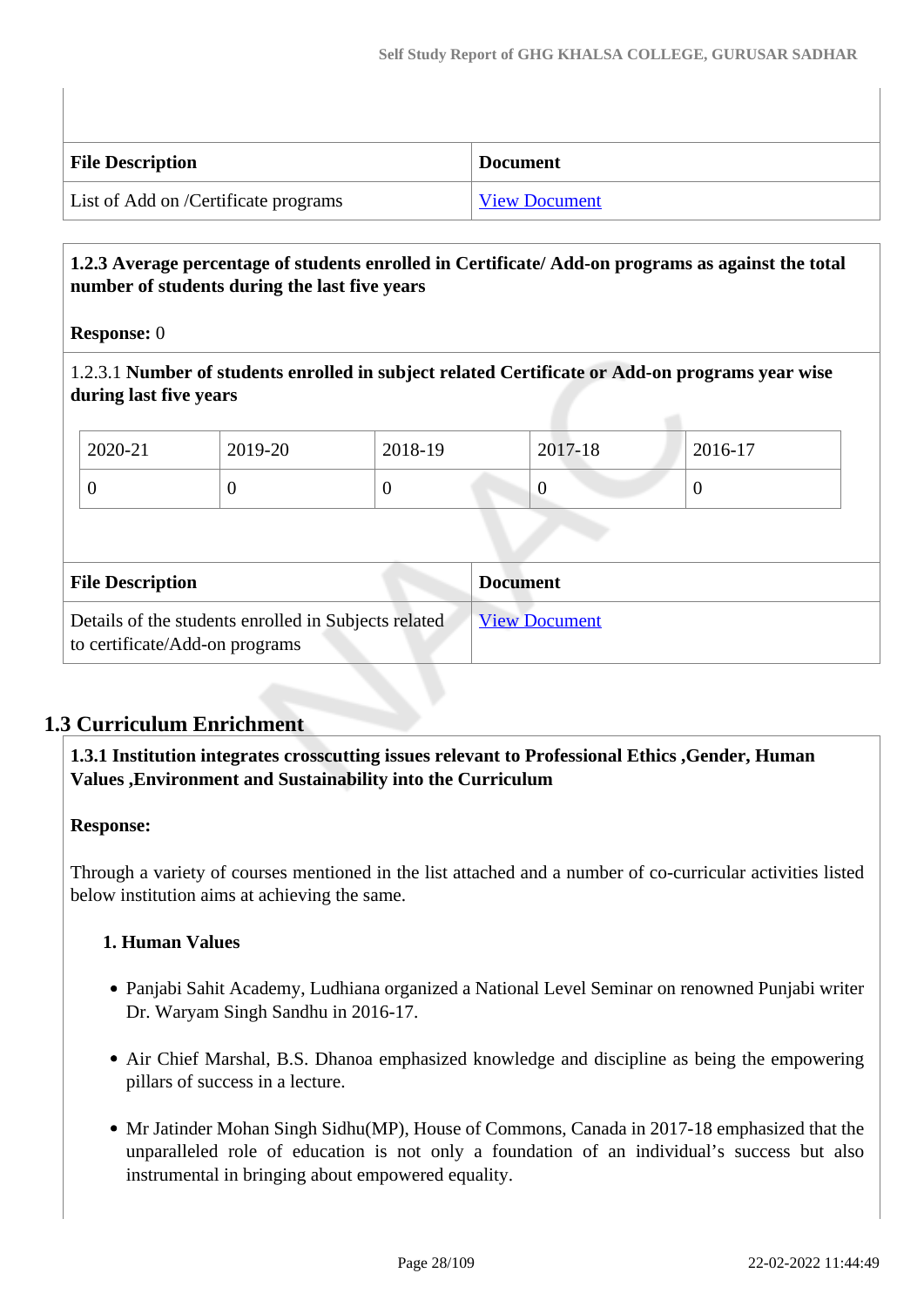- Students participate every year in an annual moral test conducted by Guru Gobind Singh Study Circle.
- On the eve of Independence Day in 2018. Lt.Gen. I.S. Singha encouraged the youngsters to aspire for and achieve their goals. http://ghgcollegesadhar.org/files/degree/academics/special\_day.pdf
- In a seminar in 2018-19 Chief Guest Lt. Gen. Rakesh Chadha in his address focussed on the exceptional and unrelenting role of an Indian soldier in nation-building.
- On the celebration of birth anniversaries of Sikh Gurus, the students are exhorted to imbibe the moral values propounded by them by organizing seminars on their lives and teachings.
- Students of the Department of Economics and Political Science participated in a panel discussion on "World Suicide Prevention Day" organized by UTSHAH at PAU in 2018. The students were made to realize the value of life.
- Blood donation camps, free medical camps and awareness campaigns and rallies are organized every year to inspire the students to do selfless service to society.

### 2. **Professional Ethics**

- In 2018 in a seminar celebrating National Press Day organized in association with Raikot press club a stress was laid on the fact that professional ethics of journalism is synonymous with maintaining the freedom of speech.
- Sports activities carried out in abundance at the campus help in inculcating the sense of professional ethics among students.

### **3. Gender**

- A one-day National Seminar sponsored by ICHR was organized by the Dept of History in Nov 2016 on the topic "Role and status of women in Colonial Punjab".
- Department of Social Sciences celebrated International Women's Day in 2018, 2019 and 2020.The women students were encouraged to achieve new heights beyond their stereotypical roles and a chart-making competition was also organized on the theme of Women Empowerment in 2020.
- The Women Cell organized a lecture on the theme 'Nutrition, Fitness and Prevention of Anemia' for the female staff and the girl students on the occasion of International Women's day in 2021.

### **4. Environment & Sustainability**

Eco-club of the college works to ensure the conservation of the environment by organizing a variety of activities such as the celebration of the Environment Day and conducting various competitions on the theme of the environment.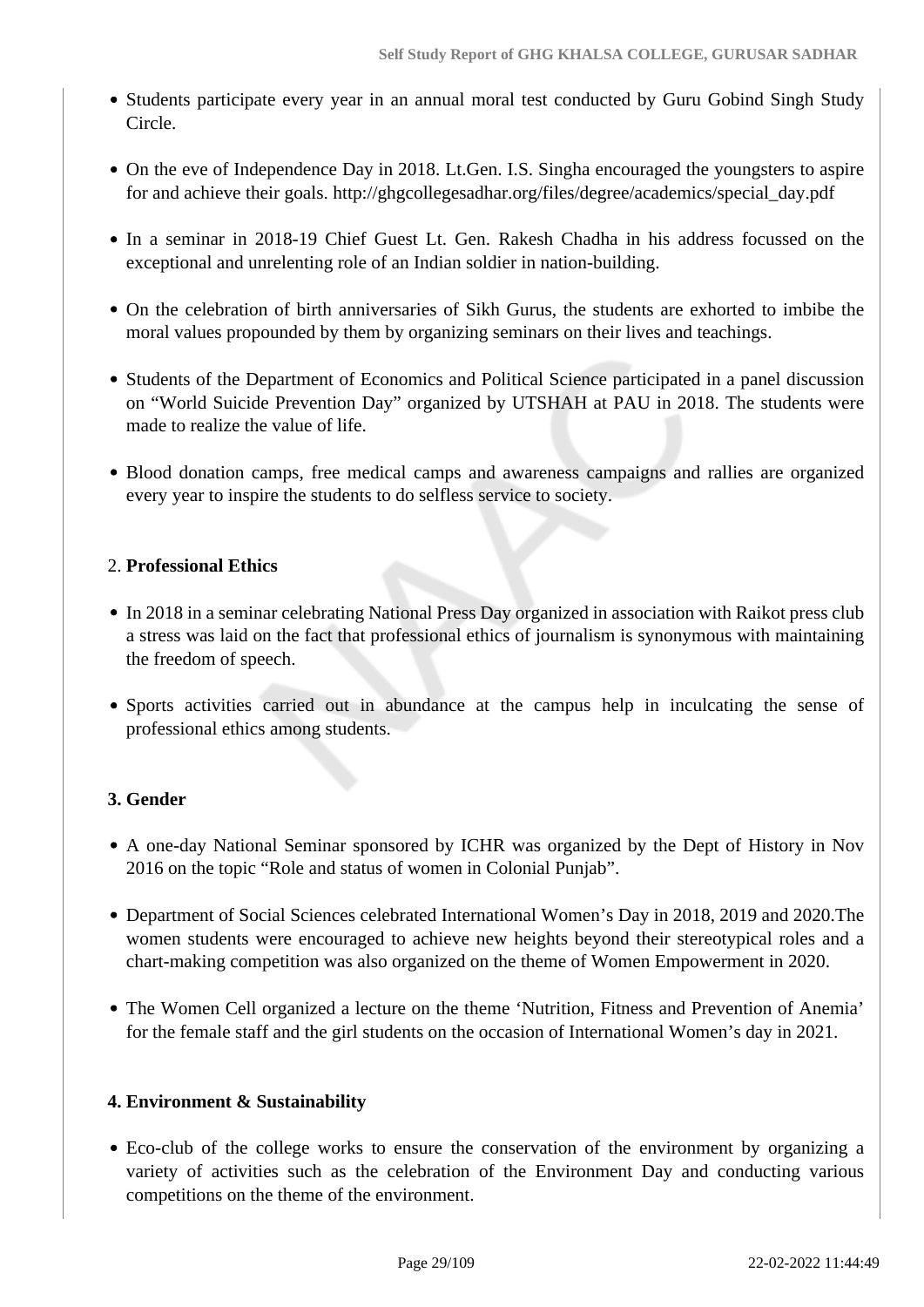• An awareness drive on Covid-19 for the supporting staff was organized by the Covid-19 Committee. The lecture delivered by Prof. Shikha Jain was aimed at educating the participants about the nature of the disease and the ways to prevent the infection.

| <b>File Description</b>                                                                                                                                              | <b>Document</b>      |
|----------------------------------------------------------------------------------------------------------------------------------------------------------------------|----------------------|
| Upload the list and description of courses which<br>address the Professional Ethics, Gender, Human<br>Values, Environment and Sustainability into the<br>Curriculum. | <b>View Document</b> |

## **1.3.2 Average percentage of courses that include experiential learning through project work/field work/internship during last five years**

**Response:** 1.42

## 1.3.2.1 **Number of courses that include experiential learning through project work/field work/internship year-wise during last five years**

| 2020-21            | 2019-20        | 2018-19                          | 2017-18 | 2016-17 |
|--------------------|----------------|----------------------------------|---------|---------|
| $1^{\prime}$<br>13 | $\overline{ }$ | 1 <sub>2</sub><br>$\overline{1}$ | 09      | 07      |

| <b>File Description</b>                                                                                                                                                          | <b>Document</b>      |
|----------------------------------------------------------------------------------------------------------------------------------------------------------------------------------|----------------------|
| Programme / Curriculum/ Syllabus of the courses                                                                                                                                  | <b>View Document</b> |
| MoU's with relevant organizations for these courses,<br>if any Average percentage of courses that include<br>experiential learning through project work/field<br>work/internship | <b>View Document</b> |

## **1.3.3 Percentage of students undertaking project work/field work/ internships (Data for the latest completed academic year**

**Response:** 12.52

1.3.3.1 **Number of students undertaking project work/field work / internships**

Response: 215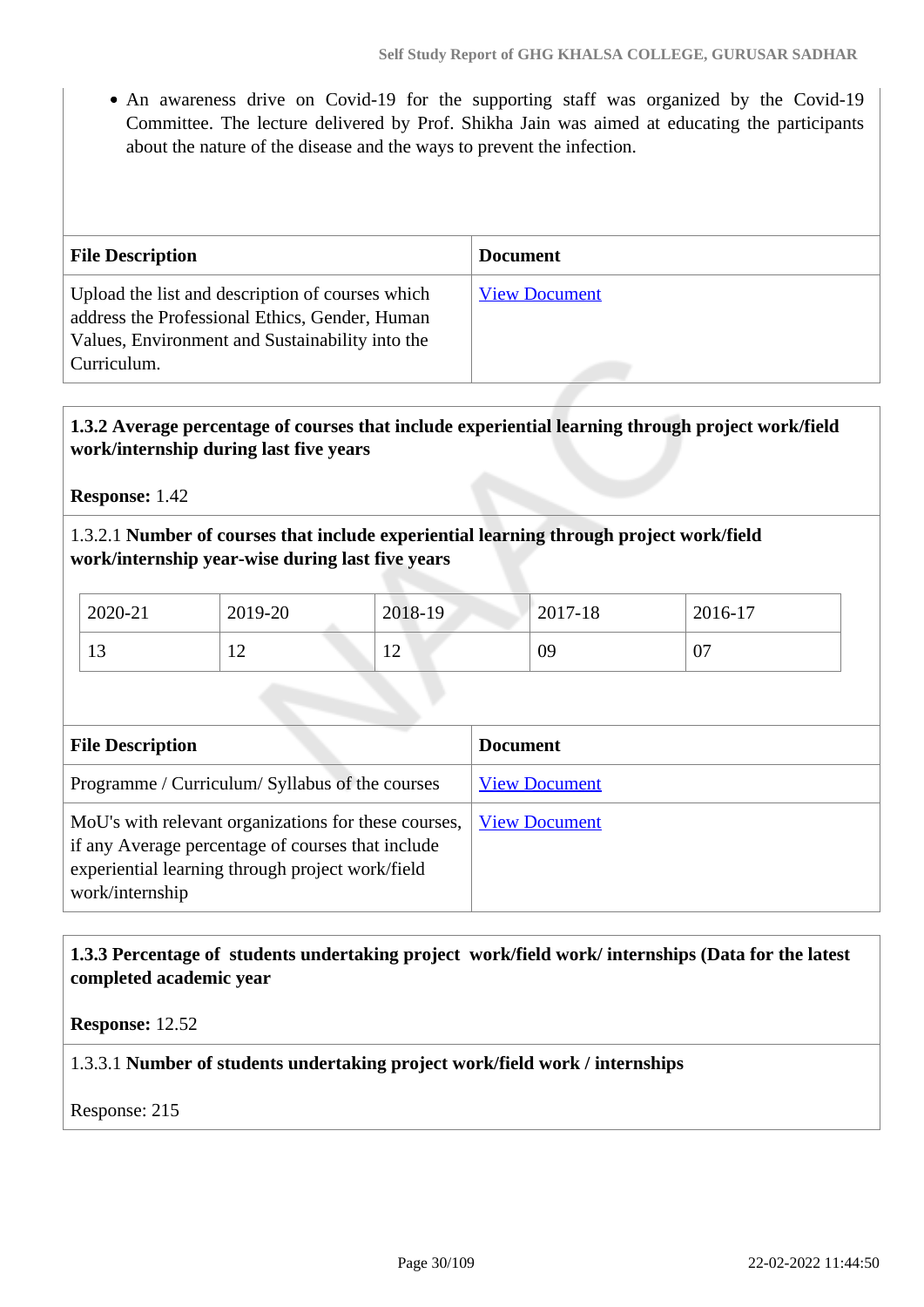| <b>File Description</b>                                                                       | <b>Document</b>      |
|-----------------------------------------------------------------------------------------------|----------------------|
| List of programmes and number of students<br>undertaking project work/field work//internships | <b>View Document</b> |
| Any additional information                                                                    | <b>View Document</b> |

## **1.4 Feedback System**

 **1.4.1** *Institution obtains feedback on the syllabus and its transaction at the institution from the following stakeholders 1) Students 2)Teachers 3)Employers 4)Alumni* 

**Response:** A. All of the above

| <b>File Description</b>                                                                                                                                    | <b>Document</b>      |
|------------------------------------------------------------------------------------------------------------------------------------------------------------|----------------------|
| Action taken report of the Institution on feedback<br>report as stated in the minutes of the Governing<br>Council, Syndicate, Board of Management (Upload) | <b>View Document</b> |
| URL for stakeholder feedback report                                                                                                                        | <b>View Document</b> |

**1.4.2 Feedback process of the Institution may be classified as follows: Options:**

- **1.Feedback collected, analysed and action taken and feedback available on website**
- **2.Feedback collected, analysed and action has been taken**
- **3.Feedback collected and analysed**
- **4.Feedback collected**
- **5. Feedback not collected**

**Response:** A. Feedback collected, analysed and action taken and feedback available on website

| <b>File Description</b>           | <b>Document</b>      |
|-----------------------------------|----------------------|
| Upload any additional information | <b>View Document</b> |
| URL for feedback report           | <b>View Document</b> |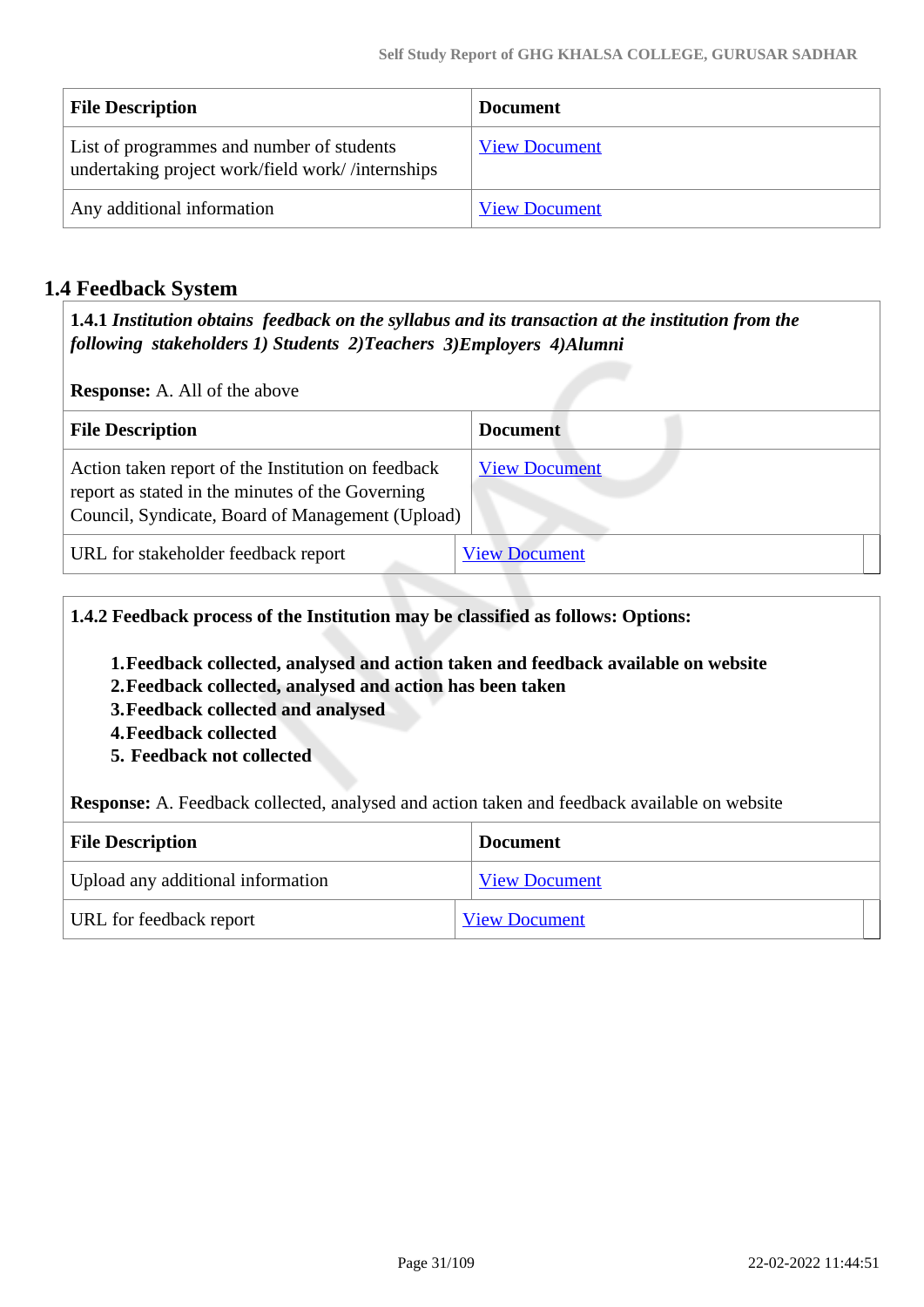# **Criterion 2 - Teaching-learning and Evaluation**

## **2.1 Student Enrollment and Profile**

| 2019-20 | 2018-19                                                             | 2017-18         | 2016-17                                                              |
|---------|---------------------------------------------------------------------|-----------------|----------------------------------------------------------------------|
| 1011    | 1051                                                                | 1126            | 1360                                                                 |
|         | 2.1.1.2 Number of sanctioned seats year wise during last five years |                 |                                                                      |
| 2019-20 | 2018-19                                                             | 2017-18         | 2016-17                                                              |
| 1325    | 1318                                                                | 1380            | 1568                                                                 |
|         |                                                                     |                 |                                                                      |
|         |                                                                     | <b>Document</b> |                                                                      |
|         |                                                                     |                 | 2.1.1.1 Number of students admitted year-wise during last five years |

 **2.1.2 Average percentage of seats filled against reserved categories (SC, ST, OBC, Divyangjan, etc. as per applicable reservation policy ) during the last five years ( exclusive of supernumerary seats)**

**Response:** 35.82

2.1.2.1 Number of actual students admitted from the reserved categories year-wise during the last five years

| 2020-21 | 2019-20 | 2018-19 | 2017-18 | 2016-17 |
|---------|---------|---------|---------|---------|
| 115     | 150     | 158     | 162     | 167     |

| <b>File Description</b>                                      | <b>Document</b>      |
|--------------------------------------------------------------|----------------------|
| Average percentage of seats filled against seats<br>reserved | <b>View Document</b> |
| Any additional information                                   | <b>View Document</b> |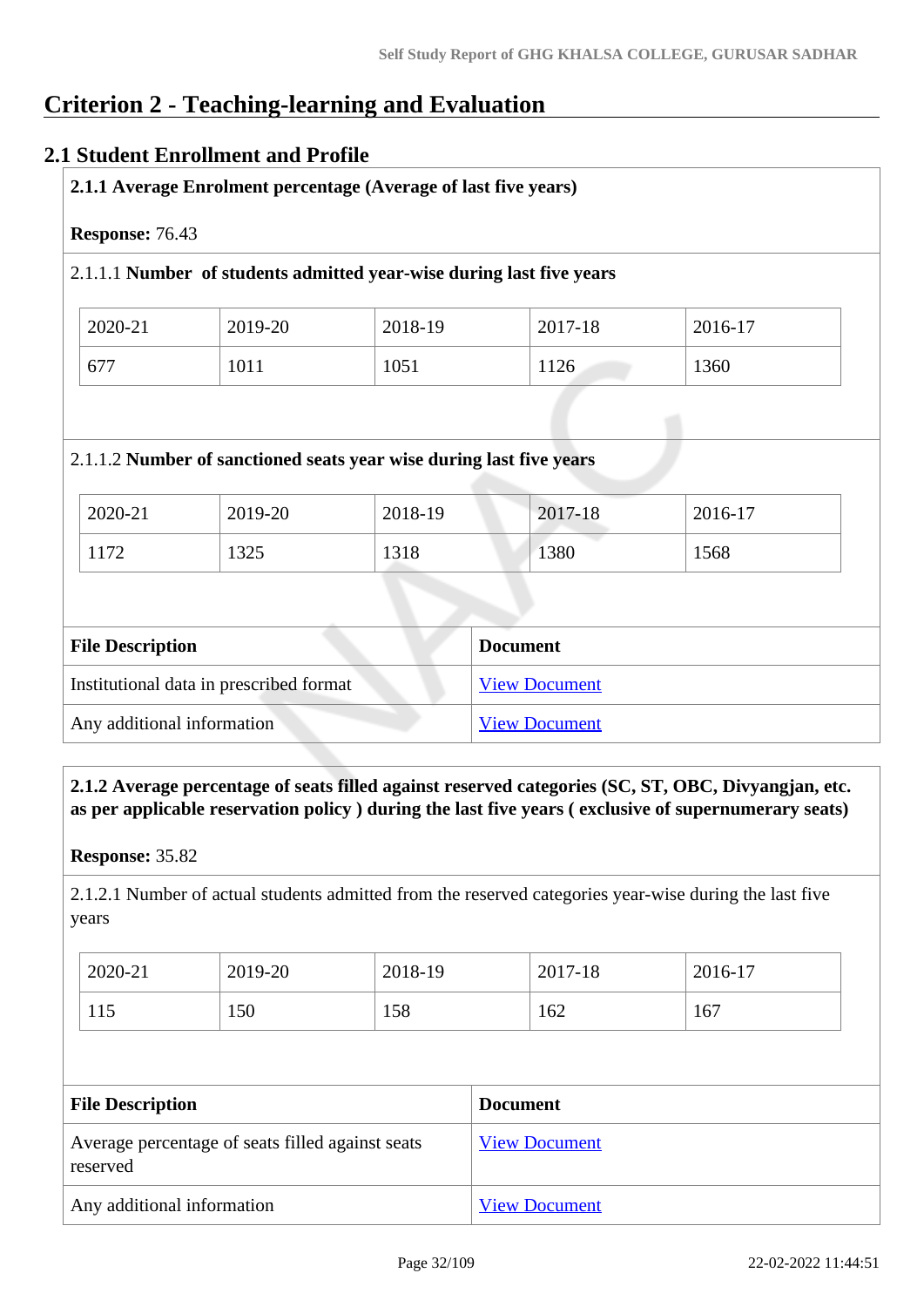## **2.2 Catering to Student Diversity**

### **2.2.1 The institution assesses the learning levels of the students and organises special Programmes for advanced learners and slow learners**

#### **Response:**

The institution assesses the learning levels of the students after admission and organizes special programmes for advanced learners and slow learners.

The institution assesses the learning levels of the students in two ways at the time of the commencement of the programme. Students enrolled in various disciplines are identified as slow and advanced learners based on their +2 marks. This helps to identify the slow learners and to design special coaching sessions or tutorial sessions to bridge the gap between the slow learners and the advanced learners. The tutors of the respective classes of UG and PG extend valid support in classifying the students with reports based on observation and class tests.

The institution organizes Orientation programmes/Induction programmes for freshers both at the college level and at the department level. The facilities in the college and the scope of the subjects being learnt are introduced in these sessions. Apart from this, sessions are also included to inculcate positive attitude and competitive spirit.

The Departments of Commerce and Computer Science devote extra time at the beginning of the academic year for the non-subject students enabling them to cope with the programme to which they are enrolled. The Department of English organizes Orientation / extra classes in Basic English Grammar to enable Punjabi/ Hindi medium students to cope up with the course. The Department of Mathematics takes extra classes for all the first level UG programmes and first year students.

#### *Strategies adopted for slow learners*

Remedial Classes are conducted with an aim to improve the academic performance of the slow learners, absentees and students who participate in sports and other activities. This practice helps the struggling learners to improve subject knowledge and helps them catch up with their peers.

Group Study System is also encouraged with the help of the advanced learners.

Academic and personal counselling are given to the slow learners by the tutor, mentor and the counseling cell.

Bilingual explanation and discussions are imparted to the slow learners after the class hours for better understanding

Provision of simple and standard lecture notes/course materials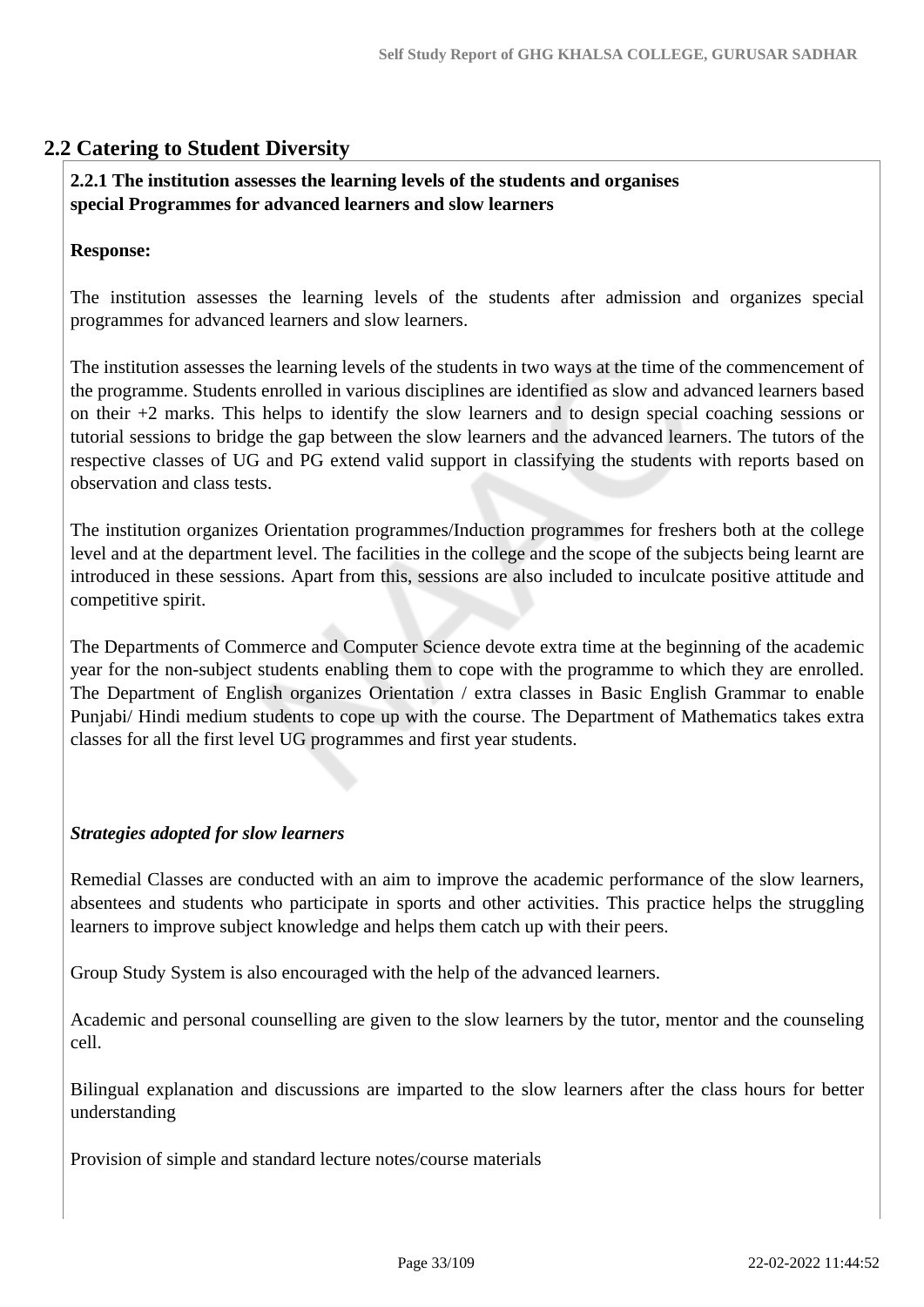## *Strategies for the advanced learners*

Advanced learners are encouraged to enroll in MOOC Courses – Swayam, EdX.

Provision of additional learning and reference material

Assignment and Student Seminars on contemporary topics to enable them for placement.

Advanced Learners are provided coaching classes for competitive exams.

Students are encouraged to participate and present papers in various Seminars/ Conferences/ Workshops/ Inter-Collegiate Competitions organized by other colleges.

Participation by the students in the in-house competitions such as Debate, Group Discussion, and Quiz Programmes are also encouraged.

Talented students are motivated to participate in extra-curricular activities, exhibitions and cultural competitions.

The academic achievements of the students are extremely motivated and highly praised by the College in prize distribution function every year. Students, who secured Ranks in the University Examination, are honoured with Medals in the Annual prize distribution function.

| <b>File Description</b>              | <b>Document</b>      |
|--------------------------------------|----------------------|
| Past link for additional Information | <b>View Document</b> |

### **2.2.2 Student- Full time teacher ratio (Data for the latest completed academic year)**

**Response:** 21:1

| <b>File Description</b>    | <b>Document</b>      |
|----------------------------|----------------------|
| Any additional information | <b>View Document</b> |

### **2.3 Teaching- Learning Process**

 **2.3.1 Student centric methods, such as experiential learning, participative learning and problem solving methodologies are used for enhancing learning experiences**

**Response:** 

The college adopts a plethora of student centric methodologies such as active learning, cooperative learning, project based learning, experiential learning, blended learning and other ICT based learning methodologies. Teaching aids like interactive projectors and smart boards are effectively used in the classrooms to supplement the classroom teaching. Departments invite academic experts from outside to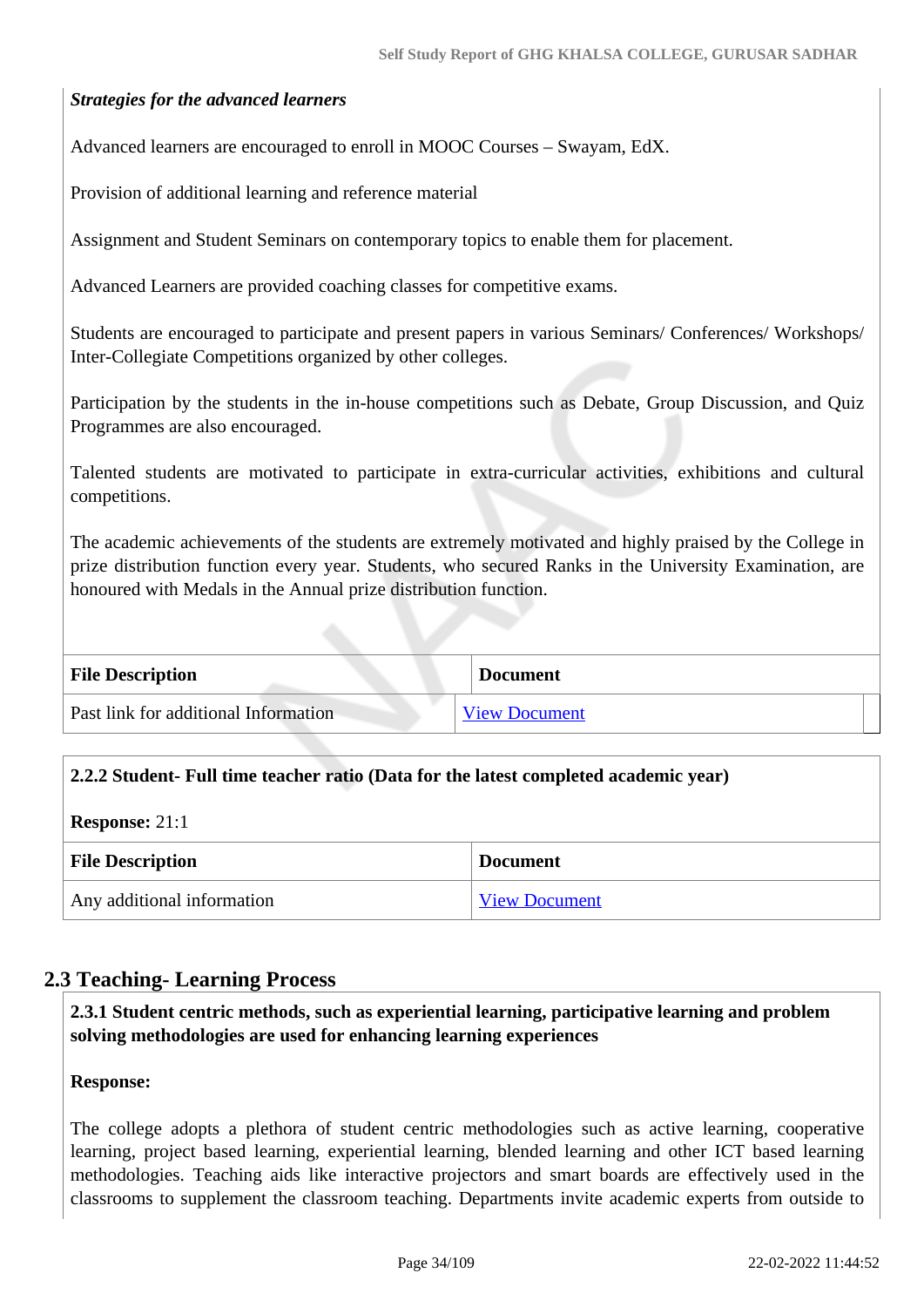share their expertise for the benefits of the academia.

**Experiential Learning**: The students take active part in organizing various extra and co-curricular, inter/intra departmental, inter/intra-college events, which helps them in developing their organizing and management skills. The best examples are college Teej Fest, Gurbani Gayan Competition. Experts in different areas, eminent personalities in the field of Science and Technology, Social Sciences, Culture & Literature, Commerce & Management, etc. are invited as visiting/ Guest faculties to address Seminars and extension lectures.

Minor Research Projects involving data collection and analysis, summer training programmes, etc. help to widen the student's imagination and experience, ultimately resulting into an originality of ideas, first hand experiential knowledge and effective class room interaction when they express themselves to their peers. Department level Educational trips, Industry visits etc. are organized to develop, nurtured and expand the subject interest.

**Participative Learning**: This is the best student-centric learning method; in which students actively participate in activities such as: class seminars, group discussions participation in debates, quiz, roleplaying methods, acting out methods like Drama and Mimes, Field visits, Industrial visits, educational tours, Field /Industry visit Projects etc. Research projects, Case study methods etc. are being practiced in the college. Various societies and clubs like Eco- Club, Clicks Club, Ramaanjun Society, Commerce and Management Students Association etc. are formed to develop initiative, management, organizing and coordination skills among the students.

**Problem Solving Method**: In order to develop and enrich students problem solving, creativity, decisionmaking ability, critical thinking, reasoning power, it is mandatory for every PG student to undertake a minor project which is mostly experiment oriented. Furthermore, every week the college timetable maintains one problem solving session (tutorial) for all kinds of problems and their possible solutions. Assignments are given on regular basis to check the level of understanding of the subject. Moreover class tests, tutorials, unit tests and quizzes are held from time to time keep up the competitive spirit among the students. Furthermore, suggestion cum complaint boxes is fixed at prominent places in the college, where the students can give their complaints as well as suggestions. Regular feedback is also taken to ensure the better development of systems on the college campus.

**E- Learning:** During this world wide pandemic Covid-19, the students are engaged for teaching learning through online platforms like Google Classroom, Moodle, WhatsApp groups, YouTube etc. Daily elearning content is shared with them through various modes for the student engagement. Apart from it, regular online tests, quizzes are also conducted assess their academic performance. Departments have developed social media linkages (Facebook) and phone groups for assignments and projects to be proactive with millennial.

| <b>File Description</b>         | <b>Document</b>      |
|---------------------------------|----------------------|
| Link for additional information | <b>View Document</b> |

**2.3.2 Teachers use ICT enabled tools for effective teaching-learning process.**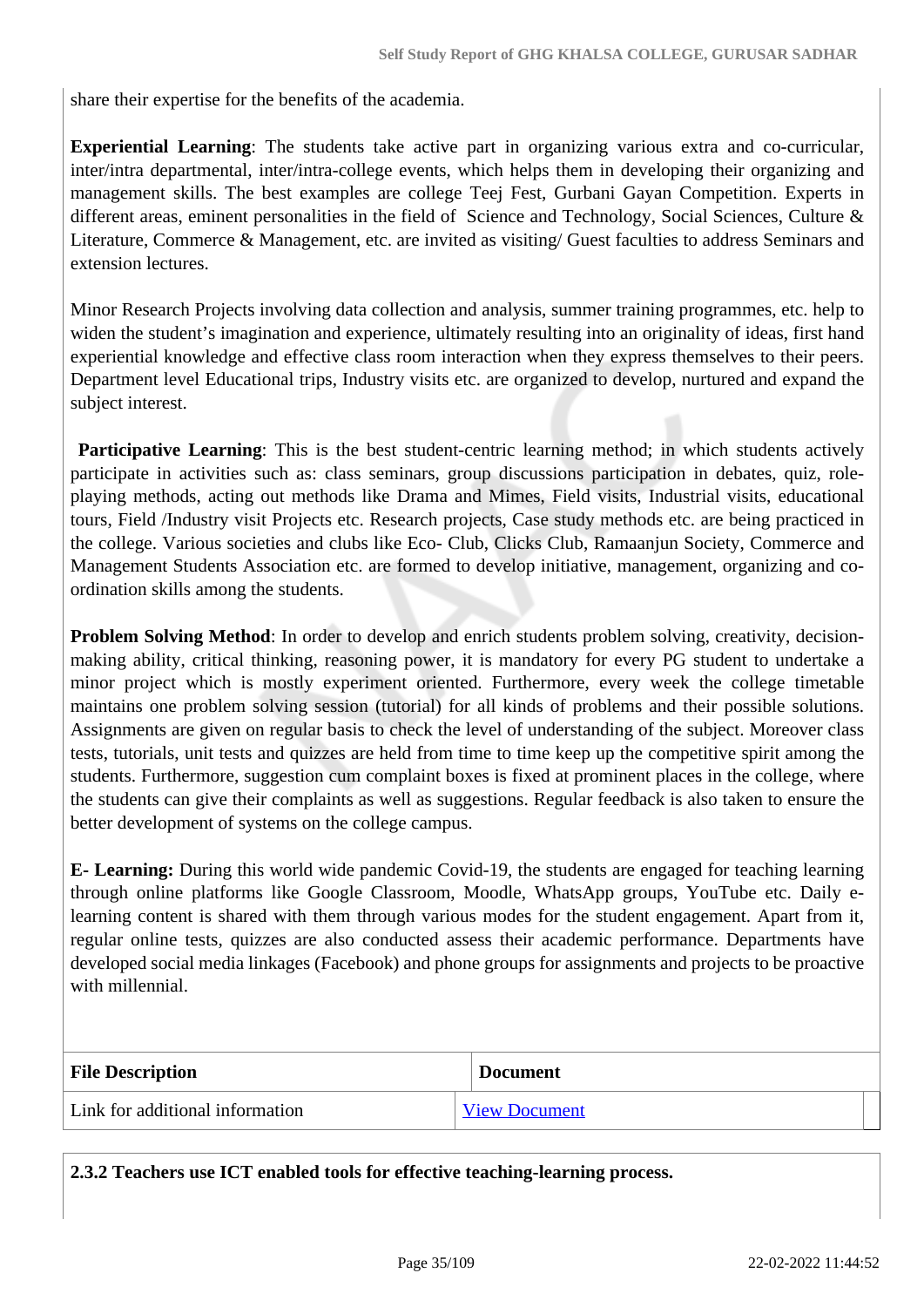## **Response:**

**E- Learning**: E- learning is an integral part of institute's teaching learning process. Particularly during the world wide pandemic Covid-19, the college faculty has left no stone unturned to enhance and uplift the academic standard of the college through e- teaching learning process. The college has its own Learning Management System to facilitate e-teaching learning. Daily e- learning content is shared with them through various modes for the student engagement. Apart from it, regular online tests, quizzes were also conducted by the subject teachers through Google Quiz, Testmoz, Kahoot etc. to assess their academic performance. The college faculty has attended various Online Faculty Development Programmes particularly on the theme of E- Teaching Learning Process. Additionally, the college also has taken institutional subscription of the Zoom platform to facilitate online Teaching Learning.

 The college uses a diverse set of ICT tools to communicate, create, disseminate, store and manage information. ICT has become integral to the teaching-learning interaction, through approaches as using students' own smartphones or other devices for learning during class time. Use of various academic applications on mobile phones is encouraged to have an all-time access to e- resources. The teachers are digitally literate and trained to use ICT. The college has its own in house developed ERP system for smooth functioning of college systems.

 Presently whole college campus including hostels is Wi-Fi enabled with dedicated connection and high speed data transmission. Furthermore, the college has three Wi-Fi enabled computer laboratories and six smart board and projector fitted classrooms. Apart from that movable projectors are used by the teachers in different classrooms for teaching learning. All the ICT systems are connected through Local Area Network (LAN) for e-resources reference. Almost all the departments of the college have computers and printers. The seminar halls have inbuilt computers and projectors for presentation and for computer enabled lectures. The IT infrastructure is upgraded with learner-centric modules and teacher-centric devices providing support for the stake holder's needs. Wide use of ICT in the class-room and at home/hostel by the students/scholars for their learning is the order of the day. E- Resources like SWAYAM, SWAYAM Prabha, e-ShodhSindhu, Shodhganga, National Digital Library of India, UGC-INFLIBNET, DOAB, DOAJ, UGC-INFONET, Bentham Science, MOOC Platforms, Google Classroom, Vidwan, CEC-UGC YouTube Channel etc. are widely used. Expert lectures in the subject are taught through You-tube channels. For online discussion groups are formed for teaching learning purpose on WhatApp platform for different batches of students at departmental levels so that various issues and difficulties in course curriculum can be discussed collectively among the students along with the teachers in the group. Power Point Competitions on various academic and general issues are held to enhance the communication skill and self-confidence of the students. The college Library has a separate e- library section where the students can make their notes.

| <b>File Description</b>                                                                                 | <b>Document</b>      |
|---------------------------------------------------------------------------------------------------------|----------------------|
| Upload any additional information                                                                       | <b>View Document</b> |
| Provide link for webpage describing the ICT<br>enabled tools for effective teaching-learning<br>process | <b>View Document</b> |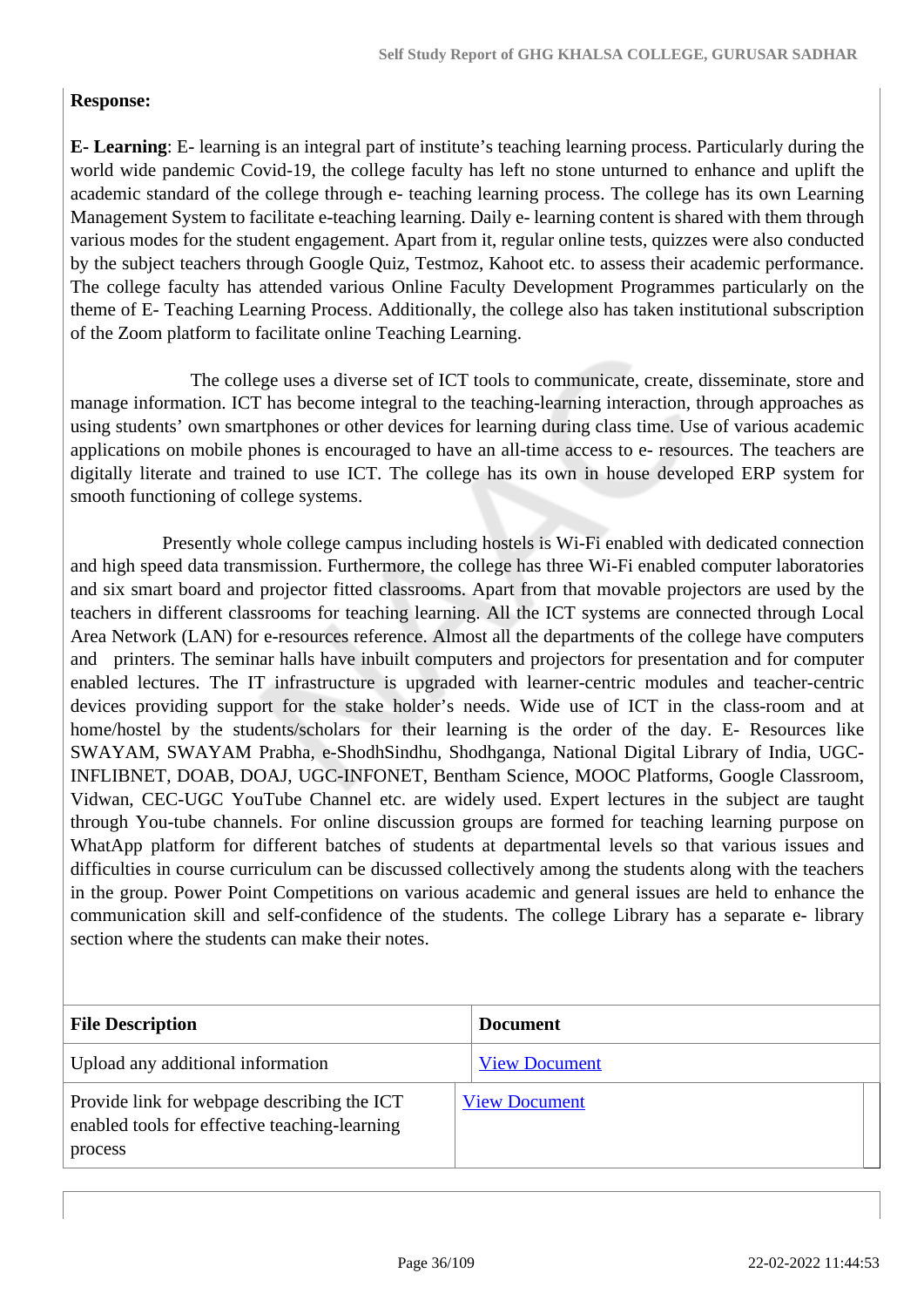## **2.3.3 Ratio of students to mentor for academic and other related issues (Data for the latest completed academic year )**

### **Response:** 37:1

2.3.3.1 Number of mentors

### Response: 47

| <b>File Description</b>                                                          | <b>Document</b>      |
|----------------------------------------------------------------------------------|----------------------|
| Upload year wise, number of students enrolled and<br>full time teachers on roll. | <b>View Document</b> |
| mentor/mentee ratio                                                              | <b>View Document</b> |
| Circulars pertaining to assigning mentors to mentees   View Document             |                      |

## **2.4 Teacher Profile and Quality**

**2.4.1 Average percentage of full time teachers against sanctioned posts during the last five years**

| <b>Response: 89.62</b>                                                           |                      |  |  |
|----------------------------------------------------------------------------------|----------------------|--|--|
| <b>File Description</b>                                                          | <b>Document</b>      |  |  |
| Year wise full time teachers and sanctioned posts<br>for 5 years (Data Template) | <b>View Document</b> |  |  |
| List of the faculty members authenticated by the<br>Head of HEI                  | <b>View Document</b> |  |  |
| Any additional information                                                       | <b>View Document</b> |  |  |

## **2.4.2 Average percentage of full time teachers with Ph. D. / D.M. / M.Ch. / D.N.B Superspeciality / D.Sc. / D.Litt. during the last five years (consider only highest degree for count)**

**Response:** 19.1

## 2.4.2.1 **Number of full time teachers with** *Ph. D. / D.M. / M.Ch. / D.N.B Superspeciality / D.Sc. / D.Litt.* **year wise during the last five years**

|                            | 2016-17 |
|----------------------------|---------|
| 20<br>19<br>20<br>15<br>10 |         |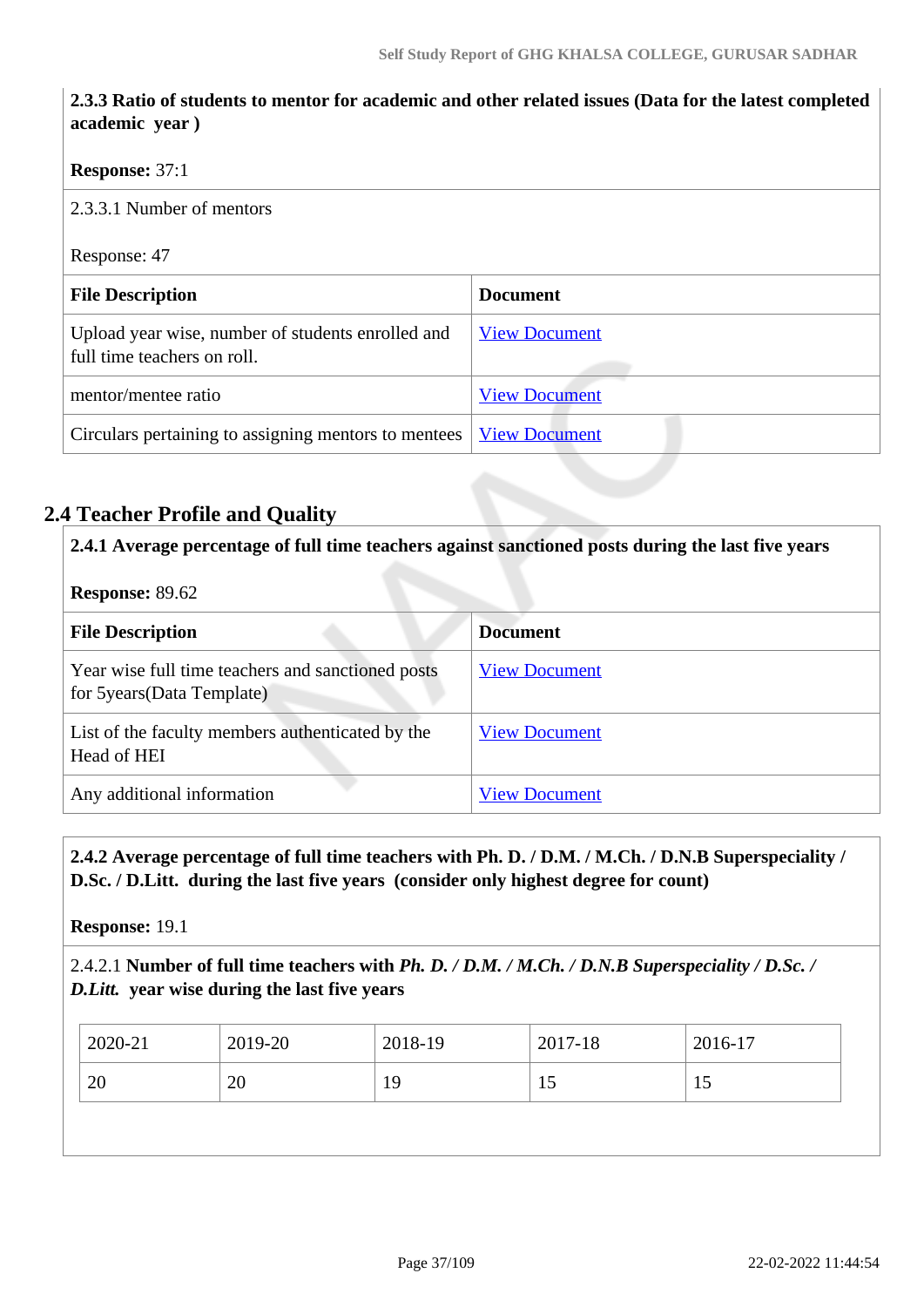| <b>File Description</b>                                                                                                                                                        | <b>Document</b>      |
|--------------------------------------------------------------------------------------------------------------------------------------------------------------------------------|----------------------|
| List of number of full time teachers with Ph. D.<br>D.M. / M.Ch. / D.N.B Superspeciality / D.Sc. /<br>D. Litt. and number of full time teachers for 5 years<br>(Data Template) | <b>View Document</b> |
| Any additional information                                                                                                                                                     | <b>View Document</b> |

| 2.4.3 Average teaching experience of full time teachers in the same institution (Data for the latest<br>completed academic year in number of years) |                      |  |  |
|-----------------------------------------------------------------------------------------------------------------------------------------------------|----------------------|--|--|
| <b>Response: 6.77</b>                                                                                                                               |                      |  |  |
| 2.4.3.1 Total experience of full-time teachers                                                                                                      |                      |  |  |
| Response: 548                                                                                                                                       |                      |  |  |
| <b>File Description</b>                                                                                                                             | <b>Document</b>      |  |  |
| List of Teachers including their PAN, designation,<br>dept and experience details (Data Template)                                                   | <b>View Document</b> |  |  |
| Any additional information                                                                                                                          | <b>View Document</b> |  |  |

## **2.5 Evaluation Process and Reforms**

### **2.5.1 Mechanism of internal assessment is transparent and robust in terms of frequency and mode**

### **Response:**

- The College follows continuous and comprehensive interval evaluation in accordance with the norms and guidelines of P.U. Chandigarh.
- The examination committee prepares the examination schedule and it is communicated through the Prospectus, Notice Board, general occasional assemblies and even through announcements in the classrooms.
- Students are provided information regarding their respective syllabi, informed university paper pattern and evaluation assessment scheme through the course outcomes provided to them through the departmental notice board and institutional website. Teachers informed to students if any changes in syllabus by university.
- The benchmark of the evaluation includes attendance, tutorials, Practicals, field project, research project, assignments / seminars/ oral presentations and the score secured in internal tests & House Examination.
- In House Examination all the teachers submit a set of question papers through the Head of Departments to the examination committee. The question papers for the internal examination are prepared in a uniform patterns and as per the guidelines of the university.
- Its also depend overall behavior of the Students and participation in co-curricular activities. The method of internal assessment helps the teachers to evaluate the students more appropriately. Due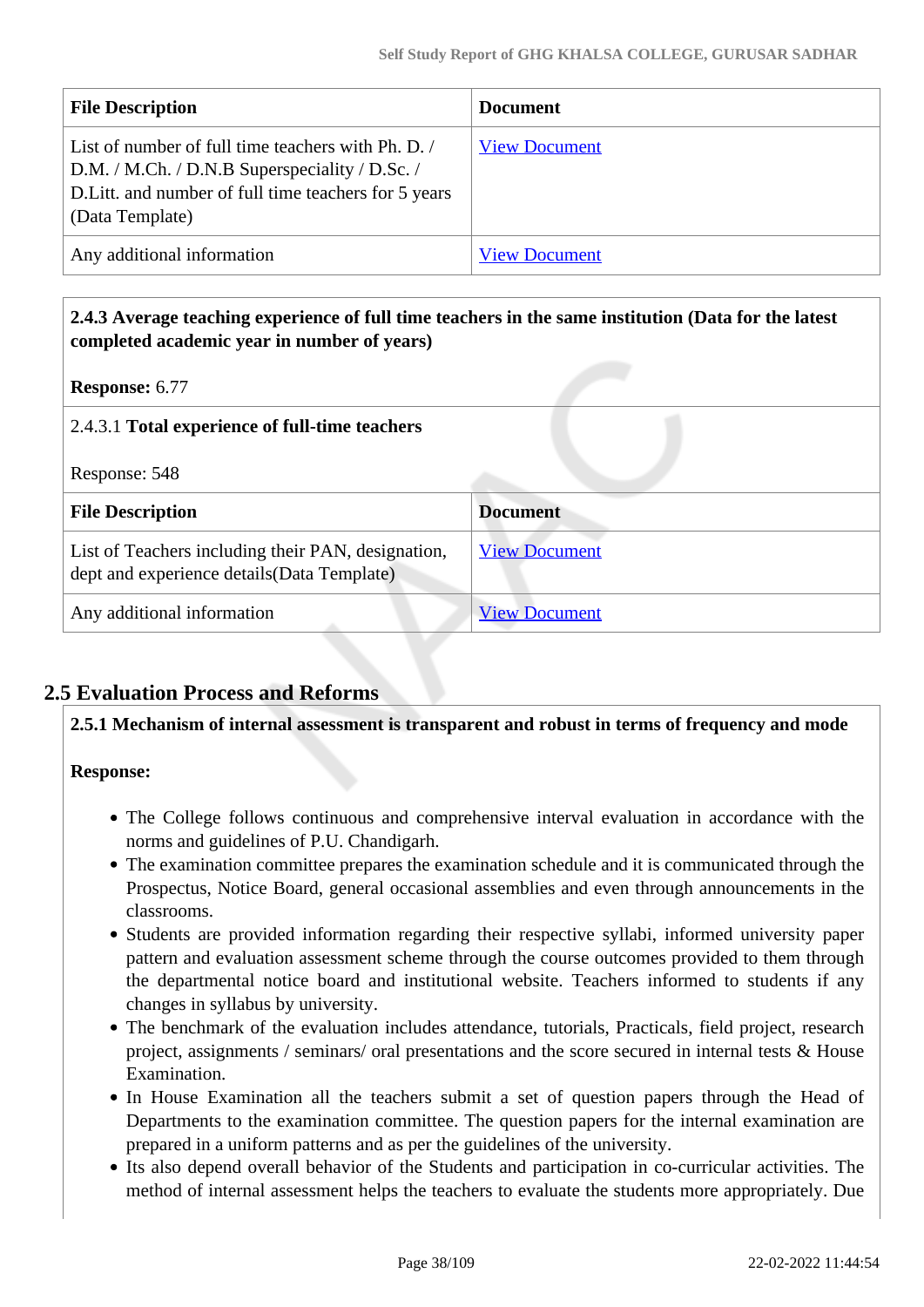to internal assessment, the interest of the student towards learning and attending the classes has been also increased.

- The mechanism of internal assessment is robust , Frequency and variety because teachers are asking to plan teaching schedules and followed it strictly .Students are motivated to take daily classes, class tests, participation in other activities like quiz competition , PPT ,Model Presentation and other assessment strategies. These activities helps to students may experience better and learning outcomes.
- The seminar presentation improves the communication skills of the students which is very essential to face the External and internal viva –voce in Practical examination & interviews in further life.
- The Students who miss their lectures and House examination due to other activities like sports, cultural, NSS and NCC they have been allowed to appear in remedial classes and special house examination test.
- The progress of the students is monitored by the teacher through class tests, monthly tests, written assignment, group discussions, interactive session etc
- Students also interact with the teacher to resolve grievances if any, regarding the internal assessment.
- The Scheme and schedule of evaluation are published in the form of an annual academic calendar in the prospectus and uploaded on college Website for students and teachers.
- These all assessment strategies build knowledge, skill development and personality development which helps to provide better Future of students.

| <b>File Description</b>         | <b>Document</b>      |
|---------------------------------|----------------------|
| Link for additional information | <b>View Document</b> |

## **2.5.2 Mechanism to deal with internal/external examination related grievances is transparent, timebound and efficient**

### **Response:**

- The college deals with examination related grievances transparently efficiently and in a timely manner.
- Grievances associated with the internal assessment are handled by the examination section of the college whereas grievances related to the external assessment are forwarded to P.U. Chandigarh.
- College follows the guidelines laid down by P.U. Chandigarh for redressal of grievances.
- The code of conduct of the examination is prepared by the examination committee for the notification of the students and communicated to the students in advance.
- The grievances regarding internal practical examinations are resolved immediately by the concerned teachers and HODs of various departments.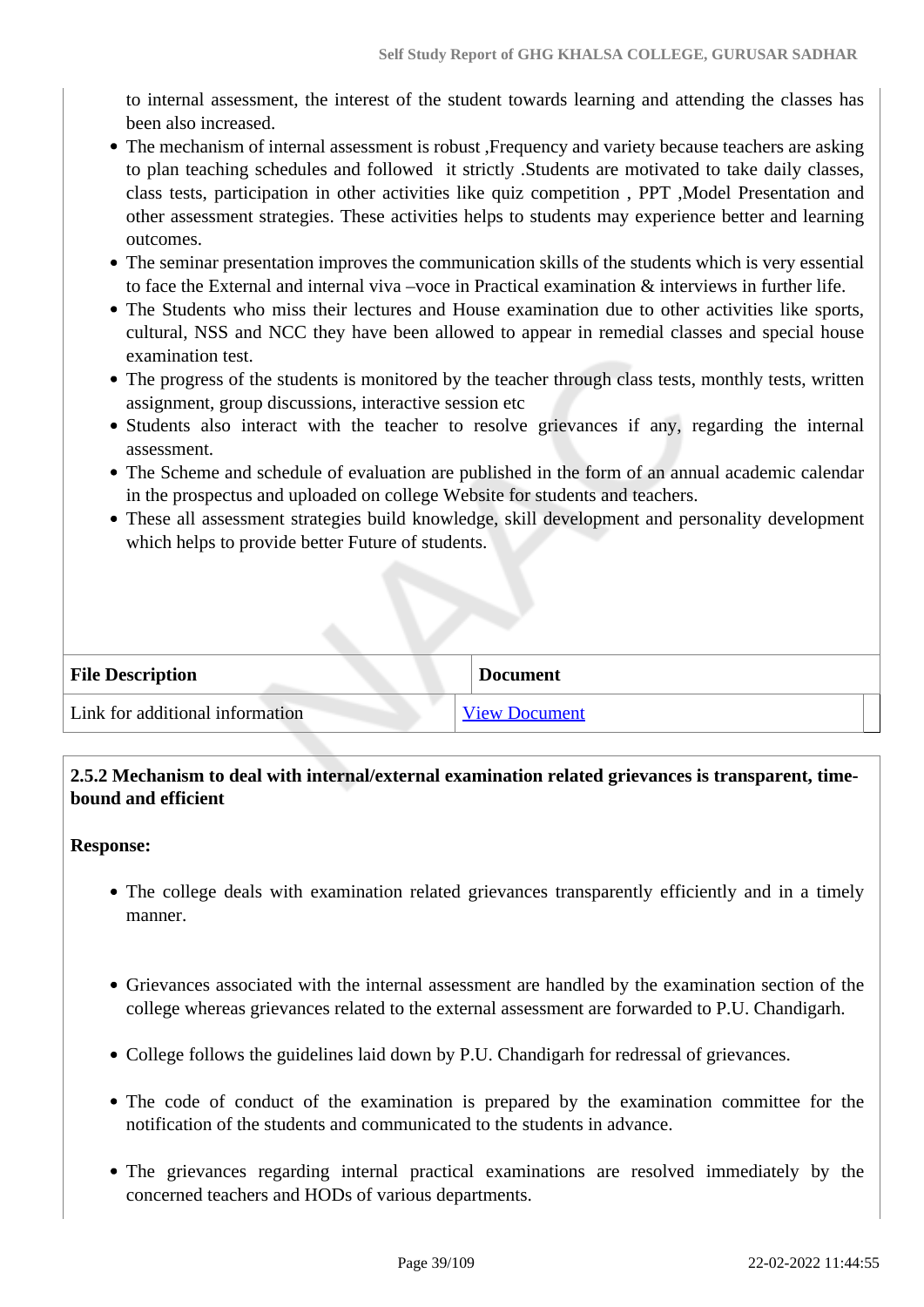- Internal examination are very transparent. The college conduct two house examination every semester. Internal examination answer sheets are shown to the students after the assignment by the concerned subject teacher for further clarification of the students. If any Student miss their internal examination during other activities like sports, NCC, NSS and cultural activities they appear special house examination. If any student scores less marks and wants to improve their performance, he/she can appear for the improvement examination. HOD & Subject teacher helps to improve and solve their grievances.
- If a student is not able to appear for examination due to medical or any genius reason examination is conducted for that student as per norms, provided that he/she submits an application with proper documents. Students are free to interact with the teacher to resolve grievances if any, regarding the assessment.
- Grievances of the students such as online examination forms, incorrect entry of marks, queries related to subject codes/programs, wrong entries in names, hall tickets, absentees etc. are addressed in stipulated time by the college & university.
- A time-bound redressal mechanism is suggested by P.U. Chandigarh. As per the guidelines and rules set by the university. There is a provision for revaluation of the answer sheets. The students can get photocopies of their answer sheets by depositing the required fees to evaluated the answer sheet on their own and find out the actual position. If the students are not satisfied with the marks which are given by the examiner they can also apply for rechecking and revaluation or moderation. The students should apply within fifteen days after the declaration of the result.

Students can put their examination related queries through the suggestion boxes kept in the college.

| <b>File Description</b>         | <b>Document</b>      |  |
|---------------------------------|----------------------|--|
| Link for additional information | <b>View Document</b> |  |

## **2.6 Student Performance and Learning Outcomes**

 **2.6.1 Programme and course outcomes for all Programmes offered by the institution are stated and displayed on website and communicated to teachers and students.**

### **Response:**

The Principal discusses programme outcomes Examination Committee & Head of Departments.

Students are informed about Program outcomes & Course Outcomes of the programs they have undertaken. The IQAC ensures that PO  $&$  CO reach the students so they may understand everything about their program & Course Outcomes.

The institute provides various Courses at Under-Graduation & Post – Graduation levels. Apart from being uploaded on the website & also displayed on the department Notice -Boards. The same is conveyed to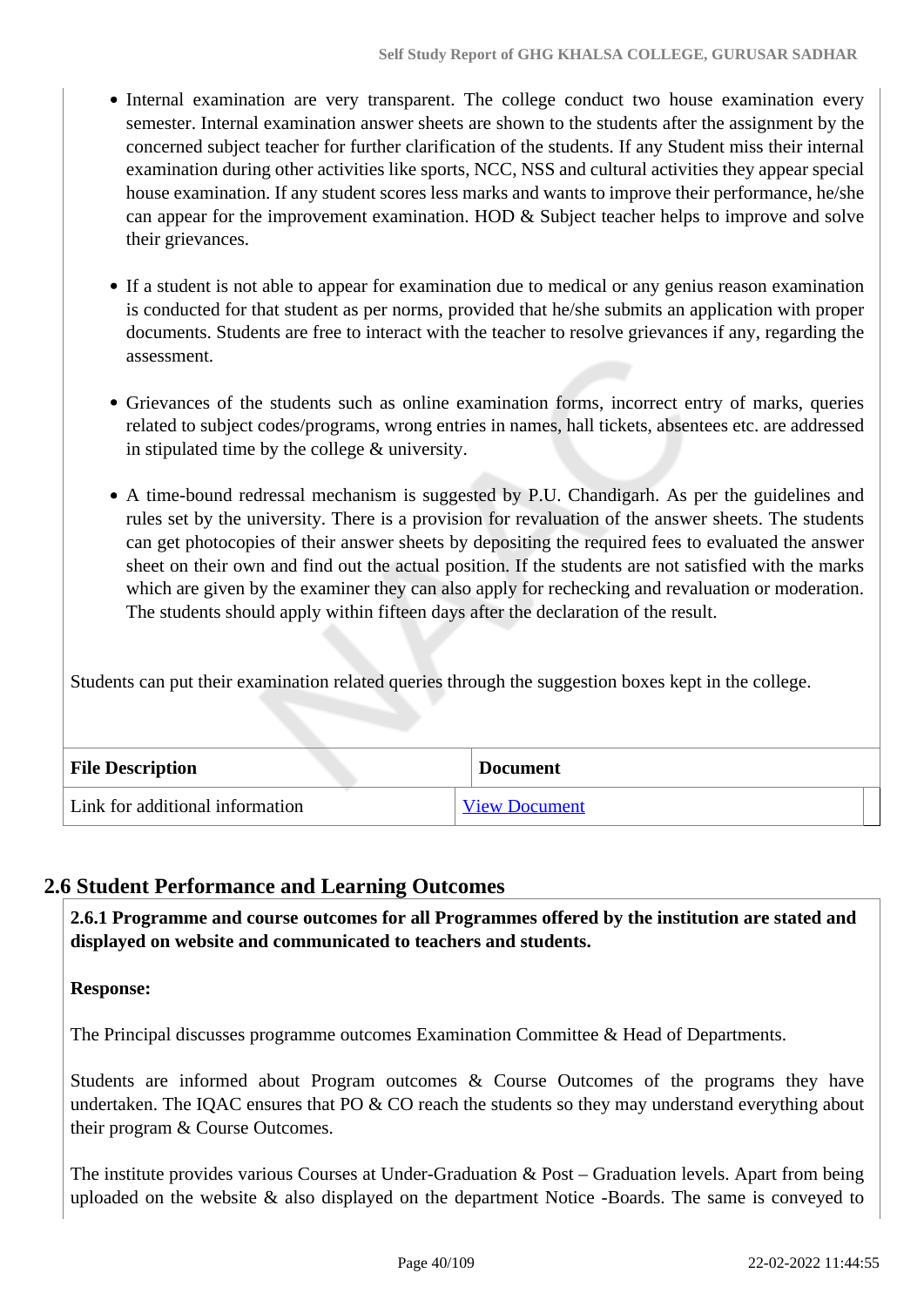students by the teachers in class -interaction as well

- The details about such courses and their outcomes are given below:
- **BA:**

The course aims to impart liberal Arts of imbibe social, political, national values with ample career opportunities in administrative and other departments. Course outcome is to make them responsible citizens and knowledgeable.

### **B.SC (MEDICAL/NON-MEDICAL):**

The course develops a deeper understanding of natural laws, inquiring about the reasons and logic with infinite career opportunities in teaching, medicine, research, laboratories, etc.

### **B.SC BIOTECH(HONS):**

The course combines together the study of Biology and Technology with numerous career prospects in the areas of pharmaceuticals, Food Industries etc.

**BCA:**

It is a professional undergraduate program that focuses mainly on computer application concepts with ample career opportunities in IT field.

### **B.VOC (FPQM):**

The course aims to provide technical details of food processing and equipment used in the food industry with a good career as Food Inspector, food Analyst etc.

### **B.COM:**

The course provides an extensive understanding of accounting & finance, etc. with a wide scope in Banking, Economics, Stock Broking etc.

### **B.VOC (MLT):**

The course determines broad understanding of laboratory tests and cares of laboratory instruments and with a decent career in allied healthcare sector.

### **MASTERS IN INFORMATION TECHNOLOGY:**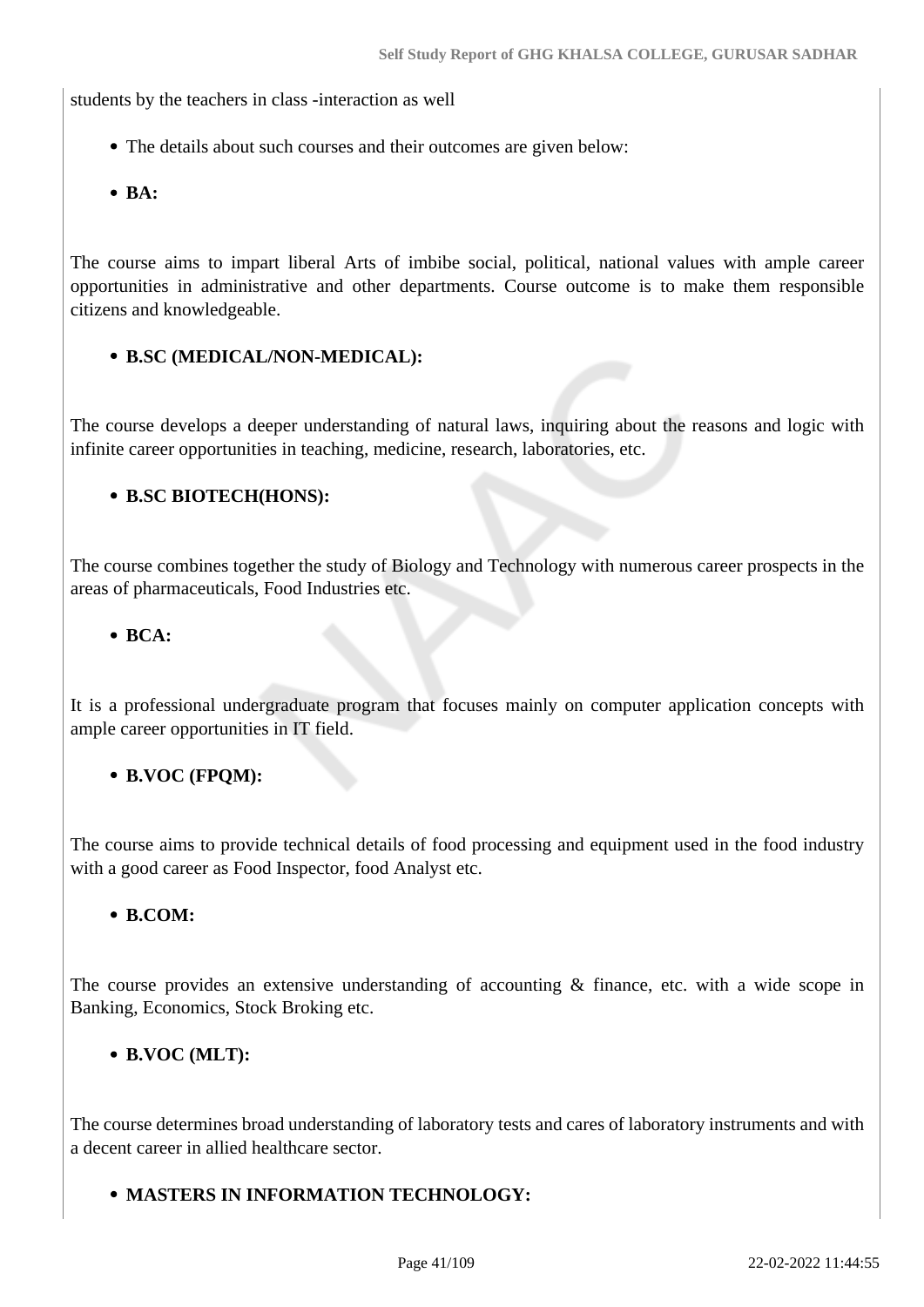The course demonstrates a deeper understanding of the fields of information and technology with a decent career in the software industry, Computer programming, Web Developing, IT, etc.

## **M.Sc (MATHEMATICS):**

M.Sc. Mathematics renders the first-hand knowledge of advanced mathematics and its forefront research uses to the students to avail the opportunities in banks, research organizations, universities, etc.

## **M.COM:**

The course offers knowledge about commerce, finance, management, accounting and economics. The students will have the recruitments in functional areas like accounting, taxation, banking, and corporate law.

## **B.P.Ed.**

The course aims to provide techniques that are useful to maintain the fitness of the human body with career options starting from being a part of the chosen sport to being a physical fitness trainer.

## **PGDCA:**

The program is designed to teach different functional areas of IT with good career in network engineer, software programmer, system analyst, software engineer, software consultant, database administrator etc.

| <b>File Description</b>                                    | <b>Document</b>      |
|------------------------------------------------------------|----------------------|
| Upload COs for all Programmes (exemplars from<br>Glossary) | <b>View Document</b> |
| Upload any additional information                          | <b>View Document</b> |

## **2.6.2 Attainment of programme outcomes and course outcomes are evaluated by the institution.**

### **Response:**

Measurement of the outcomes of CO, in a sense is a crystallization of the variegated efforts of the institution to improve its academic quality for these quantified results provided. These outcomes represent numerical data which may be analyzed, compared and used to predict trends in the overall academic graph of the college. Thus, this quantification of programme and course outcome of immense potential value leading, as it does to a vivid graphical model of the quality on the ground, as it were.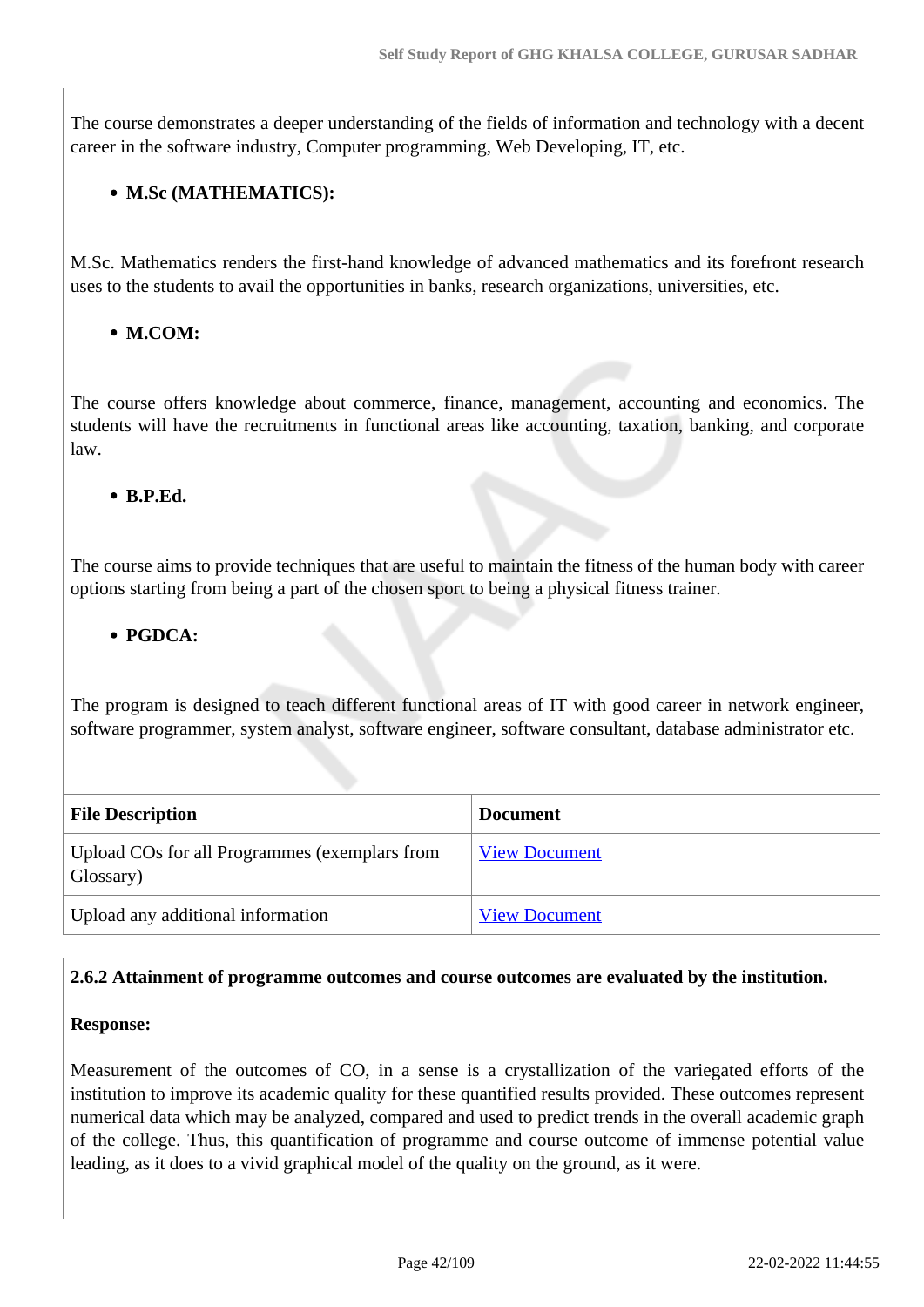The institution uses the following methods of measuring the attainment of course outcomes.

- The attainment of course outcomes is measured through Classroom interaction, Weekly test, Mid-term examination, Final examination & Viva- Voce is another way to measures the attainment of outcomes.
- Assignments, Quiz, mini Project, Seminar Presentation which given to students help to evaluate the attainment of course.
- General class teaching includes taking attendance of the students, announcement of the topic and writing on the black board/white board, asking related questions and explaining the teaching points, sometimes question answer technique and PPT are shown and details are given. Study materials in form of synopsis are provided followed by assignments.
- Assessment of students learning is done in two ways:
- Formative Evaluation: To monitor the students learning during instructions by asking questions, assignments, practical work etc.
- Summative Evaluation: At the end of the semester in the form of theory exam test, house test, practical exams, viva voce etc.
- Students are honoured and awarded (with cash money) for their merit positions in house exams/ university exams results during annual prize distribution function of the college.

| <b>File Description</b>               | <b>Document</b>      |
|---------------------------------------|----------------------|
| Paste link for Additional information | <b>View Document</b> |

### **2.6.3 Average pass percentage of Students during last five years**

**Response:** 99.8

2.6.3.1 **Number of final year students who passed the university examination year-wise during the last five years**

| 2020-21 | 2019-20 | 2018-19 | 2017-18 | 2016-17 |
|---------|---------|---------|---------|---------|
| 604     | 625     | 788     | 788     | 998     |

2.6.3.2 **Number of final year students who appeared for the university examination year-wise during the last five years**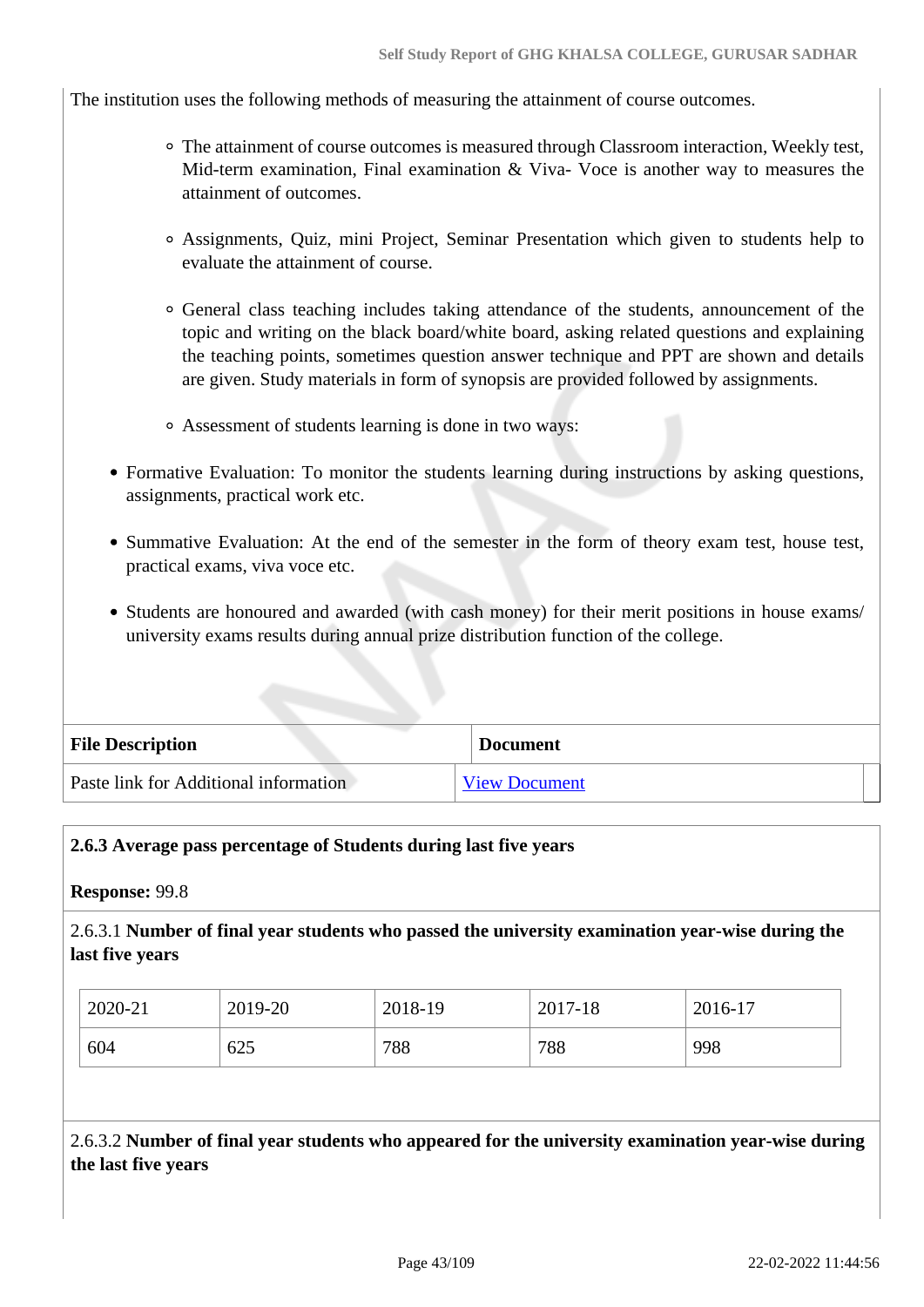|                                                                                                                          | 2020-21<br>604          | 2019-20<br>627 | 2018-19<br>788       |                      | 2017-18<br>788  | 2016-17<br>1005 |  |
|--------------------------------------------------------------------------------------------------------------------------|-------------------------|----------------|----------------------|----------------------|-----------------|-----------------|--|
|                                                                                                                          | <b>File Description</b> |                |                      |                      | <b>Document</b> |                 |  |
| Upload list of Programmes and number of students<br>passed and appeared in the final year examination<br>(Data Template) |                         |                |                      | <b>View Document</b> |                 |                 |  |
| Upload any additional information                                                                                        |                         |                |                      | <b>View Document</b> |                 |                 |  |
| Paste link for the annual report                                                                                         |                         |                | <b>View Document</b> |                      | التنبير         |                 |  |

# **2.7 Student Satisfaction Survey**

| 2.7.1 Online student satisfaction survey regarding teaching learning process |                      |  |
|------------------------------------------------------------------------------|----------------------|--|
| <b>Response: 3.48</b>                                                        |                      |  |
| <b>File Description</b>                                                      | <b>Document</b>      |  |
| Upload database of all currently enrolled students<br>(Data Template)        | <b>View Document</b> |  |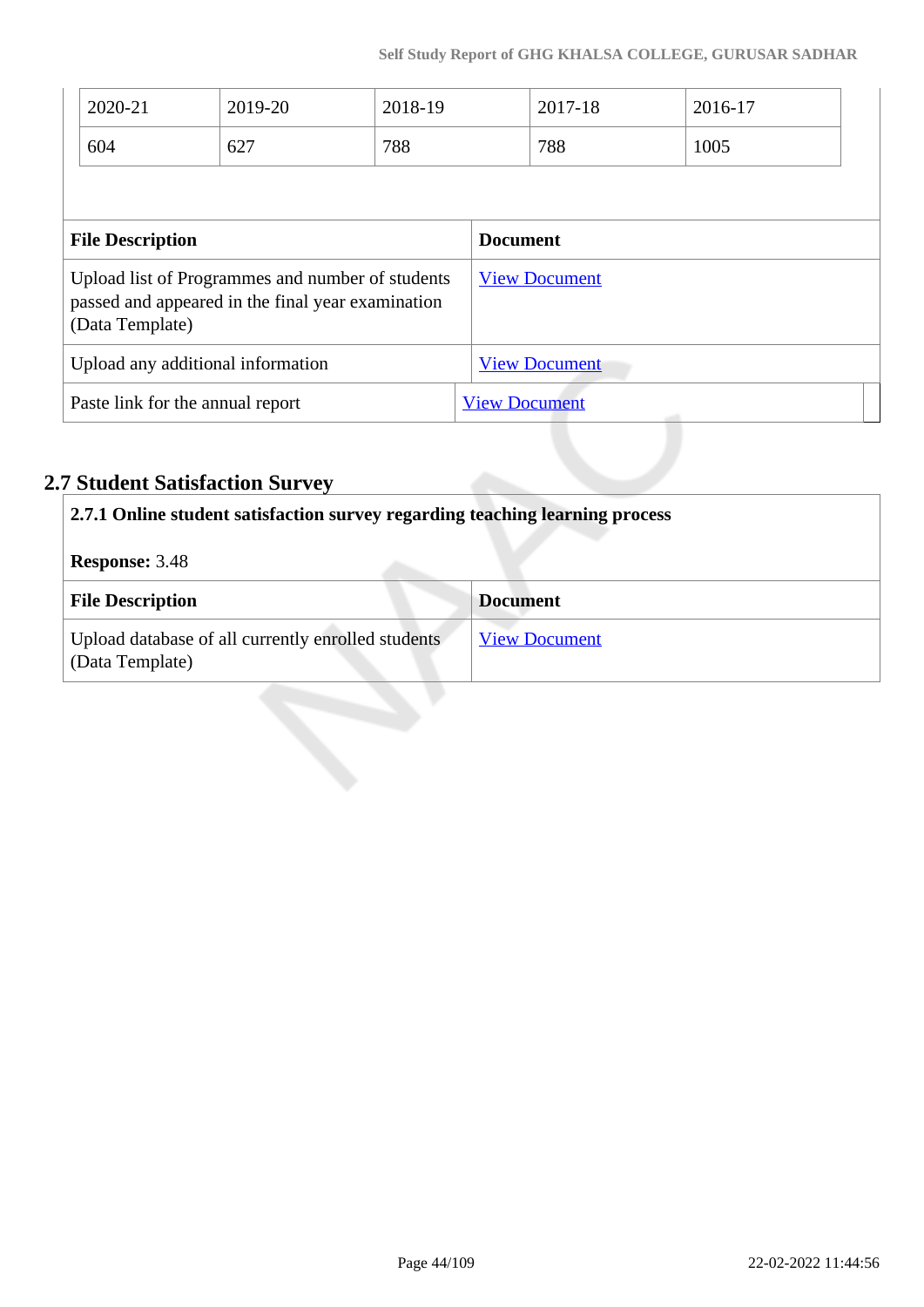# **Criterion 3 - Research, Innovations and Extension**

## **3.1 Resource Mobilization for Research**

 **3.1.1 Grants received from Government and non-governmental agencies for research projects, endowments, Chairs in the institution during the last five years (INR in Lakhs)** 

**Response:** 4

3.1.1.1 **Total Grants from Government and non-governmental agencies for research projects , endowments, Chairs in the institution during the last five years (INR in Lakhs)**

| 2020-21 | 2019-20 | 2018-19 | 2017-18 | 2016-17 |
|---------|---------|---------|---------|---------|
|         |         |         | v       |         |

| <b>File Description</b>                                                             | <b>Document</b>      |
|-------------------------------------------------------------------------------------|----------------------|
| List of endowments / projects with details of grants                                | <b>View Document</b> |
| e-copies of the grant award letters for sponsored<br>research projects / endowments | <b>View Document</b> |
| Any additional information                                                          | <b>View Document</b> |

### **3.1.2 Percentage of teachers recognized as research guides (latest completed academic year)**

**Response:** 3.7

### 3.1.2.1 **Number of teachers recognized as research guides**

Response: 03

| <b>File Description</b>                 | <b>Document</b>      |
|-----------------------------------------|----------------------|
| Institutional data in prescribed format | <b>View Document</b> |
| Any additional information              | <b>View Document</b> |

## **3.1.3 Percentage of departments having Research projects funded by government and non government agencies during the last five years**

**Response:** 4

3.1.3.1 **Number of departments having Research projects funded by government and nongovernment agencies during the last five years**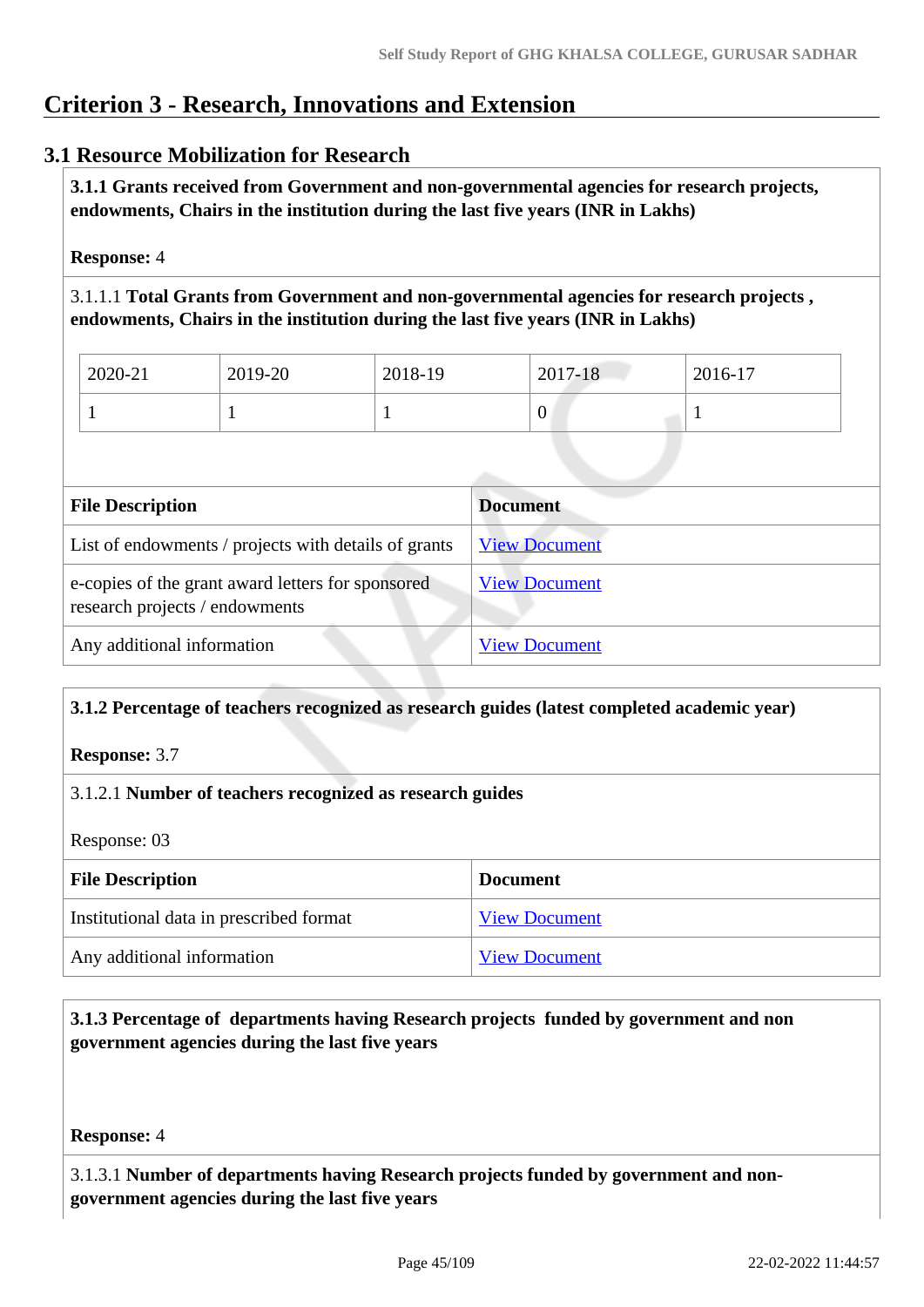| 2020-21                                       | 2019-20                                                   | 2018-19              |                      | 2017-18              | 2016-17 |
|-----------------------------------------------|-----------------------------------------------------------|----------------------|----------------------|----------------------|---------|
| $\mathbf{1}$                                  | 1                                                         | $\mathbf{1}$         |                      | $\overline{0}$       | 1       |
|                                               |                                                           |                      |                      |                      |         |
|                                               | 3.1.3.2 Number of departments offering academic programes |                      |                      |                      |         |
| 2020-21                                       | 2019-20                                                   | 2018-19              |                      | 2017-18              | 2016-17 |
| 20                                            | 20                                                        | 20                   |                      | 20                   | 20      |
|                                               |                                                           |                      |                      |                      |         |
| <b>File Description</b>                       |                                                           |                      | <b>Document</b>      |                      |         |
| Supporting document from Funding Agency       |                                                           |                      |                      | <b>View Document</b> |         |
| List of research projects and funding details |                                                           | <b>View Document</b> |                      |                      |         |
| Any additional information                    |                                                           |                      | <b>View Document</b> |                      |         |
| Paste link to funding agency website          |                                                           |                      |                      | <b>View Document</b> |         |

## **3.2 Innovation Ecosystem**

 **3.2.1 Institution has created an ecosystem for innovations and has initiatives for creation and transfer of knowledge**

## **Response:**

G.H.G Khalsa College, Gurusar Sadhar has started an incubation center to enable its students to get firsthand experience in innovation, while being nurtured and encouraged by faculty, management and industry experts.

### **Objectives of the centre:**

- To train students to be creative in terms of entrepreneurship and job creation.
- To fulfill the need of the people, especially that of the rural area which became the basis for national development.
- To serve the rural youth by making them suitably employable with right type of skills, values and holistic knowledge that is easily available and affordable.
- The institute helps the students to discover their passion, turning them into personally and professionally rewarding human beings.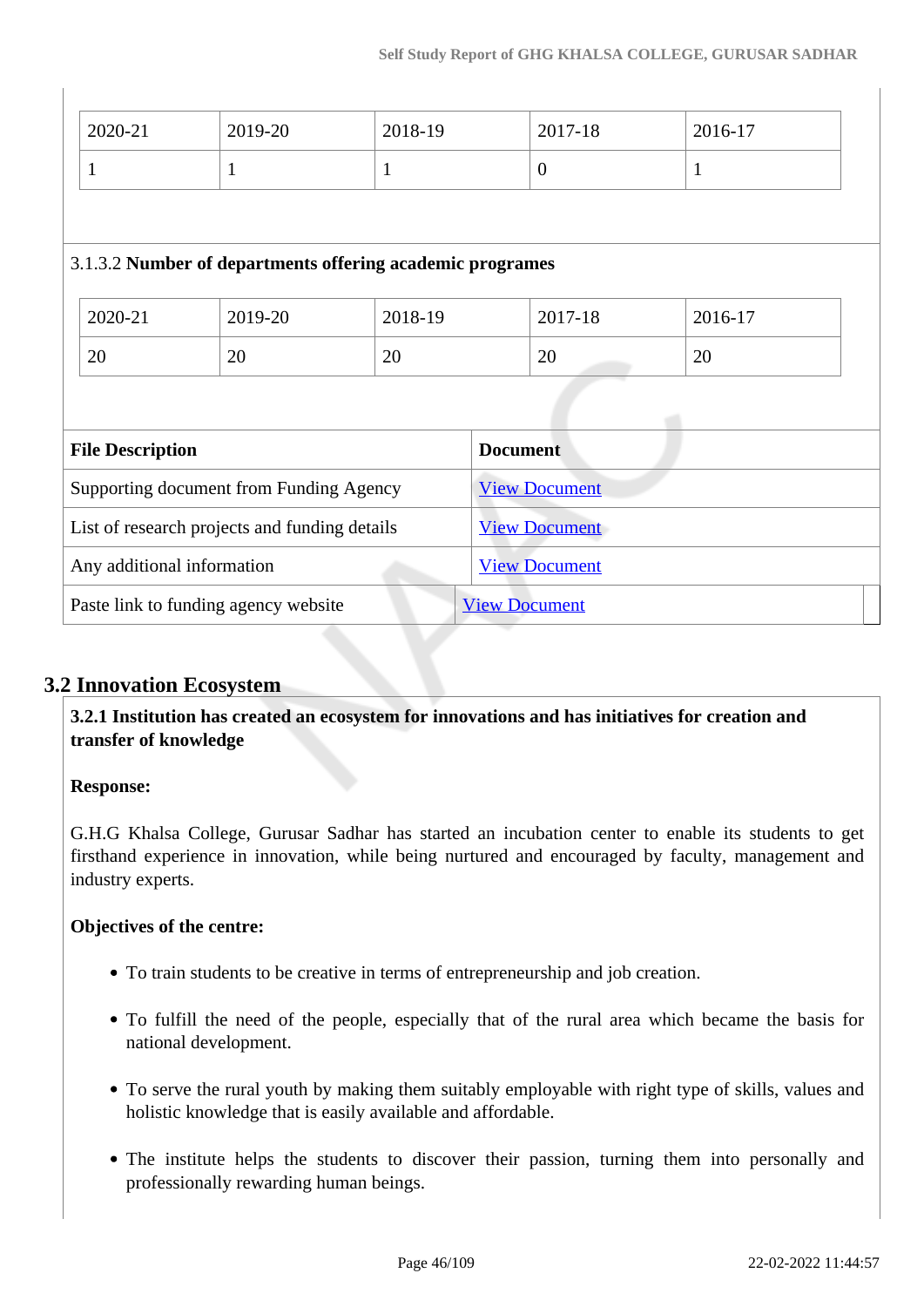The college strives towards integrated personality development of students by providing varied learning experiences, specific knowledge, curricular and co-curricular programmes, extension activities, rich cultural heritage with modern outlook, etc.

An incubation centre as mentioned above will be responsible for providing platforms for the students and stakeholders in the region, and thus increase need and opportunity based innovation.

| <b>File Description</b>           | <b>Document</b>      |
|-----------------------------------|----------------------|
| Upload any additional information | <b>View Document</b> |

### **3.2.2 Number of workshops/seminars conducted on Research Methodology, Intellectual Property Rights (IPR) and entrepreneurship during the last five years**

**Response:** 10

3.2.2.1 **Total number of workshops/seminars conducted on Research Methodology, Intellectual Property Rights (IPR) and entrepreneurship year-wise during last five years** 

| 2020-21 | 2019-20 | 2018-19 | 2017-18 | 2016-17 |
|---------|---------|---------|---------|---------|
| ∽       |         | ິ       |         | ◡       |

| <b>File Description</b>                        | <b>Document</b>      |
|------------------------------------------------|----------------------|
| Report of the event                            | <b>View Document</b> |
| List of workshops/seminars during last 5 years | <b>View Document</b> |

## **3.3 Research Publications and Awards**

 **3.3.1 Number of Ph.Ds registered per eligible teacher during the last five years Response:** 1 3.3.1.1 **How many Ph.Ds registered per eligible teacher within last five years** Response: 3 3.3.1.2 **Number of teachers recognized as guides during the last five years** Response: 3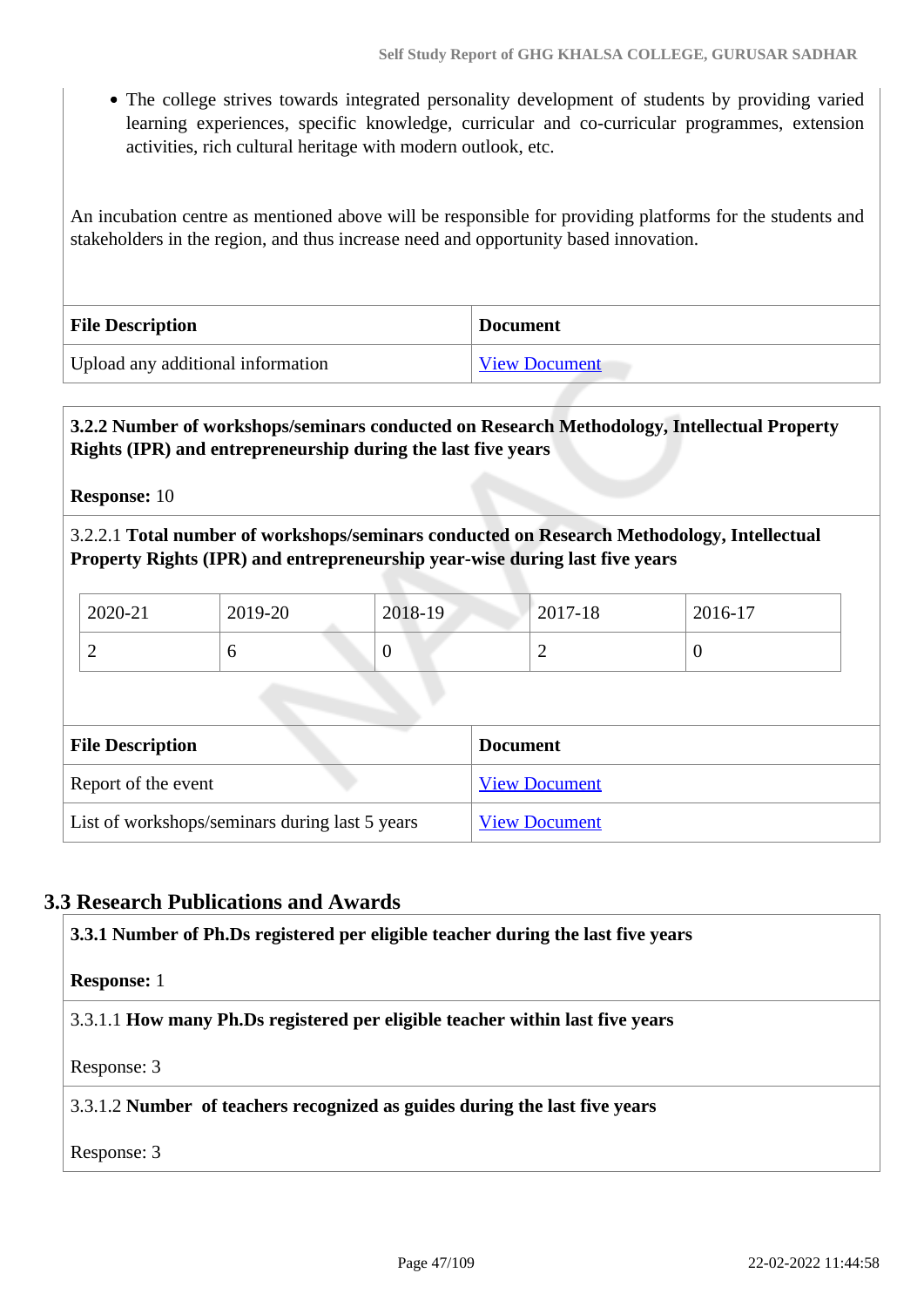| <b>File Description</b>                                                                              | <b>Document</b>      |
|------------------------------------------------------------------------------------------------------|----------------------|
| List of PhD scholars and their details like name of<br>the guide, title of thesis, year of award etc | <b>View Document</b> |
| Any additional information                                                                           | <b>View Document</b> |
| URL to the research page on HEI website                                                              | <b>View Document</b> |

### **3.3.2 Number of research papers per teachers in the Journals notified on UGC website during the last five years**

**Response:** 4.16

3.3.2.1 **Number of research papers in the Journals notified on UGC website during the last five years.**

| 2020-21 | 2019-20 | 2018-19 | $2017 - 18$     | 2016-17 |
|---------|---------|---------|-----------------|---------|
| 10      |         | 144     | $\Delta$<br>⊥∠J | 44      |

| <b>File Description</b>                                                               | <b>Document</b>      |
|---------------------------------------------------------------------------------------|----------------------|
| List of research papers by title, author, department,<br>name and year of publication | <b>View Document</b> |
| Any additional information                                                            | <b>View Document</b> |

 **3.3.3 Number of books and chapters in edited volumes/books published and papers published in national/ international conference proceedings per teacher during last five years**

**Response:** 1.01

3.3.3.1 **Total number of books and chapters in edited volumes/books published and papers in national/ international conference proceedings year-wise during last five years**

| $12020 - 21$ | 2019-20 | 2018-19 | 2017-18 | 2016-17 |
|--------------|---------|---------|---------|---------|
| 10           | 24      | 19      | 14      | 29      |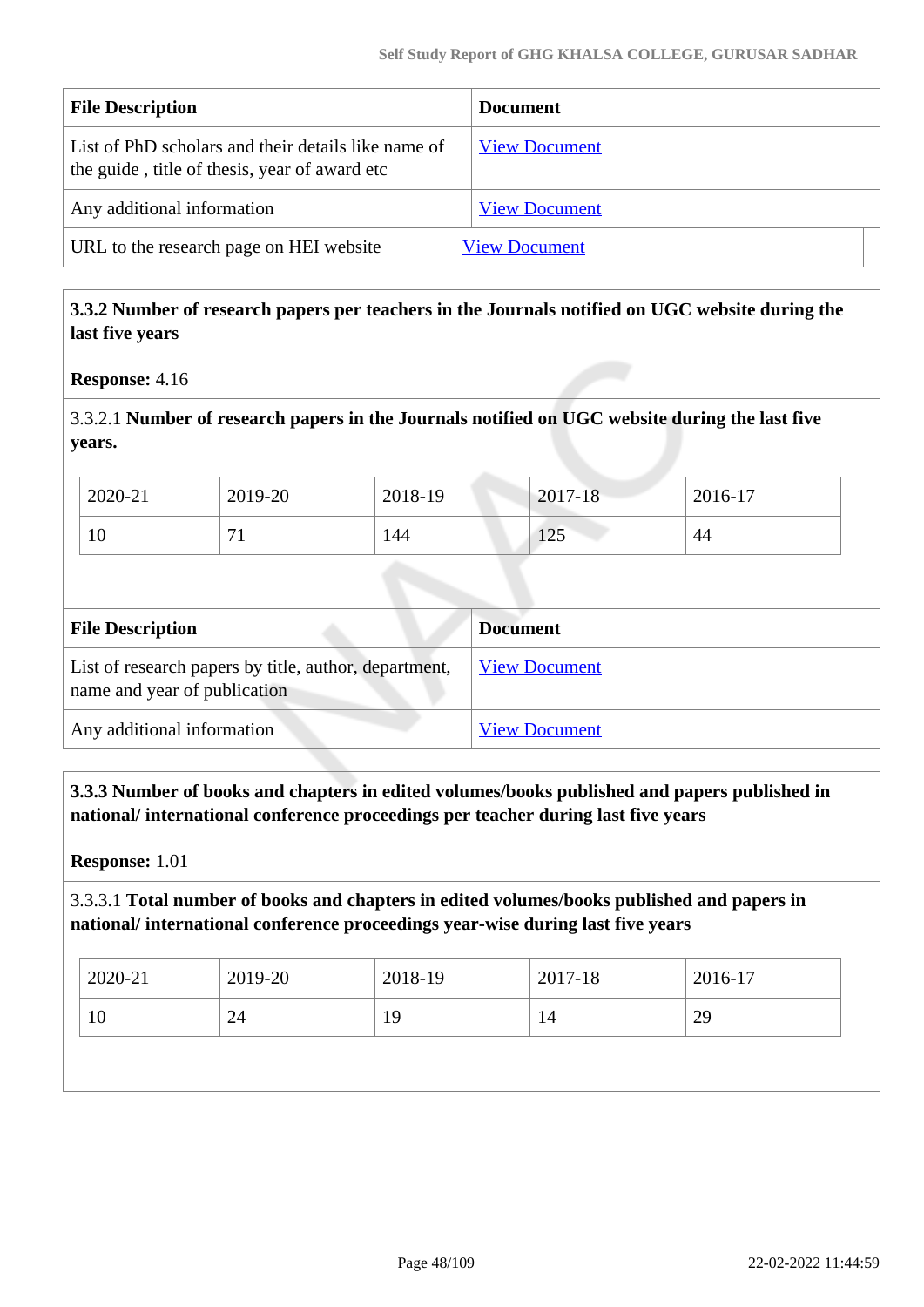| <b>File Description</b>                                   | <b>Document</b>      |
|-----------------------------------------------------------|----------------------|
| List books and chapters edited volumes/books<br>published | <b>View Document</b> |
| Any additional information                                | <b>View Document</b> |

# **3.4 Extension Activities**

 **3.4.1 Extension activities are carried out in the neighborhood community, sensitizing students to social issues, for their holistic development, and impact thereof during the last five years.**

## **Response:**

The college students and the teachers are actively engaged in various outreach and extension activities, sensitizing the students and the neighborhood community to socio-cultural and economic issues.

- The major extension and outreach activities are carried out by the college NSS and the NCC Units, Guru Gobind Singh Study Circle, Red Ribbon Club, and by various college departments.
- The NSS volunteers frequently organize events sensitizing the neighborhood community to the menace of Aids, Environment pollution, Drug abuse, stubble burning, illiteracy and women foeticide. They organize rallies, cleanliness drives, plantation drives, etc. in the villages adopted by the college, namely Ghuman & Toosa.
- The NSS and NCC volunteers also endeavour to uplift the democratic values among the neighborhood community through Voter Awareness Campaigns.
- The college regularly organizes Blood Donation and Medical camps in which people from nearby villages are provided free medical checkup, advice and medicines.
- Departments of Psychology, Political Science and Economics assisted PAU Ludhiana in completing the Project, entitled "UTSAH", on farmers' suicides in Punjab. The college was selected as site investigator for the research project. The experts delivered lectures in a seminar and then gave training to students for working as Public Support Volunteers in villages.
- P.G. Department of History organized two national seminars: The Menace of Farmers' Suicides, and The Role of Women in Colonial Punjab. The college also organized lectures and exhibitions on women foeticide, disability, women empowerment, personal hygiene of the Girl-students, sensitizing the society to gender discrimination.
- The college also helps the Govt. and Non Govt. agencies in their programmes and schemes to curb the menace of rising tendency of drugs in youths. The college helped, for instance, in Anti-Drug Buddy Group scheme of Punjab Govt.
- College provides venue to Govt. and Non Govt. agencies for organizing functions and meetings for their awareness campaigns on burning social issues such as Drugs, Environment pollution, Farmers' suicides, voter awareness, etc.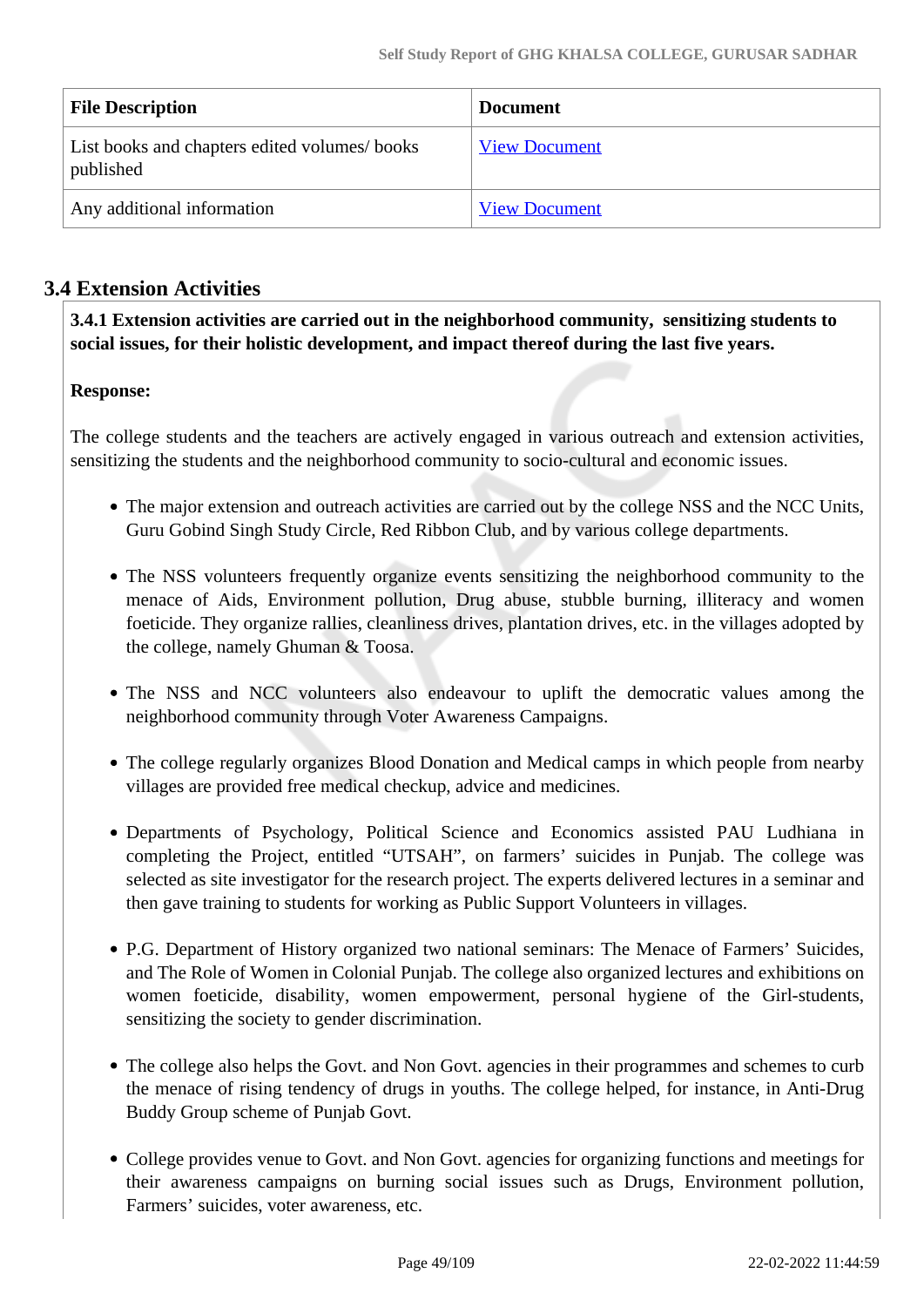- The College conducted an entrance exam of ITBP on the request of NTA in which about 1800 students appeared from all over India. All the examinees were provided free food and hospitality.
- The department of sports provides free coaching in Athletics & Archery to the students of nearby schools.
- The college also provides its play grounds to Government agencies for sports events and recruitment drives of police department.
- The college provides freeship to students from "Swami Ganga Nand Bhuriwale Children Home", an orphans' centre in village Talwandi.
- The college provided freeship to the students from Air Force Station Halwara when their mother was murdered and the father was jailed. They were also given necessities of daily life.
- P.G. Dept. of Chemistry collects water and soil samples from neighboring villages and carries out testing for PH and TDS, making the surrounding villagers aware of the quality of underground water and soil.
- The college promotes the vermicompost culture through the department of Zoology, sensitizing the farmers to the ill effects of pesticides.
- The college NSS volunteers alert the neighborhood community to take protective and safety measures against Covid-19.

| <b>File Description</b>           | <b>Document</b> |
|-----------------------------------|-----------------|
| Upload any additional information | View Document   |

## **3.4.2 Number of awards and recognitions received for extension activities from government/ government recognised bodies during the last five years**

**Response:** 0

3.4.2.1 **Total number of awards and recognition received for extension activities from Government/ Government recognised bodies year-wise during the last five years.**

| 2020-21<br>2019-20<br>2017-18<br>2018-19 | 2016-17 |
|------------------------------------------|---------|
| U<br>U<br>v                              |         |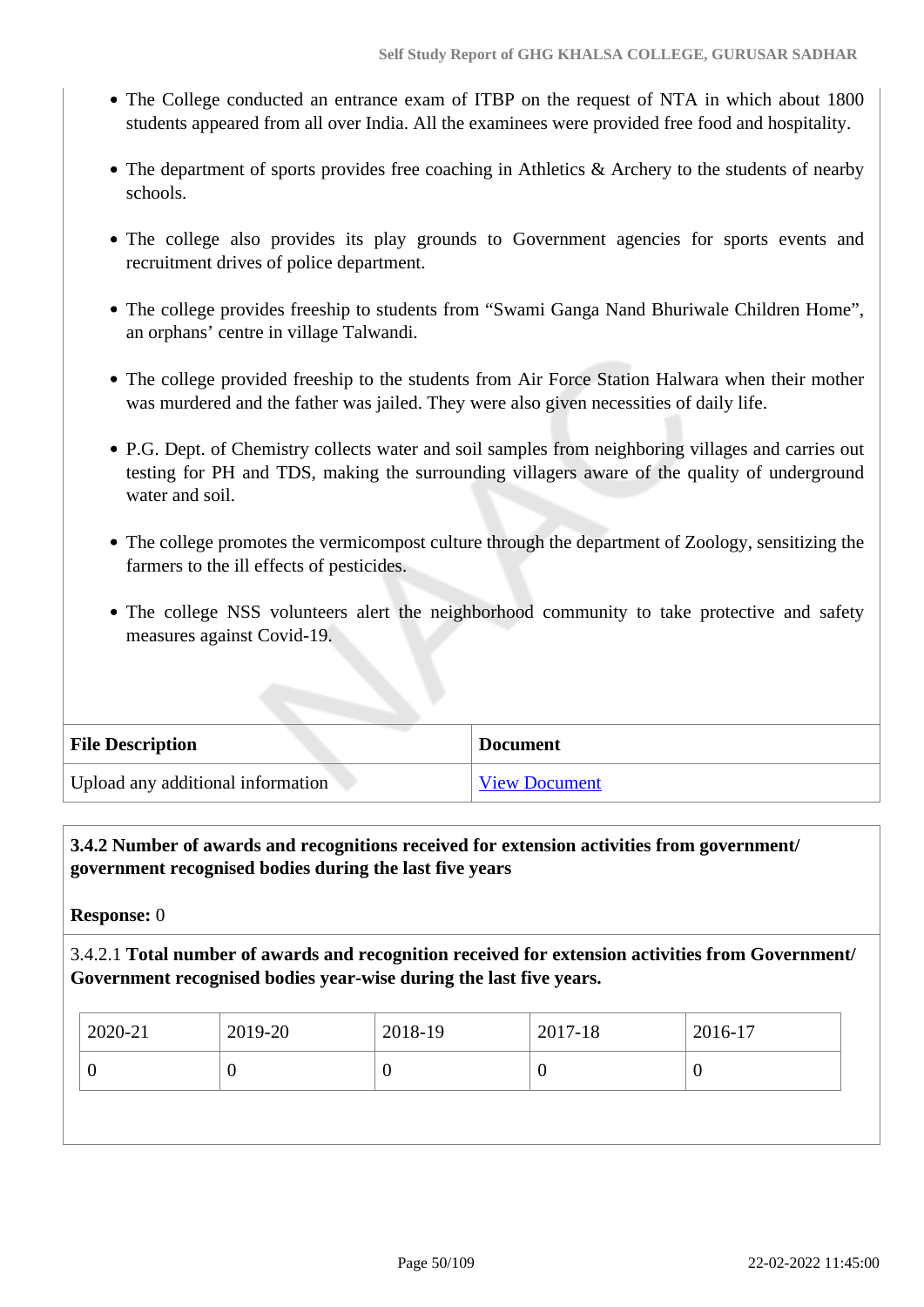| <b>File Description</b>                             | <b>Document</b>      |
|-----------------------------------------------------|----------------------|
| Number of awards for extension activities in last 5 | <b>View Document</b> |
| year                                                |                      |

 **3.4.3 Number of extension and outreach programs conducted by the institution through NSS/NCC, Government and Government recognised bodies during the last five years**

### **Response:** 85

3.4.3.1 **Number of extension and outreached Programmes conducted in collaboration with industry, community and Non- Government Organizations through NSS/ NCC/ Red Cross/ YRC etc., yearwise during the last five years**

| 2020-21                         | 2019-20   | 2018-19 | 2017-18 | 2016-17 |
|---------------------------------|-----------|---------|---------|---------|
| $1 \mathcal{F}$<br>$\mathbf{r}$ | n n<br>IJ | 10      | 10      | ⊥ J     |

| <b>File Description</b>                                                                                          | <b>Document</b>      |
|------------------------------------------------------------------------------------------------------------------|----------------------|
| Reports of the event organized                                                                                   | <b>View Document</b> |
| Number of extension and outreach Programmes<br>conducted with industry, community etc for the last<br>five years | <b>View Document</b> |

 **3.4.4 Average percentage of students participating in extension activities at 3.4.3. above during last five years**

**Response:** 5.96

3.4.4.1 **Total number of Students participating in extension activities conducted in collaboration with industry, community and Non- Government Organizations such as Swachh Bharat, AIDs awareness, Gender issue etc. year-wise during last five years**

| 2020-21 | 2019-20 | 2018-19 | 2017-18 | $2016-17$ |
|---------|---------|---------|---------|-----------|
| 138     | 164     | 115     | 107     | 123       |

| <b>File Description</b>                                                                      | <b>Document</b>      |
|----------------------------------------------------------------------------------------------|----------------------|
| Report of the event                                                                          | <b>View Document</b> |
| Average percentage of students participating in<br>extension activities with Govt or NGO etc | <b>View Document</b> |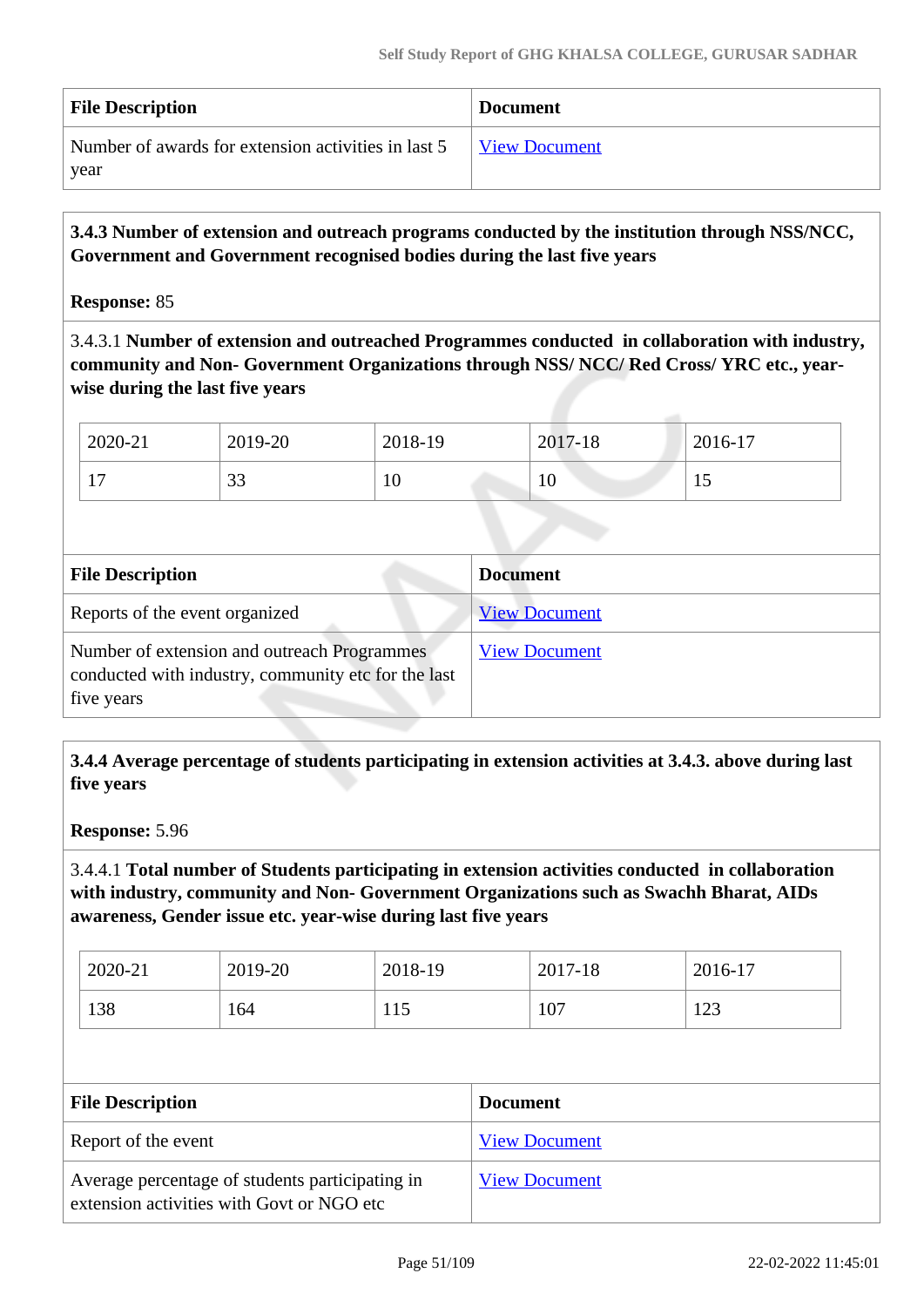## **3.5 Collaboration**

 **3.5.1 Number of Collaborative activities for research, Faculty exchange, Student exchange/ internship per year**

### **Response:** 28

3.5.1.1 **Number of Collaborative activities for research, Faculty exchange, Student exchange/ internship year-wise during the last five years**

| 2020-21 | 2019-20 | 2018-19                         | 2017-18      | 2016-17 |
|---------|---------|---------------------------------|--------------|---------|
|         |         | $\overline{\phantom{a}}$<br>. . | $\mathbf{r}$ | ◡       |

| <b>File Description</b>                                                                                                            | <b>Document</b>      |
|------------------------------------------------------------------------------------------------------------------------------------|----------------------|
| e-copies of related Document                                                                                                       | <b>View Document</b> |
| Details of Collaborative activities with<br>institutions/industries for research, Faculty<br>exchange, Student exchange/internship | <b>View Document</b> |
| Any additional information                                                                                                         | <b>View Document</b> |

 **3.5.2 Number of functional MoUs with institutions, other universities, industries, corporate houses etc. during the last five years** 

### **Response:** 7

3.5.2.1 **Number of functional MoUs with Institutions of national, international importance, other universities, industries, corporate houses etc. year-wise during the last five years**

| 2020-21 | 2019-20 | 2018-19 | 2017-18       | 2016-17 |
|---------|---------|---------|---------------|---------|
|         | U       |         | $\mathcal{L}$ | ν       |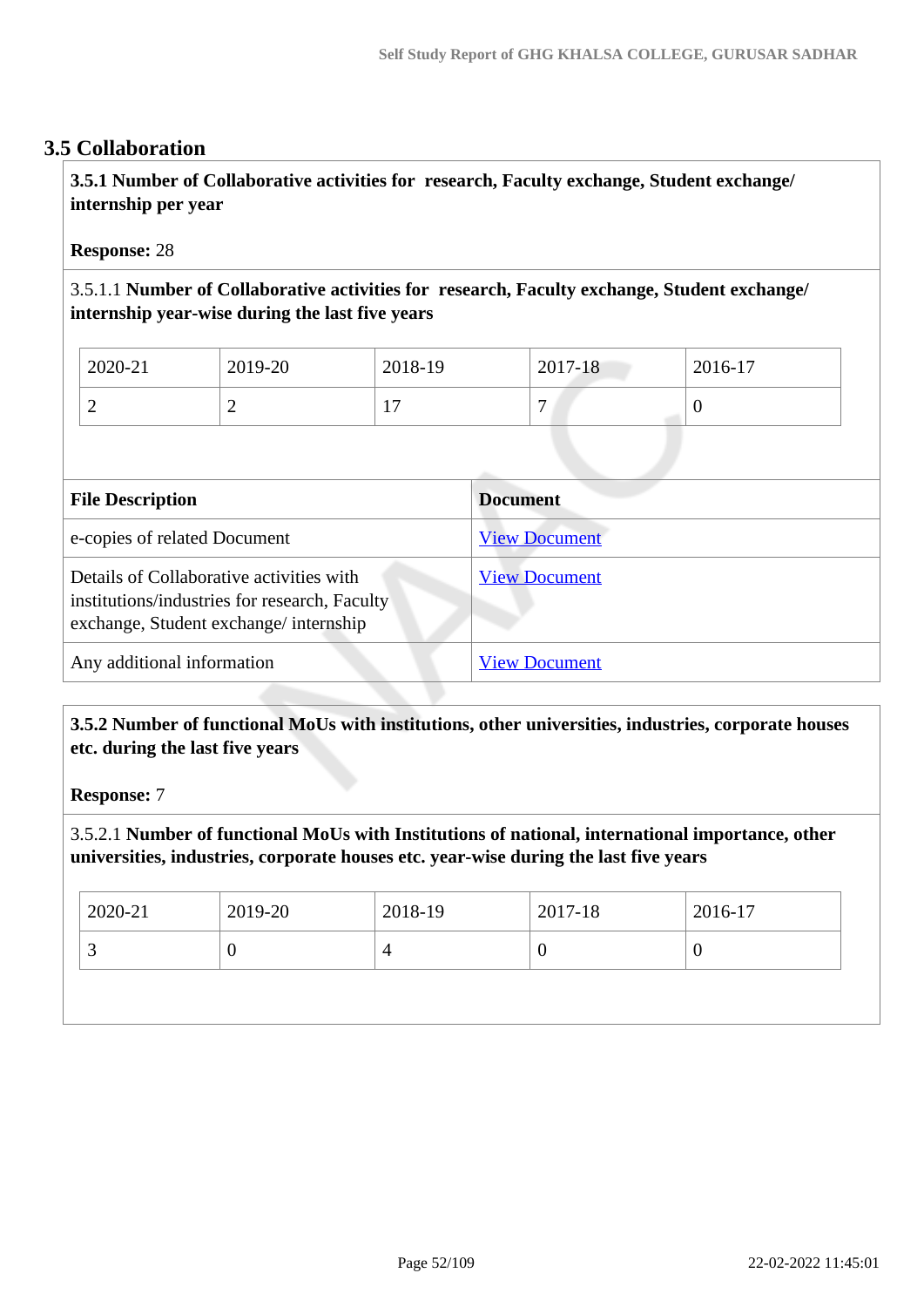| <b>File Description</b>                                                                                                                     | <b>Document</b>      |
|---------------------------------------------------------------------------------------------------------------------------------------------|----------------------|
| e-Copies of the MoUs with institution/<br>industry/corporate houses                                                                         | <b>View Document</b> |
| Details of functional MoUs with institutions of<br>national, international importance, other universities<br>etc during the last five years | <b>View Document</b> |
| Any additional information                                                                                                                  | <b>View Document</b> |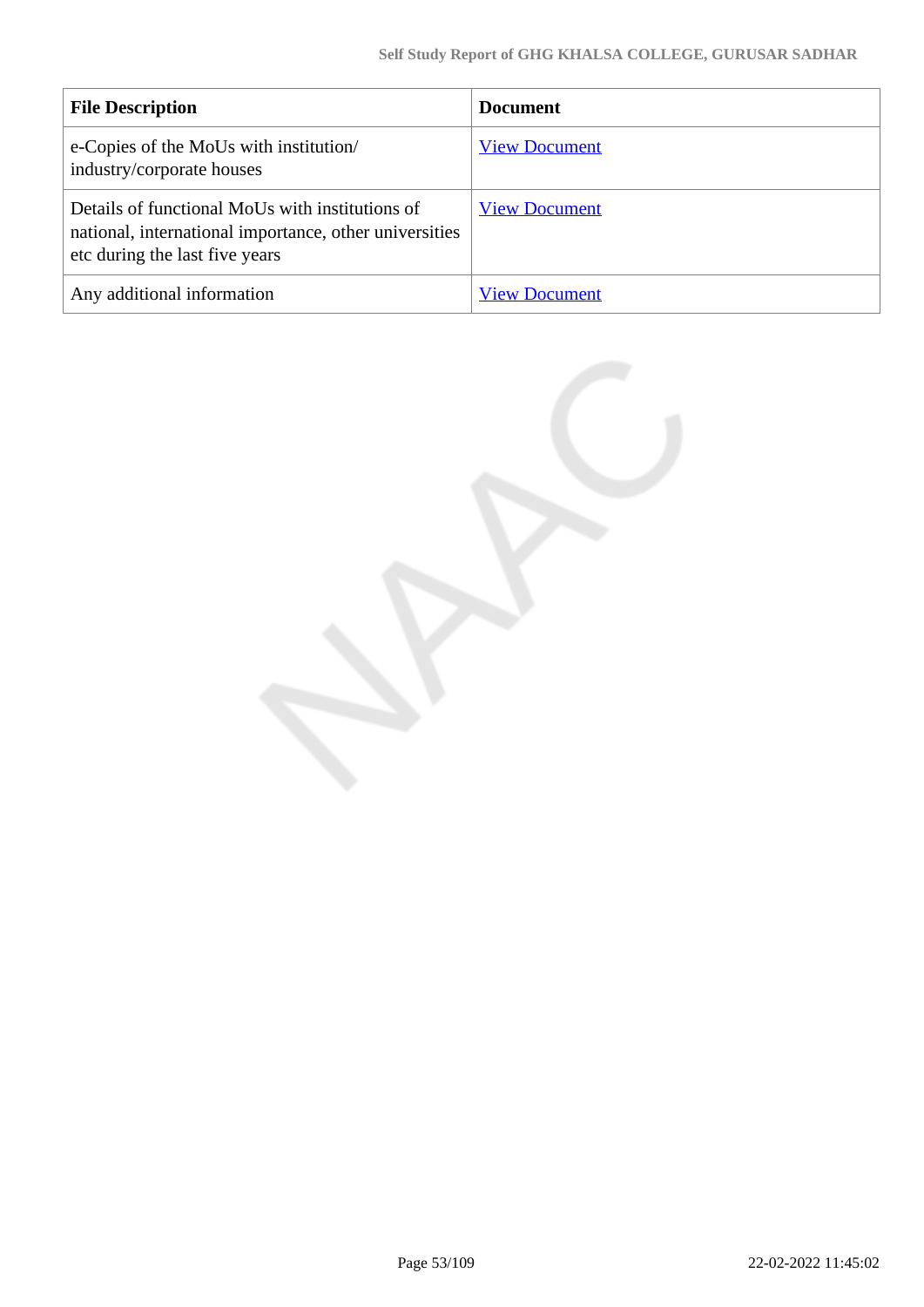# **Criterion 4 - Infrastructure and Learning Resources**

## **4.1 Physical Facilities**

 **4.1.1 The Institution has adequate infrastructure and physical facilities for teaching- learning. viz., classrooms, laboratories, computing equipment etc.** 

### **Response:**

G.H.G. Khalsa college has come a long way since its foundation in 1948 by Nihang Shamsher Singh Ji. Till date, the integrity and dedication towards education service remain the characteristic features of this institution. With time this institution has flourished as one of the pioneer institutions of education in the Punjab region spread over **26 acres** of land. Much attention has been given to the classrooms as they are the primary space of teacher-student interaction. At present, the main building comprises **48 classrooms** equipped with overhead projectors enabled with smart classroom technology to provide a tech-touch in the teaching methods. The classrooms are spacious enough to accommodate 50-100 students per session. There are **27 laboratories** for various subjects as follows:

- **2 -** postgraduate laboratories (1 for physics and 1 for chemistry)
- **13 -** laboratories for undergraduate students (4 for physics, 2 for chemistry, 1 each for Zoology, Botany, Medical Lab Technology and Food Processing, 3 for Biotechnology).
- **3** well-equipped computer laboratories for a simultaneous session of 100 students for efficient tech exposure to the concerned students.
- **6** Sports and Physical Education Labs for health and fitness of sports students.
- **1** Psychology lab for postgraduate students where they learn to design and carry out various experiments.
- **1** Language lab equipped with one Master Console with cassette player and 16 consoles for students.
- **1** Music Lab equipped with dedicated rooms for the practice sessions.

An **IGNOU study centre** established at the campus offers weekend classes and courses for the students.

The **state-of-art seven-storey central library (26-10-2017)** of the college is an enormously valuable resource for the students, with a reading hall capacity of 250. The facility offers more than 50824 titles (including 7656 old/rare books) spread across diverse subjects. In addition, the facility is registered with **N-LIST** service provided by the UGC, thereby providing access to a diverse spectrum of research journals from eminent publishers like Royal Society of England, American Physical Society and a large number of e-books. Keeping in mind the need of the contemporary era, the institution has got WiFi connectivity spread over the entire campus.

To encourage women education, working staff and married women students who have children can keep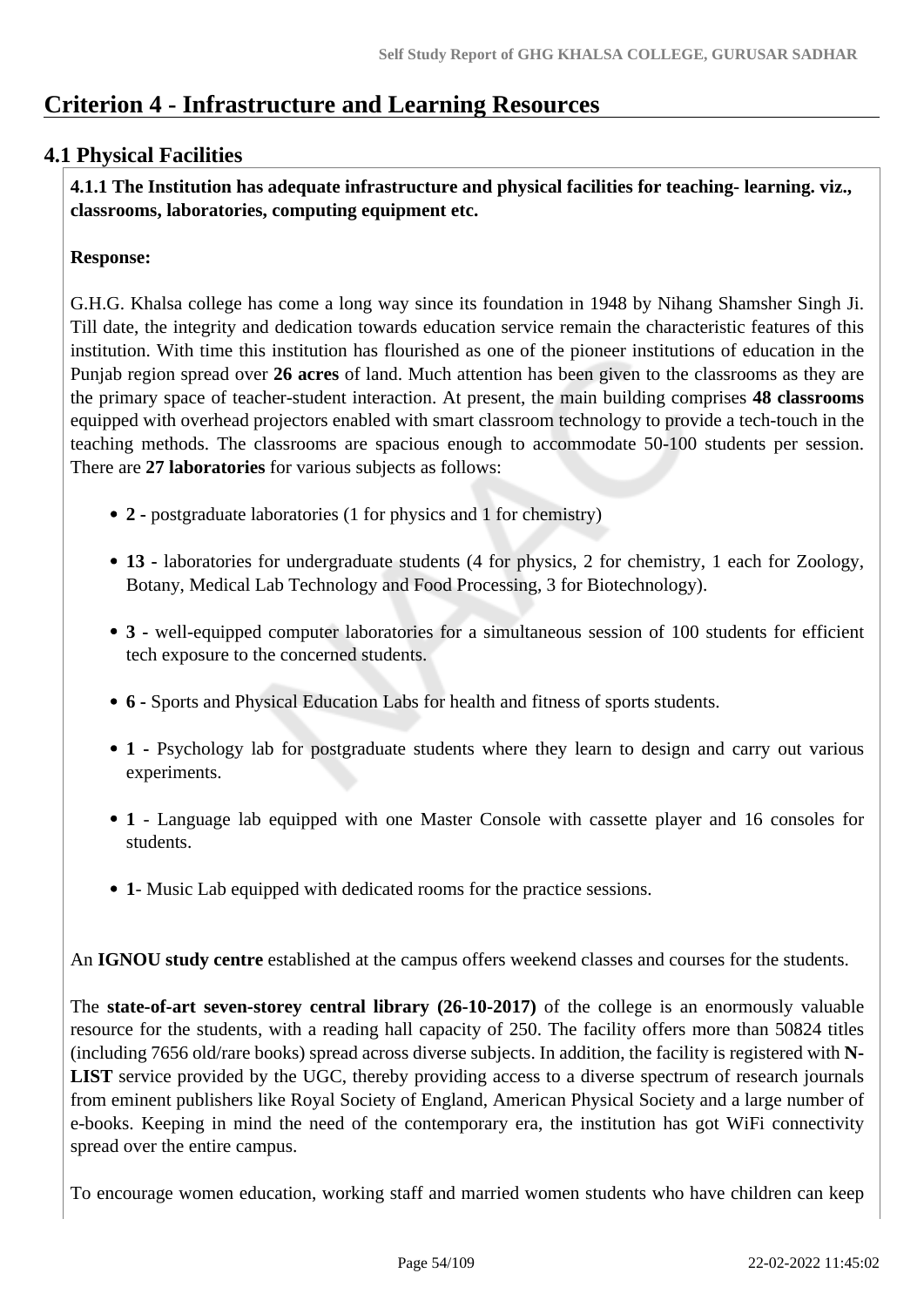their kids in Little Angel's Nest for free, where assistance and toys are provided to them.

An ultra-modern **separate hostel facility** for girls (10-02-1959) and boys (27-01-1995) is provided with a capacity of **300** and **220** respectively with 24 x 7 power backup with heavy duty Gensets. There are separate sports wings in both the hostels.

- Covered Area: 30832 Sq. Feet (Boys), 65875 Sq. Feet (Girls)
- No. of Rooms: 73 (Boys), 128 (Girls)
- Guest Room: 4 (Boys), 2 (Girls)
- Power Genset : 1 [50 KVA] (Boys), 1 [85 KVA] (Girls)
- Solar Water Heater : 1 (Boys), 3 (Girls)

A fleet of 7 buses provides secure transportation to the girl students. For enhanced security and vigilance, CCTV cameras are installed.

| <b>File Description</b>               | <b>Document</b>      |
|---------------------------------------|----------------------|
| Paste link for additional information | <b>View Document</b> |

 **4.1.2 The Institution has adequate facilities for cultural activities, sports, games (indoor, outdoor), gymnasium, yoga centre etc.** 

### **Response:**

- Games, sports and cultural activities are an integral part of an institution. For cultural activities, the **Nihang Shamsher Singh Auditorium** and **Dhillon Open Air Theatre** (22-12-1987) of the institution are well-equipped with acoustics and sound systems. These remain occupied throughout the year for drama, dance, play, festival celebrations and other cultural activities. Youth festivals are also organized at the campus. The beauty of the college campus has also attracted film-makers to do film shootings at the campus such as Barefoot warriors (Hollywood), Kande (Punjabi).
- A healthy sports culture helps in the development of physical competencies among youth. Physical fitness and competencies help in instilling the quality of sportsmanship among the youth. In conjunction with the academics, the institution has recognized the importance of sports and physical activity in order to provide an efficient learning experience. The institution has produced **4 Olympians** (Col. Jaswant Singh - Hockey Silver Medal, Rome 1960), Didar Singh - Hockey, Barcelona 1992, Ramandeep Singh - Hockey, Atlanta 1996 and Sydney 2000**,** Sandeep Singh - Hockey, London 2012), **5 Asian Games winners**, **20 national medal winners**, and **36 international** players (6-Archery, 18-Hockey, 3-Wushu, 3- sepaktakraw, 3-Athletic, 1-World Police Games Medalist and 2-Boxing).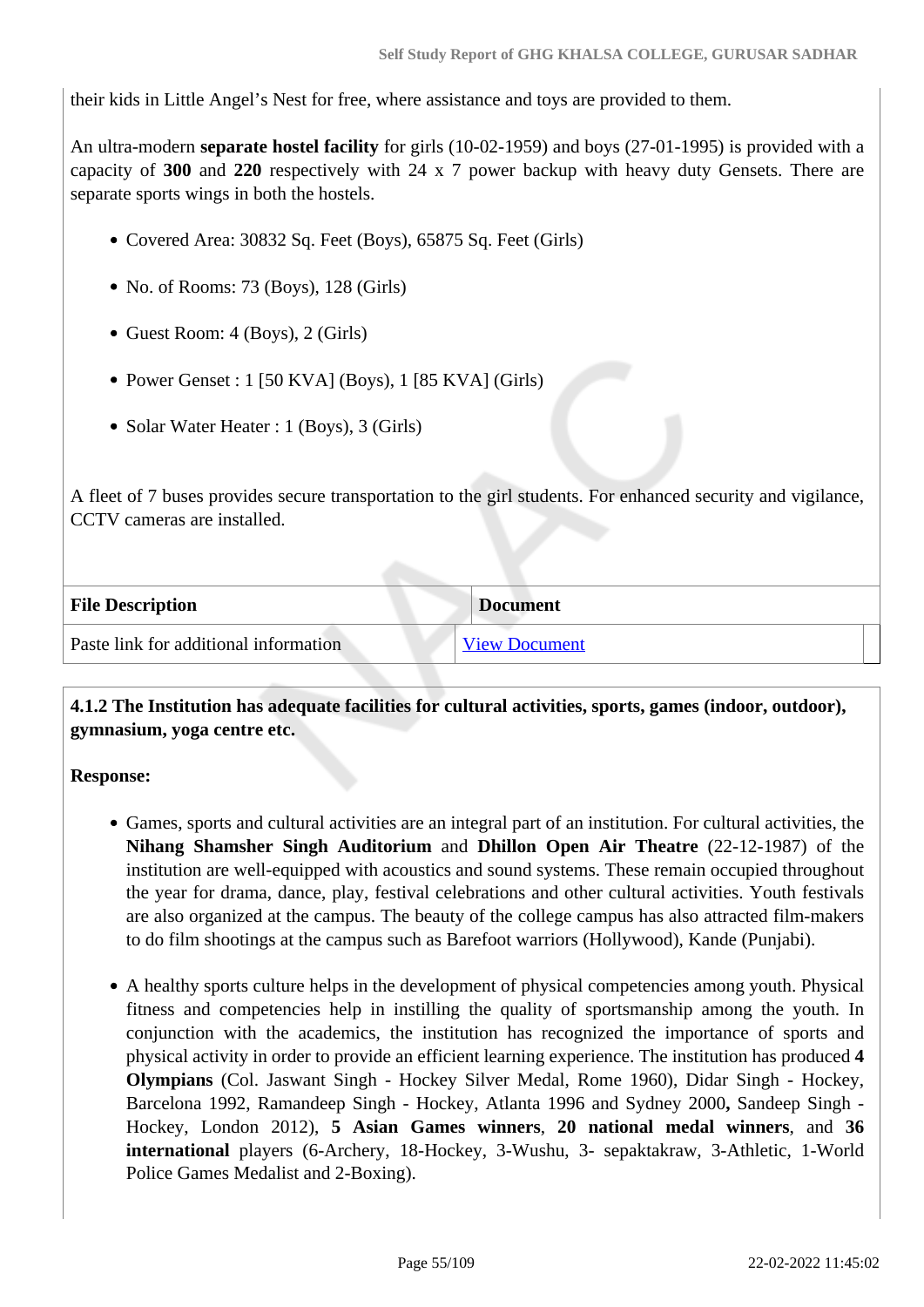- In Para World Cup, our student Rajiv Malik won bronze medal in shooting while Sandeep Chaudhary won Gold and set a new world record in Athletics.
- Two of our Alumni, **Simran** (Boxing) and **Sandeep Chaudhary** (Para-Olympic Javelin Throw) qualified for Tokyo Olympic.

The various indoor and outdoor activities provided by the Physical Education Department are as follows:

## **Indoor facility:**

- Shooting Range (10 m for Rifle & Pistol) (01-05-2019)
- Multipurpose Gymnasium Hall (01-05-2019) of 7695.22 square feet (used for sports like badminton, tennis, volleyball, judo, wrestling, kabaddi, weight-lifting, power-lifting, basketball and gymnastics)
- Badminton Court (3)
- Hitech Gymnesium
- Wall Bars
- Physiotherapy and Athletic Care
- User rate around 400 for indoor facility

## **Outdoor facility:**

- A world class Hockey Ground and 5-A Side Astro-Turf
- Football Ground (Grass): 179865 Sq. Feet
- Hockey Ground (Grass): 159166 Sq. Feet
- Archery Range: 100614 Sq. Feet
- 400 m Standard Track (Grass)
- Basketball Court (Cemented)
- Volleyball court (2)
- Water Sports Centre (for Rowing, Canoeing & Kayaking)
- Recreational Hall for Chess and Table Tennis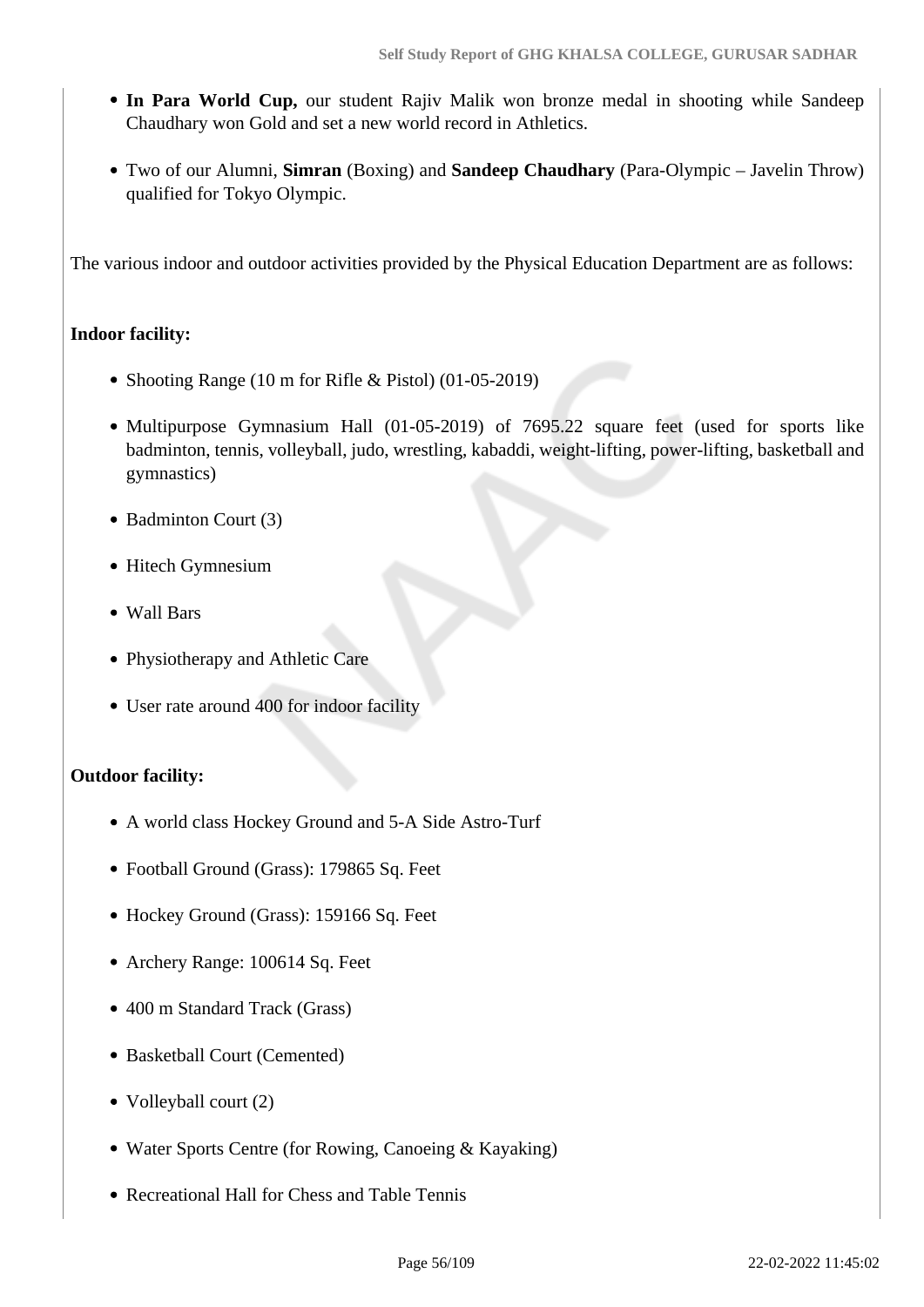- Sand ditch (for conditioning purpose)
- Handball ground

Around 500 students of the college and local residents of nearby villages use outdoor facilities

The college is also running a "**water sports centre**" established by Panjab University with the permission of the Irrigation Department of Punjab government, where players can do kayaking, canoeing, and rowing.

There are two sports stadiums in the campus namely **Nihang Shamsher Singh Stadium** (27-01-1975) with a seating capacity of 2500 and **Sardara Singh Sports Complex** (21-01-2003) with a seating capacity of 2000.

The college organizes various tournaments such as inter-college, inter-university, state and national from time to time. Recent ones include: Callaghan cup (Rugby, Oct.-Nov., 2018), Reliance Foundation Youth Sports North Zone (I) Football Championship twice in 2018 and 2019.

| <b>File Description</b>               | <b>Document</b>      |
|---------------------------------------|----------------------|
| Upload any additional information     | <b>View Document</b> |
| Paste link for additional information | <b>View Document</b> |

## **4.1.3 Percentage of classrooms and seminar halls with ICT- enabled facilities such as smart class, LMS, etc.** *(Data for the latest completed academic year)*

**Response:** 26

4.1.3.1 Number of classrooms and seminar halls with ICT facilities

Response: 13

| <b>File Description</b>                                                                      | <b>Document</b>      |
|----------------------------------------------------------------------------------------------|----------------------|
| Upload Number of classrooms and seminar halls<br>with ICT enabled facilities (Data Template) | <b>View Document</b> |
| Upload any additional information                                                            | <b>View Document</b> |

## **4.1.4 Average percentage of expenditure, excluding salary for infrastructure augmentation during last five years(INR in Lakhs)**

**Response:** 28.8

4.1.4.1 **Expenditure for infrastructure augmentation, excluding salary year-wise during last five years (INR in lakhs)**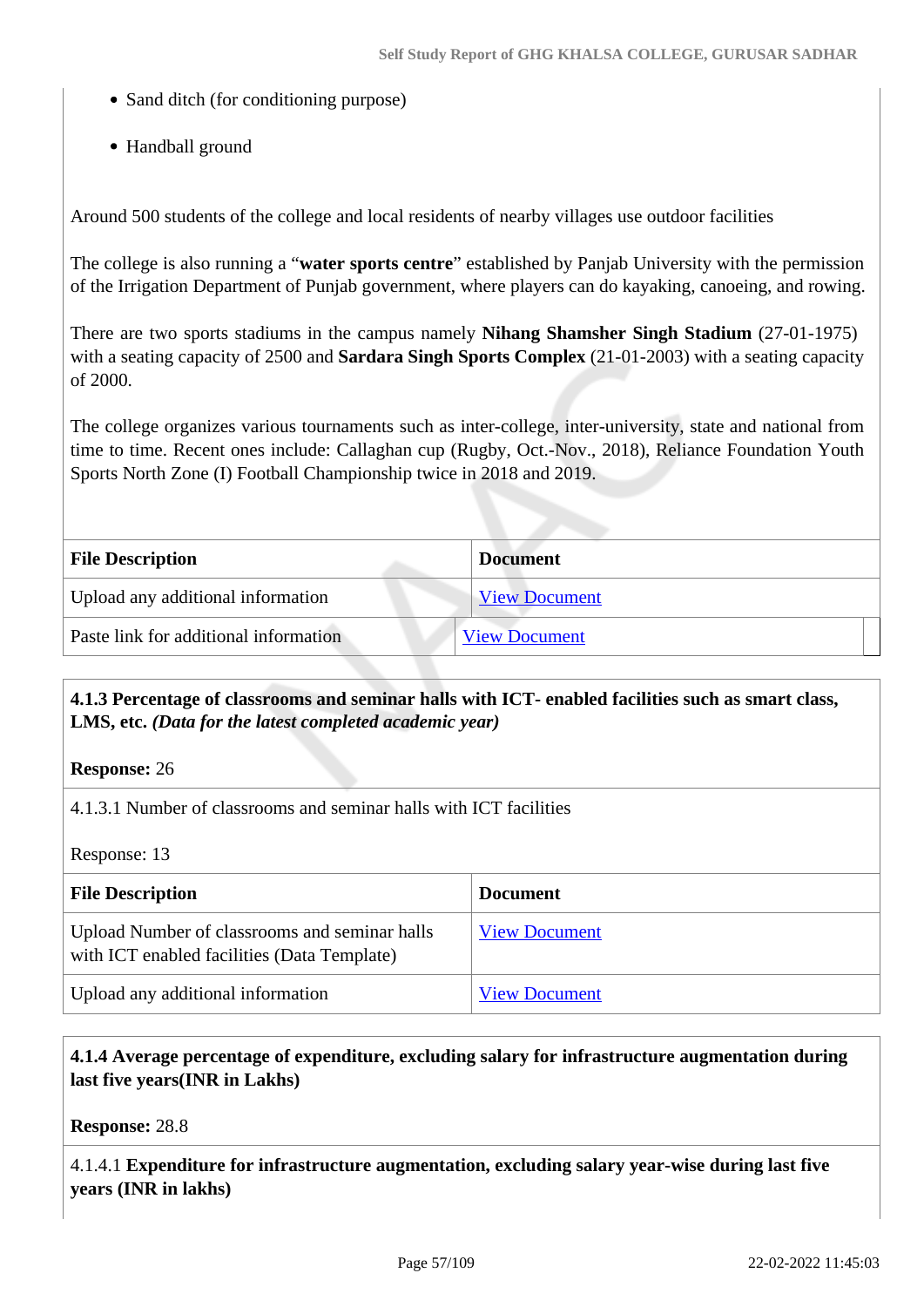| 2020-21                 | 2019-20                                                                                             | 2018-19 |                 | 2017-18              | 2016-17 |  |
|-------------------------|-----------------------------------------------------------------------------------------------------|---------|-----------------|----------------------|---------|--|
| 8.86                    | 10.07                                                                                               | 10.13   |                 | 33.28                | 117.90  |  |
|                         |                                                                                                     |         |                 |                      |         |  |
|                         |                                                                                                     |         |                 |                      |         |  |
| <b>File Description</b> |                                                                                                     |         | <b>Document</b> |                      |         |  |
|                         | Upload Details of budget allocation, excluding<br>salary during the last five years (Data Template) |         |                 | <b>View Document</b> |         |  |

## **4.2 Library as a Learning Resource**

## **4.2.1 Library is automated using Integrated Library Management System (ILMS)**

### **Response:**

Library brings academic ambience in the educational institutions. Library "The Reservoir of Knowledge" has a paradigm shift from document to information. The library is a living organism consisting of library documents, staff, and Premises organized and functioning to collect, conserve and exploit books. We may say that it is such an ocean whence the streams of knowledge incessantly flow forth to quench the thirst of the knowledge - hungry clientele. The flow of such streams is very diligently controlled by the earnest zeal and submission of the library Staff.

- The fully automated central library building is housed in a state-of-art Seven Floor (at present, two floors functional) building having an area of 4650 square metre.
- It provides a seating accommodation for 250 readers.
- Two Reading halls are enriched with journals, periodicals and newspapers.
- These current sources of information are available for Boys & Girls separately.
- The collection of the library includes:
- 1.Books 50824 *including* 7656 Old/Rare books and 1151 Reference Books
- 2.E-books/journals 103000+
- 3.Bound volume of journals 870
- 4.Old/Rare books 7656
- 5.Reference books 1151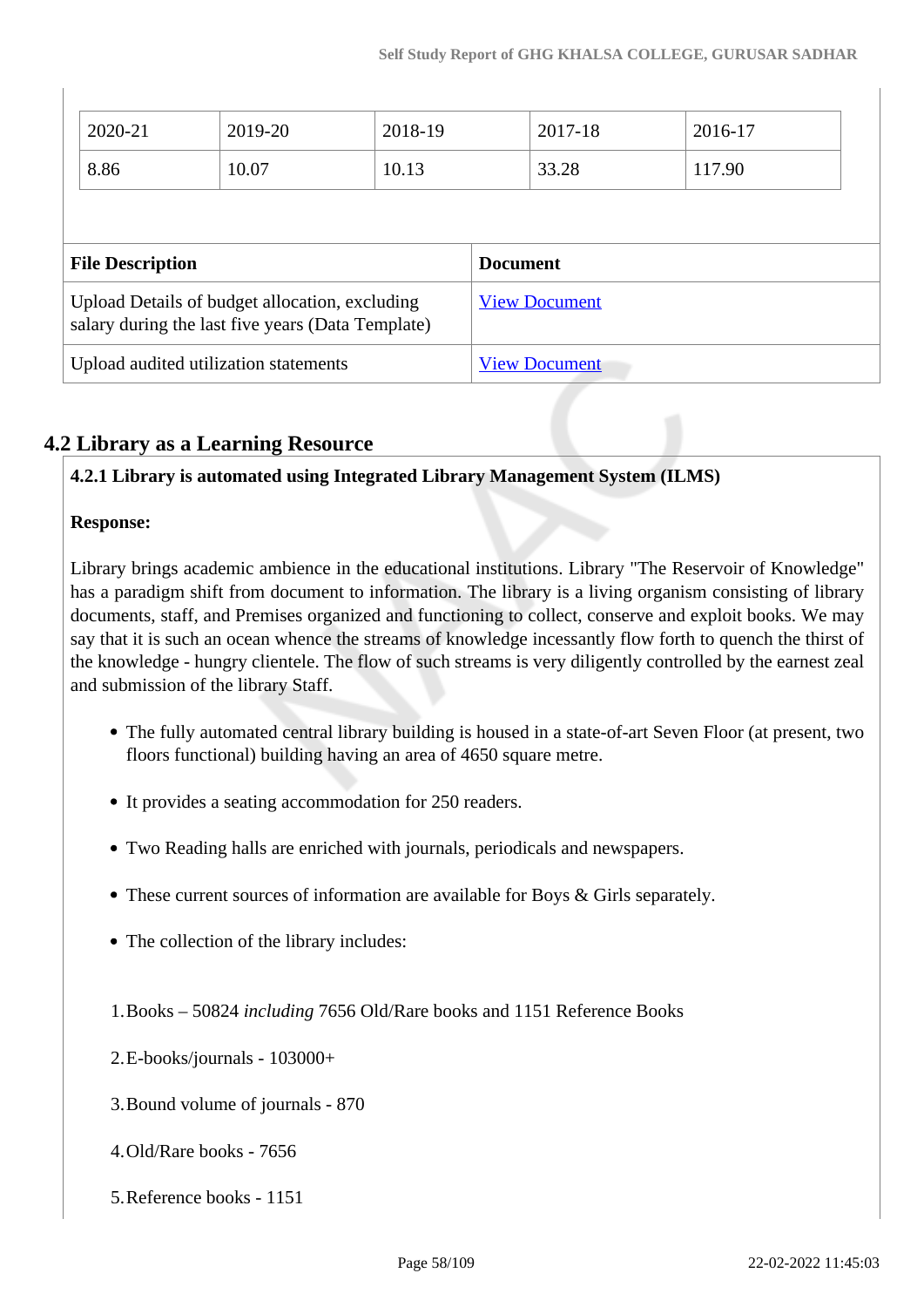6.Reports - 19

7.Maps - 03

8.Prized collection of dissertations/ Theses - 03

The library also provides remote access to e-resources under subscription to N-LIST Program of UGC-INFONET Digital Library Consortium.

In addition to the central library each department has its own library to provide books to the needy students.

Details of library automation are listed below:

- Name of ILMS software: **LIBMAN, NEW DELHI**
- Nature of automation (fully or partially): **FULLY**
- Version: **9.1**
- Year of Automation: **2013**

| <b>File Description</b>               | <b>Document</b>      |
|---------------------------------------|----------------------|
| Paste link for Additional Information | <b>View Document</b> |

## **4.2.2 The institution has subscription for the following e-resources**

**1.e-journals 2.e-ShodhSindhu 3.Shodhganga Membership 4.e-books 5.Databases 6.Remote access to e-resources**

**Response:** A. Any 4 or more of the above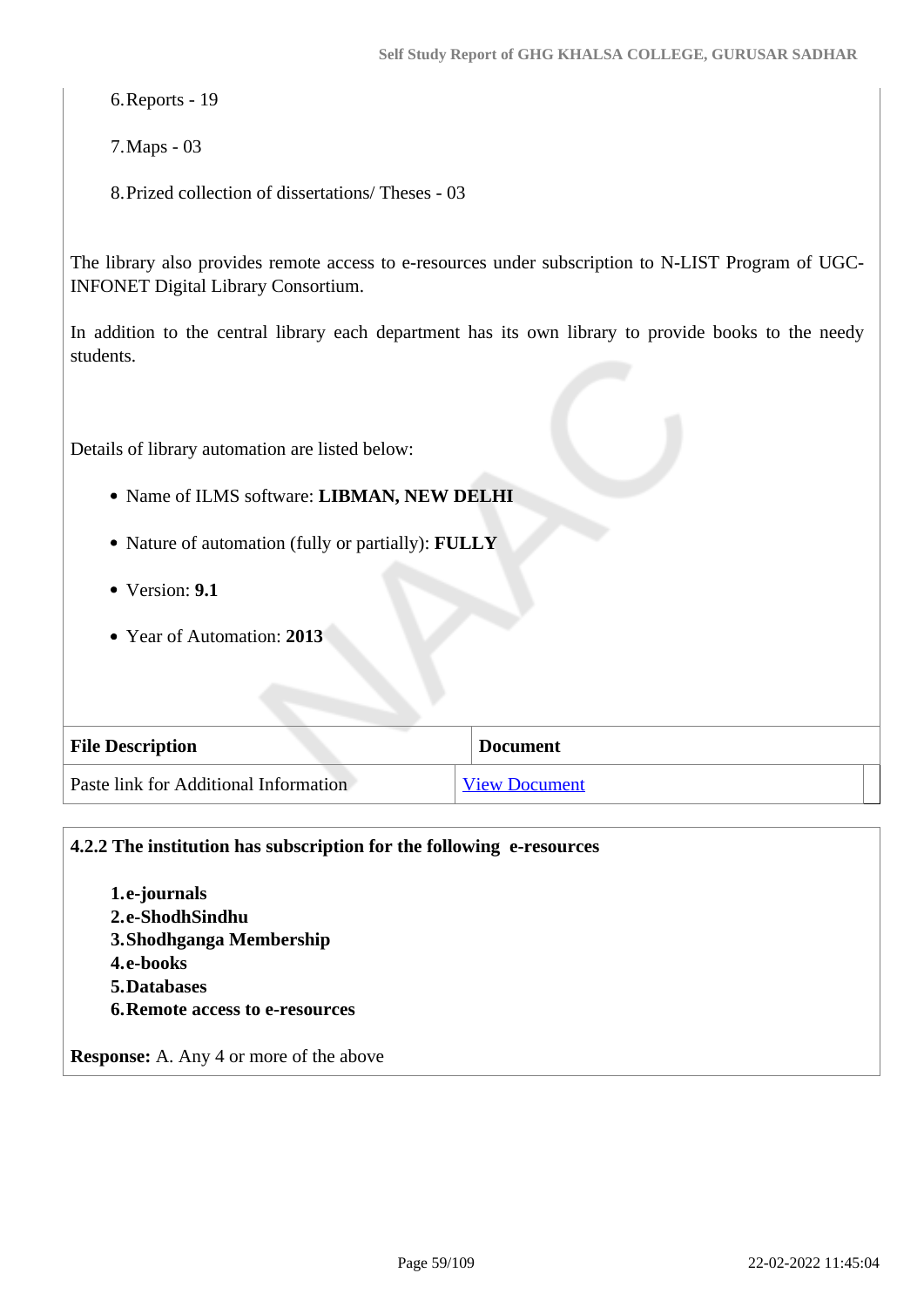| <b>File Description</b>                                                                                                                                         | <b>Document</b>      |
|-----------------------------------------------------------------------------------------------------------------------------------------------------------------|----------------------|
| Upload any additional information                                                                                                                               | <b>View Document</b> |
| Details of subscriptions like e-journals, e-<br>ShodhSindhu, Shodhganga Membership, Remote<br>access to library resources, Web interface etc (Data<br>Template) | <b>View Document</b> |

## **4.2.3 Average annual expenditure for purchase of books/e-books and subscription to journals/ejournals during the last five years (INR in Lakhs)**

**Response:** 2.63

4.2.3.1 **Annual expenditure of purchase of books/e-books and subscription to journals/e- journals year wise during last five years (INR in Lakhs)**

| 2020-21 | 2019-20 | 2018-19 | 2017-18    | 2016-17 |
|---------|---------|---------|------------|---------|
| 0.60    | 2.38    | 2.42    | 10<br>4.12 | 5.56    |

| <b>File Description</b>                                                                                                              | <b>Document</b>      |
|--------------------------------------------------------------------------------------------------------------------------------------|----------------------|
| Details of annual expenditure for purchase of<br>books/e-books and journals/e-journals during the<br>last five years (Data Template) | <b>View Document</b> |
| Audited statements of accounts                                                                                                       | <b>View Document</b> |

 **4.2.4 Percentage per day usage of library by teachers and students ( foot falls and login data for online access) during the latest completed academic year**

**Response:** 1.61

4.2.4.1 Number of teachers and students using library per day over last one year

Response: 29

| <b>File Description</b>                           | <b>Document</b>      |
|---------------------------------------------------|----------------------|
| Details of library usage by teachers and students | <b>View Document</b> |

## **4.3 IT Infrastructure**

**4.3.1 Institution frequently updates its IT facilities including Wi-Fi**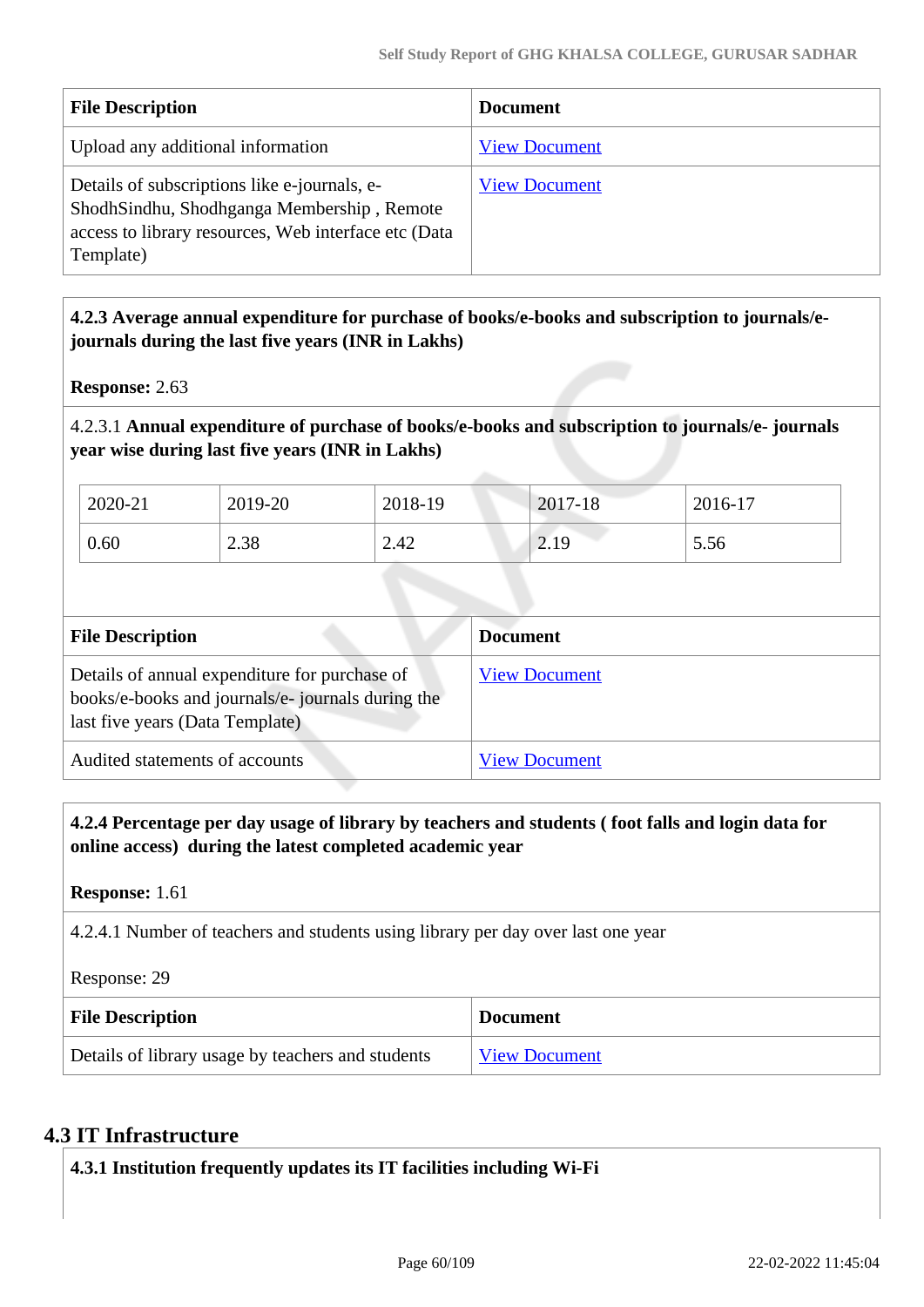### **Response:**

- The institution is very serious about the IT facilities provided at the college campus. The IT facilities are frequently updated with the changing educational needs. To provide high speed seamless internet facility, a leased line was installed with 5 Mbps speed in 2011 and updated to 8 Mbps in 2015. Additionally, a second connection with 10 Mbps speed was installed in 2018. These two lines were further upgraded in 2019 from 8 Mbps to 18 Mbps and 10 Mbps to 20 Mbps. Recently, in 2020, the two leased lines have been further upgraded to a speed of 32 Mbps and 20 Mbps making the entire campus fully wifi-enabled. The local area networks from one building to another are radio-linked. Earlier these were connected by CAT-VI wire.
- The institution boasts of three ultra-modern, fully functional computer labs with 100% internet connectivity. The labs were updated with 55 high-end, Dell core i3 desktop computers in 2015. Currently the institution has 149 computers which are in excellent working condition. The fleet of software available in the college was also updated with 38 MS Windows 8.1 Professional licenses, 15 MS Office Professional 2013 licenses and 32 MS Office Standard 2013 licenses in August, 2015. Additionally, 40 licenses of MS Windows 10 were purchased in August 2017 to cater to growing needs of faculty and students.
- Due to the Covid-19 situation, college has upgraded its infrastructure to support e-learning. As a part of online learning initiatives, college has developed its own Learning Management System - LMS (Moodle) in order to accommodate study in current situation. The college has also taken Zoom subscription, a reliable cloud platform to facilitate teachers to take online classes. To upgrade audio and video technologies, the web cameras, microphones, speakers and tripods are also setup that ensures a smooth teaching learning environment.

| <b>File Description</b>           | <b>Document</b>      |
|-----------------------------------|----------------------|
| Upload any additional information | <b>View Document</b> |

| 4.3.2 Student - Computer ratio (Data for the latest completed academic year) |                      |  |
|------------------------------------------------------------------------------|----------------------|--|
| <b>Response:</b> $17:1$                                                      |                      |  |
| <b>File Description</b>                                                      | <b>Document</b>      |  |
| $Student$ – computer ratio                                                   | <b>View Document</b> |  |

### **4.3.3 Bandwidth of internet connection in the Institution**

| <b>Response:</b> B. 30 MBPS – 50 MBPS |  |  |  |  |  |  |
|---------------------------------------|--|--|--|--|--|--|
|---------------------------------------|--|--|--|--|--|--|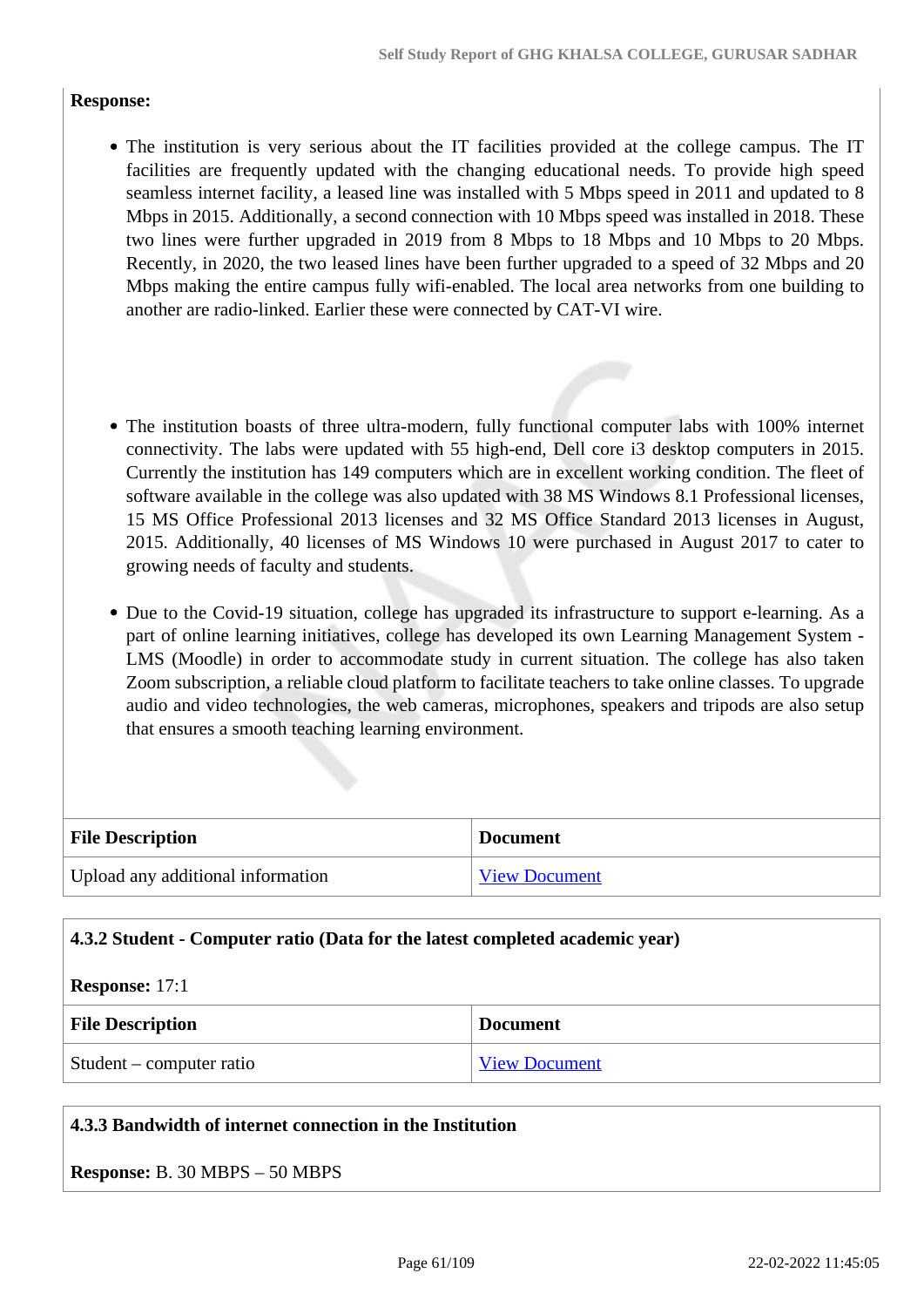| <b>File Description</b>                                                     | <b>Document</b>      |
|-----------------------------------------------------------------------------|----------------------|
| Upload any additional Information                                           | <b>View Document</b> |
| Details of available bandwidth of internet<br>connection in the Institution | <b>View Document</b> |

# **4.4 Maintenance of Campus Infrastructure**

 **4.4.1 Average percentage of expenditure incurred on maintenance of infrastructure (physical and academic support facilities) excluding salary component during the last five years(INR in Lakhs)**

**Response:** 162.22

4.4.1.1 **Expenditure incurred on maintenance of infrastructure (physical facilities and academic support facilities) excluding salary component year-wise during the last five years (INR in lakhs)**

| 2020-21 | 2019-20 | 2018-19 | 2017-18 | $2016-17$ |
|---------|---------|---------|---------|-----------|
| 88.70   | 161.95  | 172.26  | 150.16  | 155.01    |

| <b>File Description</b>                                                                                                     | <b>Document</b>      |
|-----------------------------------------------------------------------------------------------------------------------------|----------------------|
| Details about assigned budget and expenditure on<br>physical facilities and academic support facilities<br>(Data Templates) | <b>View Document</b> |
| Audited statements of accounts                                                                                              | <b>View Document</b> |

 **4.4.2 There are established systems and procedures for maintaining and utilizing physical, academic and support facilities - laboratory, library, sports complex, computers, classrooms etc.**

### **Response:**

- The college has a huge and vast infrastructure of international standards. Spread over twenty-six acres of land, the beautiful campus caters to the ever-growing needs of the students and the faculty. The highly committed administration and the Management ensure that the available infrastructure is upgraded and optimally utilized.
- In every session, various committees are constituted for the maintenance and optimum utilization of physical, academic and support facilities.
- The classrooms remain occupied for the whole day for teaching programmes. The smart classrooms are used not only for lectures but also for audio-visual techniques like showing syllabi-related movies.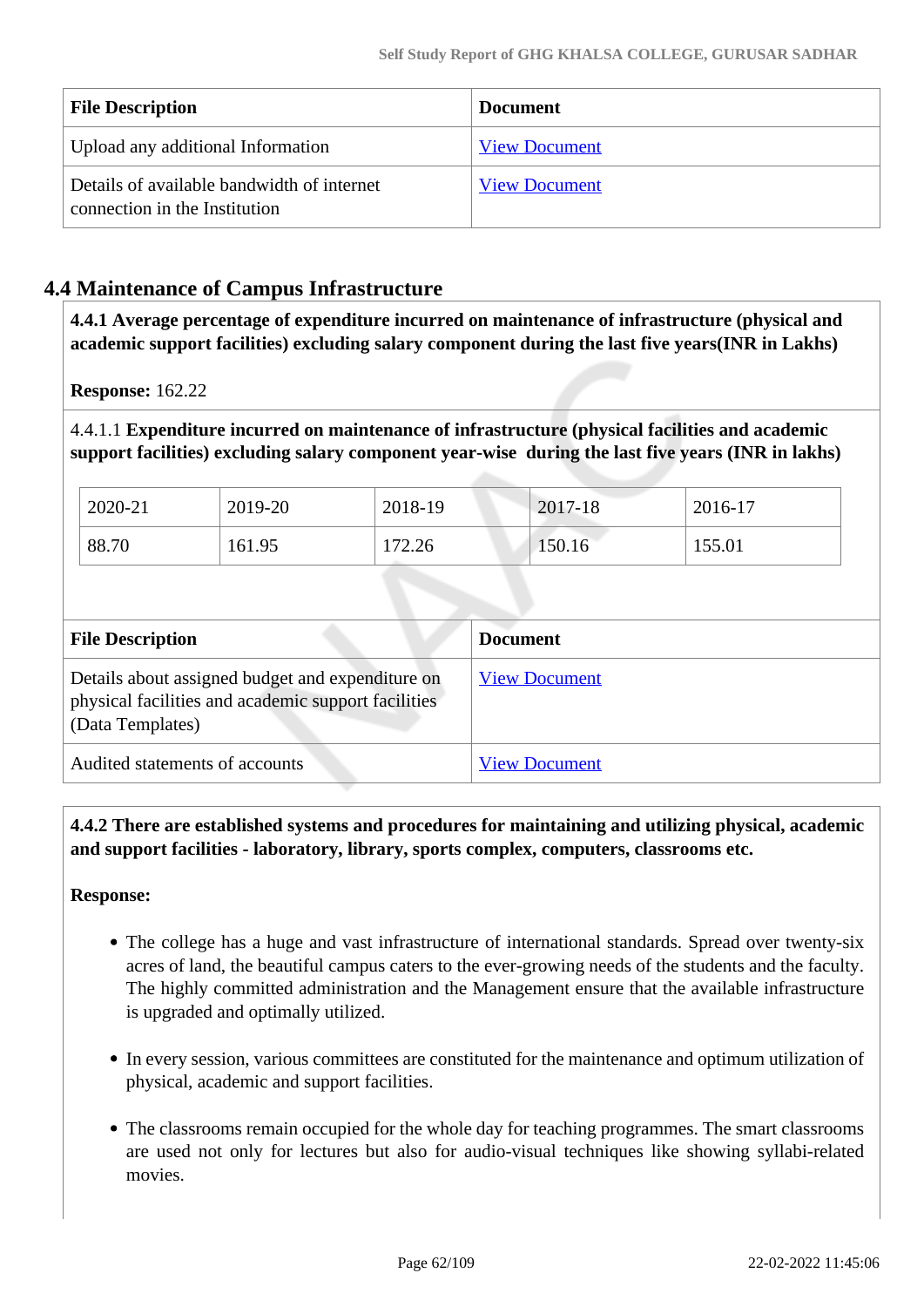- Various laboratories are utilized as per curriculum of the respective courses and these are updated from time to time as per university recommendations. In addition, visits of students from nearby schools are planned so as to motivate them and inculcate scientific temperament among them. The labs are also used for conducting various activities during events like DST-INSPIRE camps, science fairs etc. These laboratories of the college are maintained by the well qualified lab assistants appointed by the college.
- As the computer labs are shared assets, the students may unknowingly expose the lab computers (and ultimately the institution) to security threats, viruses, malware, and more. Therefore, the IT cell of the college is well-equipped to tackle such challenges and to provide a consistent computing environment to the stakeholders. Regular checks are performed against these kinds of threats and the computers are kept well up-to-date.
- The internet, networking services, computers and associated devices in college are maintained by Mr. Sunil Verma (Technical Assistant). However, the college website and ERP section of the college are instrumental in the digitization of the college interface. It is well developed and maintained by college IT cell led by Mr. Jatinder Singh (System Analyst) and his team members Mr. Rajan (Programmer) and Mr. Gajinder Kumar (Programmer) appointed for the purpose.
- The college library ensures the optimum use of the books and journals by the students and the faculty. The reading room is always occupied with students quietly focused on their studies. The activities of the library are maintained by the library staff.
- The college extends its playgrounds hostel/accommodation facilities even to other National and State Level players who visit the college for tournaments, police and school games. The college grounds are used for sports activities not only by our own players but also by players from our sister institutions, nearby schools, village sports clubs, Air Force Station Halwara and Police Games, trials and recruitment rallies. Bishop Cotton Public School Shimla has also been using these facilities. The duty of regular care and maintenance of the grounds, lawns and plantation in the college is held by Mr. Ram Pher (Gardner) and a number of daily wagers hired by the college
- The college auditorium is constantly used for academic functions, National and International Conferences/Seminar/Workshops, Cultural Programmes for University/State level festivals, stage rehearsals and interactive sessions of the students and the faculty with eminent educationists from India and abroad. The sister institutions of the college such as G.H.G. Khalsa College of Pharmacy and G.H.G. Khalsa College of Education also use the auditorium for their functions. The Auditorium and college premises are also used for public functions, elections, election rehearsals, and awareness campaigns by the state and central government departments.
- The Seminar Hall is regularly used for conducting seminars and presentations.
- The college Guest House provides a comfortable stay to resource persons from outside Sadhar.
- The last but one of the most important aspect behind effective execution of the day-to-day affairs of the college is the maintenance staff. The college has been blessed with a dedicated staff and established a dedicated workshop to ensure the smooth running of the regular working in the college premises. The staff is led by Er. Jaswinder Singh (Civil Engineer) and Didar Singh (Superintendent). The construction and regular updating of electrical arrangements is taken care by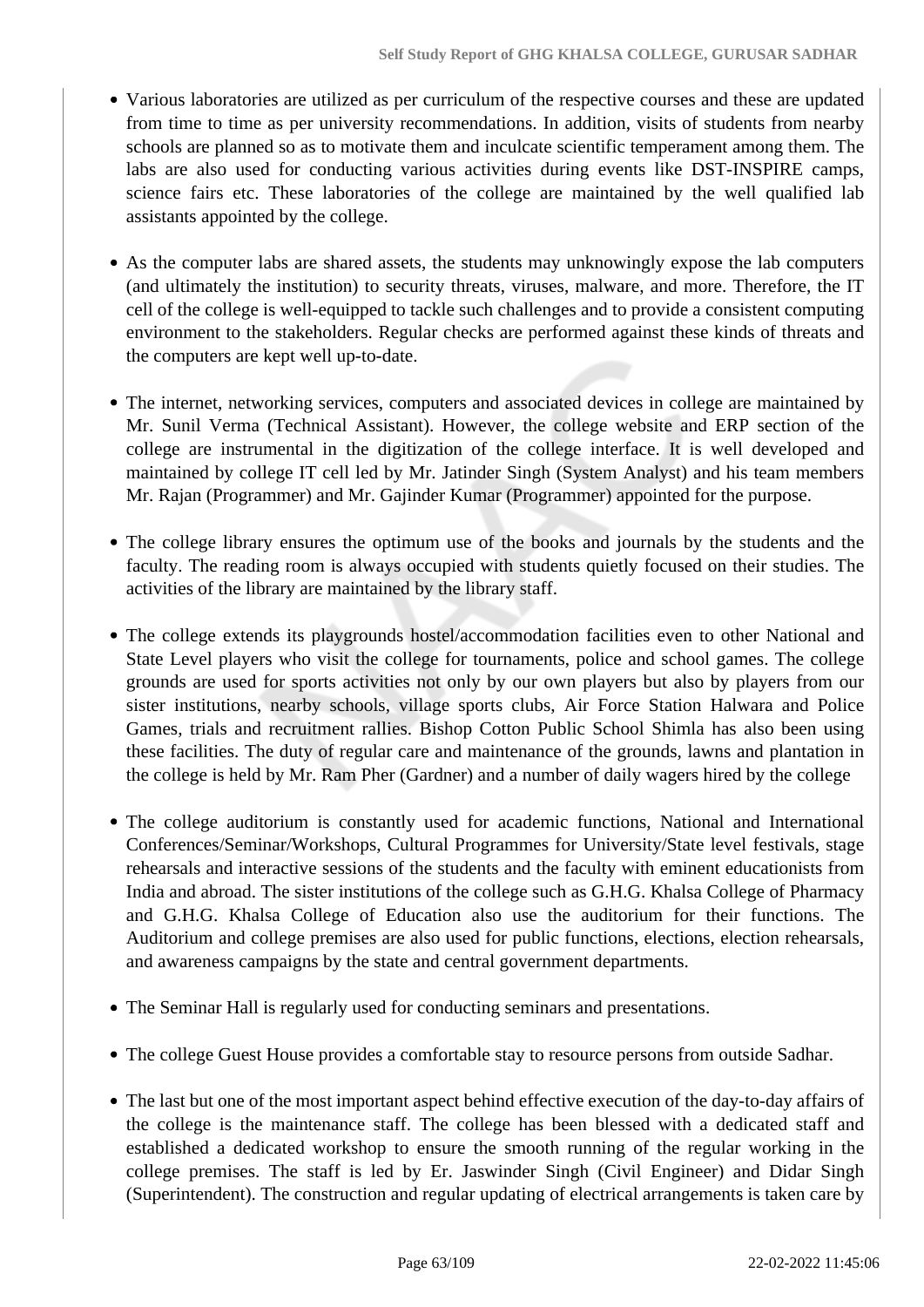the team of Jaswinder Singh, the electrician Mr. Sukhdev Singh, Sukhminder Singh (Mason) and Surjit Singh (Labourer).

| <b>File Description</b>               | <b>Document</b>      |
|---------------------------------------|----------------------|
| Paste link for additional information | <b>View Document</b> |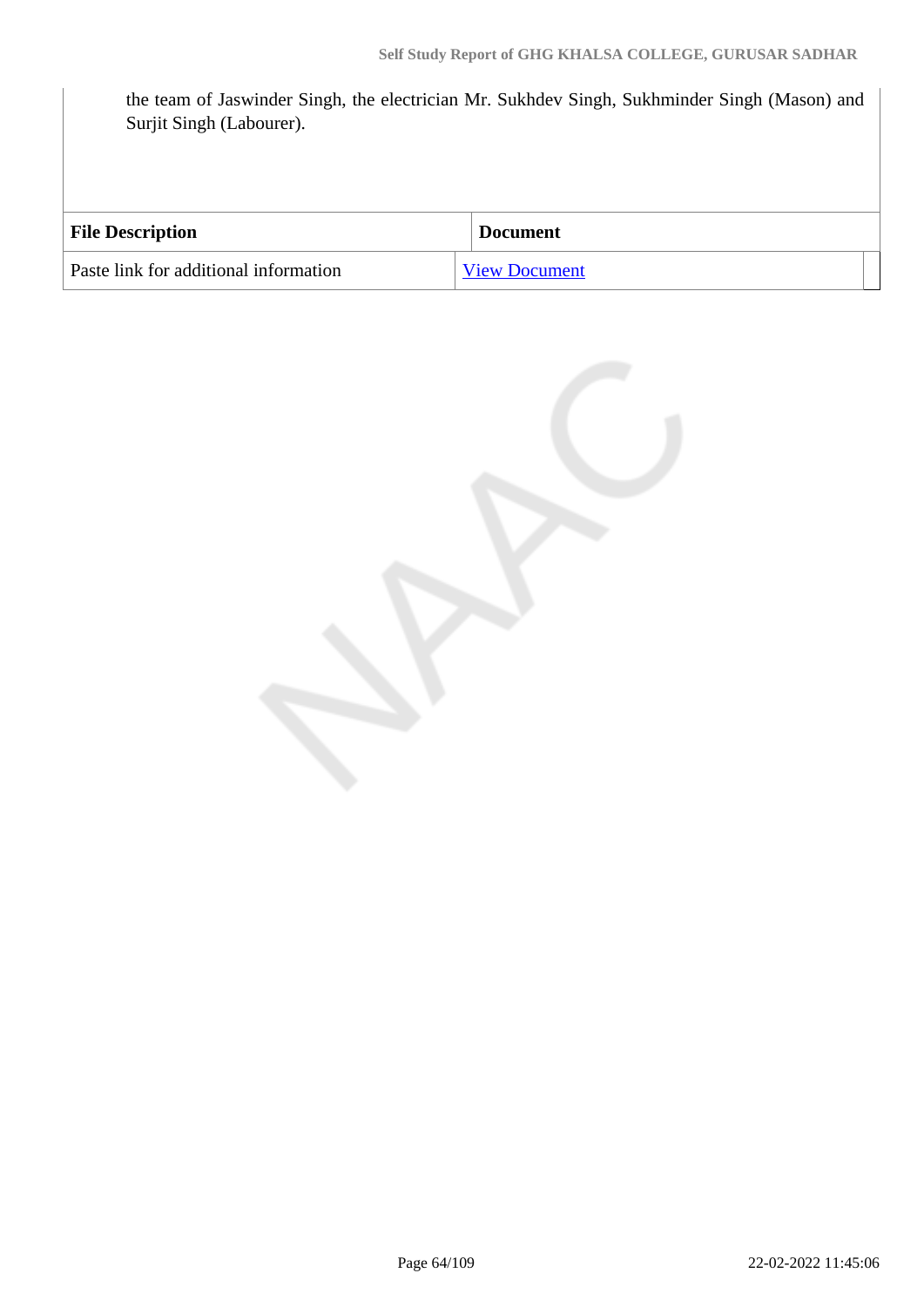# **Criterion 5 - Student Support and Progression**

## **5.1 Student Support**

 **5.1.1 Average percentage of students benefited by scholarships and freeships provided by the Government during last five years** 

**Response:** 11.27

5.1.1.1 **Number of students benefited by scholarships and free ships provided by the institution, Government and non-government bodies, industries, individuals, philanthropists during the last five years (other than students receiving scholarships under the government schemes for reserved categories)** 

| 2020-21        | 2019-20 | 2018-19 | 2017-18 | 2016-17 |
|----------------|---------|---------|---------|---------|
| Q <sub>1</sub> | 329     | 205     | 347     | 343     |

| <b>File Description</b>                                                                                                                                                                 | <b>Document</b>      |
|-----------------------------------------------------------------------------------------------------------------------------------------------------------------------------------------|----------------------|
| upload self attested letter with the list of students<br>sanctioned scholarship                                                                                                         | <b>View Document</b> |
| Upload any additional information Average<br>percentage of students benefited by scholarships and<br>freeships provided by the Government during the<br>last five years (Data Template) | <b>View Document</b> |

 **5.1.2 Average percentage of students benefitted by scholarships, freeships etc. provided by the institution / non- government agencies during the last five years**

**Response:** 14.29

5.1.2.1 **Number of students benefited by scholarships and free ships provided by the institution, Government and non-government bodies, industries, individuals, philanthropists during the last five years (other than students receiving scholarships under the government schemes for reserved categories)** 

| 2020-21 | 2019-20 | 2018-19 | 2017-18       | 2016-17 |
|---------|---------|---------|---------------|---------|
| 180     | 371     | 547     | 225<br>ل کرکے | 258     |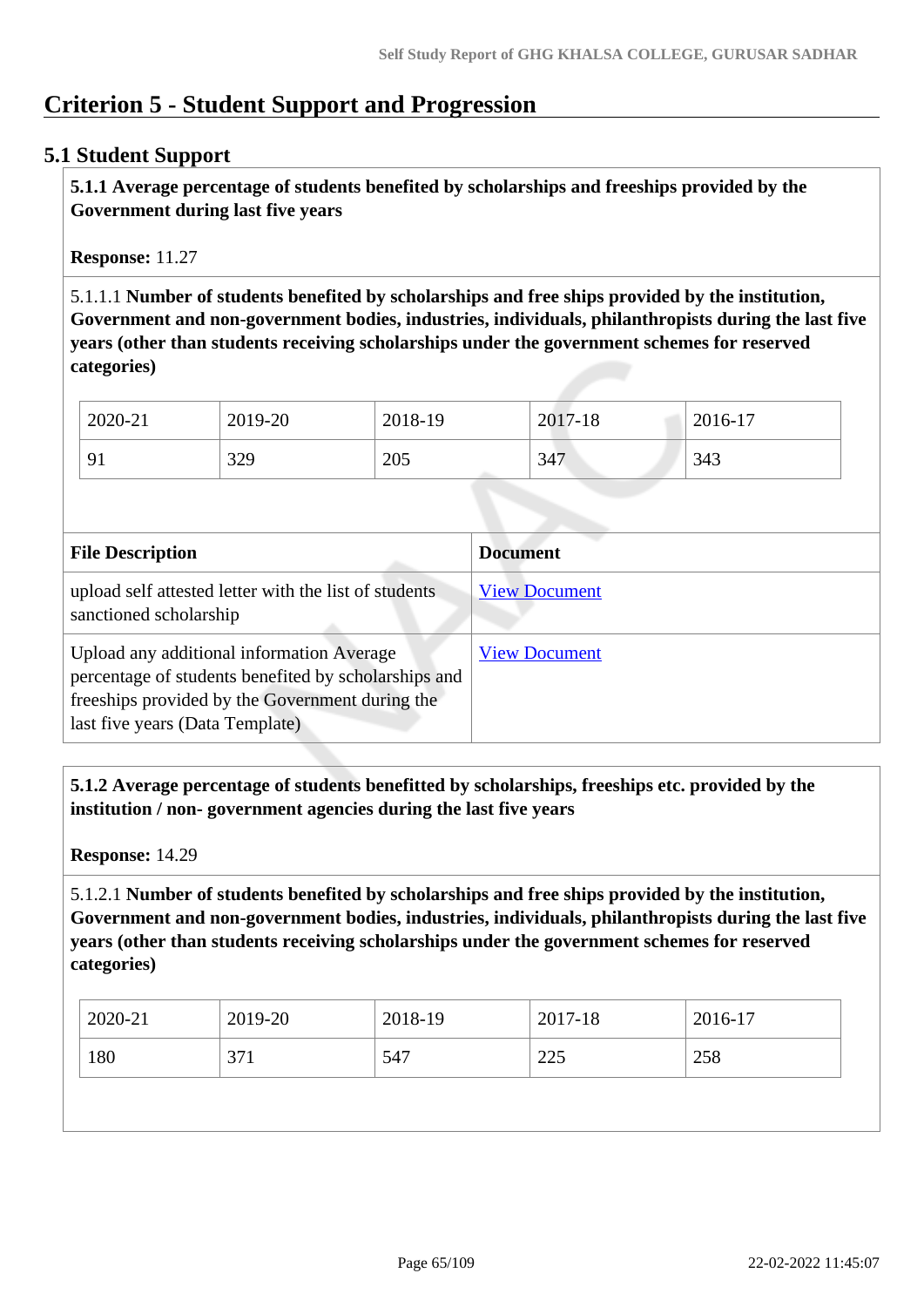| <b>File Description</b>                                                                                                                | <b>Document</b>      |
|----------------------------------------------------------------------------------------------------------------------------------------|----------------------|
| Upload any additional information                                                                                                      | <b>View Document</b> |
| Number of students benefited by scholarships and<br>freeships institution / non-government agencies in<br>last 5 years (Date Template) | <b>View Document</b> |

 **5.1.3 Capacity building and skills enhancement initiatives taken by the institution include the following**

- **1.Soft skills**
- **2.Language and communication skills**
- **3.Life skills (Yoga, physical fitness, health and hygiene)**
- **4.ICT/computing skills**

**Response:** A. All of the above

| <b>File Description</b>                                                              | <b>Document</b>      |
|--------------------------------------------------------------------------------------|----------------------|
| Details of capability building and skills<br>enhancement initiatives (Data Template) | <b>View Document</b> |
| Any additional information                                                           | <b>View Document</b> |
| Link to Institutional website                                                        | <b>View Document</b> |

 **5.1.4 Average percentage of students benefitted by guidance for competitive examinations and career counselling offered by the Institution during the last five years**

**Response:** 17.23

5.1.4.1 **Number of students benefitted by guidance for competitive examinations and career counselling offered by the institution year wise during last five years**

| 2020-21 | 2019-20 | 2018-19 | 2017-18 | 2016-17 |
|---------|---------|---------|---------|---------|
| 201     | 593     | 400     | 294     | 450     |

| <b>File Description</b>                                                                                                       | <b>Document</b>      |
|-------------------------------------------------------------------------------------------------------------------------------|----------------------|
| Number of students benefited by guidance for<br>competitive examinations and career counselling<br>during the last five years | <b>View Document</b> |
| Any additional information                                                                                                    | <b>View Document</b> |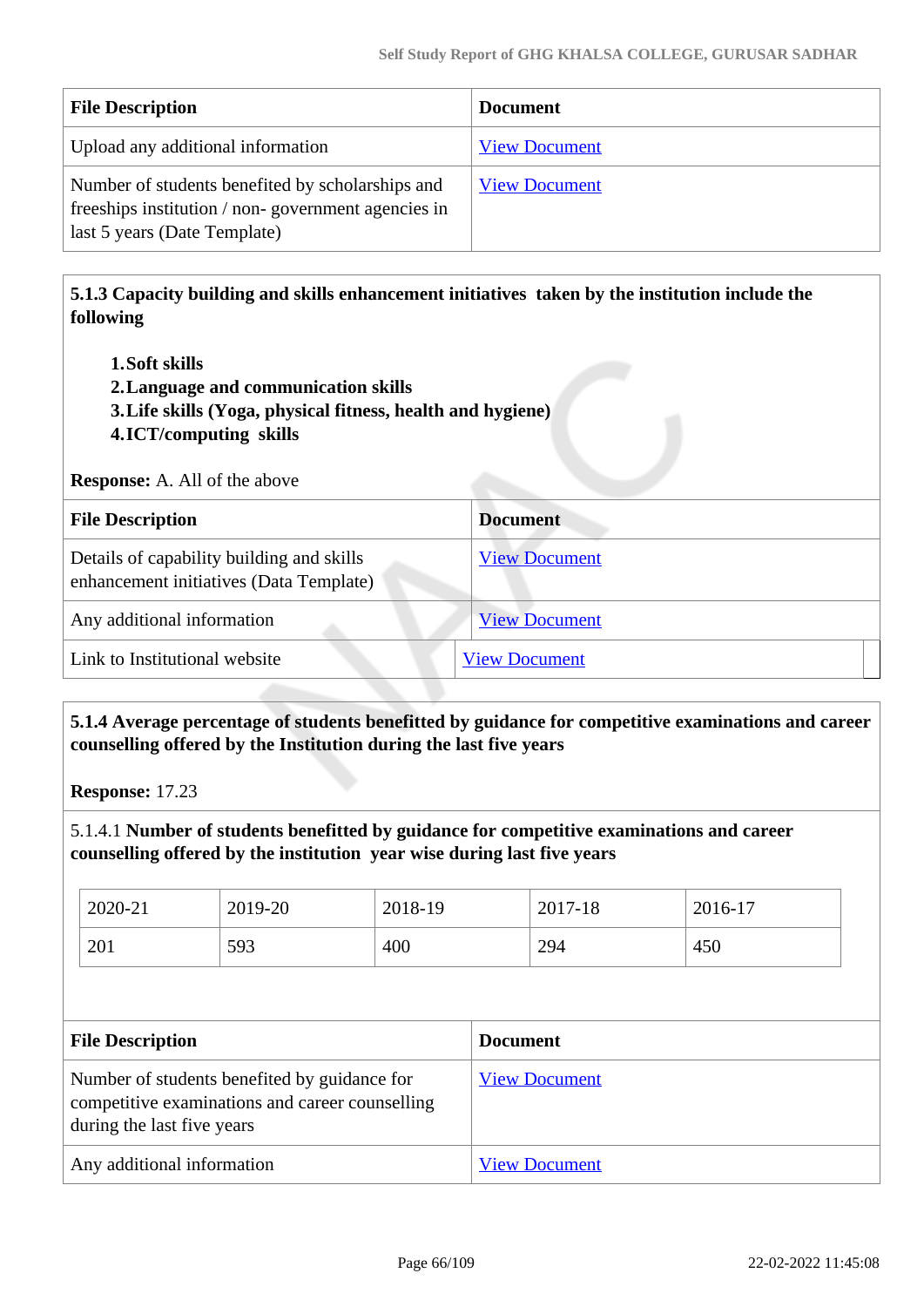**5.1.5 The Institution has a transparent mechanism for timely redressal of student grievances including sexual harassment and ragging cases**

- **1.Implementation of guidelines of statutory/regulatory bodies**
- **2.Organisation wide awareness and undertakings on policies with zero tolerance**
- **3.Mechanisms for submission of online/offline students' grievances**
- **4.Timely redressal of the grievances through appropriate committees**

### **Response:** A. All of the above

| <b>File Description</b>                                                                                                            | <b>Document</b>      |
|------------------------------------------------------------------------------------------------------------------------------------|----------------------|
| Upload any additional information                                                                                                  | <b>View Document</b> |
| Minutes of the meetings of student redressal<br>committee, prevention of sexual harassment<br>committee and Anti Ragging committee | <b>View Document</b> |
| Details of student grievances including sexual<br>harassment and ragging cases                                                     | <b>View Document</b> |

## **5.2 Student Progression**

### **5.2.1 Average percentage of placement of outgoing students during the last five years**

**Response:** 8.54

### 5.2.1.1 **Number of outgoing students placed year - wise during the last five years.**

| 2020-21       | 2019-20 | 2018-19           | 2017-18 | 2016-17 |
|---------------|---------|-------------------|---------|---------|
| $\cap$<br>ر ے | 1 O     | $\sqrt{2}$<br>⊥∠⊥ | 94      | 80      |

| <b>File Description</b>                                                    | <b>Document</b>      |
|----------------------------------------------------------------------------|----------------------|
| Self attested list of students placed                                      | <b>View Document</b> |
| Details of student placement during the last five<br>years (Data Template) | <b>View Document</b> |

### **5.2.2 Average percentage of students progressing to higher education during the last five years**

#### **Response:** 0

#### 5.2.2.1 **Number of outgoing student progression to higher education during last five years**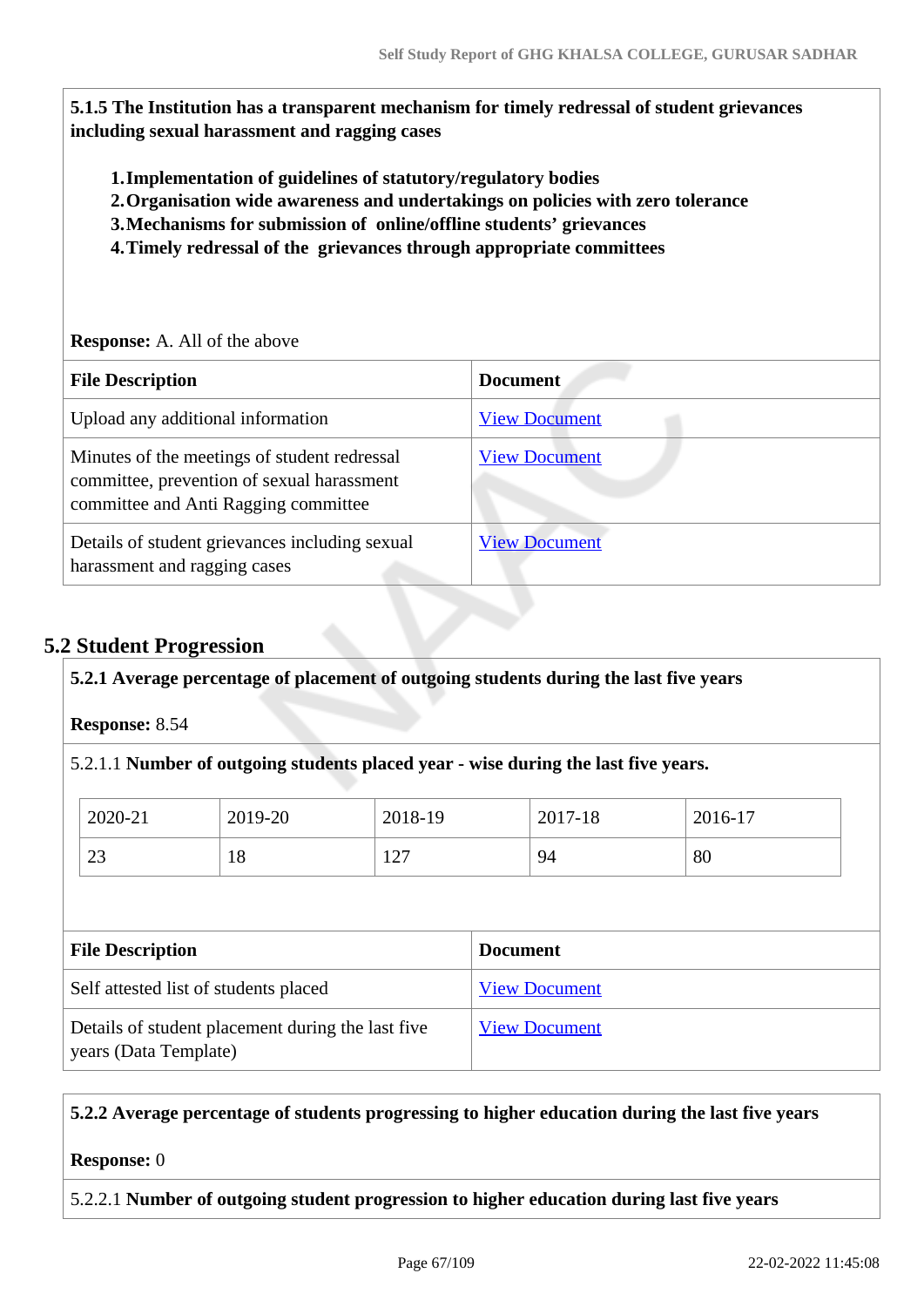| <b>File Description</b>                                               | <b>Document</b>      |
|-----------------------------------------------------------------------|----------------------|
| Details of student progression to higher education<br>(Data Template) | <b>View Document</b> |

 **5.2.3 Average percentage of students qualifying in state/national/ international level examinations during the last five years (eg: IIT-JAM/CLAT/ NET/SLET/GATE/ GMAT/CAT/GRE/ TOEFL/ Civil Services/State government examinations, etc.)**

**Response:** 95.79

5.2.3.1 **Number of students qualifying in state/ national/ international level examinations (eg: IIT/JAM/ NET/ SLET/ GATE/ GMAT/CAT/GRE/ TOEFL/ Civil Services/ State government examinations***, etc.)***) year-wise during last five years**

| 2020-21 | 2019-20 | 2018-19        | 2017-18 | 2016-17 |
|---------|---------|----------------|---------|---------|
| IJ      | ⊥ັ      | $\overline{1}$ | ັ       |         |

5.2.3.2 **Number of students appearing in state/ national/ international level examinations (eg: JAM/CLAT/NET/ SLET/ GATE/ GMAT/CAT,GRE/ TOFEL/ Civil Services/ State government examinations) year-wise during last five years**

| 2020-21 | 2019-20 | 2018-19 | 2017-18 | 2016-17  |
|---------|---------|---------|---------|----------|
| 19      | 1 J     | ⊥ັ      |         | <u>ب</u> |

| <b>File Description</b>                                                                                                            | <b>Document</b>      |
|------------------------------------------------------------------------------------------------------------------------------------|----------------------|
| Upload supporting data for the same                                                                                                | <b>View Document</b> |
| Number of students qualifying in state/national/<br>international level examinations during the last five<br>years (Data Template) | <b>View Document</b> |

## **5.3 Student Participation and Activities**

 **5.3.1 Number of awards/medals won by students for outstanding performance in sports/cultural activities at inter-university/state/national / international level (award for a team event should be counted as one) during the last five years.**

**Response:** 131

5.3.1.1 **Number of awards/medals for outstanding performance in sports/cultural activities at**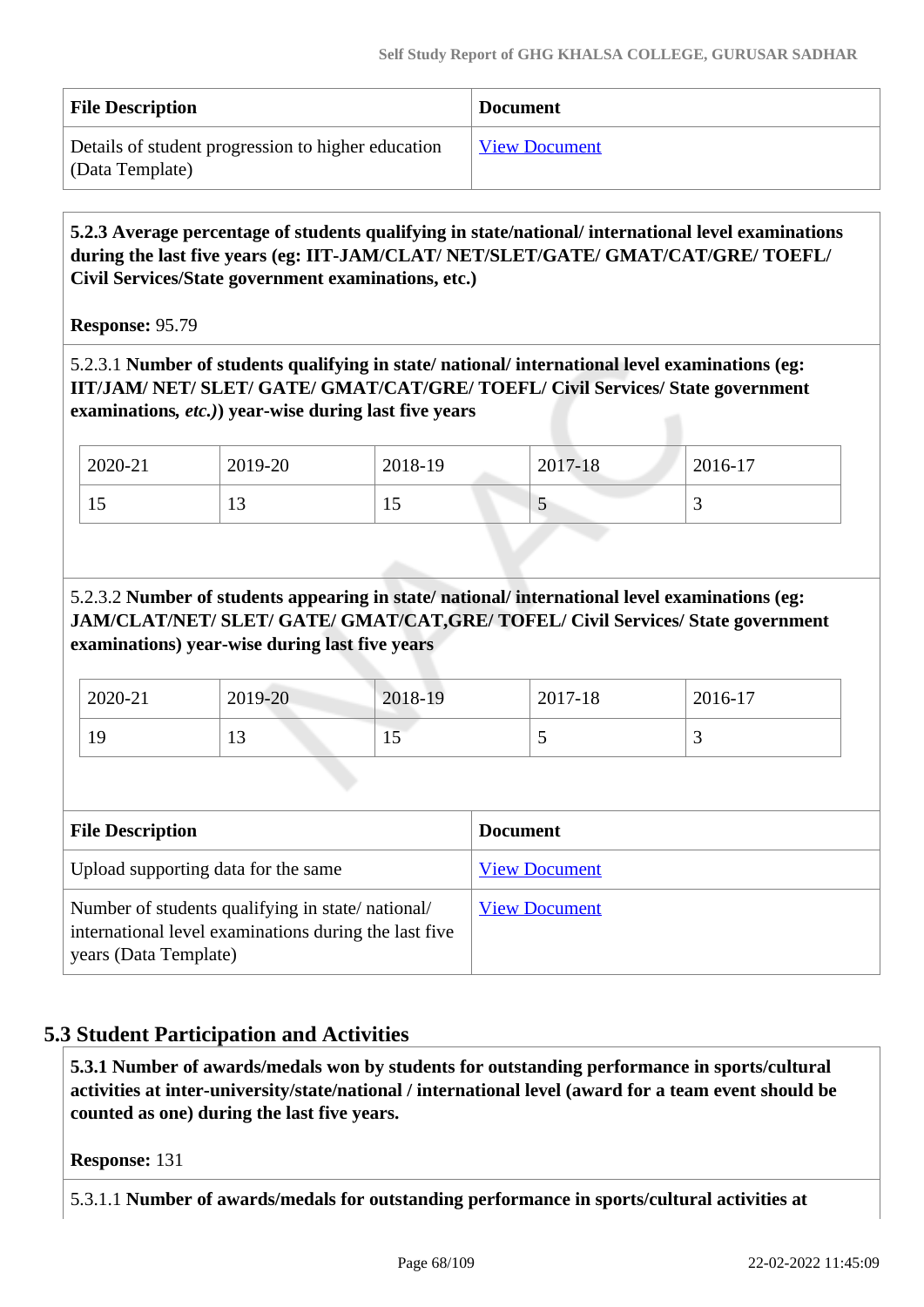**university/state/national / international level (award for a team event should be counted as one) yearwise during the last five years.**

| 2020-21                                                                                                                                                                | 2019-20 | 2018-19 |                      | 2017-18 | 2016-17 |
|------------------------------------------------------------------------------------------------------------------------------------------------------------------------|---------|---------|----------------------|---------|---------|
| 11                                                                                                                                                                     | 25      | 15      |                      | 47      | 33      |
|                                                                                                                                                                        |         |         |                      |         |         |
| <b>File Description</b>                                                                                                                                                |         |         | <b>Document</b>      |         |         |
| Number of awards/medals for outstanding<br>performance in sports/cultural activities at<br>university/state/ national/international level during<br>the last five year |         |         | <b>View Document</b> |         |         |
| e-copies of award letters and certificates                                                                                                                             |         |         | <b>View Document</b> |         |         |

## **5.3.2 Institution facilitates students' representation and engagement in various administrative, cocurricular and extracurricular activities following duly established processes and norms (student council, students representation on various bodies)**

### **Response:**

- Yes, The College has Central Students' Council. Its members are nominated by the Principal and faculty members by selecting representatives from different groups of students. It consists of allrounder students (one male and one female) from various departments (Science, Arts & Commerce etc.), N.C.C., N.S.S. Sports and Hostel. It aims to identify problems and requirements of students and find the solution for the same in the interest of students as well as the institution, to bridge the communication gap between the students and the college administration, to maintain discipline and enhance co-operation and on the whole to uplift the academic and overall atmosphere of the college. The institute every year elects student council members democratically.
- Student's Council meetings are held with regularly. Students other than the member of the Central Students Council are also involved in the various committees as per their expertise. These students regularly suggest upgrading the image of the college in society.
- Students are actively involved in the various administrative committees like; Grievances and Redressal Committee, Advisory Committee, Sports Committee, Editorial board, Student Welfare Library Committee, Canteen Committee and Hostel Committee etc. At administrative level, from the process of admission, submission of examination form and scholarship forms, organization of sport events, and assisting in organizing blood donation camp and free medical checkup etc. are smoothly conducted with the help of students Council. The council plays a very significant role by providing proper feedback from all the students to the institution.
- There are specific committees such as Cultural Committee, Excursion/tour & travel committee, Eco club & photography club etc. in which not only students' council but the majority of the students are involved and they actively participate in it. It's an opportunity for them to give back something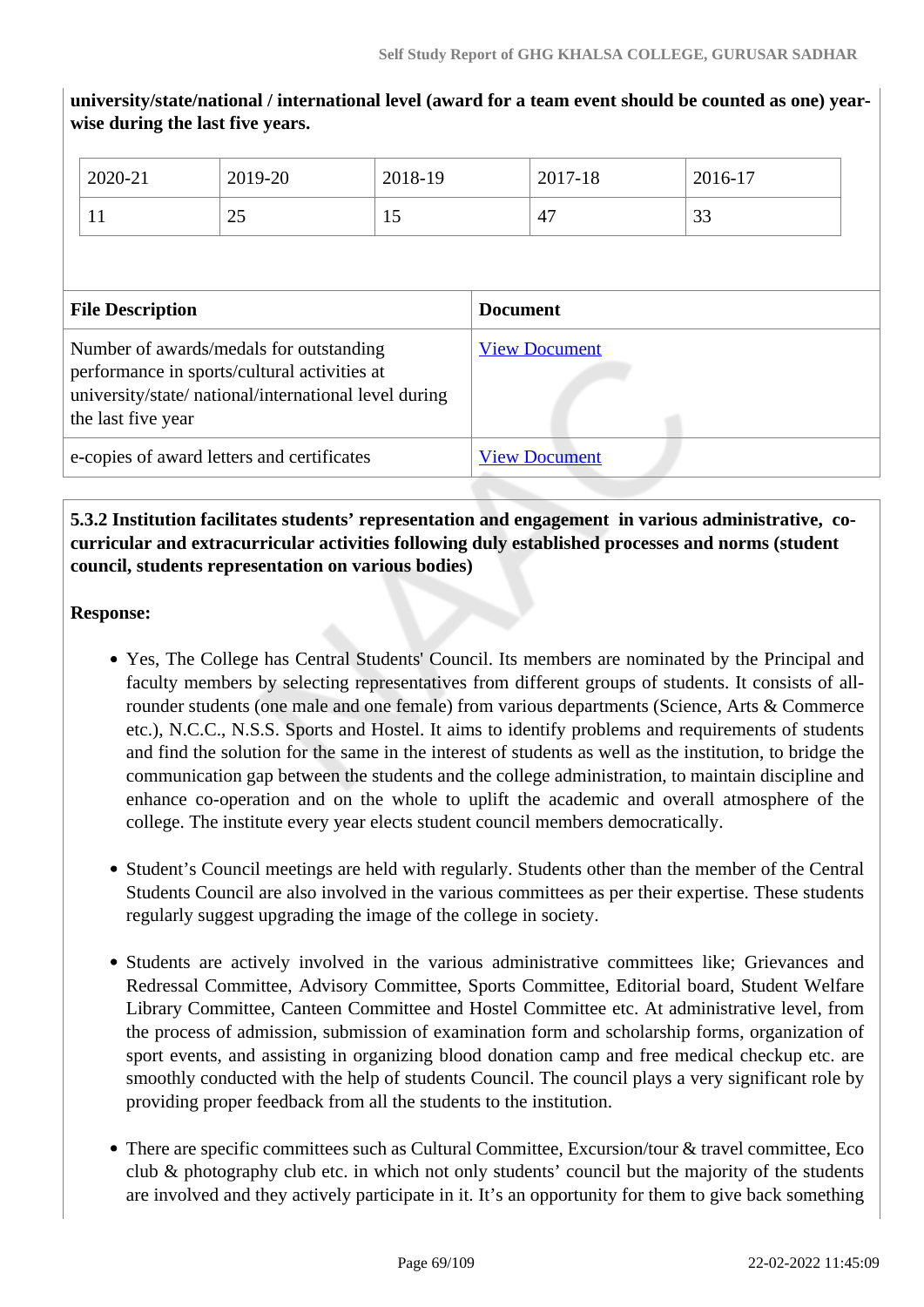to their institute and to society. NSS camps planning and execution thereof can be the best example of student's involvement in our college. Simultaneously, NCC unit is one more model of student's representation in our college in which NCC cadet, participate in Swachh Bharat Abhiyan and do tree plantations in the college premises and nearby villages.

By participating in various committees, students get exposure of social and corporate atmosphere. It helps to develop leadership skills, team building, decision making, time management, selfdiscipline among the students and create robust managers for industry. It helps the institute to generate fresh ideas which infuses dynamism in the institute's environment.

| <b>File Description</b>               | <b>Document</b>      |
|---------------------------------------|----------------------|
| Paste link for additional information | <b>View Document</b> |

 **5.3.3 Average number of sports and cultural events/competitions in which students of the Institution participated during last five years (organised by the institution/other institutions)**

**Response:** 44.6

5.3.3.1 **Number of sports and cultural events/competitions in which students of the Institution participated year-wise during last five years**

| 2020-21          | 2019-20 | 2018-19 | 2017-18 | 2016-17 |
|------------------|---------|---------|---------|---------|
| $\sim$<br>$\sim$ | 44      | 47      | 60      | 45      |

| <b>File Description</b>                                                                                                                                                                              | <b>Document</b>      |
|------------------------------------------------------------------------------------------------------------------------------------------------------------------------------------------------------|----------------------|
| Report of the event                                                                                                                                                                                  | <b>View Document</b> |
| Number of sports and cultural events/competitions<br>in which students of the Institution participated<br>during last five years (organised by the<br>institution/other institutions (Data Template) | <b>View Document</b> |

## **5.4 Alumni Engagement**

 **5.4.1 There is a registered Alumni Association that contributes significantly to the development of the institution through financial and/or other support services**

### **Response:**

Yes, the college has an Alumni Association namely "G.H.G. Khalsa College Alumni Association",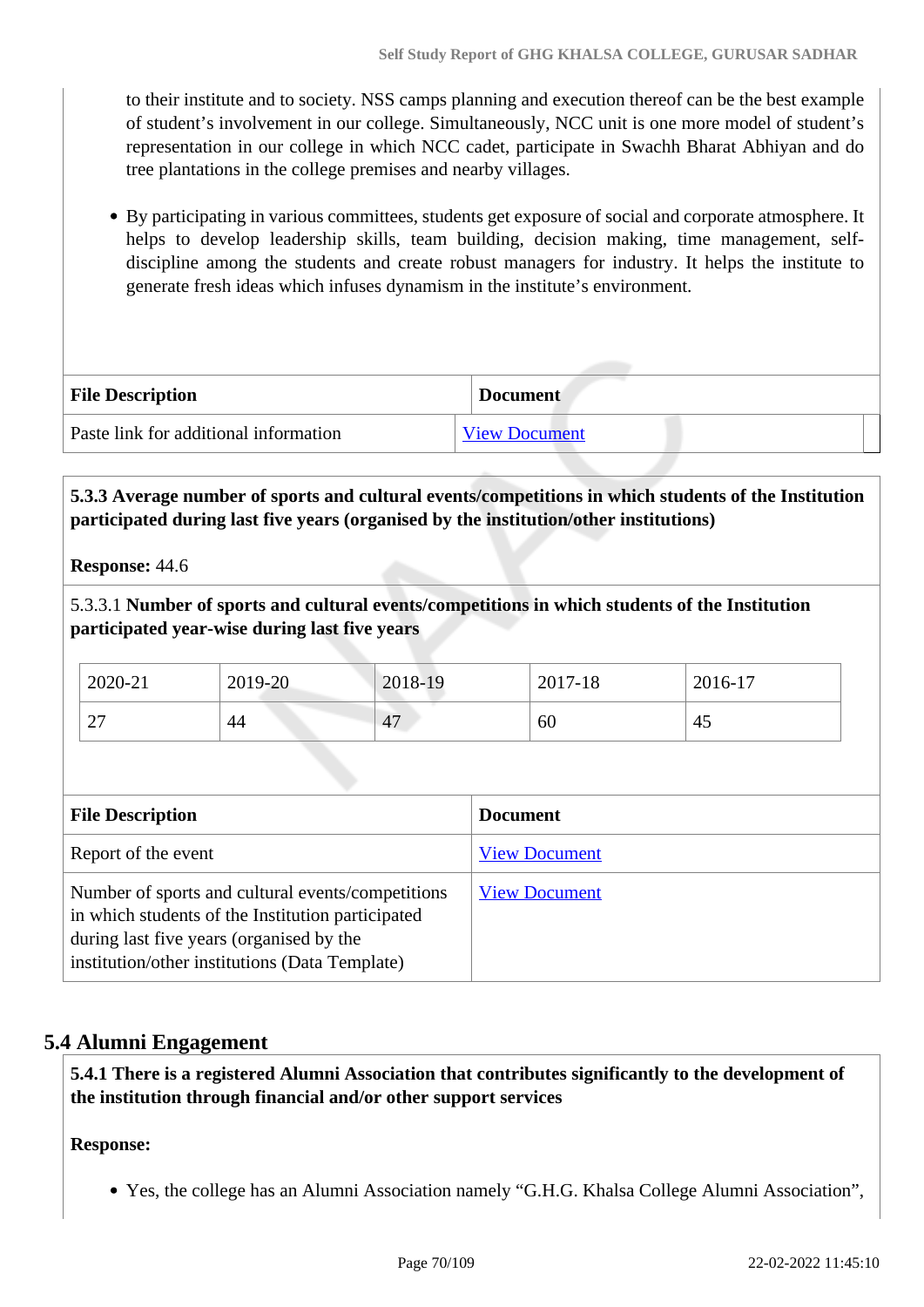Gurusar Sadhar, Dist. Ludhiana, which is a registered body under Societies Registration Act. 1860 since 1998. It also has overseas chapters at Surrey and Vancouver in Canada and California in the U.S.A.

- It contributes to the development of the college in many ways. Presently, it has more than one thousand members from different countries. Office bearers are elected unanimously for a term of two years. The college has a database of the final year students, which is updated from time to time. Formal Alumni Meets are such opportunities that enable Alumni to reunite with their friends and faculty members, revitalize their memories and share experiences of their past and present life. At the same time, it also enables us to receive constant updates of our Alumni and to have structured engagements with our Alumni of mutual interests and gains.
- The institute organizes General Alumni Meet on the second Saturday of February every year. This proves to be a great platform for the reunion of old students and retired faculty members. This day is always full of extraordinary emotions. Besides informal talks, rejoicing and emotional expressions, the greater idea is to discuss the all-around development of the institution and the wellbeing of students. It also deliberates upon the role of the Alumni in positive interaction with society through the participation of young students under the guidance of senior teachers.
- Planning is made and generous contributions are encouraged and arranged by alumni in the form of funds, donations, scholarship schemes and monitory support for the infrastructural development. In association with NSS and NCC Units, the association regularly conducts Blood Donation and Health Check-up Camps.
- Our College graduate and pass outs are also outshining in the world and are taking the name of our Nation to greater heights. The alumni of the college are holding various prominent positions of public importance. They are contributing immensely for the development of the college through their guidance and support. The alumni who are having administrative positions at the state level are associated with the college in organizing community camps and other extension activities.

| <b>File Description</b>               | <b>Document</b>      |
|---------------------------------------|----------------------|
| Paste link for additional information | <b>View Document</b> |

### **5.4.2 Alumni contribution during the last five years (INR in lakhs)**

### **Response:** A. ? 5 Lakhs

| <b>File Description</b>           | <b>Document</b>      |
|-----------------------------------|----------------------|
| Upload any additional information | <b>View Document</b> |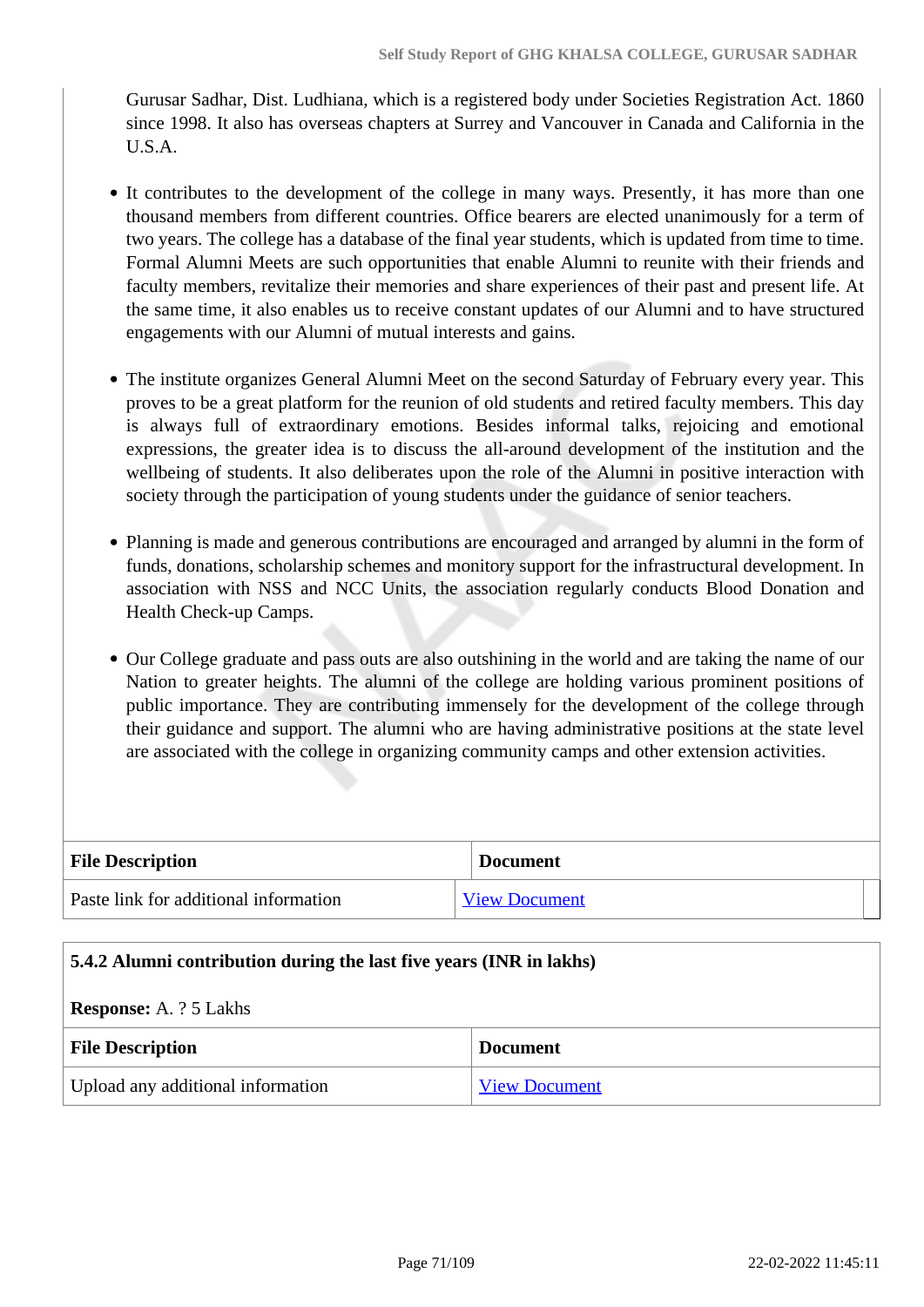# **Criterion 6 - Governance, Leadership and Management**

## **6.1 Institutional Vision and Leadership**

 **6.1.1 The governance of the institution is reflective of and in tune with the vision and mission of the institution**

### **Response:**

GHG Khalsa College has its Central body, **College Governing Council,** as it governs and looks after the affairs of all five Guru Hargobind Khalsa Educational Institutions and thereafter **G.H.G. Khalsa College Managing Committee** governs the affairs of G.H.G. Khalsa College. College Management Committee works on democratic values and every member has full freedom to express their opinions and views in all types of affairs and plannings. The college management Committee is flexible while implementing their decisions. It strives to value the participative decision-making spirit of the faculty which is important to achieve the vision and mission of the institution.

**Vision:** G.H.G. Khalsa College, Gurusar Sadhar (Ludhiana) and its allied Institutions strive to cater to the educational, cultural, social, moral and spiritual needs of the youth of rural area in particular and public in general and to inspire them with the right spirit of service and sacrifice as taught and practiced by the Sikh Gurus and thus to make them intelligent and useful citizens of the world with a universal outlook. A fine blend of tradition and modernity is the key for the development of human and intellectuals of high order as enshrined in the college motto "Simple Living , High Thinking" (Mann Niwan Mat Uchi).

**Mission:** Our mission is to promote the college into an institute of excellence and to serve the rural youth by making them suitably employable by providing right type of skills, values and holistic knowledge which is easily available and affordable. The college strives towards integrated personality development of students by providing varied learning experiences, specific knowledge, curricular and co-curricular programmes, extension activities and rich cultural heritage with modern outlook. The institute helps the students to discover their passion, turning them into personally and professionally rewarding citizens.

| <b>File Description</b>           | <b>Document</b>      |
|-----------------------------------|----------------------|
| Upload any additional information | <b>View Document</b> |

## **6.1.2 The effective leadership is visible in various institutional practices such as decentralization and participative management**

**Response:** 

- The central body, **College Governing Council**, is continuously taking effective measures to create the environment of growth, and decentralization is one of them. Management is progressive in vision and dynamic in working which brings forth the development in thought and techniques, and delivers the same to the head of the institution through the detailed meetings and discussions.
- **GHG Khalsa College, Managing committee** always takes initiatives to endorse the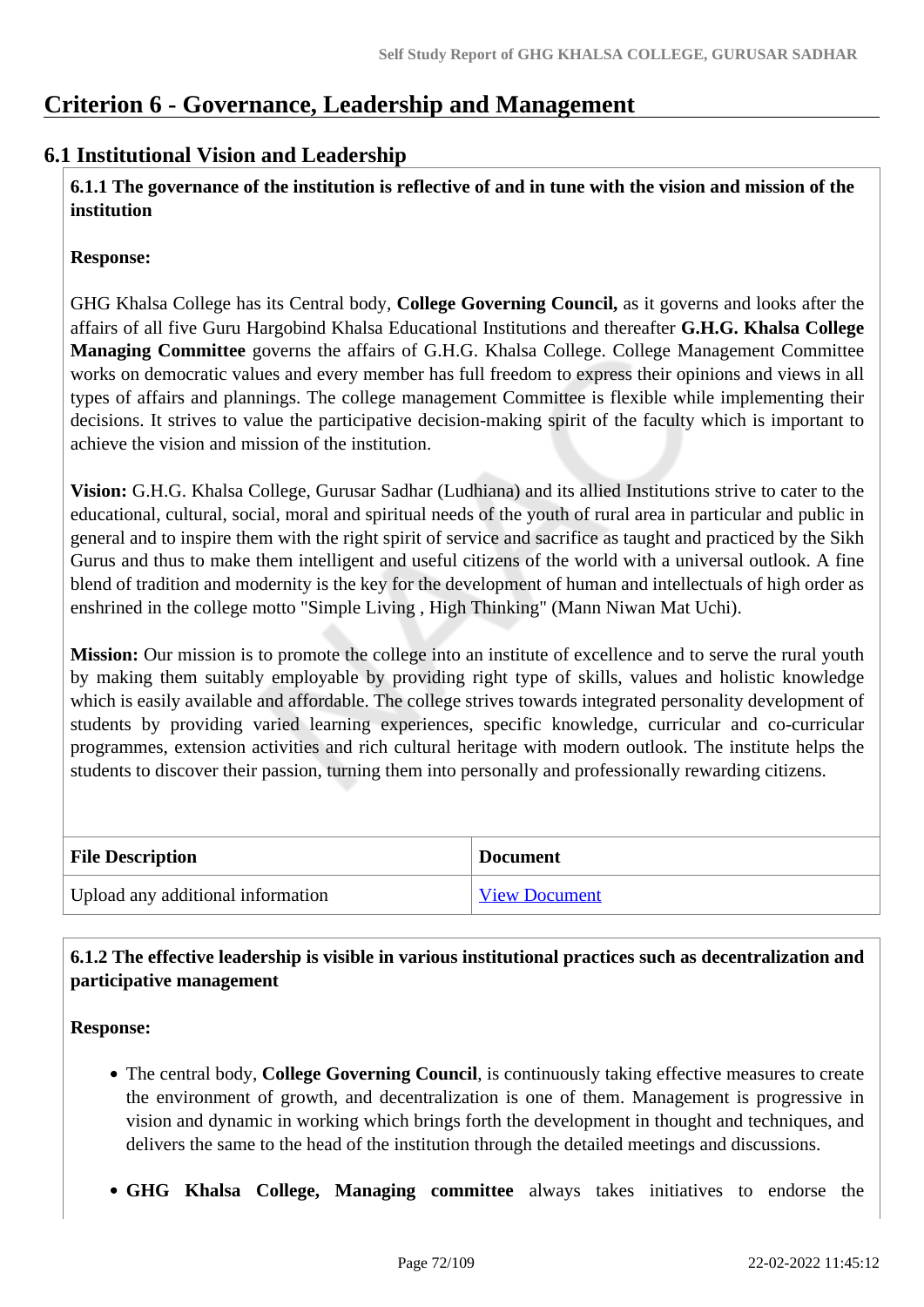decentralization and encourage the staff participation by assigning them the administrative roles. Faculty members do participate in the management process as **two members of the staff are elected as staff representatives** for college managing committee on a regular basis. They present their opinions in the meetings of the Council and participate in every resolution.

- The College Governing Council is the head of the institution, but it takes all the decisions unanimously. The Principal and the faculty work on the details of the policies planned by the committee. Thus the college management is firmly marching forward to **decentralization**.
- The several **tutorial groups** of the students headed by the mentors are also formed to encourage the active participation of the students in numerous fields and make them the integrated part of the college activities.
- Several other staff committees such as **Advisory Committee, Covid-19 Committee, Examination Committee, Library Committee, Discipline Committee, Editorial Board of "Gurusar" (College Magazine), Advisory Committee for Foreign and Other State Students, Sports Committee, Central Student Association, Anti-Ragging Committee, College Development Planning Board, Women Sexual Harassment and Redressal Cell, etc**. have been constituted. The students are also members of many of these committees and participate in the functioning of the committees. Each of these committees plans their strategies and executes them under the supervision of the Principal. These committees provide an effective functioning of admissions, examinations, student welfare, sports, cultural, extension activities, etc. When it is required, the meetings of these committees are also held.

**Case Study** - The college has democratic, qualitative and participative system. Each unit has legitimate freedom to innovate and motivate within the framework of committee programme. For example, **Library Committee** follows the above mentioned strategy in purchasing books for college library. In this context, first of all a notice is being circulated within all departments for the demand of new arrivals. After discussing the needs of students, all teachers submit the lists of required books to the head of departments. All those lists collected through head of departments scrutinized by library committee and purchased the books. The regular audit and assessment of purchase and expenditure also exercises a check on the budgeted expenditure. Internal audit organization of Punjab Government conducts the **Internal Audit** and **A.G. Audit (Punjab)** conducts external audits of the institution.

| <b>File Description</b>               | <b>Document</b>      |
|---------------------------------------|----------------------|
| Paste link for additional information | <b>View Document</b> |

## **6.2 Strategy Development and Deployment**

## **6.2.1 The institutional Strategic / Perspective plan is effectively deployed**

## **Response:**

Every strategic plan is developed and implemented in accordance with the Mission and Vision of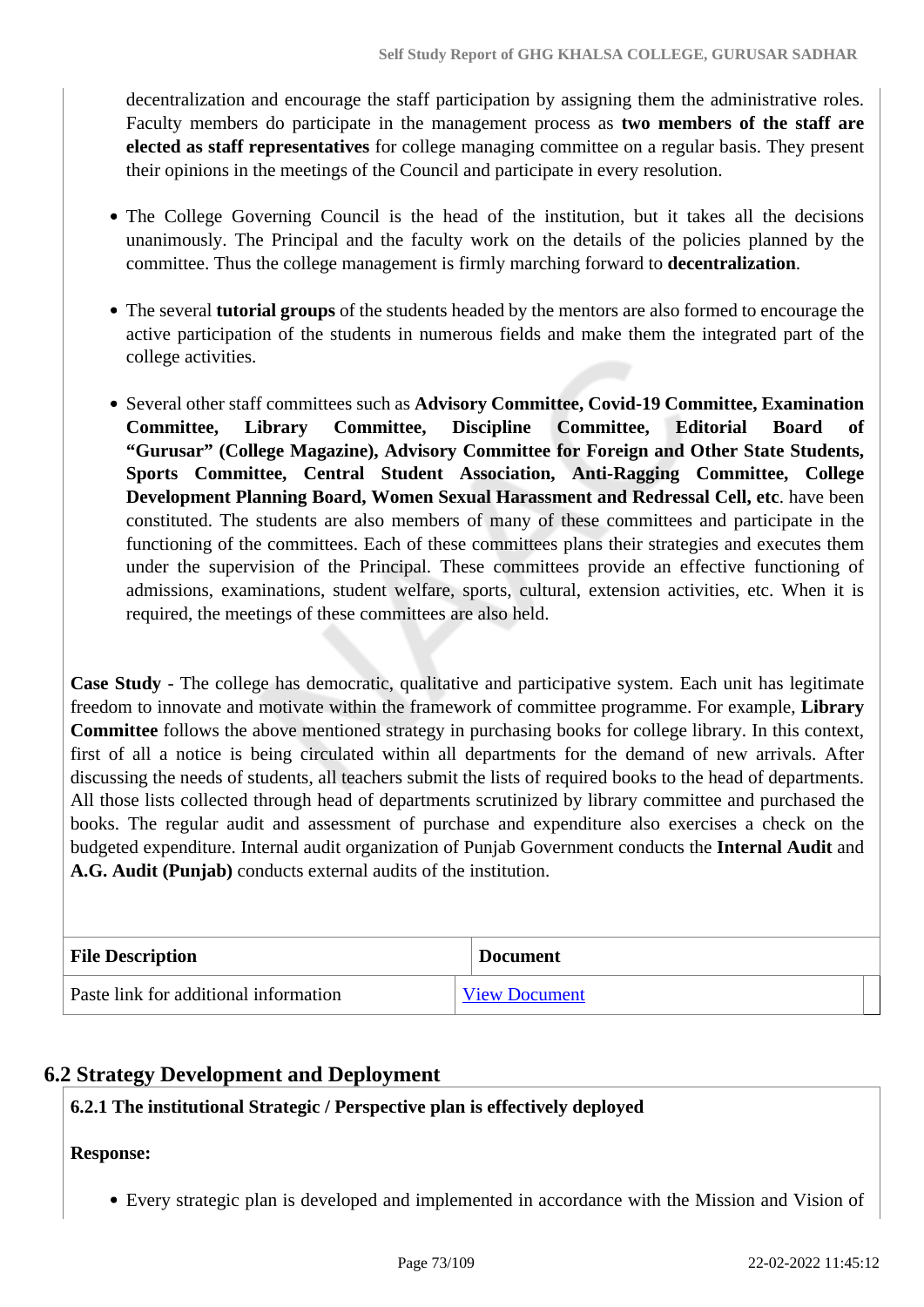the institution. All the important decisions for the regular administration of the college are taken by the Principal in the meetings held with the members of statutory committees. After this process, the proposals and plans are submitted to the College Governing Council / College Managing Committee for their approval. Once the proposals are reviewed by the College Governing Council / College Managing Committee, the directions and guidance are given to the Principal for the proper implementation of the plans. The suggestions given by Heads of the Departments and the members of various committees are also considered valuable in the strategic planning.

- For the advancement of library, the Seven floors of library have been constructed to maximize the sitting-capacity of the students and the staff with moderate furniture and new technical library tools.
- To enhance the scientific temperament in teaching-learning process and research area, the focus is given to develop the advanced library skills like the digitalization of library for the easy access of national and international books and journals.
- To promote smooth Teaching Learning Process the institution adopted computerization in office management. In 2003, admission process was computerized by developing in house software. This was only college to submit computer generated students registration and continuation returns in 2003 to Punjab University Chandigarh. The first software was developed in Fox Pro and was designed for Academic fee management and Hostel Fee management that worked very efficiently till 2010. After that tally was implemented to manage the accounting process from 01-04-2019. Library management software titled LIBMAN was outsourced in 2013.
- The institution developed its in-house ERP i.e. Enterprise Resource Planning system in 2017 to make the working smarter and effective. The software is hosted on a local server and made available online through internet connectivity. All the admissions, Fee Management, Student Profile, Staff Profile, Hostel Management, Library Management,Transport Management, Activities and Field Trips Management, Time-Table, Human Resource Management etc. modules have been deployed, and the work is being done efficiently.
- The system of ERP is also helpful to implement effective strategic future plans. That's how, new modules, upgrades and improvements are being made on regular basis.

| <b>File Description</b>                                   | Document             |
|-----------------------------------------------------------|----------------------|
| Upload any additional information                         | <b>View Document</b> |
| strategic Plan and deployment documents on the<br>website | <b>View Document</b> |

 **6.2.2 The functioning of the institutional bodies is effective and efficient as visible from policies, administrative setup, appointment, service rules and procedures, etc.**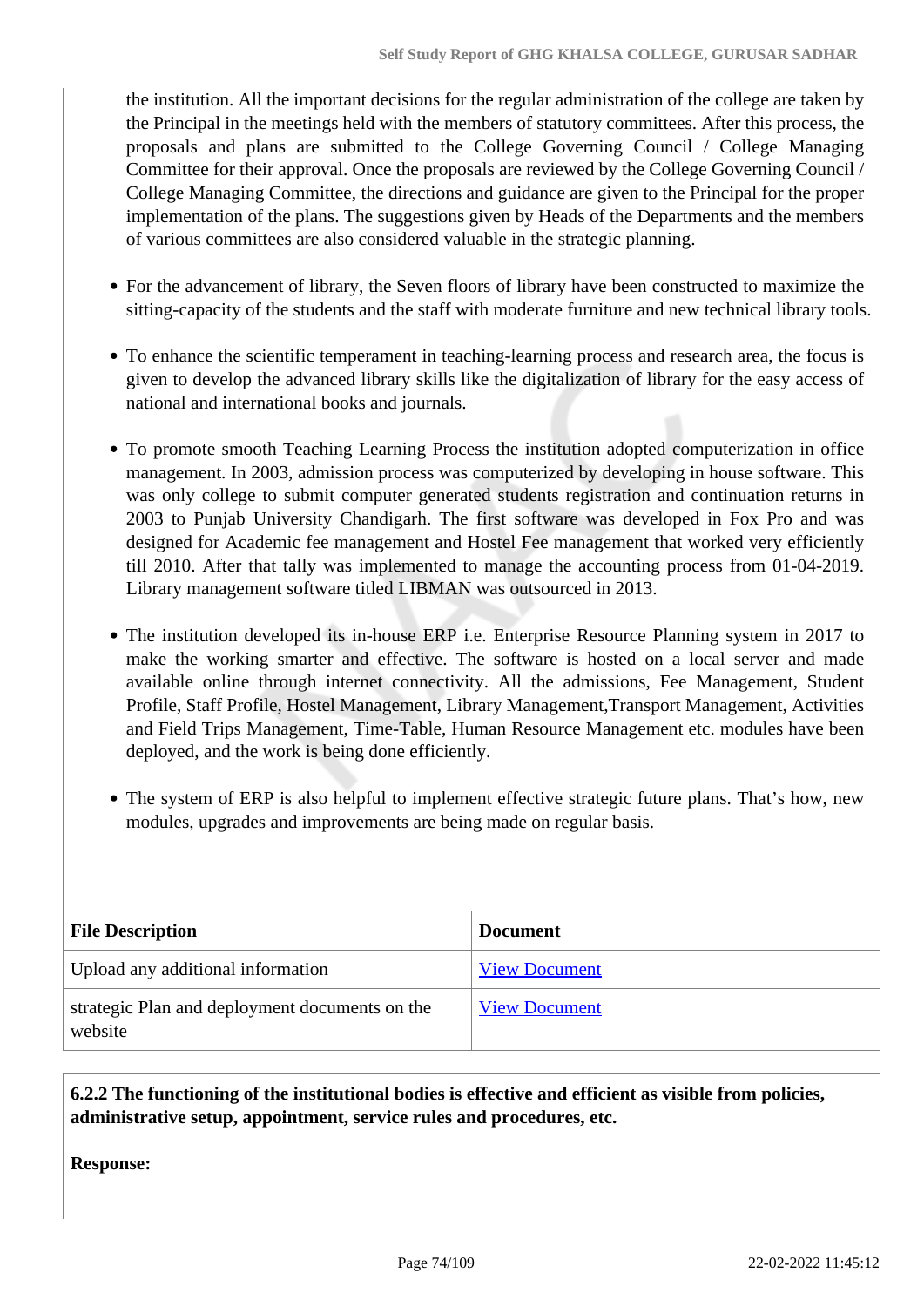The institute is **affiliated to Panjab University**, **Chandigarh** and is governed by the College Managing Committee. The **College Governing Council** is the apex body of the institute and President, Secretary, Principal and the representatives of the staff are its members. The Office of the Principal plays vital role in the internal administration with the assistance of HODs and Staff. The Principal guides the College in academic progress, admission, staff recruitment and administrative matters. Administrative Setup of the college has the Principal, faculty in-charges, Superintendent, Head-Clerk, Junior Clerks, Assistants and Attendants. At Department level, all the Departments consist of Head of the Departments, Associate Professors and Assistant Professors. The heads of the Departments are responsible for managing the activities of their respective departments. The teachers are assigned to ensure personal care, attention, guidance, counselling, evaluation and assessment of each student in the class. The foremost part of the college is Library and the structure of the library includes the Librarian, Library Clerk and Library Assistant.

**Faculty recruitment and selection procedure** is adopted as per the rules and regulations of UGC, Punjab Government, and Panjab University, Chandigarh. Advertisements are published at least in three national and regional newspapers. All the received applications are scrutinized according to the laid down eligibility conditions. After that a comparative statement of the eligible candidates is prepared to call for the interview. A personal interview is conducted by the representatives of management, subject experts and university representatives.

The **two-way recruitment** process is carried out as follows:

**Grant - in - Aid**: These posts are recruited by the Government of Punjab according to the norms of the University and UGC through panel constituted by Panjab University & DPI.

**Non-Grant - in - Aid**: These posts are recruited by the College Managing Committee of the Institute in accordance with the norms of the University and UGC through panel constituted by Panjab University.

The promotion of employees is done in accordance with the rules and regulations of the UGC, Punjab Government and Panjab University, Chandigarh.

The **Covid-19 Committee** has been established to aware the students about the ill-effects of this pandemic. The **Sexual Harassment Committee**, **Anti-Ragging Committee** and **Disciplinary Committee** have been established to redress the student's grievances. Mechanisms for grievance redress are:

a) The students can directly approach the Mentors,Head of the Departments and Principal for the solutions of their problems.

b) The students can put their complaints in writing in the suggestion box which has been kept in the administrative block. The box is opened periodically and appropriate measures are taken by the authorities.

c) The Central Student Association is also there to help the students. The association receives grievances of the students and resolves them.

Placement Cell helps and guides the students to seek job opportunities through placement drives conducted on and off the campus.

The college has a registered Alumni Association which contributes in the functioning of the college for the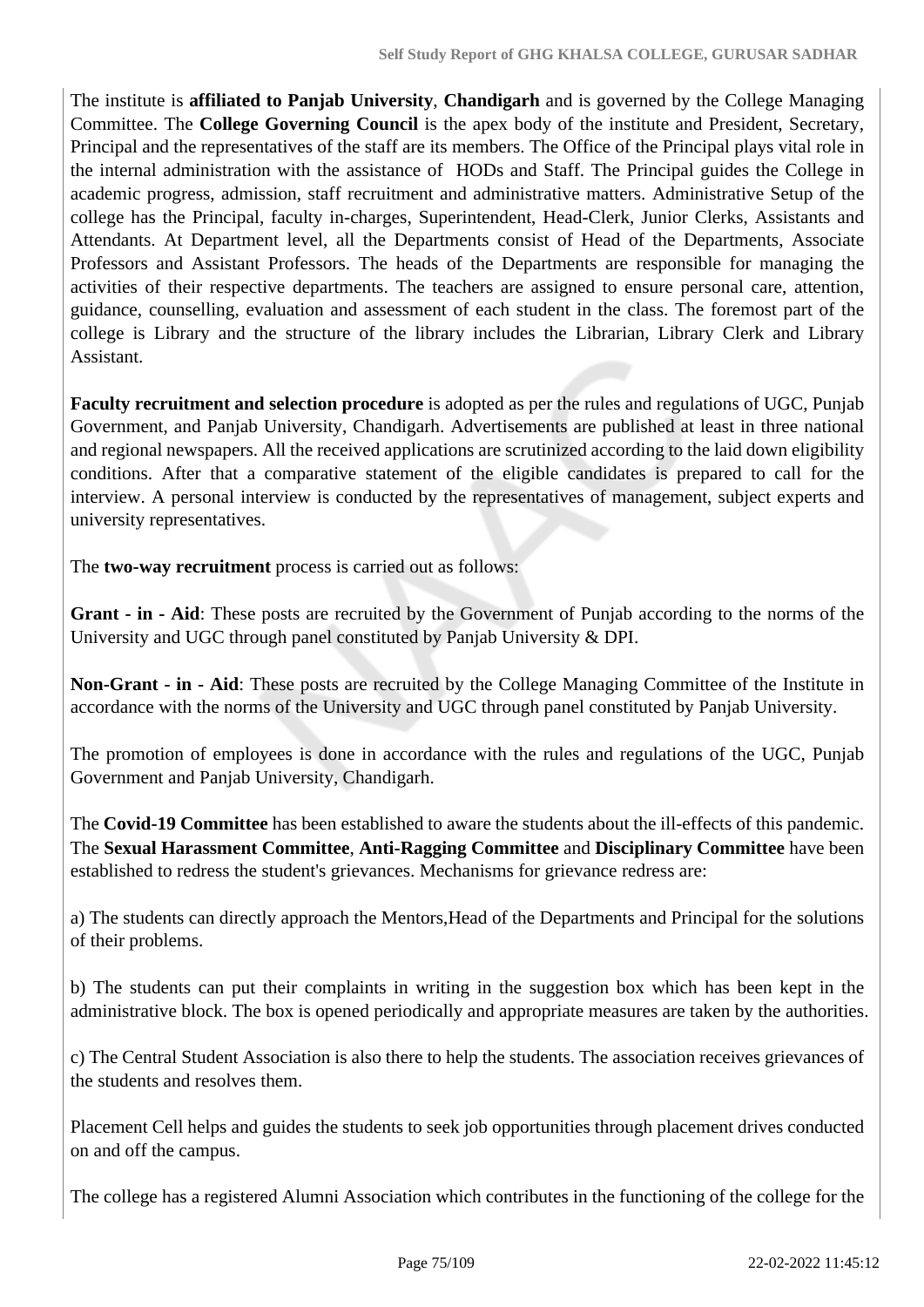better future.

| <b>File Description</b>                       | <b>Document</b>      |  |
|-----------------------------------------------|----------------------|--|
| Paste link for additional information         | <b>View Document</b> |  |
| Link to Organogram of the Institution webpage | <b>View Document</b> |  |

| 1. Administration<br>2. Finance and Accounts<br>3. Student Admission and Support<br>4. Examination |                      |
|----------------------------------------------------------------------------------------------------|----------------------|
| <b>Response:</b> A. All of the above                                                               |                      |
| <b>File Description</b>                                                                            | <b>Document</b>      |
| Screen shots of user interfaces                                                                    | <b>View Document</b> |
| ERP (Enterprise Resource Planning) Document                                                        | <b>View Document</b> |
| Details of implementation of e-governance in areas<br>of operation, Administration etc             | <b>View Document</b> |

## **6.3 Faculty Empowerment Strategies**

#### **6.3.1 The institution has effective welfare measures for teaching and non-teaching staff**

#### **Response:**

The institution has set up well-established principles and regulations for the welfare of teaching and nonteaching staff. The governance structure of the institution conveys total transparency at various levels in the organization. Innumerable welfare measures are executed to assist the staff. The critical staff welfare measures are recorded underneath:

- Implementation of **Contributory Provident Fund (CPF)**, **Leave-Encashment** and **Gratuity** schemes has also a provision to give to the retired employees on the very day of retirement without any delay.
- **Grant of promotions** as per norms.
- Implementation of **pay revisions**.
- **Group insurance up to 10 lakhs** for both Teaching and non-teaching staff.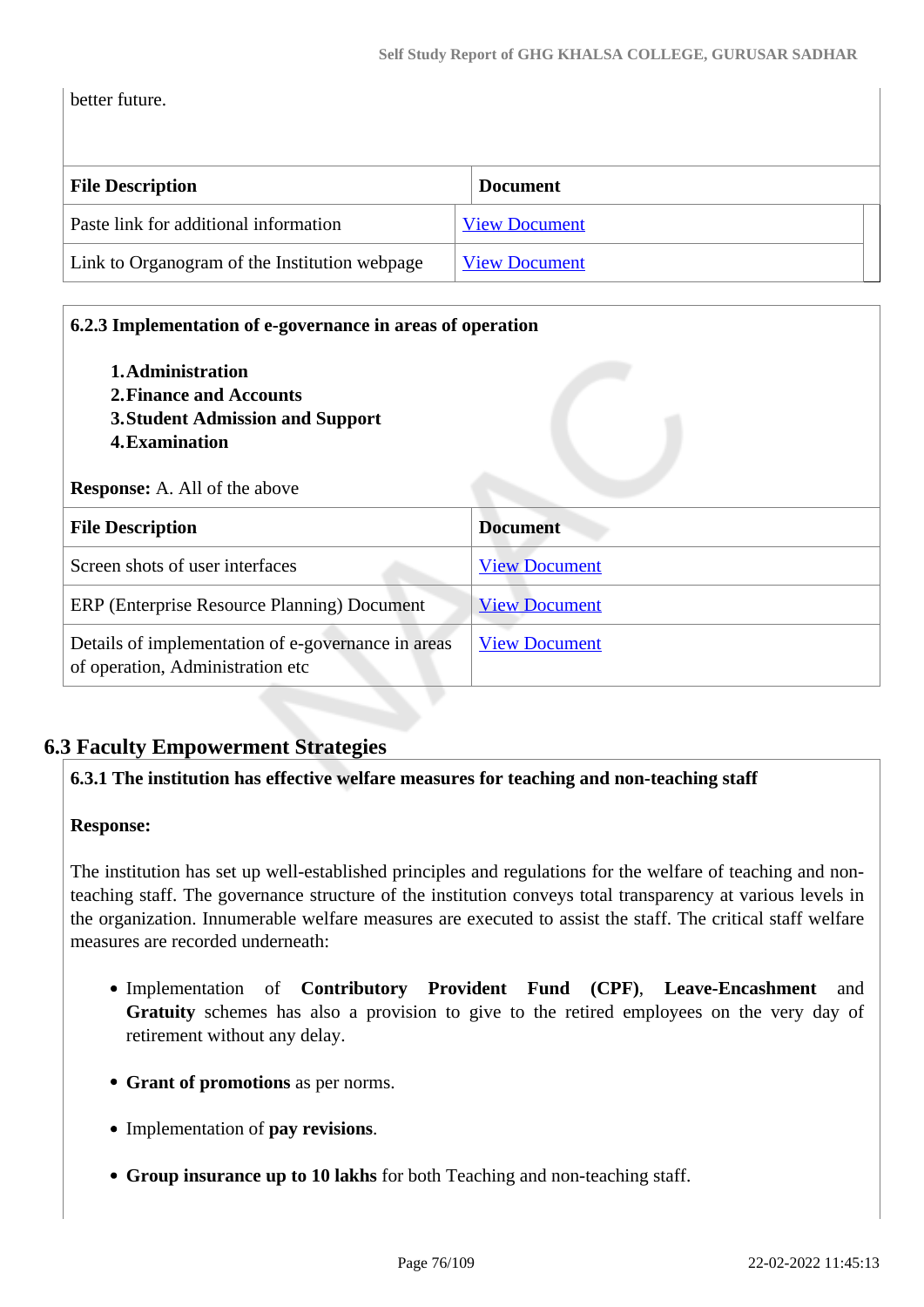- The employees whose monthly salary is less than 20 thousand have **Employees State Insurance Corporation Scheme** as per rules of the Government of India.
- Various leaves such as **vacations**, **casual leave** and **maternity leave** are available for teaching and non-teaching staff.
- **Duty leaves** to staff members to attend various Training Programmes /Refresher Courses /Workshops /Seminars etc.
- College also provides **TA/DA** for academic and official works.
- Distribution of **Covid-19 related preventive items i.e. Sanitizers, Face Masks, Soaps etc.** among the Class Fourth Employees.
- The college has established a permanent centre for **Covid-19 Vaccination.**
- The college organises **Health** and **Covid-19 Check-up** Camps for Employees, Students and Community.
- College provides **uniforms to class fourth employees** once in every three years.
- The institution appreciates faculty on acquiring higher qualifications and special achievements.
- The institution organizes professional development/administrative training programs for teaching and non-teaching staff.
- Under **Mentor-Mentee Scheme**, every faculty member adopts one member of the non-teaching staff of the institution whom he/she provides every kind of help and guidance such as Health, Education or any other family matter, etc.
- **Free transport facility** for teaching and non-teaching staff.
- Purified drinking water is provided round the clock.
- Canteen at subsidized food price.
- Parking facility for the staff.
- Faculty meetings.
- College provides other facilities to its staff like; Hostel, Residence, Gymnasium and other sports facilities.
- College also gives special fee concession for employee wards.
- At the doorsteps of the college campus, there is a well equipped Government Hospital run by Punjab State Health Corporation which provides medical facilities to the students, staff and hostel residents.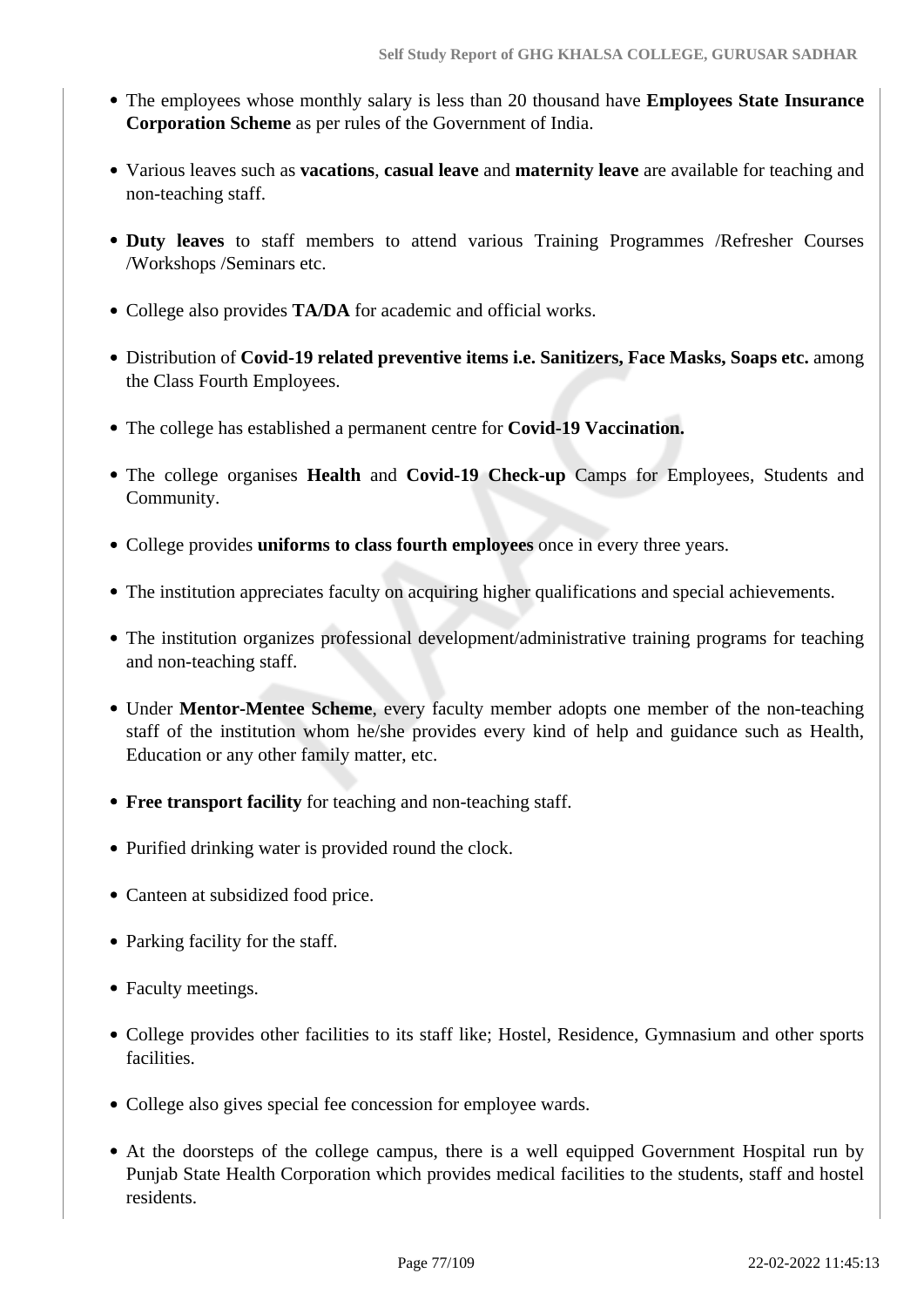| <b>File Description</b>               | <b>Document</b>      |  |
|---------------------------------------|----------------------|--|
| Paste link for additional information | <b>View Document</b> |  |

## **6.3.2 Average percentage of teachers provided with financial support to attend conferences/workshops and towards membership fee of professional bodies during the last five years**

#### **Response:** 1.62

## 6.3.2.1 **Number of teachers provided with financial support to attend conferences/workshops and towards membership fee of professional bodies year wise during the last five years**

| 2020-21 | 2019-20 | 2018-19 | 2017-18 | 2016-17 |
|---------|---------|---------|---------|---------|
|         |         | ິ       |         |         |

| <b>File Description</b>                                                                                                  | <b>Document</b>      |
|--------------------------------------------------------------------------------------------------------------------------|----------------------|
| Upload any additional information                                                                                        | <b>View Document</b> |
| Details of teachers provided with financial support<br>to attend conference, workshops etc during the last<br>five years | <b>View Document</b> |

 **6.3.3 Average number of professional development /administrative training programs organized by the institution for teaching and non teaching staff during the last five years**

**Response:** 1.6

6.3.3.1 **Total number of professional development /administrative training Programmes organized by the institution for teaching and non teaching staff year-wise during the last five years**

| O<br>υ |  |
|--------|--|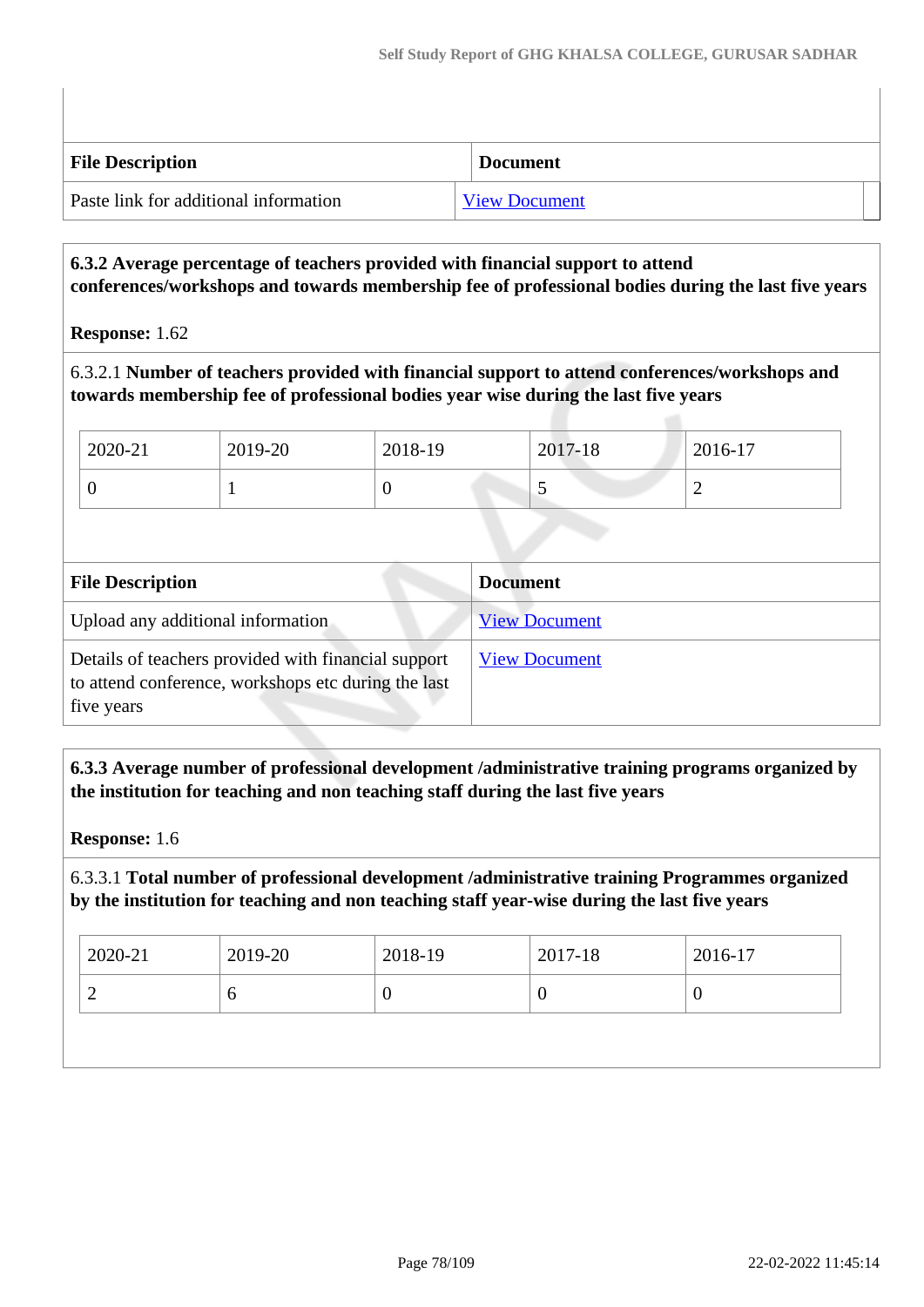| <b>File Description</b>                                                                                                                        | <b>Document</b>      |
|------------------------------------------------------------------------------------------------------------------------------------------------|----------------------|
| Upload any additional information                                                                                                              | <b>View Document</b> |
| Details of professional development / administrative<br>training Programmes organized by the University<br>for teaching and non teaching staff | <b>View Document</b> |

 **6.3.4 Average percentage of teachers undergoing online/ face-to-face Faculty Development Programmes (FDP)during the last five years (Professional Development Programmes, Orientation / Induction Programmes, Refresher Course, Short Term Course ).**

**Response:** 27.53

6.3.4.1 **Total number of teachers attending professional development Programmes viz., Orientation / Induction Programme, Refresher Course, Short Term Course year-wise during the last five years**

| 2020-21 | 2019-20     | 2018-19 | 2017-18 | 2016-17  |
|---------|-------------|---------|---------|----------|
| 69      | $\sim$<br>∼ | $\circ$ | v       | <b>C</b> |

| <b>File Description</b>                                                                         | <b>Document</b>      |
|-------------------------------------------------------------------------------------------------|----------------------|
| Upload any additional information                                                               | <b>View Document</b> |
| <b>IQAC</b> report summary                                                                      | <b>View Document</b> |
| Details of teachers attending professional<br>development programmes during the last five years | <b>View Document</b> |

## **6.3.5 Institutions Performance Appraisal System for teaching and non-teaching staff**

- For the purpose of evaluation, College has prepared its own **Self-Assessment Proforma** as per the academic instructions and guidelines given by UGC, Panjab University Chandigarh and Punjab Government in which the performance of the faculty is evaluated on the basis of teaching, research, participation in co-curricular and publication work.
- This Performa is distributed among all the faculty members at the beginning of the session. Every faculty member provides complete information of his academic, cultural, sports, research and other activities of the previous years. After that, the Performa is evaluated by the head of the department. Finally, the same is approved by the Principal after the proper examination. After the evaluation, the faculty strengths are appreciated and remedial measures are suggested for the weaknesses. The faculty members are encouraged to participate in national/international conferences, seminars, workshops, FDPs and publish the research papers in national/international journals. They are also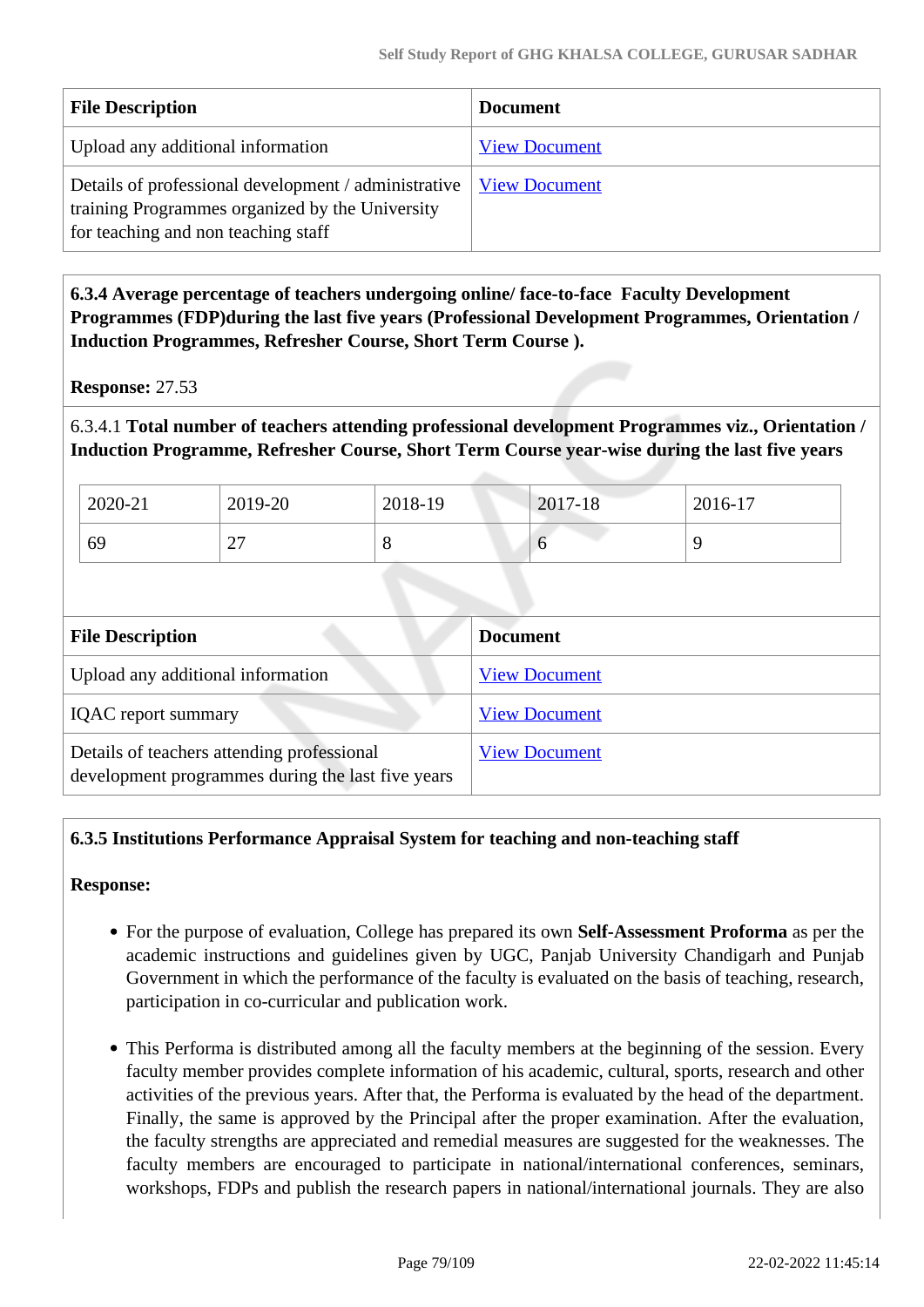facilitated to organise national/international seminars, workshops, extension lectures, conferences, etc. Thus, this Self-Assessment Performa helps to improve and strengthen the teaching-learning process.

- In the same way a self-assessment proforma for non-teaching staff is being prepared for the evaluation of their works. This proforma is distributed among all the non-teaching staff in the beginning of the year. Every non-teaching staff member provides complete information of works and activities of previous year. This proforma is being evaluated by the office-superintendent and finally approved by the college principal. After that, remedial measures are suggested for future progress.
- The feedback is also taken from the students to review the performance of the teacher in class. The student suggestion box can also be considered a proper mechanism to evaluate the performance of the teacher.
- These evaluations help everyone to be accountable, alert and motivated, and also play an important role in the promotion process.

| <b>File Description</b>               | <b>Document</b> |
|---------------------------------------|-----------------|
| Paste link for additional information | View Document   |

## **6.4 Financial Management and Resource Mobilization**

## **6.4.1 Institution conducts internal and external financial audits regularly**

- Institution follows the proper mechanism to conduct the **internal and external audits**. To reflect the effective and fair financial system of the institution, internal and external audits are conducted regularly.
- College has permanent Chartered Accountant for preparing financial reports and documents, maintaining & reviewing financial records and providing financial opinions to the institution.
- Every year college has prepared its financial report and also being discussed in the **Budget-Meetings** of College Managing Committee. After detailed discussion, the financial report is being finalised by the College Governing Council.
- **College Bursar's** primary function is to look into Authenticity/Arithmetical accuracy of financial Transactions.
- The Internal audit organization of Punjab Government conducts the internal audit of the institution. In the same way, **A.G. Audit (Punjab)** conducts the external audit of the institution. Both above mentioned govt. bodies conduct financial audits on regular basis. Before conducting audit, the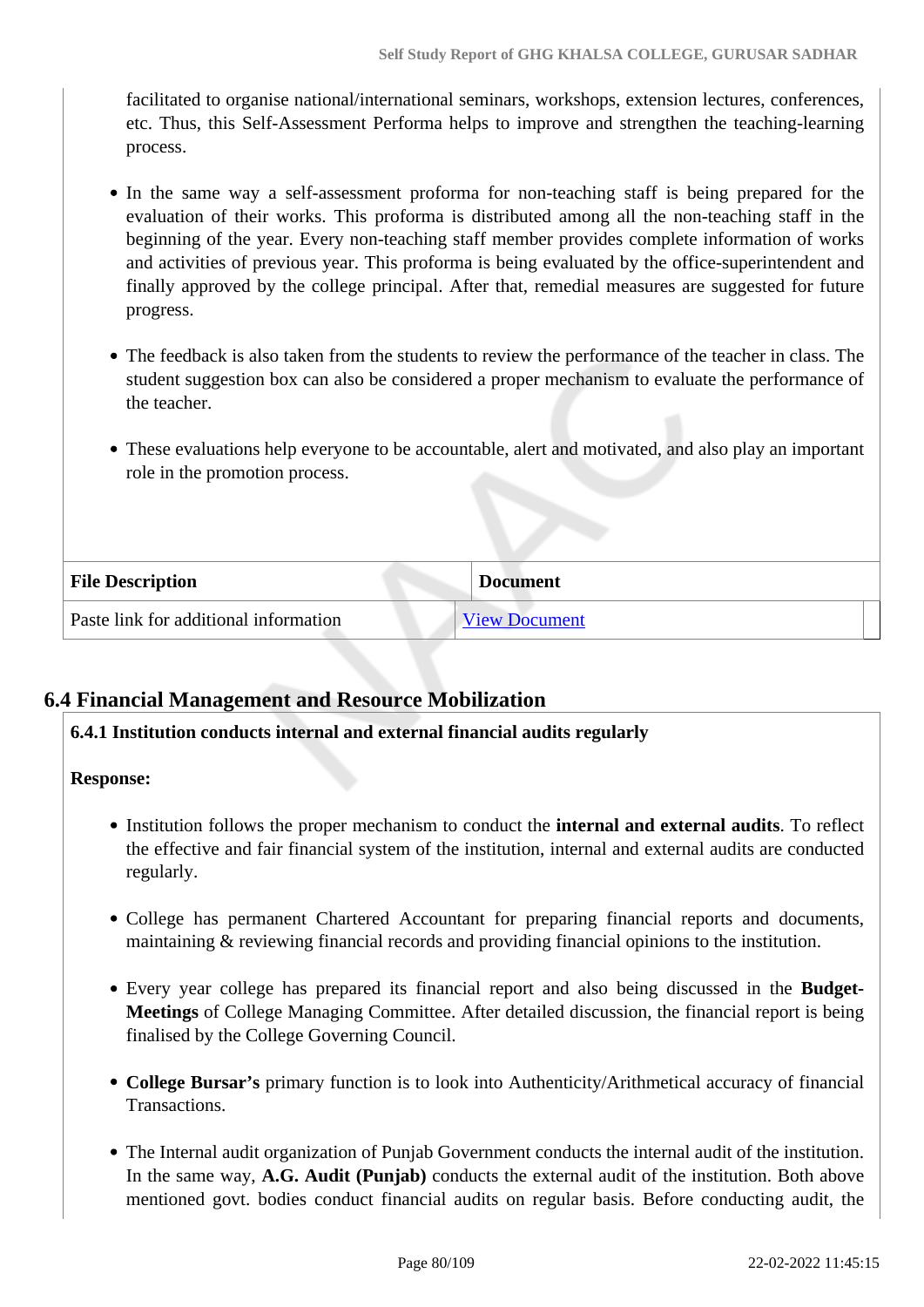institute is informed by them. After auditing, a detailed observation statement is sent to the institution. Then college analyses the statement and tries to improve all the deficiencies. Subsequently, during the next audit, all the observations/suggestions of the previous audit are taken care of and implemented, and conveyed to the audit agencies.

| <b>File Description</b>               | <b>Document</b>      |
|---------------------------------------|----------------------|
| Paste link for additional information | <b>View Document</b> |

## **6.4.2 Funds / Grants received from non-government bodies, individuals, philanthropers during the last five years (not covered in Criterion III)**

**Response:** 9.66

6.4.2.1 Total Grants received from non-government bodies, individuals, Philanthropers year wise during the last five years (INR in Lakhs)

| 2020-21                   | 2019-20            | 2018-19 | 2017-18 | 2016-17 |
|---------------------------|--------------------|---------|---------|---------|
| C 27<br>$\mathcal{L}$ .J. | $\sim$ $\sim$<br>. | 3.13255 | 0.40    | .062    |

| <b>File Description</b>                                                                                                             | <b>Document</b>      |
|-------------------------------------------------------------------------------------------------------------------------------------|----------------------|
| Details of Funds / Grants received from of the non-<br>government bodies, individuals, Philanthropers<br>during the last five years | <b>View Document</b> |
| Any additional information                                                                                                          | <b>View Document</b> |
| Annual statements of accounts                                                                                                       | <b>View Document</b> |

## **6.4.3 Institutional strategies for mobilisation of funds and the optimal utilisation of resources**

- The institution has an excellent infrastructure rightly called **"A Wonder in Rural Setting"** by **Sh. Prem Bhatia, Chief-Editor of The Tribune**. This great infrastructure not only fulfils the basic needs of the students and the staff but is also a blessing for the inhabitants.
- This institution has two extensive halls i.e. Seminar Hall and Nihang Shamsher Singh Hall. All the meetings, seminars and awareness Programmes are organized by the college in these halls. Besides this, several government and semi - government institutions also organize various functions in these halls without any cost. These unique buildings also provide great support to the non-government organizations which organize the social welfare functions.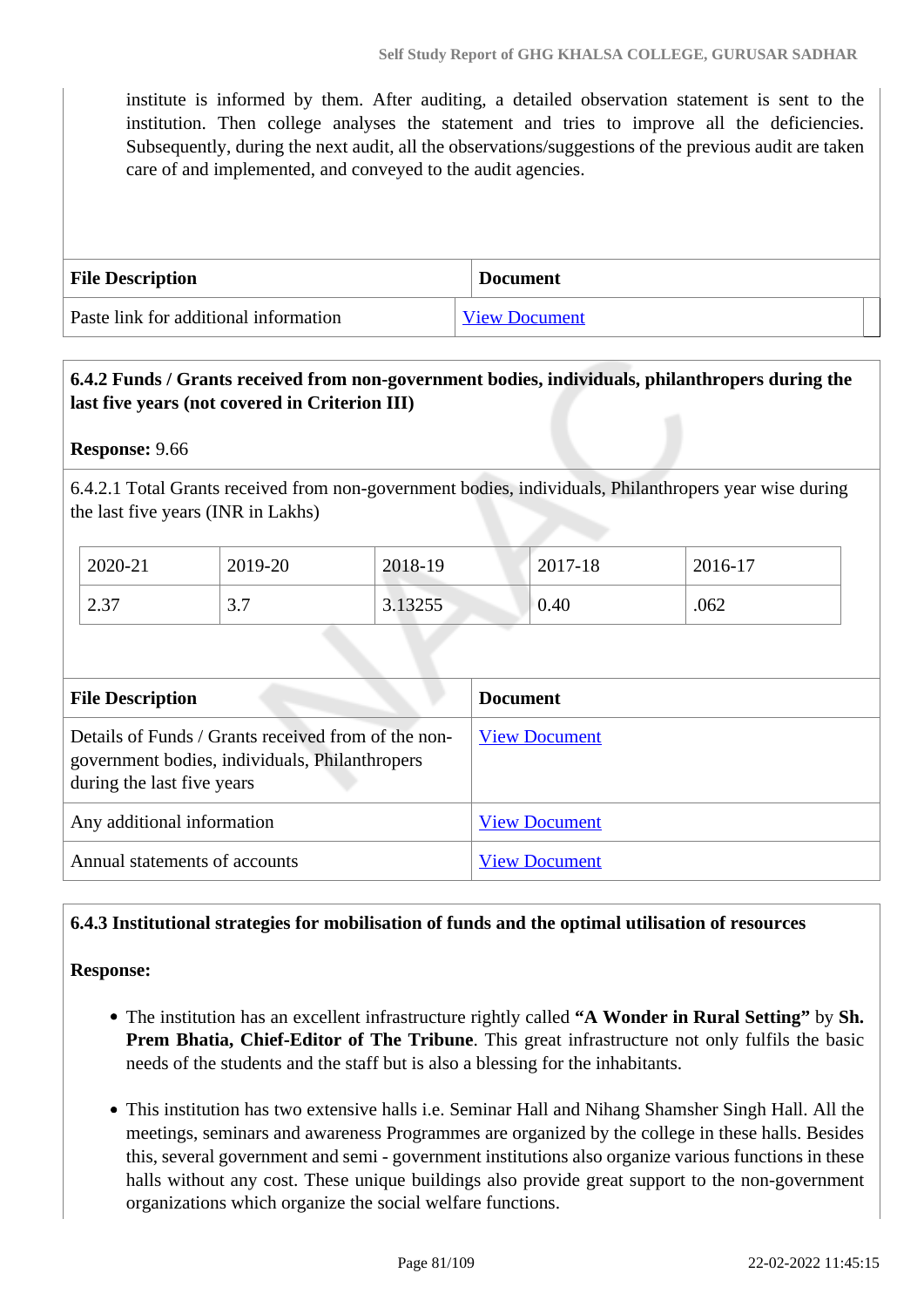- The private organisations also perform many **social activities** at nominal charges. The Indo-Tibetan Border Police which is one of the five Central Armed Forces of India organized its recruitment exam on March 24, 2019 in the institution where One Thousand Eight Hundred (1800) students from other states of India also participated in this exam.
- The institution is one of its kinds in Punjab in the fields of sports. Well maintained and modern shooting range and Archery ground was built in the previous years which has created many national shooters for the nation and become the centre of attraction for the youngsters who are keen to learn the skills of shooting and archery at nominal charges. The institution also has well maintained playgrounds for the sports activities where Panjab University, Chandigarh organized many tournaments of Football and Hockey frequently in past many years.
- **All India Rugby Championship 2018**: The 12th edition of All India Rugby Championship 2018, popularly known as the **Callaghan Cup** was also held in the institution. The well-known environmentalist and social reformer **Sant Balbir Singh Seechewal** was the chief guest on this occasion.
- **Reliance Football Cups** : The famous Reliance Company of India organized Reliance Football Cups on November 27 to 30, 2018 and December 02-05, 2019, Where several Football teams of different states participated.
- The playgrounds are used by **Kendriya Vidayalya** and other government schools for their sports activities. They are also utilized by the local people for morning walk and to enter the college premises, passes are issued to them.
- The Botany and Zoology departments have developed Biological Society which encourages the students for beekeeping to produce honey for commercial benefits. This society also prepares **Bio-Compost fertilizers** with the use of waste material which improve the structure of the soil and increase its ability to hold water and nutrients, and the gardeners use it to enhance the greenery and natural beauty of the institution. The fertilizer is also sold in the surrounding areas and the earned income is used for the welfare of students.
- A Punjab Police Recruitment Awareness Camp was organised by district Jagraon Police at G.H.G. Khalsa College, Gurusar Sadhar. This recruitment drive was headed by S.P. Gurmeet Kaur, who is herself an Inter-National Footbal player of this institution. More than 150 youth from the surrounding areas participated in this camp.

| <b>File Description</b>               | <b>Document</b>      |
|---------------------------------------|----------------------|
| Paste link for additional information | <b>View Document</b> |

## **6.5 Internal Quality Assurance System**

 **6.5.1 Internal Quality Assurance Cell (IQAC) has contributed significantly for institutionalizing the quality assurance strategies and processes**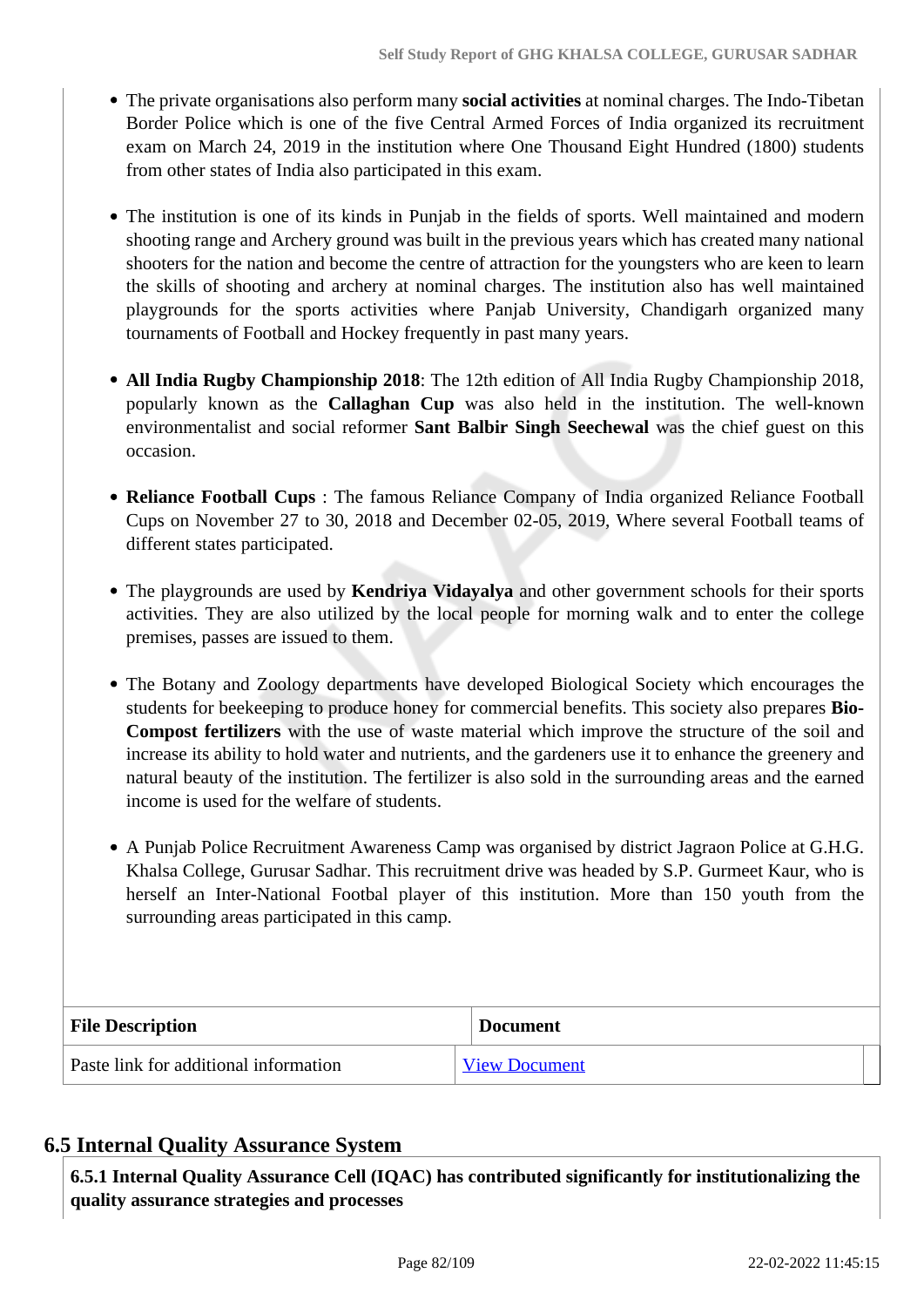## **Response:**

Internal Quality Assurance cell has contributed significantly for institutionalizing the quality assurance strategies and process.

## **Eco-friendly and Energy conservation efforts**

With the suggestions of IQAC, the college management has made eco-friendly efforts.

- 1.IQAC has issued suggestions for water conservation.
- 2.To reduce wastage of water, sprinkling system of irrigation has been laid down in the college play grounds.
- 3.Special attention and emphasis is being laid on the green environment and well-maintained lawns and flower beds in the college.
- 4.Also, special efforts are being made to make the college campus pollution free by less use of automobiles.
- 5.Serious work is also being done to make the college paper-free by promoting online facilities.
- 6.The practice of conducting **Annual Green Audit** has been started in the college.
- 7.In addition to all this, the institution has well maintained **Botanical Garden with biodiversity**.
- 8.To save electricity, **24 solar panels** have been installed in both Mata Ganga Girls Hostel and Guru Hargobind Boys Hostel.
- 9.Special efforts are being made to make aware by putting a massage to save electricity on every switch board of the college.
- 10.As college **classrooms are airy and well lighted** that they hardly need any artificial lighting.

## **Efforts to provide equal opportunities to women along with the introduction of new professional course**

On the advice of IQAC, The college management has started various professional and vocational courses to provide equal opportunities for women.

- 1.Two vocational job oriented courses **B.Voc. (MLT)** and **B.Voc. (FPQM)** were started from 2016-17 session so that women could also be provided opportunities in such areas.
- 2.The management has started **B.A.B.Ed. (4-year integrated course)** from session 2016-17 to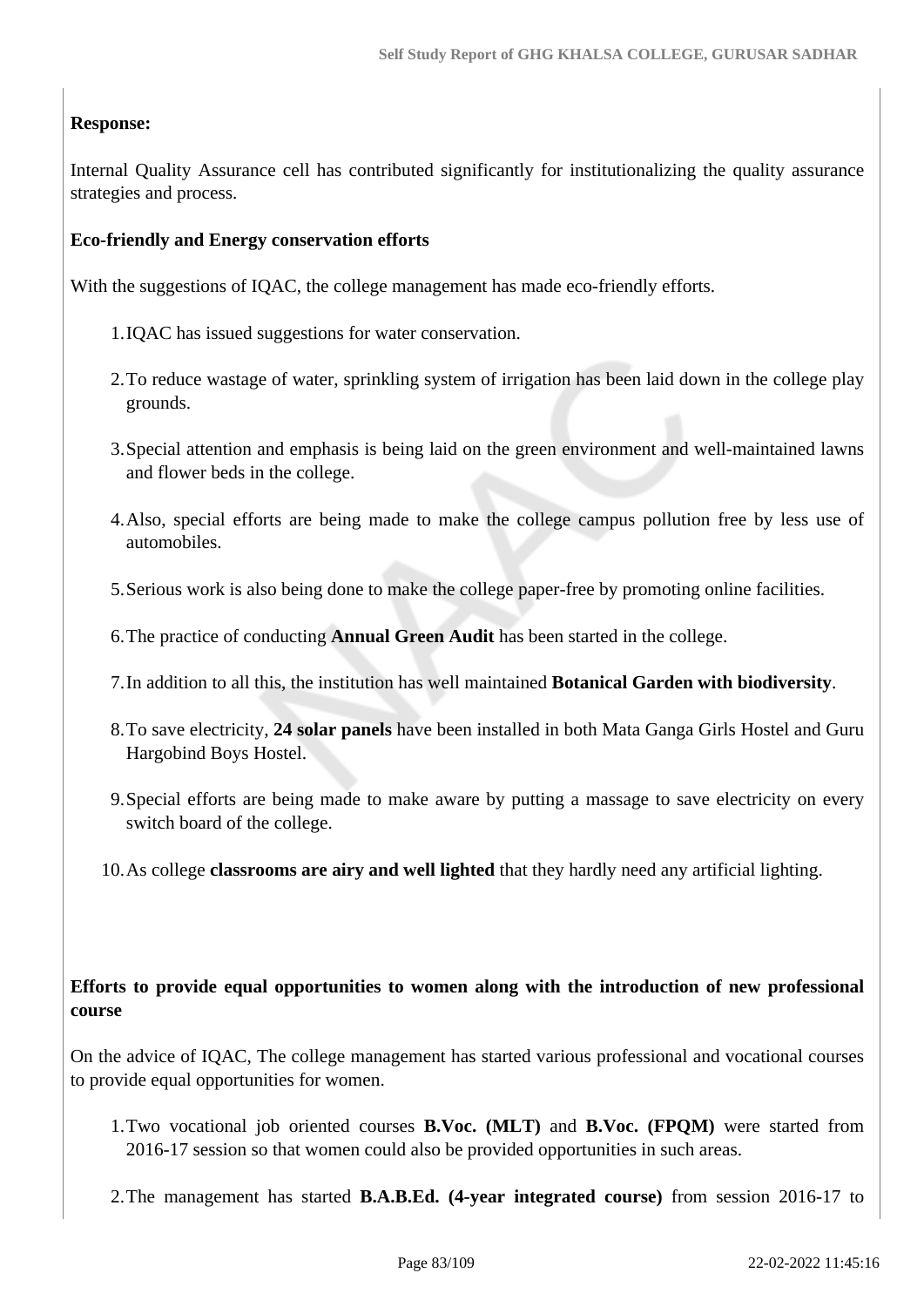provide more opportunities in field of Education.

- 3.The success of Indian women in sports is well known. Two new professional Courses **B.P.Ed.** and **M.P.Ed.** have been started from 2016-17 session with a view to providing big opportunities to the women of this rural area in the field of sports.
- 4.For the successful implementation of these courses, the college management provided wellfurnished laboratories and advanced sports infrastructure. This infrastructure not only full fill the basic needs of students and staff members but also became a blessing for the native people of surrounding areas.

| <b>File Description</b>               | <b>Document</b>      |
|---------------------------------------|----------------------|
| Paste link for additional information | <b>View Document</b> |

 **6.5.2 The institution reviews its teaching learning process, structures & methodologies of operations and learning outcomes at periodic intervals through IQAC set up as per norms and recorded the incremental improvement in various activities ( For first cycle - Incremental improvements made for the preceding five years with regard to quality For second and subsequent cycles - Incremental improvements made for the preceding five years with regard to quality and post accreditation quality initiatives )** 

**Response:** 

## **Promotion of the use of new Information Technology**

On the advice of IQAC, special attention is being given on the promotion of use of Information Technology.

- 1.The faculty members are encouraged **to utilize the modern Information and Communication Technology (ICT) tools** such as smart class rooms etc.
- 2.The college aims to create and disseminate knowledge through ICT methods, which will empower the faculty and students.
- 3.Special **Faculty Development Programmes** are being organized for mastering Information Technology techniques.
- 4.The administration encourages faculty members to participate in Faculty Development Programmes in order to be abreast of the recent trends in technology and create an environment to appraise the students with the new technologies
- 5.The **Central Library** has been completely revamped in terms of infrastructure and accessibility to resources. Library management software (LMS) has also been introduces to enhance library services.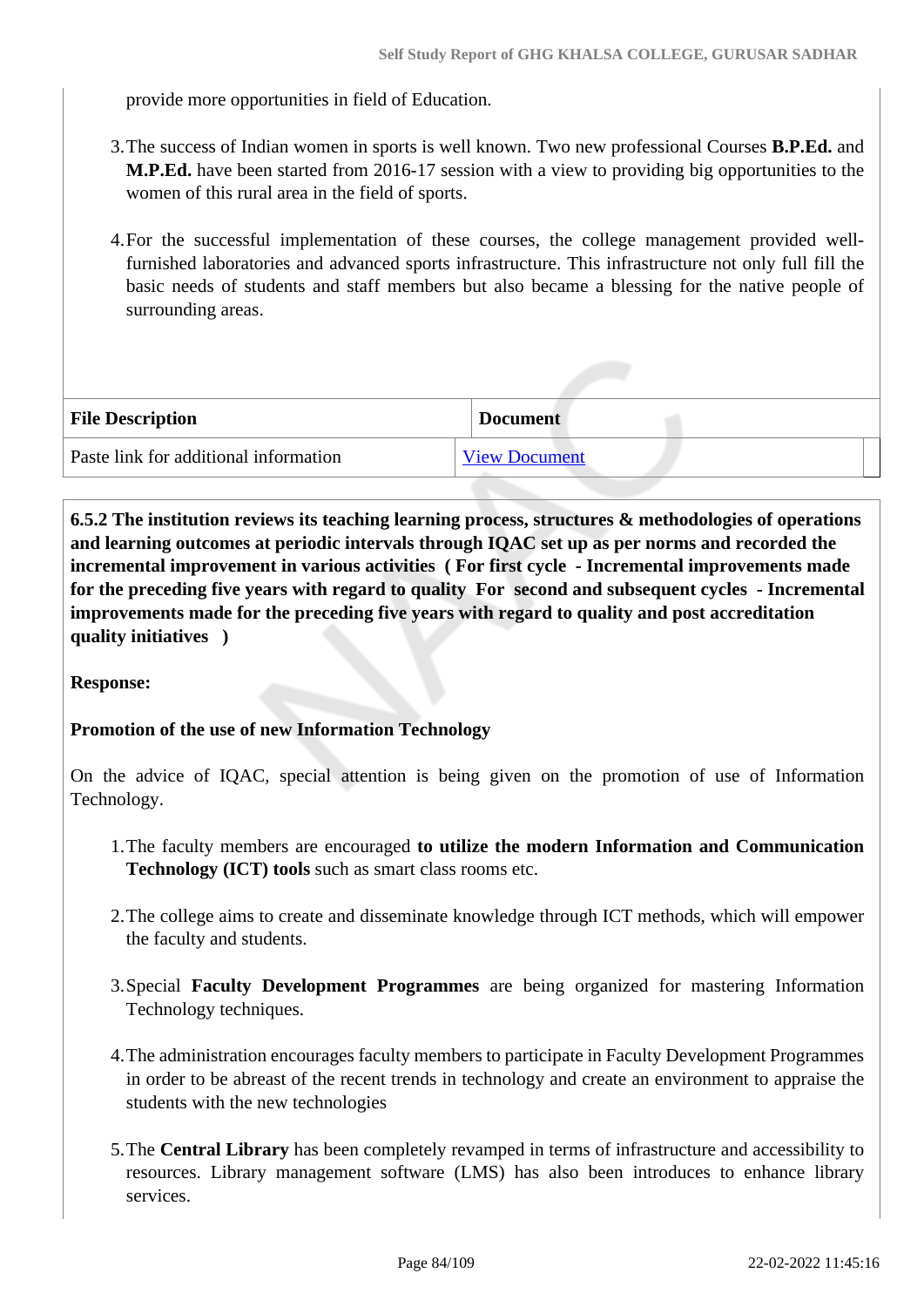## **Periodically review and continuously up gradation of the quality**

IQAC has implemented a regular system for review and up gradation of the quality. The institution constantly strives to achieve excellence in teaching-learning outcomes.

- 1.The college conducts **Annual Academic Audit** and takes an appropriate actions to improve the quality of education.
- 2.As faculty plays a major role in providing quality education, review of quality of the faculty members have been done once in a session. For this, A special duly filled Self-appraisal Performa is presented by every faculty member.
- 3.Faculty is particularly motivated to pursue research and attain proficiency in their field.
- 4.To evaluate the Teaching-Learning process, Feedback is taken and analysed on regular basis.
- 5.To make the teacher-pupil relationships successful, Parent-Teacher Meetings are organized on regular intervals. In these interactions, parents are informed about the performance of their wards and parents are asked for advice on quality improvement.
- 6.For effective teaching, Internships, projects, assignments and presentations are made mandatory as part of the courses in order to motivate the students to gain practical knowledge and to own necessary skills which are required for their profession/career.
- 7.The unitization of the syllabus has been accepted as a continuous process.
- 8.On the advice of IQAC special Peer Teaching And Remedial Classes has been arranged to help slow learners.

| <b>File Description</b>           | <b>Document</b>      |
|-----------------------------------|----------------------|
| Upload any additional information | <b>View Document</b> |

#### **6.5.3 Quality assurance initiatives of the institution include:**

- **1.Regular meeting of Internal Quality Assurance Cell (IQAC); Feedback collected, analysed and used for improvements**
- **2.Collaborative quality intitiatives with other institution(s)**
- **3.Participation in NIRF**
- **4.any other quality audit recognized by state, national or international agencies (ISO Certification, NBA)**

**Response:** D. 1 of the above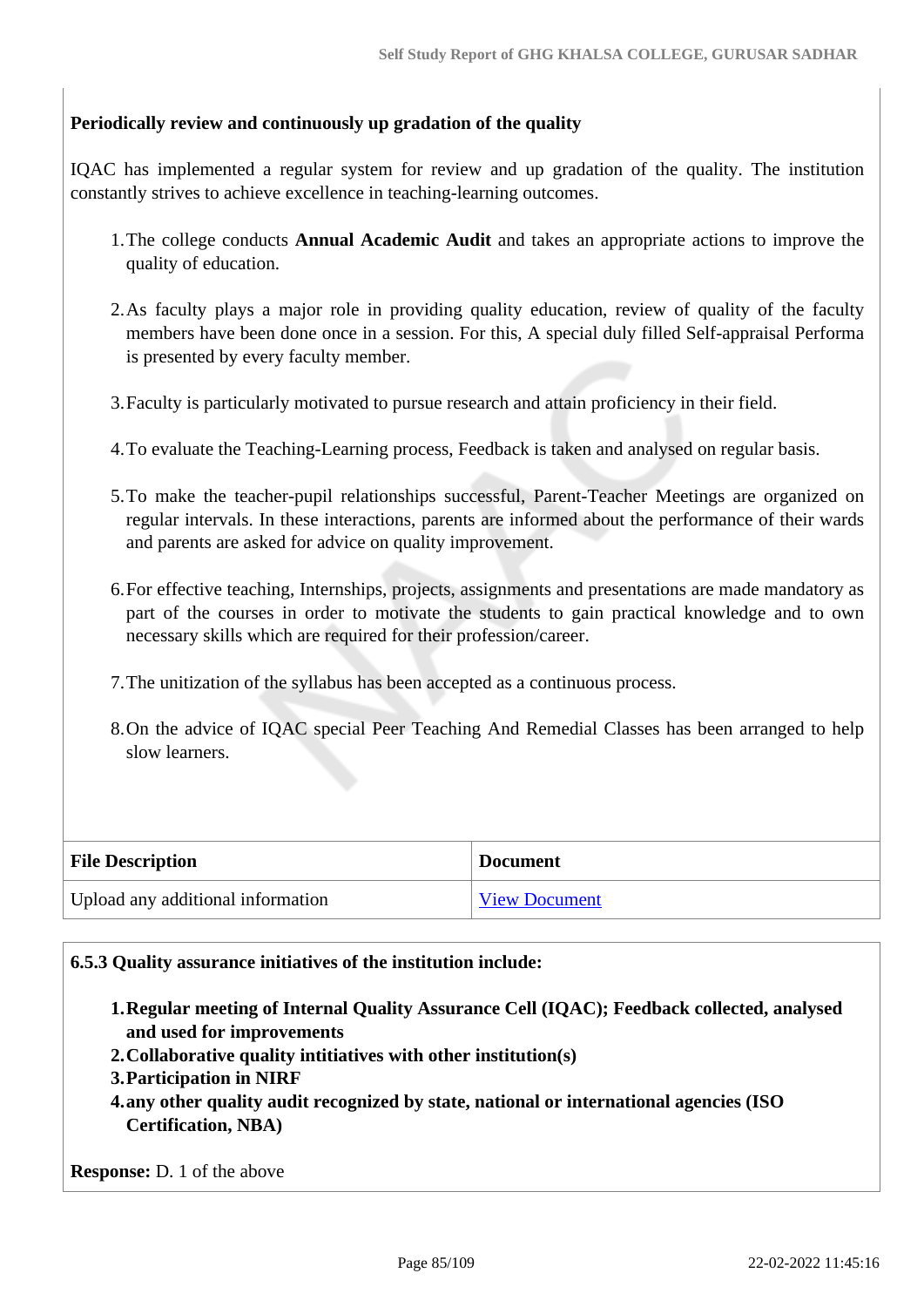| <b>File Description</b>                                               | <b>Document</b>      |
|-----------------------------------------------------------------------|----------------------|
| Upload e-copies of the accreditations and<br>certifications           | <b>View Document</b> |
| Upload details of Quality assurance initiatives of the<br>institution | <b>View Document</b> |
| Upload any additional information                                     | <b>View Document</b> |
| Paste web link of Annual reports of Institution                       | <b>View Document</b> |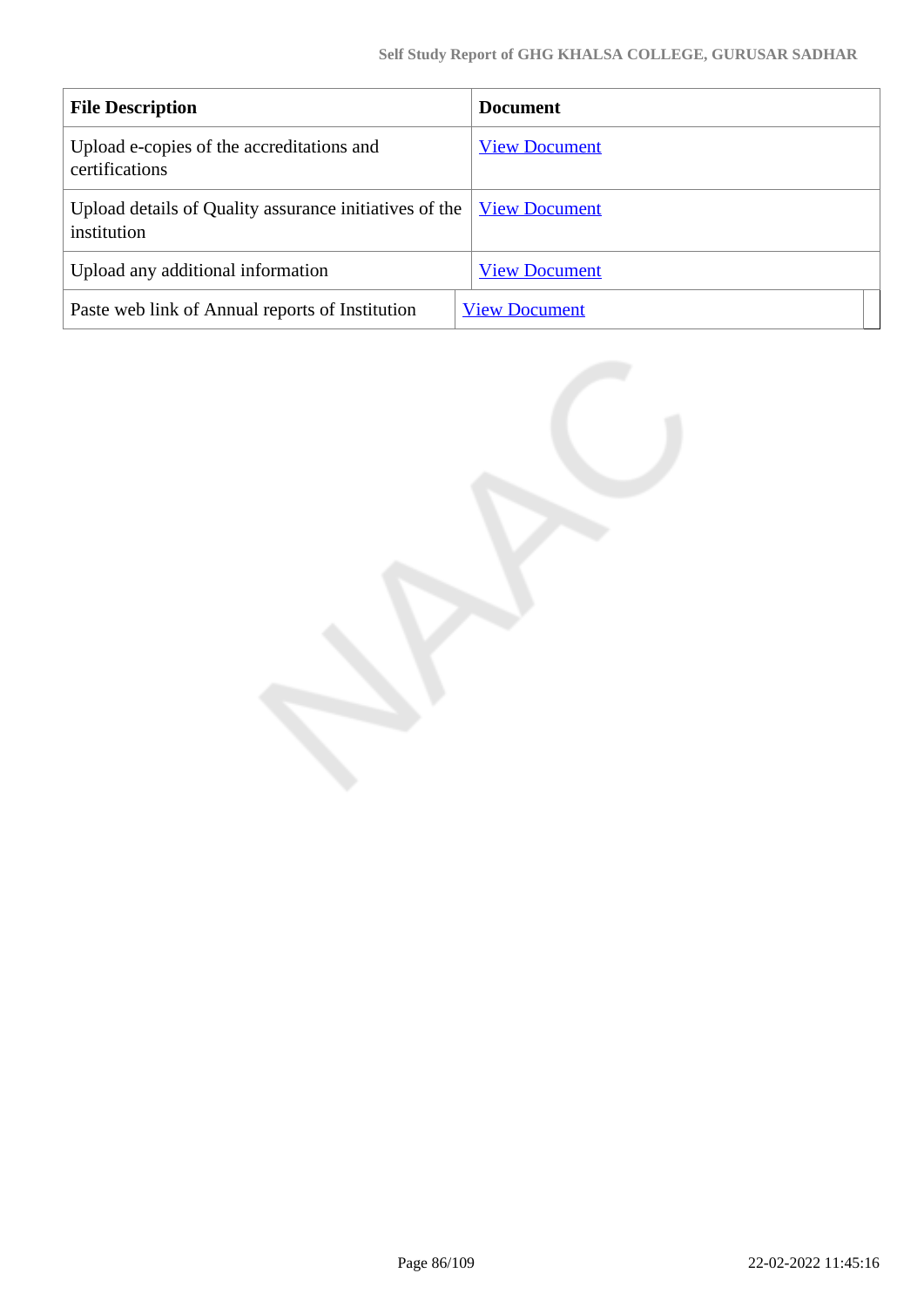## **Criterion 7 - Institutional Values and Best Practices**

## **7.1 Institutional Values and Social Responsibilities**

 **7.1.1 Measures initiated by the Institution for the promotion of gender equity during the last five years.**

## **Response:**

G.H.G Khalsa college, established in 1948, is a co-educational institute being run in the back country area of Sadhar, to cater the needs of education of rural population without discrimination. Girls contribute to 48% of the total institutional strength. Numerous activities are organized, throughout the year, to promote gender equity . Some of which are mentioned below:-

## **Teej Celebrations**

Teej or Teeyan are celebrated by all the females of college in the month of 'Savan' every year.

## **Lohri Celebration**

Lohri is celebrated on 13th January each year as "Dheean di Lohri" to raise awareness about gender equality and women empowerment.

## **Women's Day celebration**

Women's day is celebrated every year on 8th march to celebrate the achievements of women in various fields.

## **Seminar**

A seminar on "Role and Status of Women in colonial Punjab: Religion, Society and Politics" was organized by the Department of History on 26th November 2016.

A one day state level seminar on "Rights of Women and Divyangjan" was organized by the women cell on 7th March 2020.

## **Reservation and Scholarship for Single girl child:**

There is reservation for single Girl Child Student in some courses where the seats are limited.

## **Safety and Security:**

Frequent patrolling is done by the teaching faculty and security personnel across the campus.

## **CCTV Camera's** :

A total number of 45 CCTVs are installed at various locations in the campus to ensure the safety and security of students.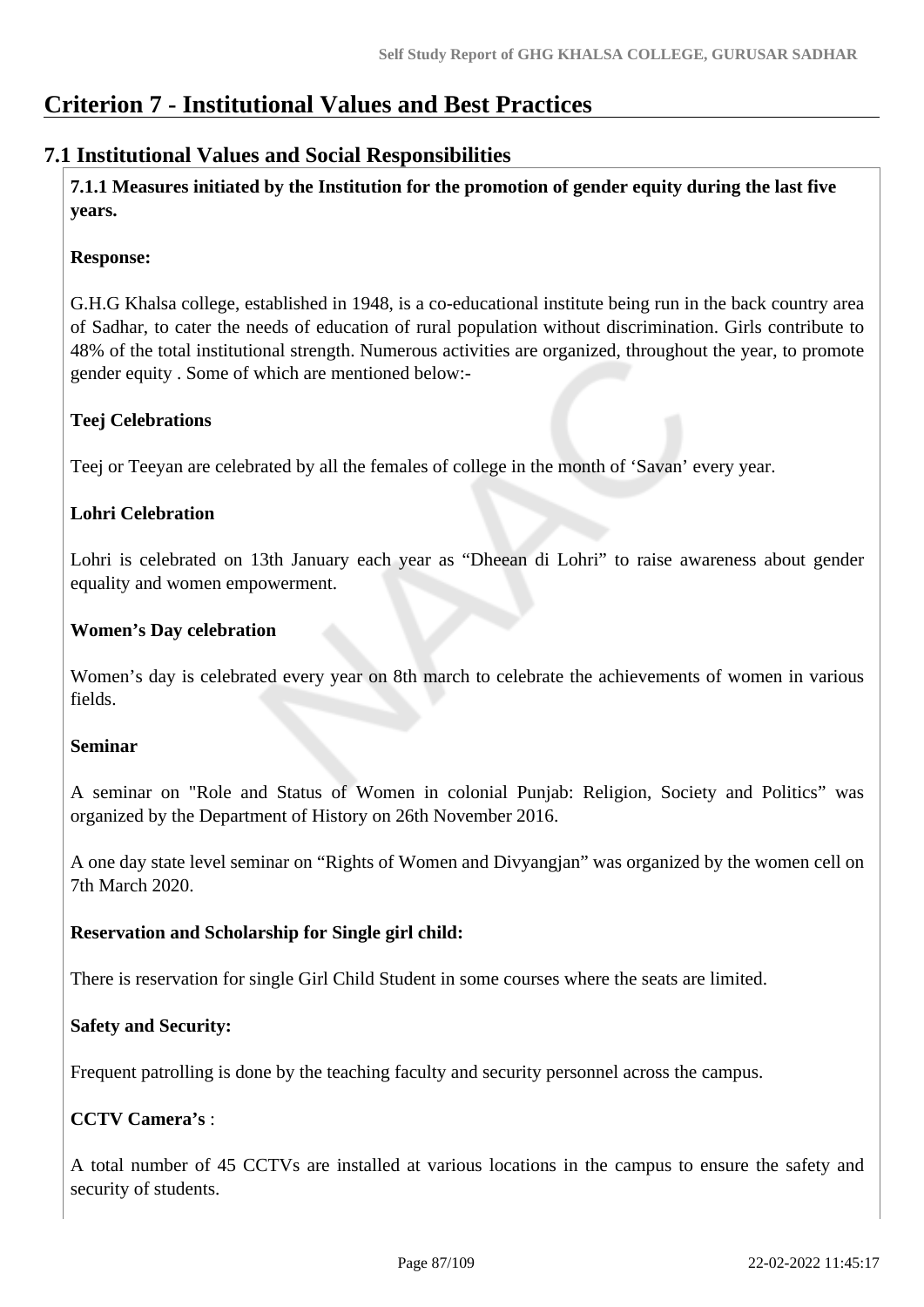#### **Grievance Redressal Cell:**

- A Grievance Redressal Cell is working effectively in the institution to find solutions for problems like mental or physical harassment etc.
- Complaint boxes are installed at various locations.

#### **Women & Sexual Harassment Redressal cell**:

• College has an efficient Women & sexual harassment redressal cell, which redresses, the complaints of students and faculty regarding any type of harassment.

#### **Anti-Ragging Cell :**

The institute has an Anti-Ragging Cell,which keeps a check on the ragging and exploitation of new comers in the institute.

#### **Bus Service**:

Girl students are given the privilege to commute to the college with a special bus service provided by the college.

## **Hostel:**

- Safe and homely stay for girls and boys in the hostels with excellent mess and geyser facilities are provided.
- Check in and checkout time registrations are mandatory.

#### **Counseling :**

There is an effective counseling cell and Yoga classes are being run to ensure psychological support of the students.

#### **Common Room :**

- The college has separate common rooms with attached washrooms for boys and girls.
- A feminine pad vending machine is installed in the Girls Common Room.
- A feminine pad incinerator is installed in the girl's washroom.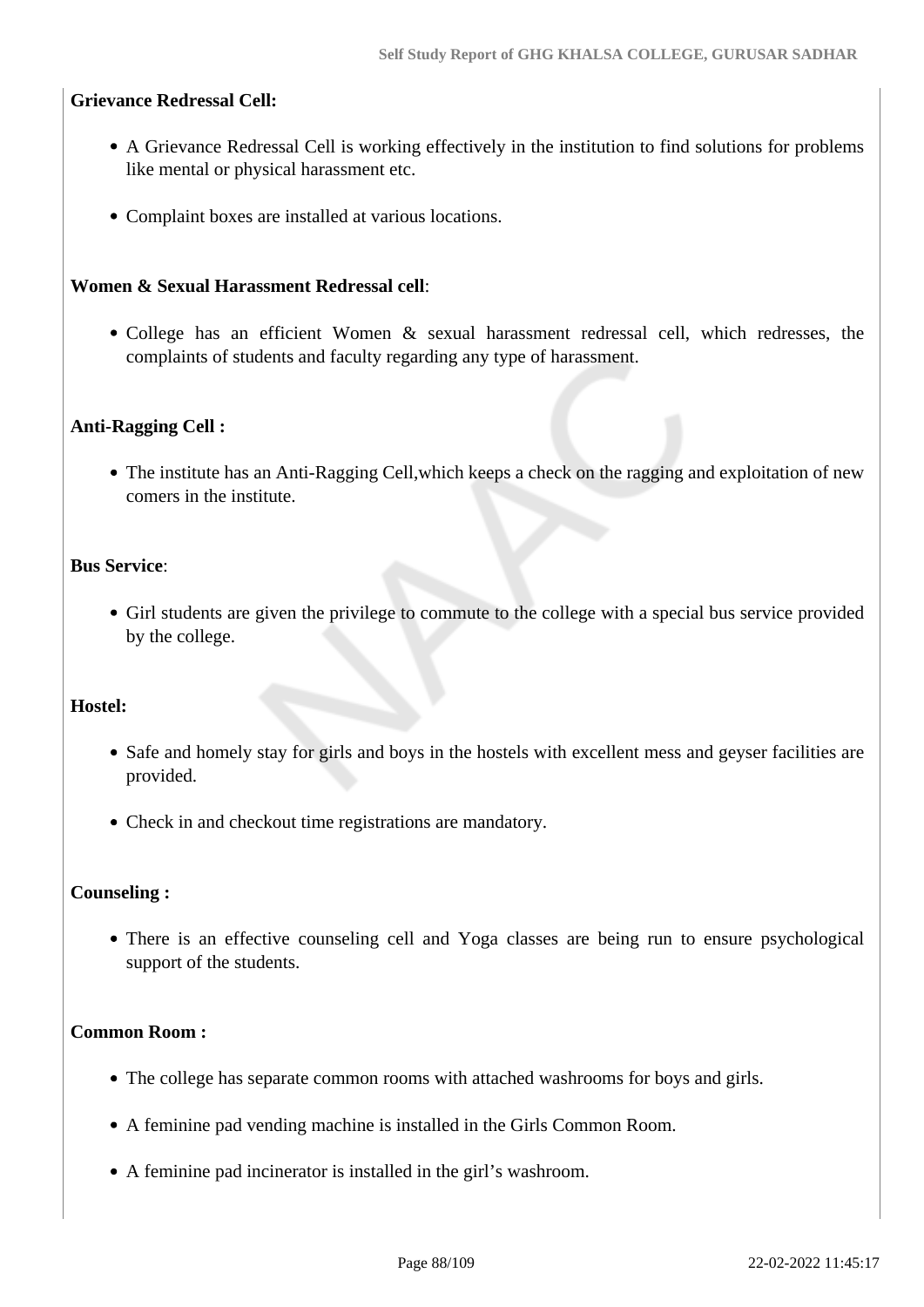## **Day Care Centre :**

A well-furnished day care center has been established in college premises to provide supervision and care of infants and young children during the day time.

| <b>File Description</b>                                                                                                                                                                             | <b>Document</b>      |
|-----------------------------------------------------------------------------------------------------------------------------------------------------------------------------------------------------|----------------------|
| Link for specific facilities provided for women in<br>terms of: a. Safety and security b. Counselling c.<br>Common Rooms d. Day care center for young<br>children e. Any other relevant information | <b>View Document</b> |
| Link for annual gender sensitization action plan                                                                                                                                                    | <b>View Document</b> |

## **7.1.2 The Institution has facilities for alternate sources of energy and energy conservation measures**

- **1.Solar energy**
- **2.Biogas plant**
- **3.Wheeling to the Grid**
- **4.Sensor-based energy conservation**
- **5.Use of LED bulbs/ power efficient equipment**

#### **Response:** B. 3 of the above

| <b>File Description</b>        | <b>Document</b>      |
|--------------------------------|----------------------|
| Any other relevant information | <b>View Document</b> |

## **7.1.3 Describe the facilities in the Institution for the management of the following types of degradable and non-degradable waste (within 500 words)**

- **Solid waste management**
- **Liquid waste management**
- **Biomedical waste management**
- **E-waste management**
- **Waste recycling system**
- **Hazardous chemicals and radioactive waste management**

#### **Response:**

#### **Solid waste management:-**

Waste is segregated by the house keeping staff and accumulated at central collection points. These collection points are cleared from time to time and are overseen by the scrap disposal committee.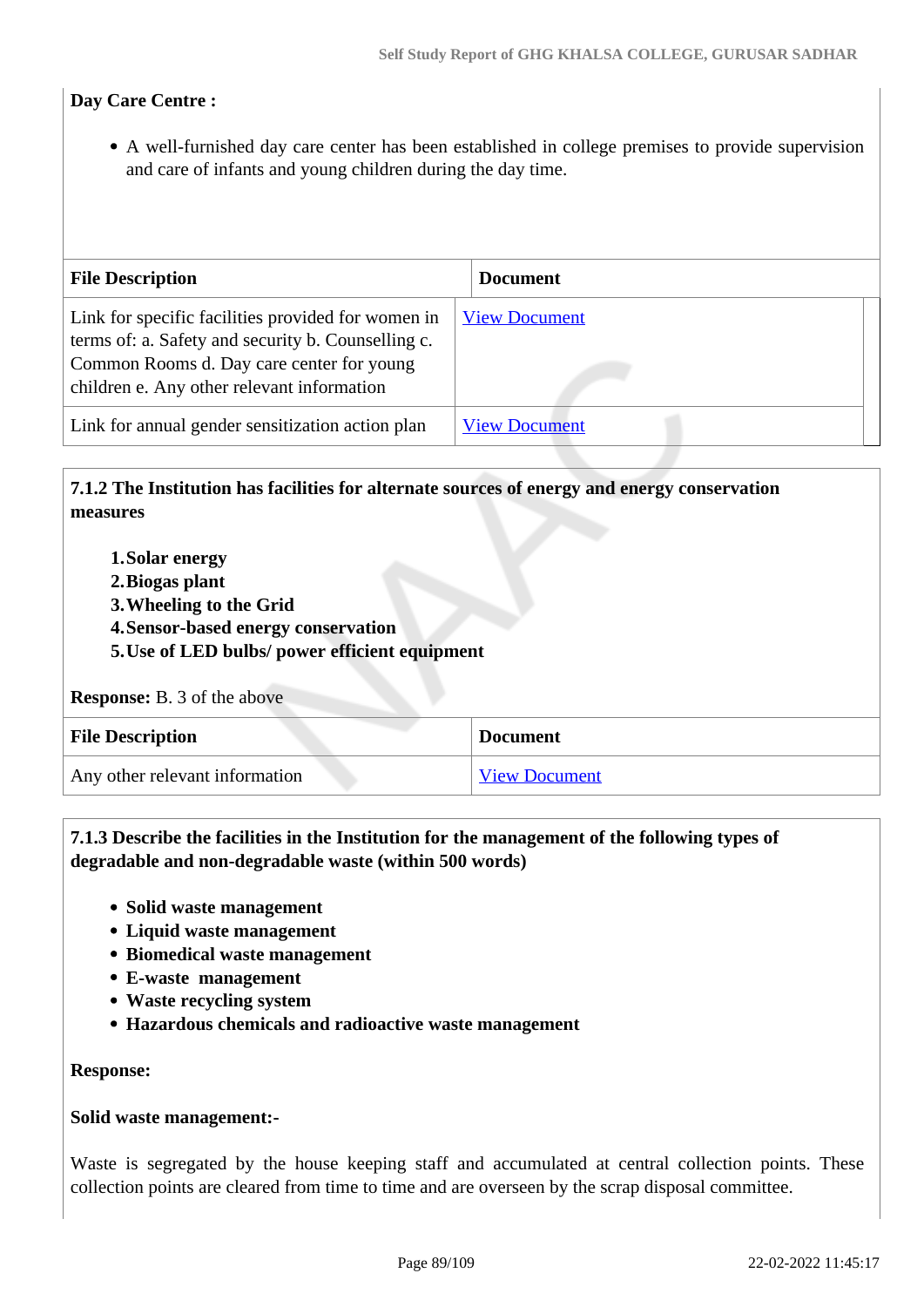- Wooden scraps and bits found on campus, are used in mending damaged furniture and making new furniture in the workshop, being run in the college campus.
- Paper waste and Plastic is sold to vendors for recycling at regular intervals.
- The food waste from hostels and residential colonies is used to prepare compost which is used in the gardens of the Institute.
- Surplus food from the hostels is given to labour and multitasking staff working in the campus.
- Leaf litter from trees and lawns is collected from the campus and is used for vermicomposting, manure thus obtained is used in the campus gardens.

## **Biomedical waste management:-**

- The used needles are disposed of in the white sharp container instantly after use.
- The waste is segregated in Red, Blue and Yellow colored dust bins.
- The biomedical waste, produced by the Medical Lab Technology Department is collected by "Medicare Private Limited" on a regular basis.

## **E-Waste Management:-**

The scrap disposal committee overseas the disposal of e-waste. It is sold to e-waste vendors from time to time.

#### **Hazardous chemicals and radioactive waste management:-**

- Prefer to use highly concentrated solutions and solvents in diluted form
- Strict use of fume cup window for harmful gases like Bromine, Nitric acid, Sulphuric acid etc.
- Reuse of solvents by adopting various recycling processes in the labs.
- Green chemistry strategies are used to reduce hazardous waste.
- A few radioactive sources (Beta, Gamma ray) are used in UG and PG Physics labs to perform the experiments like Giejer-Muller counter and Scintillation counter. The radioactive sources are kept inside thick lead containers as per the safety recommendations. The sources are safely returned to the manufacturer as and when their activity becomes too low.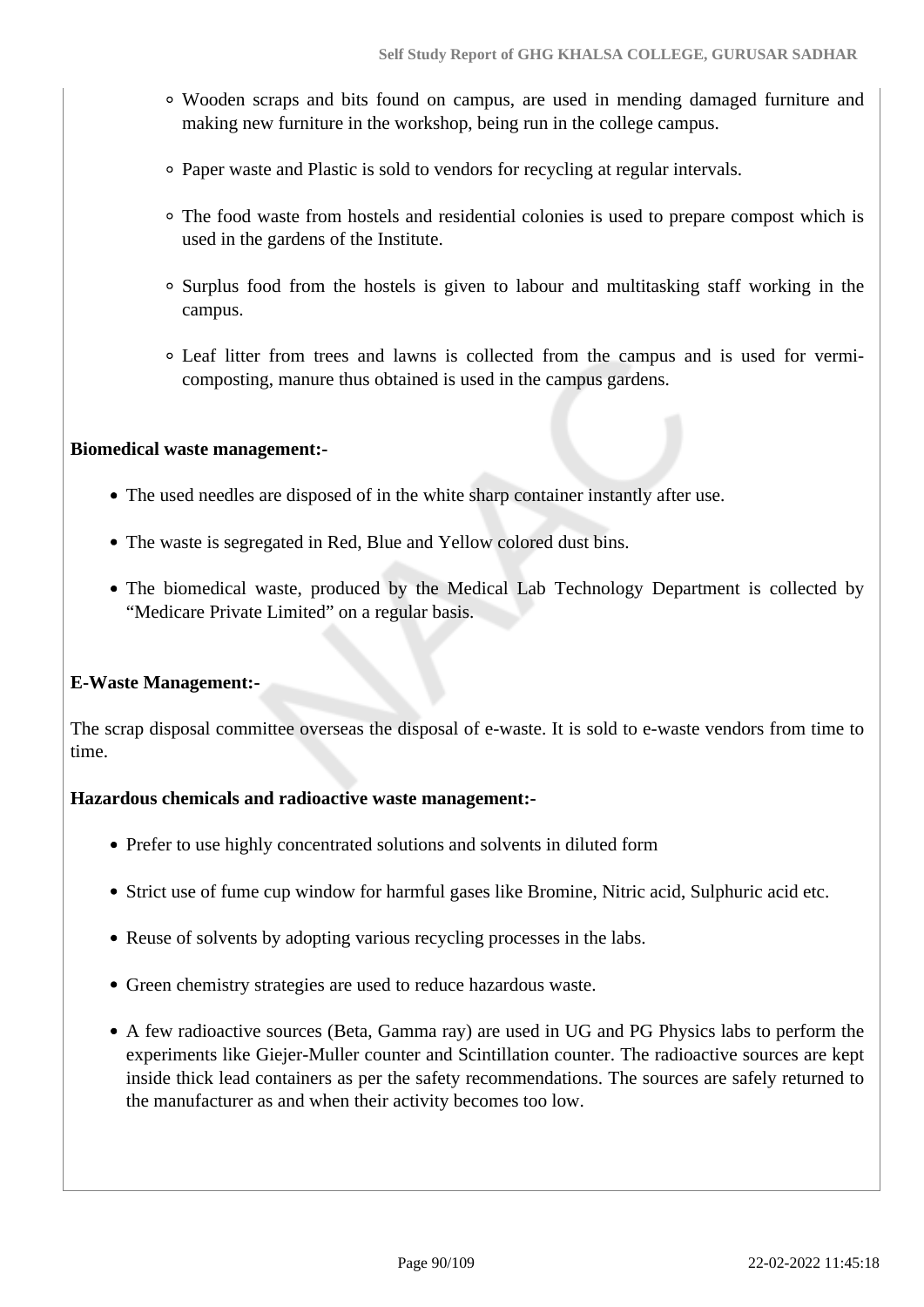| <b>File Description</b>                                                                            | <b>Document</b>      |
|----------------------------------------------------------------------------------------------------|----------------------|
| Any other relevant information                                                                     | <b>View Document</b> |
| Link for Relevant documents like<br>agreements/MoUs with Government and other<br>approved agencies | <b>View Document</b> |
| Link for Geotagged photographs of the facilities                                                   | <b>View Document</b> |

| 7.1.4 Water conservation facilities available in the Institution:                                                                                                                                     |                      |  |
|-------------------------------------------------------------------------------------------------------------------------------------------------------------------------------------------------------|----------------------|--|
| 1. Rain water harvesting<br>2. Borewell /Open well recharge<br>3. Construction of tanks and bunds<br>4. Waste water recycling<br>5. Maintenance of water bodies and distribution system in the campus |                      |  |
| <b>Response:</b> C. 2 of the above                                                                                                                                                                    |                      |  |
| <b>File Description</b>                                                                                                                                                                               | <b>Document</b>      |  |
| Any other relevant information                                                                                                                                                                        | <b>View Document</b> |  |

## **7.1.5 Green campus initiatives include:**

- **1.Restricted entry of automobiles**
- **2.Use of Bicycles/ Battery powered vehicles**
- **3.Pedestrian Friendly pathways**
- **4.Ban on use of Plastic**
- **5.landscaping with trees and plants**

#### **Response:** Any 4 or All of the above

| <b>File Description</b>                                               | <b>Document</b>      |
|-----------------------------------------------------------------------|----------------------|
| Various policy documents / decisions circulated for<br>implementation | <b>View Document</b> |
| Link for any other relevant information                               | <b>View Document</b> |

 **7.1.6 Quality audits on environment and energy are regularly undertaken by the Institution and any awards received for such green campus initiatives:**

- **1.Green audit**
- **2.Energy audit**
- **3.Environment audit**
- **4.Clean and green campus recognitions / awards**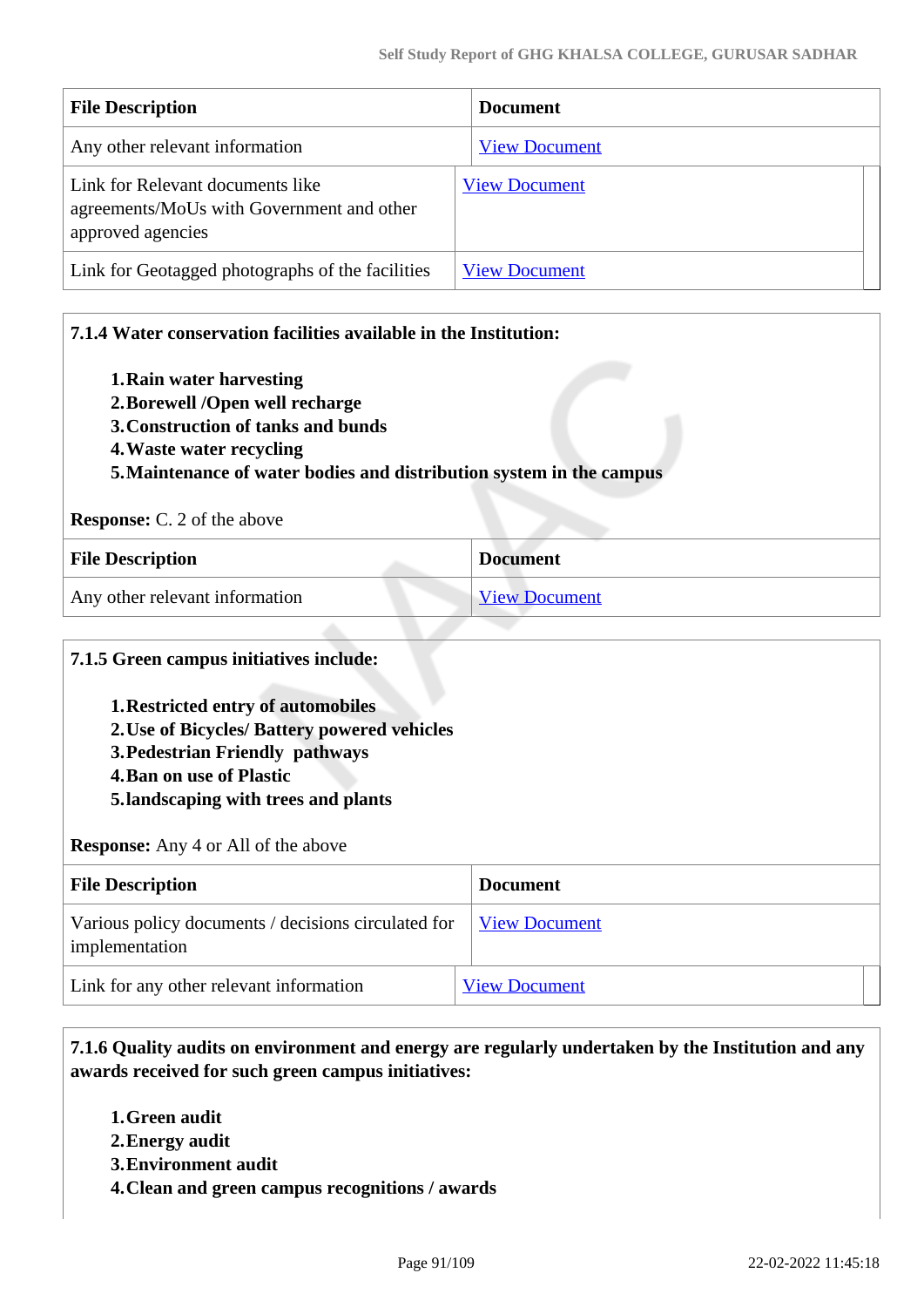#### **5.Beyond the campus environmental promotion activities**

**Response:** A. Any 4 or all of the above

| <b>File Description</b>                                                      | <b>Document</b>      |
|------------------------------------------------------------------------------|----------------------|
| Reports on environment and energy audits<br>submitted by the auditing agency | <b>View Document</b> |
| Certification by the auditing agency                                         | <b>View Document</b> |
| Certificates of the awards received                                          | <b>View Document</b> |
| Link for any other relevant information                                      | <b>View Document</b> |

#### **7.1.7 The Institution has disabled-friendly, barrier free environment**

- **1.Built environment with ramps/lifts for easy access to classrooms.**
- **2.Divyangjan friendly washrooms**
- **3.Signage including tactile path, lights, display boards and signposts**
- **4.Assistive technology and facilities for Divyangjan accessible website, screen-reading software, mechanized equipment**
- **5.Provision for enquiry and information : Human assistance, reader, scribe, soft copies of reading material, screen reading**

**Response:** A. Any 4 or all of the above

| <b>File Description</b>                                                     | <b>Document</b>      |
|-----------------------------------------------------------------------------|----------------------|
| Policy documents and information brochures on the<br>support to be provided | <b>View Document</b> |
| Link for any other relevant information                                     | <b>View Document</b> |

 **7.1.8 Describe the Institutional efforts/initiatives in providing an inclusive environment i.e., tolerance and harmony towards cultural, regional, linguistic, communal socioeconomic and other diversities (within 500 words).**

#### **Response:**

The institute regularly engages in initiating activities focused on creating an inclusive environment, imbibing values of unity in diversity.

- To create and maintain an inclusive and respectful work place for faculty and students, regardless of diversity, belief or non-belief, the Institute establishes policies which clearly state that discriminatory and harassing behavior will not be encouraged and accepted in the campus.
- The entry at any level (employment/admission etc.) is irrespective of caste, creed or religion. Students in the college belong to various ethnic communities. Academically they are also given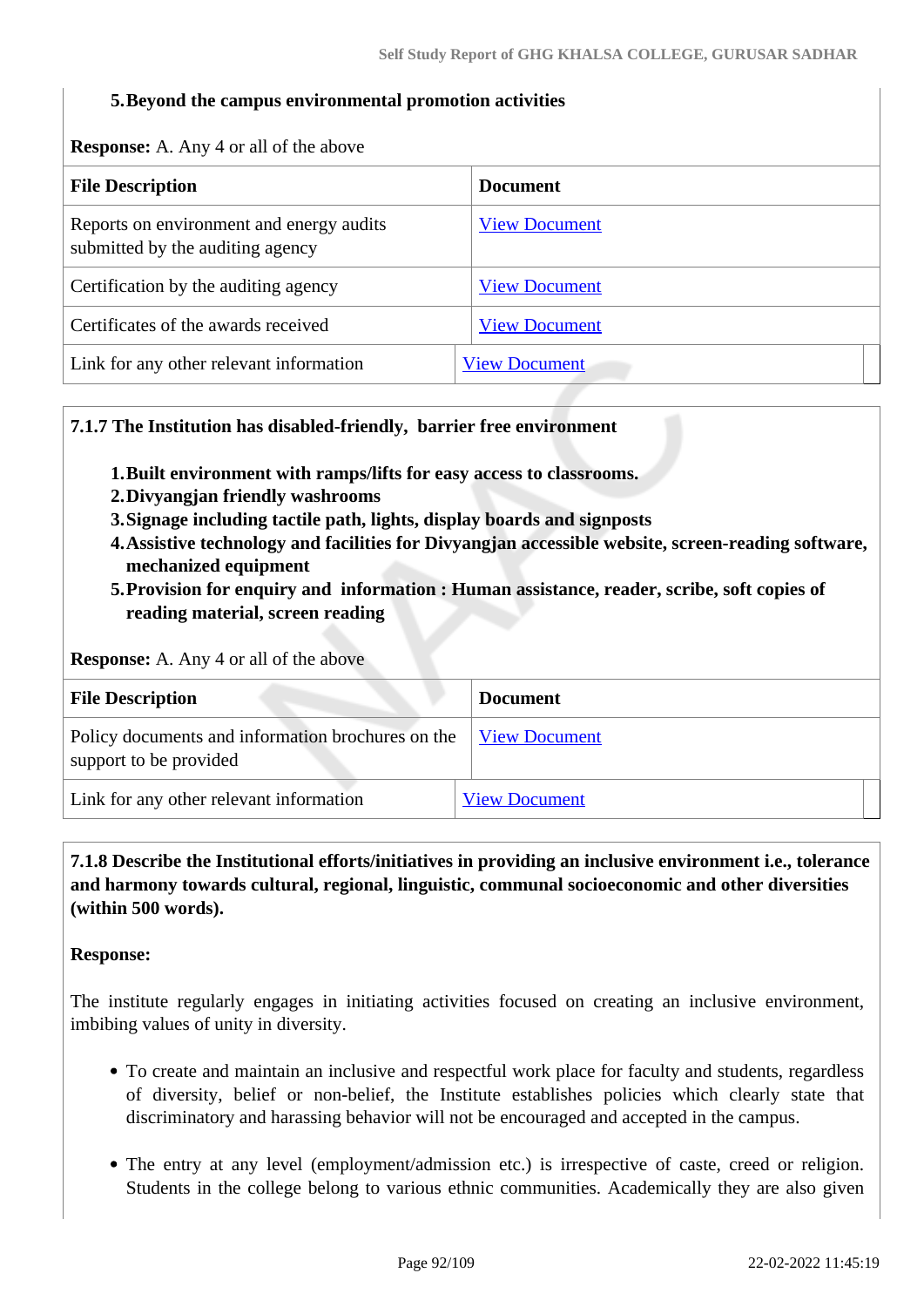choice to opt for the subject HCP instead of Punjabi, apart from a choice in the medium (Hindi/Punjabi/English) of their examinations, as per the curriculum of Panjab University.

- All the religious and cultural festivals are celebrated and encourage participation from the students and employees of diverse identities.
- The Espiritu Mexicano Danza Folklorica "A multicultural festival" was organized in the campus in session 2016-17.
- Another Multi-Cultural Festival was organized in session 2017-18 on occasion of the 70th anniversary of the establishment of the college. The fifteen member delegation from Costa Rica visited the college premises as the part of the cultural exchange program. An energetic performance was given by the team from Costa Rica group.
- Students actively participate in NSS, NCC Camps etc. which are helpful in inculcating respect  $\&$ values for ethnic prosaic & cross culturalism.
- The Institute takes initiative to provide an inclusive environment to the employees and socioeconomically weak students.
- Students are given financial assistance in the form of various scholarships both at the government (SC/ST/Minority etc.) and the Institute level (Merit scholarship, alumni scholarship etc).
- Students from the orphanage Swami Ganga Nand Bhuri wale children's home (Talwandi) are given education in the institution with maximum concession.
- To make education accessible to the students, a Book Bank was established in 1976 with the financial assistance from the University Grants Commission
- Fourth class employees of the institute have been provided residential accommodation in college premises at very nominal rent and free water supply.
- A staff welfare society has been working in the institute since 1978 which collects 200/- rupees per month from each member of the society, apart from providing financial loan at minimal interest rates with the provision of flexible installments.
- The institute provides Health insurance/ Accidental Bema policy (Group Personalized Accidental Insurance since 2013) cover to the teaching and non-teaching staff from Tata AIG General Insurance Company Ltd.
- Employees with remuneration of less than 21,000 are covered under ESI insurance scheme since September 2019.
- The festival of Vaisakhi which signifies the harvest season in northern India was celebrated on 13th April 2021.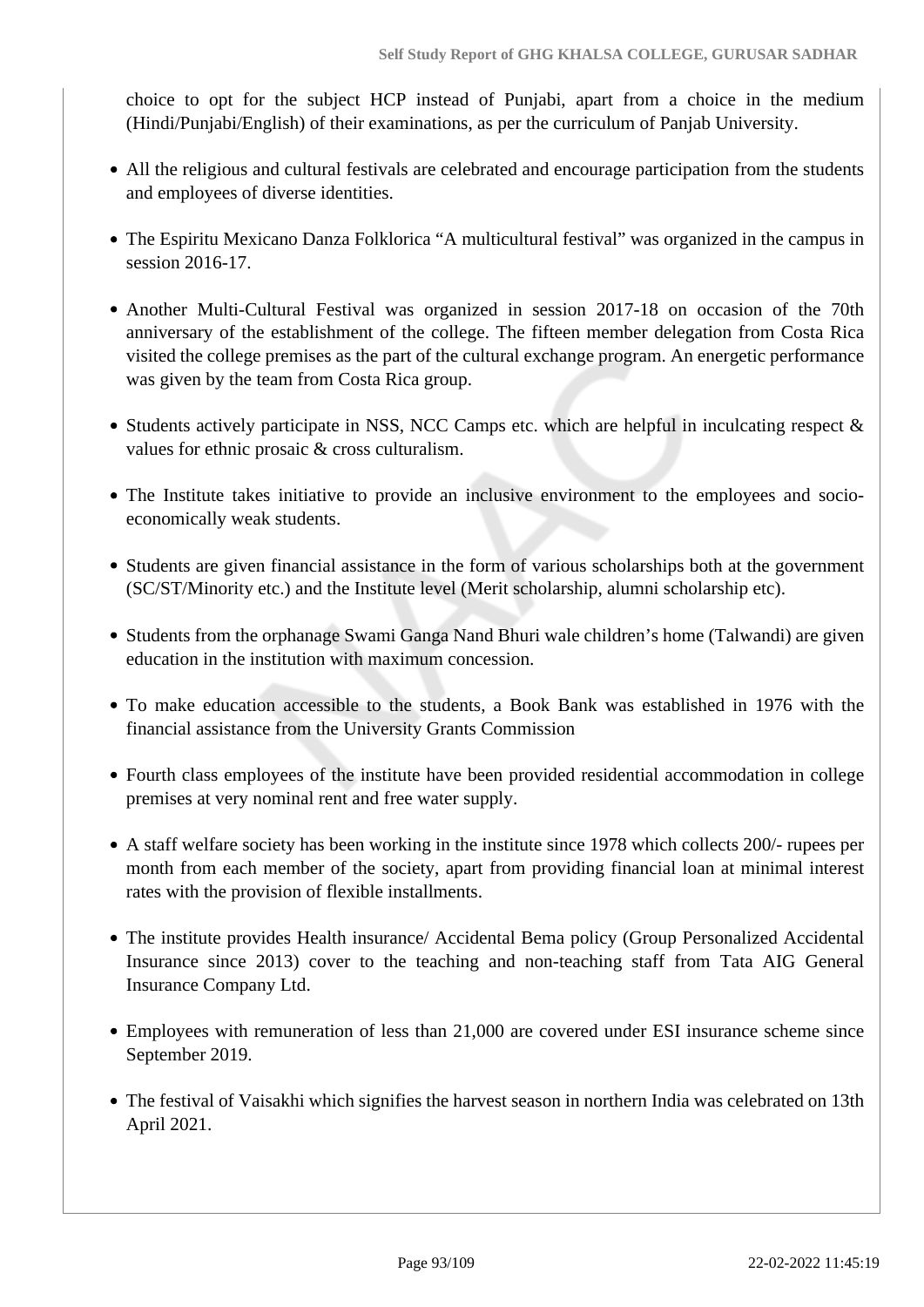| <b>File Description</b>                                                                                                                         | <b>Document</b>      |
|-------------------------------------------------------------------------------------------------------------------------------------------------|----------------------|
| Link for any other relevant information                                                                                                         | <b>View Document</b> |
| Link for supporting documents on the information<br>provided (as reflected in the administrative and<br>academic activities of the Institution) | <b>View Document</b> |

 **7.1.9 Sensitization of students and employees of the Institution to the constitutional obligations: values, rights, duties and responsibilities of citizens (within 500 words).**

## **Response:**

- The Institute provides a secular environment to students and employees by establishing certain policies to protect their Fundamental rights, to preserve individual liberty and democratic principles based on equality of all.
- The institute works on the Principle of non-discrimination or fair hiring regarding admission and jobs. There is no discrimination exercised on the basis of race, religion, sex, disability, caste, creed and gender.
- The reservation of seats is governed by Punjab University/Punjab Govt. Regulations.
- At the same time every individual is provided equal opportunity and equal treatment in similar circumstances. Committees are made effective by adding representatives of staff and students.

## **Commemoration of National days: -**

- To motivate the students to abide by the constitution and respect its ideals, Independence Day and Republic Day are celebrated in the college premises.
- To applaud the martyrs & freedom fighters Independence Day, Republic day and Martyrs' days are observed in the institution.
- The students are motivated to use their fundamental rights of casting their vote in the democratic system by taking the oath. National Voters Day is celebrated in the college.
- "Vigilance awareness week" about how to be observant in daily activities like internet banking, online purchasing etc. was organized in the college.
- "Make in India" a seminar sponsored by CDC, PU was organized in the college premises.
- A lecture on Election awareness was organized by the college.
- Teaching and non-teaching staff routinely perform the election duties of PRO, APRO, PO in loksabha, vidhan-sabha elections and others regularly as allocated by the government.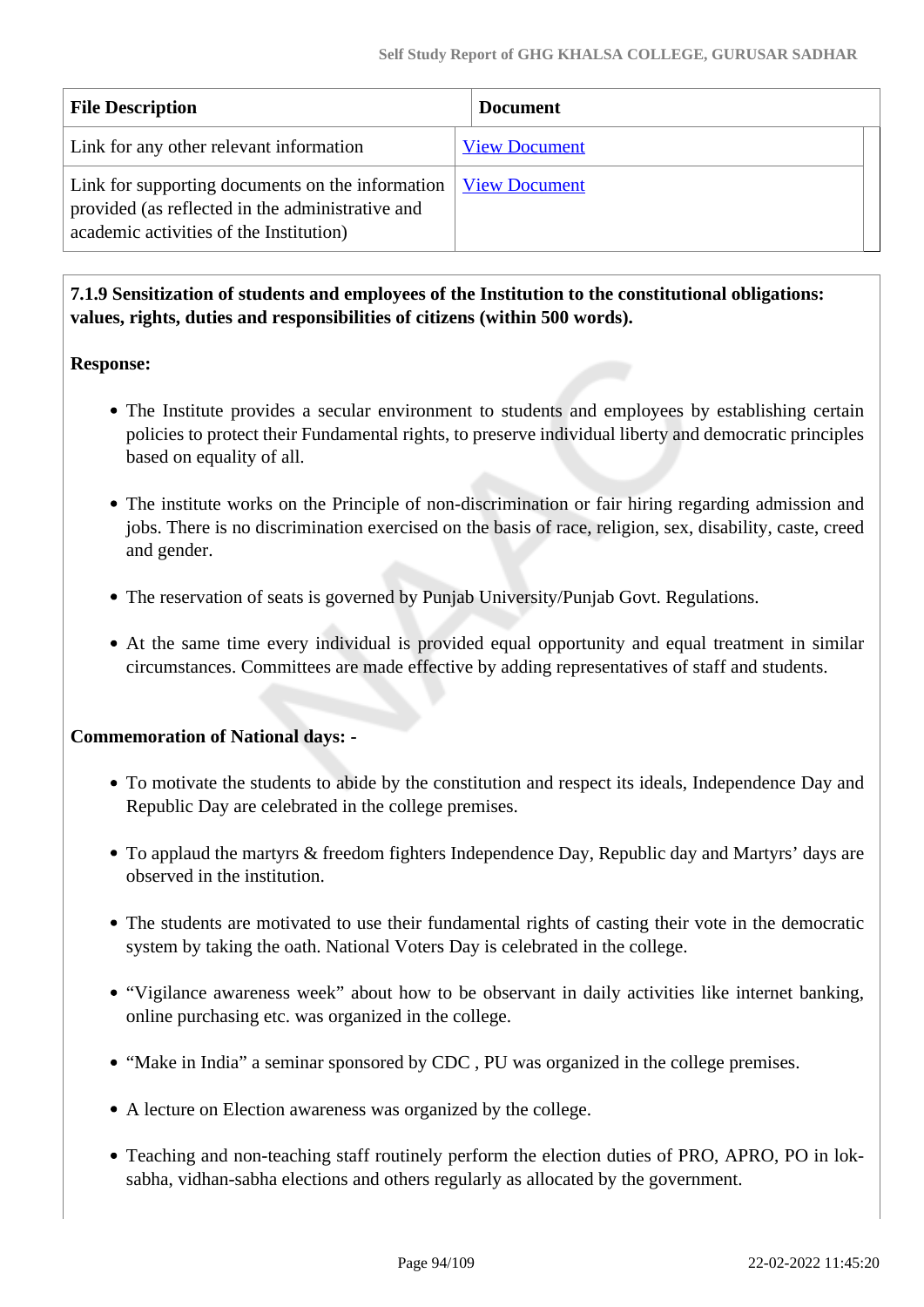- The college was designated as the `Site Investigator` under ICAR funded project `UTSHAH`. Addressing of Farmers Suicide through Capacity Building of Farming Families by PAU, Ludhiana.
- To spread awareness regarding the social responsibilities, students are indulged in activities like Road safety campaign, Consumer Right campaign, vigilance awareness campaign, Swachhata Abhiyan, Atma Nirbhar Bharat & Fit India movement campaign.
- Webinars were conducted on Covid-19 along with a demonstration session comprising of the distribution of masks and sanitizers in the campus.
- The college was involved as a COVID-19 testing centre on 2nd and 3rd September and 2nd December 2020 & as a Covid vaccination center from 10th May 2021 onwards by the Punjab Health Department.
- Small savings promotion programme & psychological testing for school children were conducted with the aim of sensitizing young children regarding savings & psychological wellness.
- A police recruitment awareness training camp is being run from 2nd June, 2021 onwards in collaboration with Punjab police to train the local Youth for the physical exam of Punjab Police recruitment.

| <b>File Description</b>                                                                                            | <b>Document</b>      |
|--------------------------------------------------------------------------------------------------------------------|----------------------|
| Link for details of activities that inculcate values<br>necessary to render students in to responsible<br>citizens | <b>View Document</b> |
| Link for any other relevant information                                                                            | <b>View Document</b> |

 **7.1.10 The Institution has a prescribed code of conduct for students, teachers, administrators and other staff and conducts periodic programmes in this regard.** 

- **1.The Code of Conduct is displayed on the website**
- **2.There is a committee to monitor adherence to the Code of Conduct**
- **3.Institution organizes professional ethics programmes for students, teachers, administrators and other staff**
- **4.Annual awareness programmes on Code of Conduct are organized**

#### **Response:** A. All of the above

| <b>File Description</b>                                                                                                                                                                   | <b>Document</b>      |
|-------------------------------------------------------------------------------------------------------------------------------------------------------------------------------------------|----------------------|
| Details of the monitoring committee composition<br>and minutes of the committee meeting number of<br>programmes organized reports on the various<br>programs etc in support of the claims | <b>View Document</b> |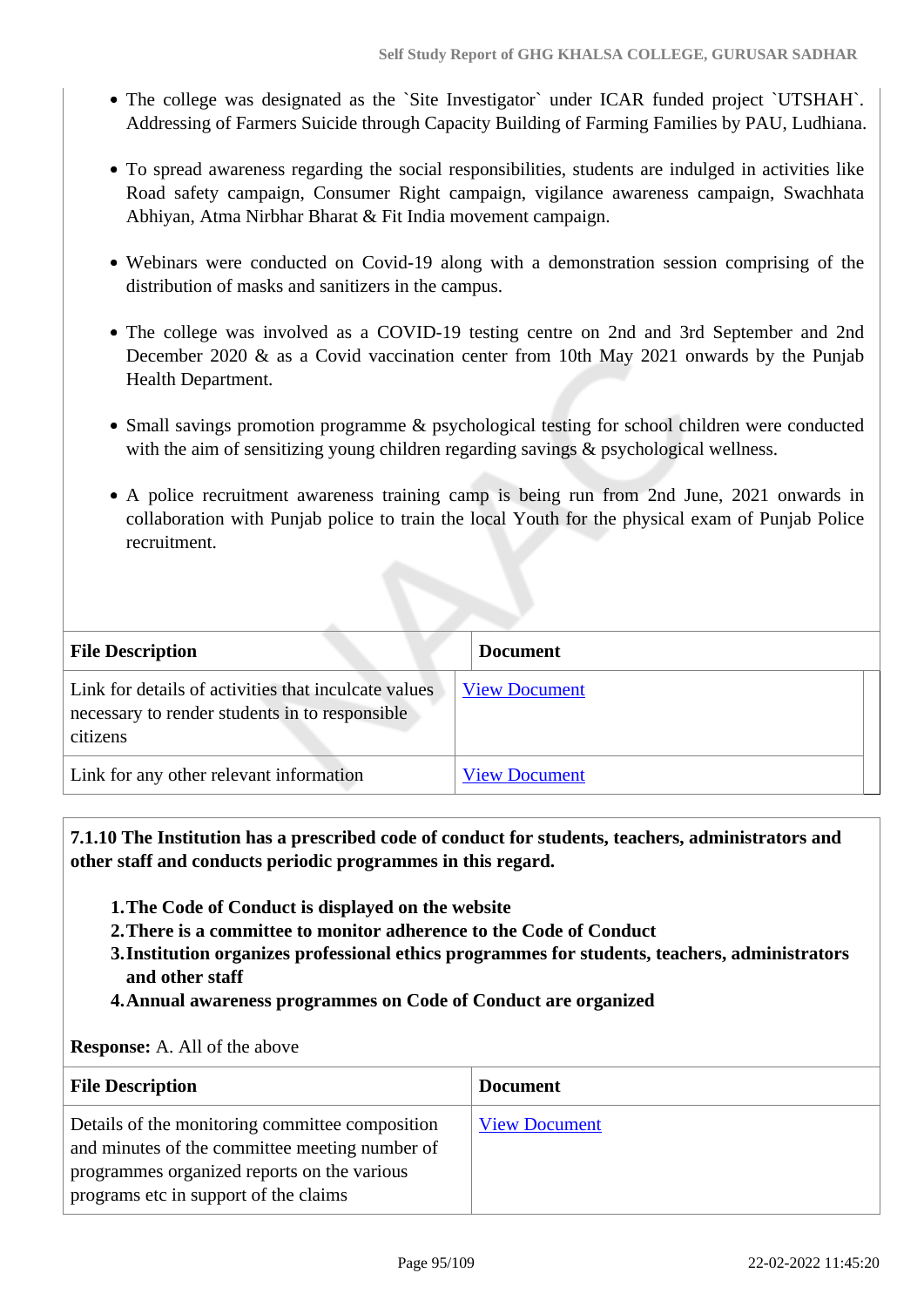**7.1.11 Institution celebrates / organizes national and international commemorative days, events and festivals (within 500 words).**

#### **Response:**

#### **Consumer Rights Day**

15th March – World Consumer Rights Day (WCRD) is celebrated annually by the commerce department in the college campus to assure awareness regarding consumer rights that must be protected and respected.

#### **Independence Day & Republic Day**

15th August – Independence Day and 26th January – Republic Day are celebrated in college premises with a flag hoisting ceremony every year. The spirit of patriotism is highlighted among the students by creating a feeling of responsibility towards the community and country.

#### **Basant Mahautsav**

Basant-Mahautsav is celebrated every year by the department of music. Students irrespective of any diversity participate in this event with great enthusiasm and zeal.

## **R D Burman Day**

To pay tribute to the great legend R.D.Burman a musical eve was organized by the Music department in the college campus.

## **Festivals**

All the festivals are celebrated with zest and zeal in the campus. Literary festivals, Gurupurabs – anniversaries of Sikh Gurus are celebrated every year with great enthusiasm. Various activities like Akhand-path, Shabad-Gayan,Religious book exhibition and turban tying competitions, Langar (a community meal) etc. are organized on the campus. Institute had a grand celebration on the 550th ParkashPurab of the first Sikh Guru Nanak DevJi (2019).

## **World Food Day**

World Food Day is celebrated with a view to looking forwards to the future we need to build together with the theme "Grow, Nourish Sustain, together our actions are our future".

#### **World Environment Day**

World Environment Day is celebrated to create awareness and action for the protection of the environment.

#### **National Press Day**

A seminar celebrating the National Press Day was organized on 'Modern Day Journalism: Current Scenario & Challenges' in association with the Raikot Press Club at the college campus.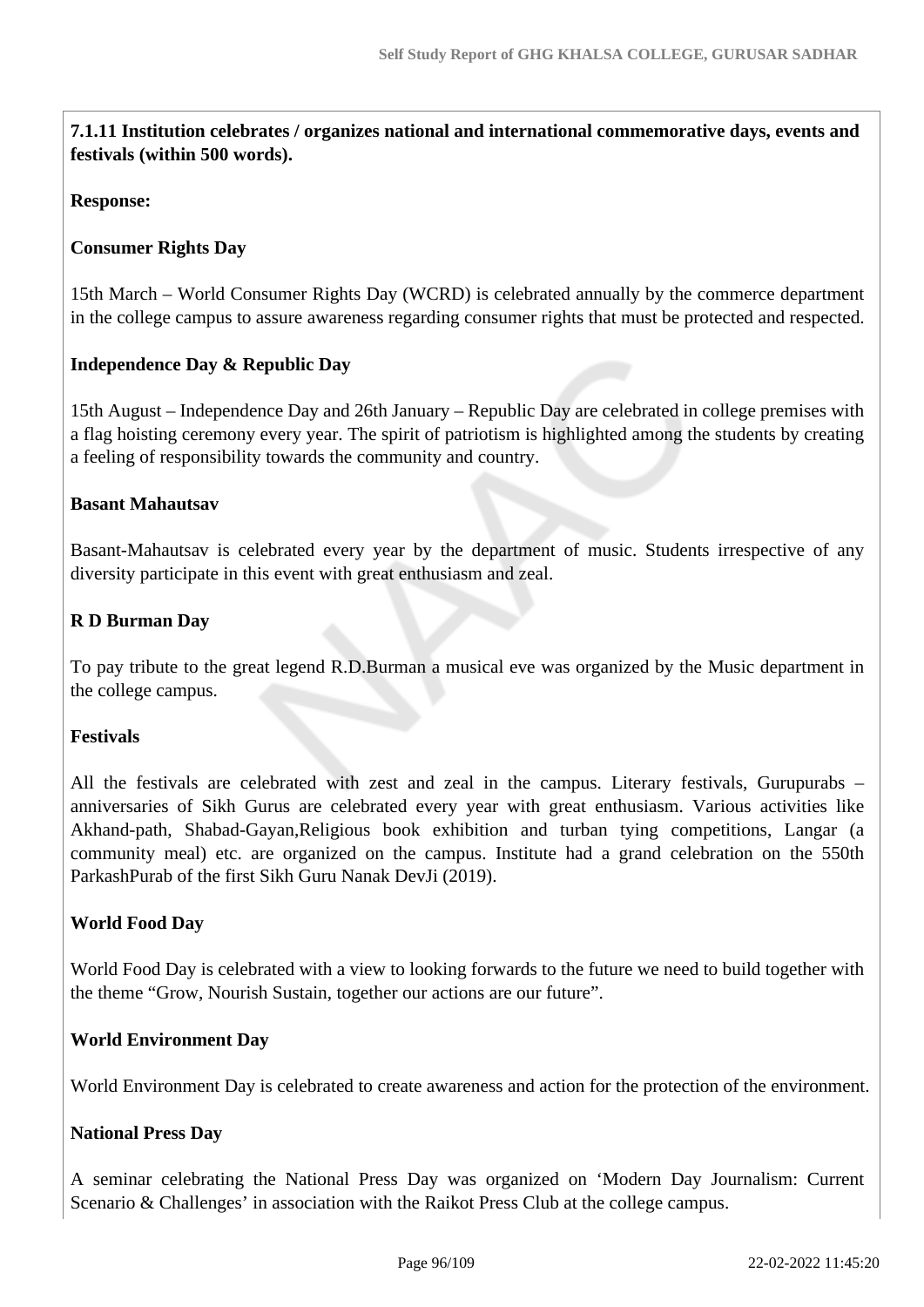| <b>File Description</b>                                                                        | <b>Document</b>      |
|------------------------------------------------------------------------------------------------|----------------------|
| Link for any other relevant information                                                        | <b>View Document</b> |
| Link for Annual report of the celebrations and<br>commemorative events for the last five years | <b>View Document</b> |
| Link for Geotagged photographs of some of the<br>events                                        | <b>View Document</b> |

## **7.2 Best Practices**

 **7.2.1 Describe two best practices successfully implemented by the Institution as per NAAC format provided in the Manual.**

**Response:** 

**1.Sports Centre of Excellence**

**Objective:** - Sports is not only a means to achieve mental and physical health but also a provision of turning dreams into reality. The inception of the Centre of excellence was aimed at:

- Producing world class elite athletes from the College and surrounding villages.
- Fostering the development of lifelong sports activities across a range of population groups.
- Enabling low-participation groups and disadvantaged populations to partake in sports and physical activity.
- Empowering communities to provide opportunities for participation in a variety of local programs and events.
- To support schools in providing a diverse range of opportunities for participation in sports.
- To promote linkage between clubs, schools and communities.

## **The Context:**

The Sports Centre of Excellence was a Project which needed world-class infrastructure. Though, the college has a very spacious campus, the Sports complex was to be constructed according to the specified guidelines and the proposed site plan, was at the place where the residential flats of staff members existed. It was a dilemma for the management, how & where to adjust these families of staff members, because the families had their own apprehensions about shifting outside the safety and security of the campus, even for few months. So keeping in view the rehabilitation of these employees, the management renovated the flats which were not being used. Apart from this some guest houses were converted into residential flats at the earliest, so that no family feels harassed. The project was delayed from its completion deadline. When the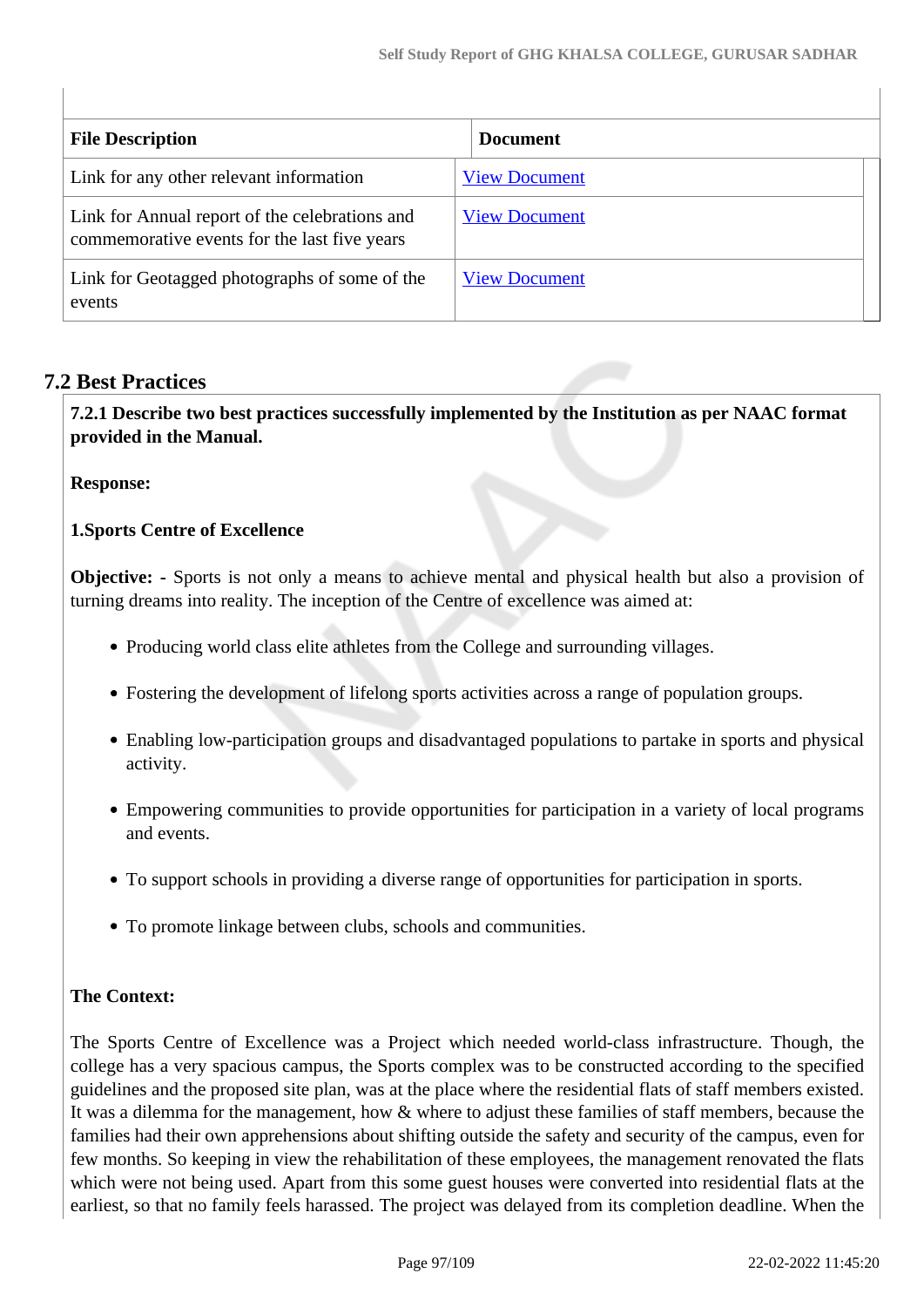management got a satisfactory response from the resettled families the project was brought into existence.

**The Practice:** Lack of infrastructure is one of the most important factors for the apathy of the sports in India. Since infrastructure is necessary for training and organizing games, its non-availability and its access to only a few sections of the society, have adversely impacted the sports participation and the quality of sports persons. The college is the first choice and a dream destination for the budding sports talent all over the region because the institution supports and nurtures talent in youth by providing them the best of the infrastructure, equipment, coaching facilities and competition exposure.The College is enriched with the following sports facilities:

- An indoor shooting range (10 mtr, for rifle and pistol)
- A football ground(grass):179865 Sq feet
- A hockey ground 5-A side astro turf
- Hockey ground grass:159166 Sq feet
- 400 mts Standard track
- Basketball court cemented
- Volley ball courts (2)
- Badminton courts
- Archery range: 100614 ft.
- Open Gym Facility
- Wall Bars
- Multipurpose Gymnasium
- Water sports center
	- Bishop Cotton School, Shimla organized their annual football and hockey camps in the college.
	- Indian Navy Water Sports team Camp was organized from 06.08.18 to 02.12.18.
	- MOU's have been signed with five different Schools.
	- The teams of various colleges have received training for water sports in the Water Sports Centre i.e Khalsa college Ludhiana, MCM DAV College,Chd, DD Jain College, Ldh, Khalsa College,Sec- 26,Chd, Baba Kundan Singh College, Muhar, SD College, Chd and Govt, College, Sec -46,Chd.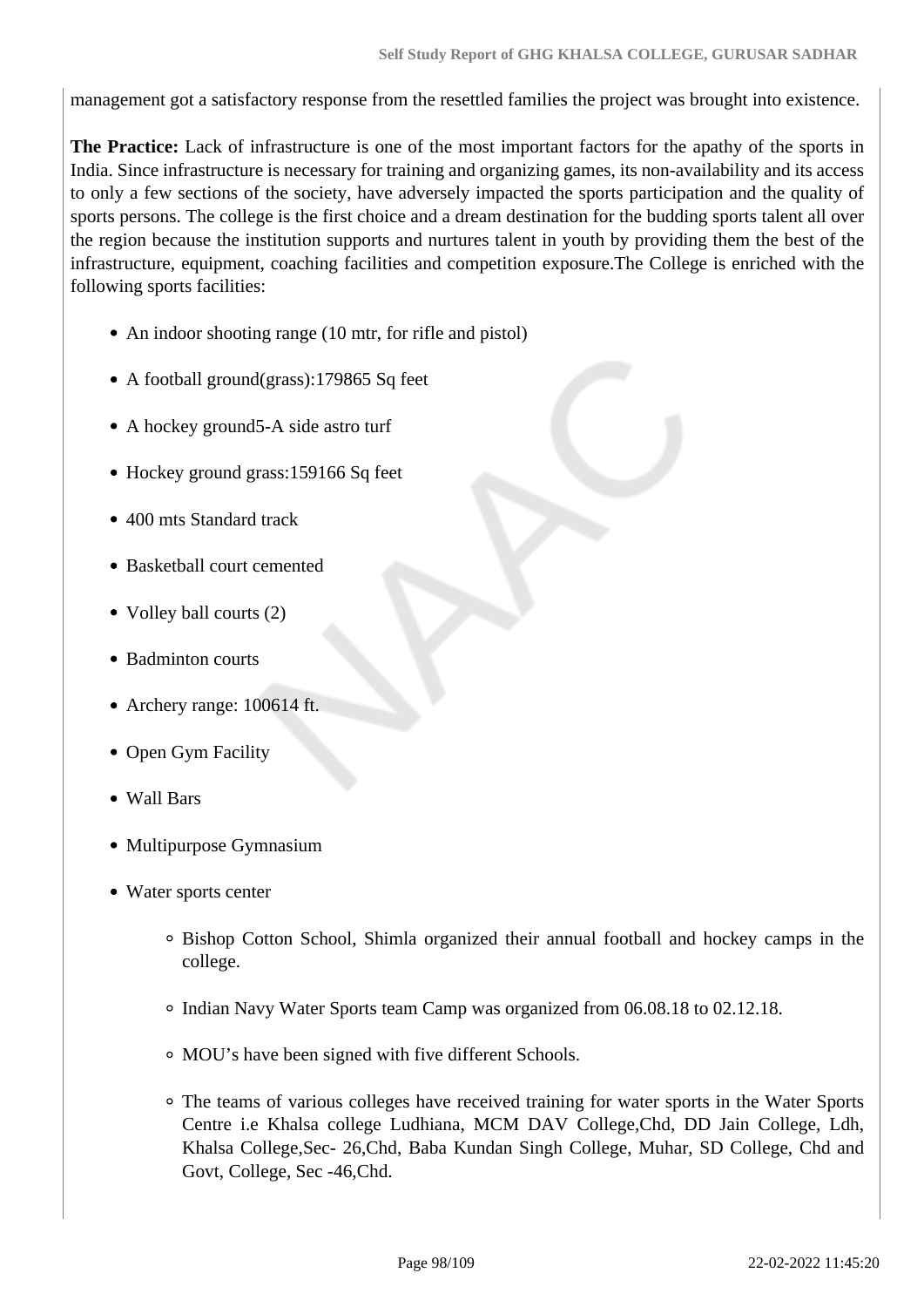Sports persons from Manipur, West Bengal, Bihar, Jharkhand, Uttrakhand, UP and J&K are seeking training & studying in the college.

The timings for trainings of various games are flexible and in accordance with the schedules of the students studies.Traning is provided by trained experts who themselves have earned a good repute in the concerned game. The college Sports Complex provides extension services to the community. The record of the visitors is maintained by issuing a gate-pass and keeping a record of their arrival and departure at the Campus main gate.

**Evidence of success:** The practice has a positive impact on the performance, physical abilities and attitudinal changes among the beneficiaries. The review indicates that the center has been successful in producing a long list of players with National and International repute.

Participants of 18th Asian Games held in Jakarta ,Indonesia (2018) are listed below:-

- Purohit Baroi (Kayaking)
- Anjali Bashishth (Canoeing)
- Dolley (Sepaktakraw)
- Nazis Mansoorie (Canoeing)
- Manisha Kumari (Sepaktakraw)
- Sandeep Chaudhary set a new World Record in Javelin Throw at Asian Para Games, Jakarta, Indonesia (2018).
- The Institution is serving youth not only at the local level but our catchment areas extend beyond the boundaries of the state. Students from Rajasthan, Haryana and Himachal Pradesh are also being benefitted from the infrastructural facilities available at this institution. In addition, students from 40 neighboring schools have participated in various tournaments in the college. The facilities provided to other Institutions are listed here:
- Simranjit Kaur qualified for junior World Cup Archery Championship in 2018.
- The college has won 122 medals in International, National and All India Inter- University level competitions. The medal tally is:-

| Year        | Medals |
|-------------|--------|
| $ 2016-17$  | 35     |
| $ 2017-18 $ | 55     |
| $ 2018-19 $ | 13     |
|             |        |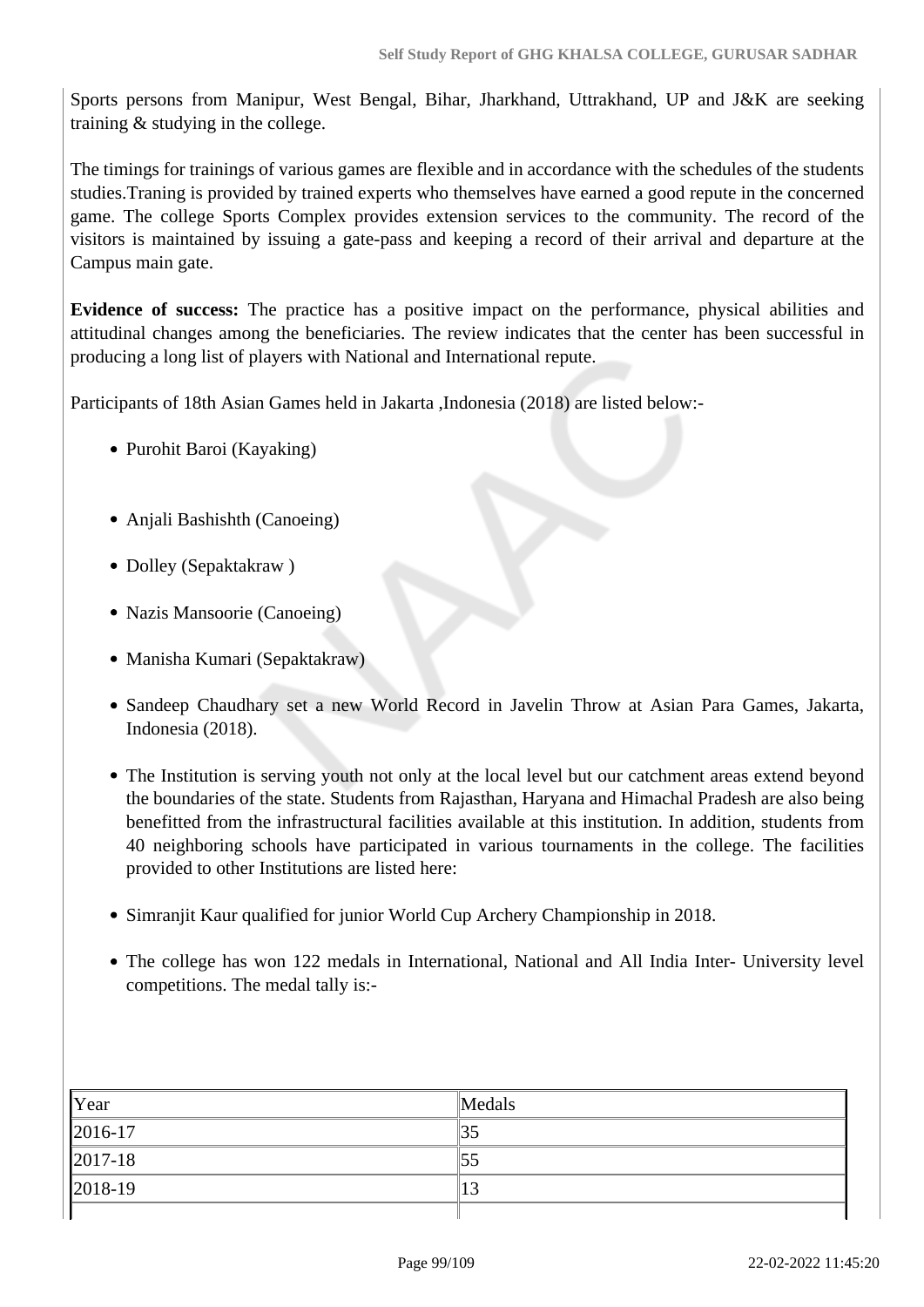| $ 2019-20$               | ື້ |
|--------------------------|----|
| ിറ്റ<br>70.7.<br>1202021 | 06 |

Apart from the above the College has also bagged a large number of medals in Inter-College level competitions. The Center of excellence has also produced Elite athletes from trainees who are not studying in college but only get training here.

Another feather in the cap is that Sports Authority of India has signed an MOU with the college in November 2020, referring the college as an 'Academy' for bringing excellence in sports.

**Problems Encountered and Resources Required:** The practice had its own complications. The first basic problem encountered was the availability of coaches for games like archery, shooting and water sports as infrastructure and facilities for these games are not available in the region. So, the coaches were employed from other states and, they were provided free boarding and lodging in the hostels. The second problem was, the permission for using the Abohar canal for the water sports activities, from the Department of the Irrigation, Govt of Punjab. The Abohar canal runs next to the college campus and was the only accessible water body near the college premises. The existence of the water sports centre lied on the positive nod of the Irrigation department, which was very essential but seemed impossible due to the hesitation of the department. The institute had to pass through various hurdles to create first of its kind water sports centre in Punjab.

## **2. Adoption of Non-teaching Staff Scheme**

**Objectives :** The non-teaching employees are the real backbone and support of any institution. Their physical and mental well being affects the output generated by them. But as in general, it is observed that these staff members belong to the lower socio-economic class. They are less educated and hence are not able to tackle their problems with competence. To aid, these members, this practice was augmented. This was a novel practice but before it was introduced, it required the consent of the teaching and non-teaching staff members. As a result, the administration arranged a meeting among the teachers and non-teaching faculty to discuss the matter and the implementation of this exercise. This practice intended to break the barriers which resulted in inhibiting the mental health, wellness and overall growth of the non-teaching employee and his family. This value inculcated generosity and a sense of social responsibility among the teaching faculty.

**The Context:** The noble objective had its own type of problems. So, after a number of discussions with the all concerned, the college set up its mind to do maximum possible efforts to help these people lead a stress free, healthy and happy life.

- After comprehensive deliberations with teachers and the management, it was decided that all the non-teaching employees should get this benefit.
- This practice also helps understand the struggles, stresses and strains these people go through without sharing their pain, and at times land in the hands of wrong people who can misuse them.
- Awareness regarding higher studies for themselves or their children becomes the responsibility of the adoptive employee.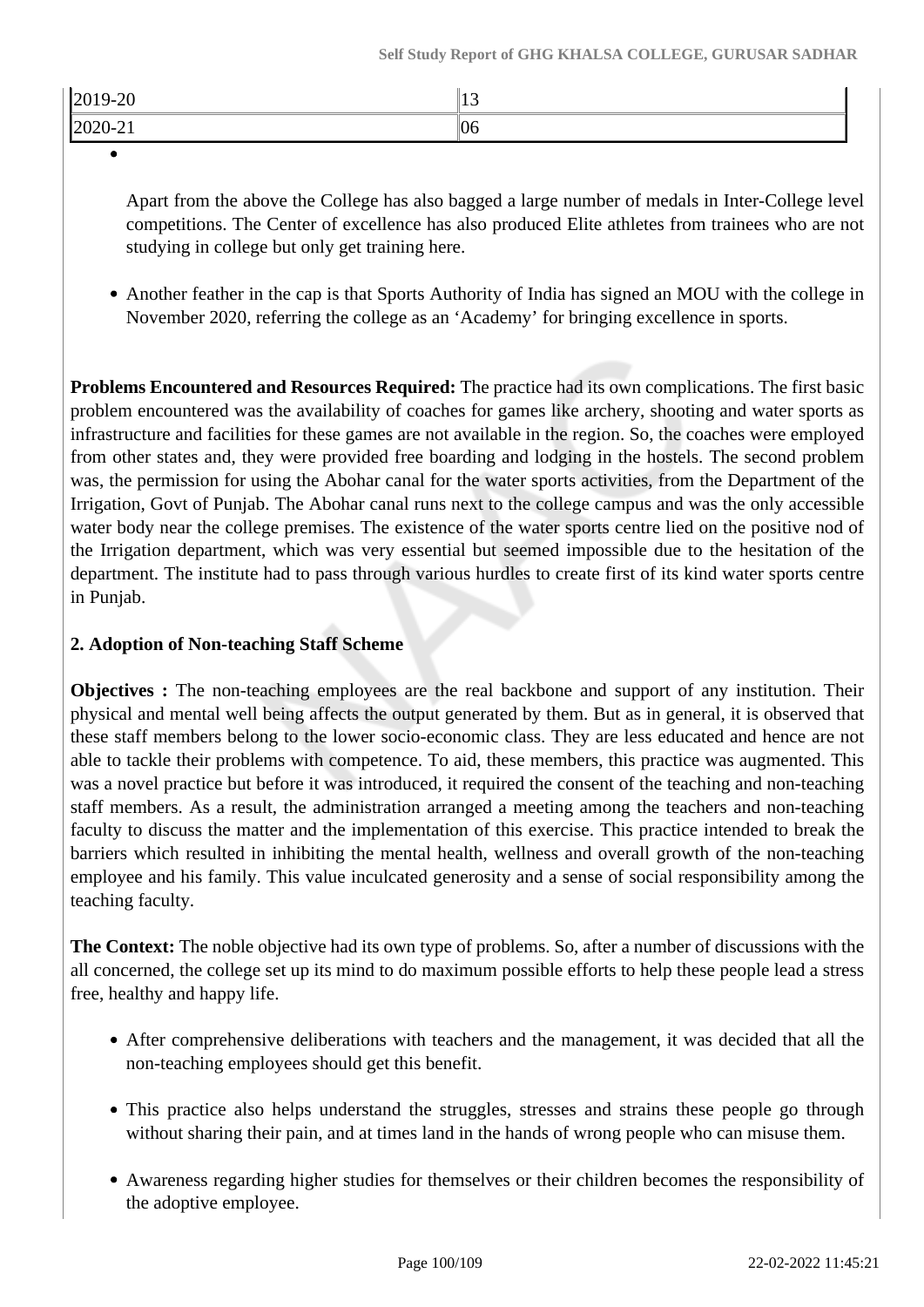If they face some sort of problems like serious health issues, family problems, studies, wellbeing of their children and If the adoptive employee cannot handle the concern alone, then the matter is brought to the notice of the Principal and other concerned committees and a positive solution is sought.

**The Practice:** The adoptive teacher and the adoptee, meet on a regular basis on the working days if necessary . It is compulsory for every adoptive to keep in touch with the concerned adopted member.

There is specific proforma maintained by the adoptive member which carries the details of the Adoptee. The details consist of the name and the department of the adoptive and the name of the Adoptee, Designation, and Residential Address, details of his / her spouse. The details of children also include special interests of the children skills, curricular activities, choice of subjects and ambition. These details help the adoptive to get a deeper analysis of the psycho social development of the child. A follow up chart is also maintained which includes the details of every meeting between the adoptee and the adoptive in a hierarchy .These meetings are a regular feature of this practice.

The support provided to the Non-Teaching employees include an assortment of social support in the form of emotional nurturance, informational support like advice, creating a sense of belonging making it a family affair and tangible support in the form of financial assistance which is provided at the times of some traumatic events and it is perceived that the person is going through a financial crisis due to expenditure related to the treatment etc.

All the faculty members go in for a free medical check-up at the Medical Camp which is organized annually in the College Campus. Free medicines are provided in this camp. It becomes the responsibility of the Adoptive member to guide the adoptee regarding further treatment, arrange for a appointment from a specialist and regular check-ups if needed for effective management of chronic diseases.

On the educational front, the adoptee's and their children are also provided educational guidance and support .This is needed because individuals differ on intellectual abilities, interests, motivation and aspirations about which the adoptive already gets to know from the details about the children of the adoptee. Guidance and help is rendered to the adoptee's children regarding admission to certain courses in the campus where their children are given a concession of 50 percent.

And if needed they are provided guidance regarding admissions in the schools or courses appropriately, according to the interests of their children outside campus.They were also made aware of importance of virtual classes in the time of Covid pandemic.

**Evidence of Success**: Improvement in the adoptees psycho-social atmosphere was observed through interactions and communication skills.. Establishment of a vibrant relationship between teaching and nonteaching staff has developed which has provided a congenial atmosphere in the campus. There are a few examples i.e. Mr. Sanjay, who works as a sweeper, was utterly disturbed due to the instant illness of his wife (Suffering from severe cholecystitis ). As he brought the matter to the notice of the adoptive, he was given a financial help of Rs. 10300/- for Cholecystectomy, apart from being guided at the best place of treatment. Sanjay's wife was operated upon and is absolutely fine now. Mr. Nirmal Singh, a peon was very much in distress due to the sudden fatal accident of his son in law (who is bedridden due to the spinal injury).The matter was noticed and immediately a help of Rs. 67000/- was collected and paid as the hospital bill. Now Nirmal Singh is in a better condition and psychologically strong enough to accept the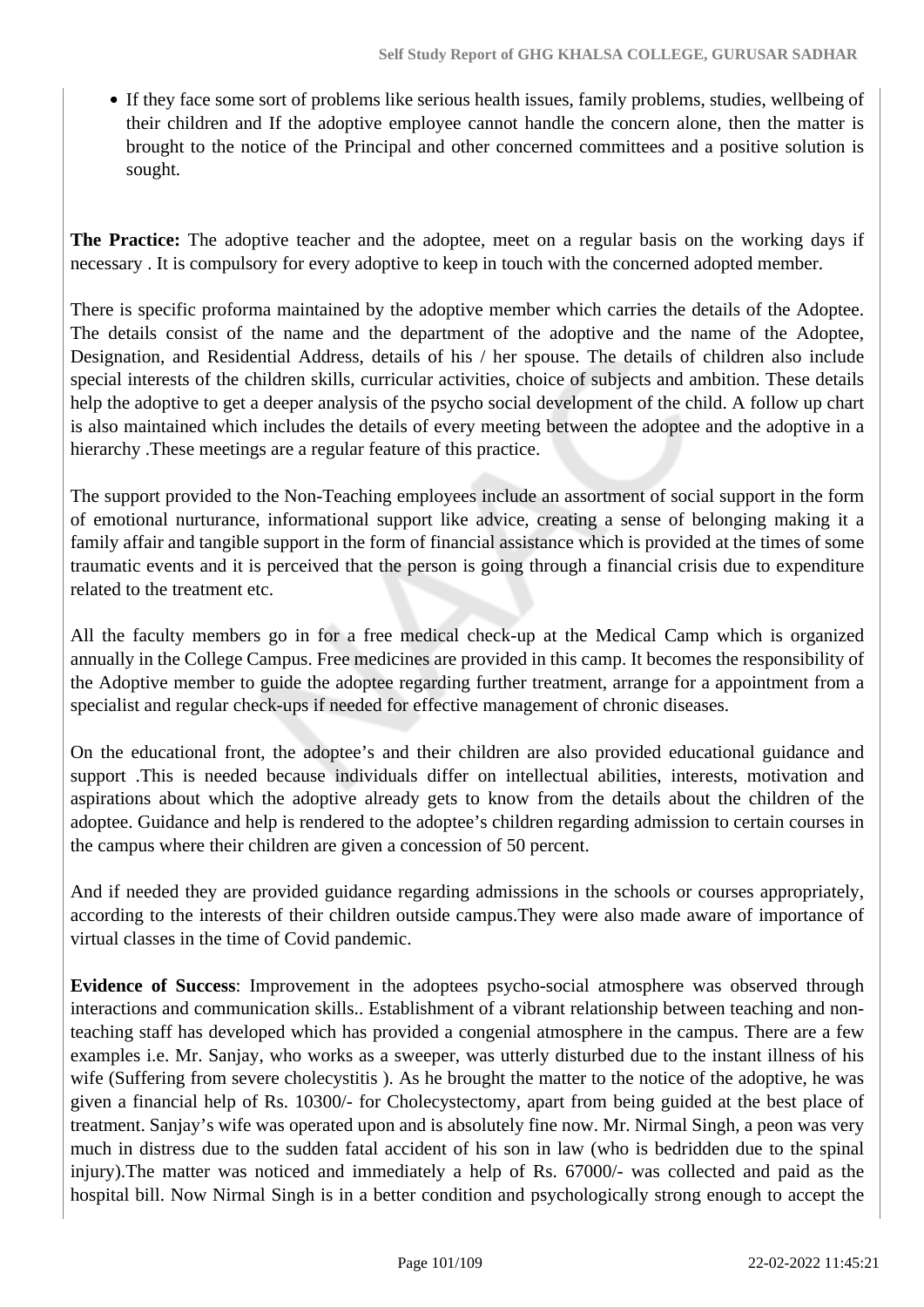reality. The entire staff of G.H.G Khalsa college was fully vaccinated for Covid-19 in the vaccination camp organized by the college itself. The above efforts resulted in an improvement of the atmosphere of the college with better group cohesion, a fostering environment and more productivity.

**Problems encountered and resources required**: The diversity in the human background and upbringing does affect his mental makeup and it takes time to confide in the person who is a colleague but still a total stranger to a person's personal life. In the initial stage, behavioral traits like introversion, indifferent attitude and a feeling of embarrassment were the problems encountered. Some of the members of the nonteaching staff were reluctant to this idea as they felt that this was a dis-respect to their privacy. The college had to overcome many of these impediments to persuade the staff members in favor of this practice. It took time for the non-teaching and teaching staff to reach a level of intimacy and acceptance which was essential for the success of this practice. At present, the situation is such that all the non-teaching employees have an adoptive member.

| <b>File Description</b>                                  | <b>Document</b>      |
|----------------------------------------------------------|----------------------|
| Link for Best practices in the Institutional web<br>site | <b>View Document</b> |
| Link for any other relevant information                  | <b>View Document</b> |

## **7.3 Institutional Distinctiveness**

 **7.3.1 Portray the performance of the Institution in one area distinctive to its priority and thrust within 1000 words**

## **Response:**

## **Institutional Distinctiveness**

"A wonder in rural setting" as mentioned by The Tribune (Newspaper) in the editorial by Mr. Prem Bhatia, the college education is based on values enlightened by the Moto "Mann Neeva Matt Uchi" (Simple Living High Thinking). There has been relentless effort for all round development of the college. Goals are defined through its vision to make the college a center for excellence in every field. Vision and mission of the college is to provide better education for the youth advancing towards the world leader nation-India.Initiated as a Gurmukhi pathshala in the premises of the village Gurudwara, with the blessings of Guru

Hargobind Sahib and Nihang Shamsher Singh, the pathshala gradually transformed into an undergraduate and then a post graduate institution. The college is enriched with 08 UG courses, 09 PG courses apart from vocational courses in Medical lab technology and Food processing and quality management.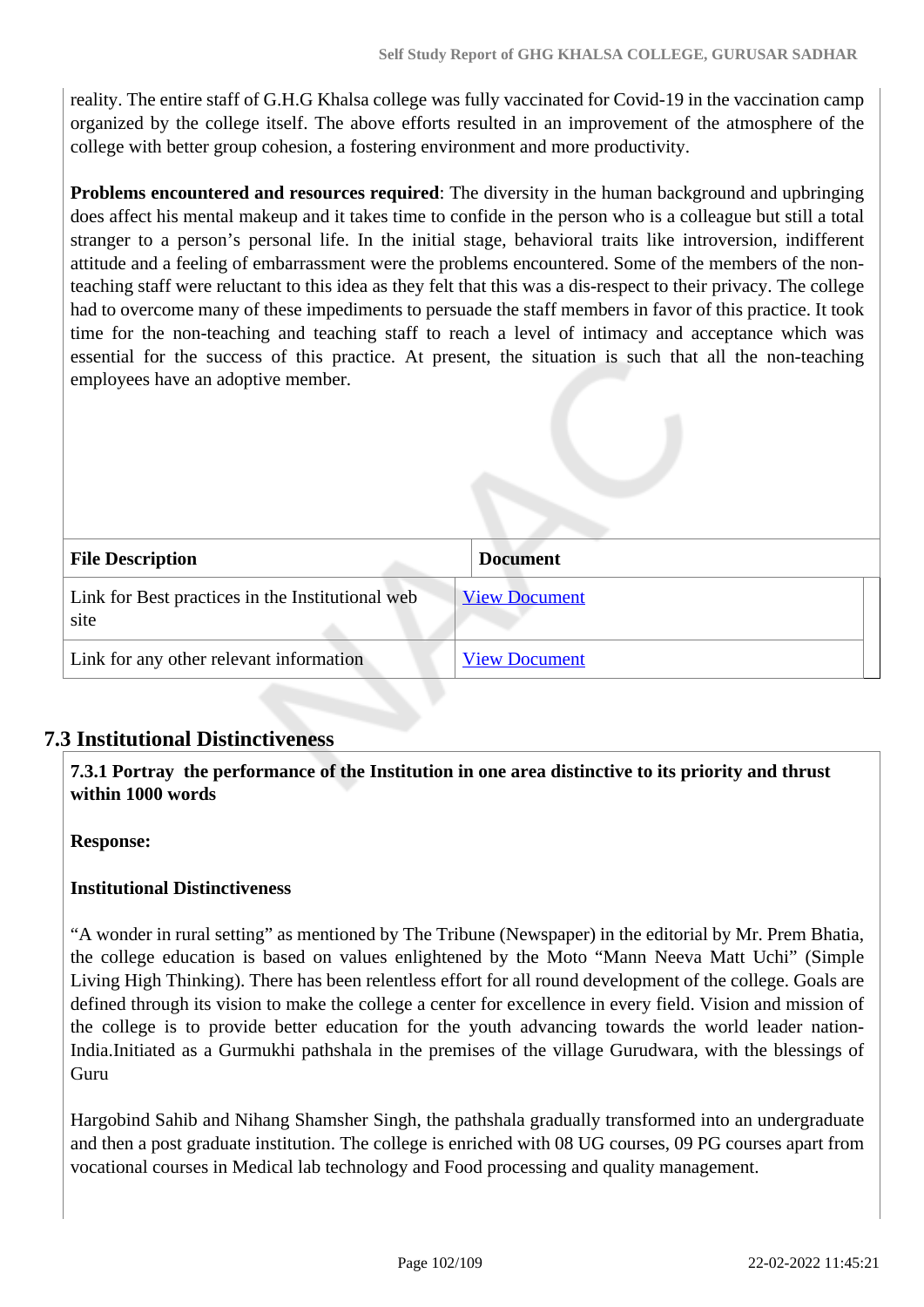Since, most of the students come from socio-economically backward families with an average academic caliber there have been efforts to make them skilled for various professions, to earn a livelihood. Simultaneously the college authority takes the endeavor for academic excellence of the students with a high potential.

The campus is spread over 26 acres of land. As per requirements the college creates necessary infrastructure systematically and continuously keeping in view future vision. The college provides excellent infrastructure with 48 class rooms, which are full of natural light, spacious and very well ventilated. The college also provides separate staff rooms for each and every department and a common staff room as well. Apart from this there are 2 common rooms, 1 seminar hall, conference hall, library building, reading rooms, an administrative block, staff quarters for the teaching and non- teaching staff, the Principal's Bungalow, girls and boys hostels and above all an indoor shooting range and gymnasium are a part of the infrastructure of the college.

To cater the academic needs, the college gives priority in providing better infrastructural facilities. The college has various laboratories for subjects like 03 physics labs, 03chemistry, 01 psychology lab, 01 botany lab, 01 zoology lab, a language lab, 03 computer science labs, 01 medical lab technology lab, 01 food processing lab and 01 music room.

A Centre for IGNOU was established in the College Campus (Indira Gandhi National Open University) in the year 2014. This center provides educational access to people who are unable to get regular education or cannot attend college anyhow. Since its induction the center has produced 1768 under-graduates, post graduates and certificate and diploma holders in all.

The college has a fully equipped gymnasium for the all-round development of students. An indoor shooting range (fully AC) is available for staff and students. The college has a basketball court, badminton court, a hockey astro turf and two naturo turfs. The college has a water sports center established with the permission from the Panjab irrigation department. The water body used for water sports is the branch of Abohar Canal which runs next to the college campus. This centre has resulted in producing international level women rowers and canoers which was a distant dream for the people of this area.

Students are trained and motivated to take part in various games. Lucrative incentives like, free boarding lodging and education are provided to the meritorious sports persons and academic achievers as well. Apart from this, free track suits and sports kits are also provided to the winners to boost their confidence. Sports Authority of India has signed an MOU with college for promoting sports participation and training in the area.

The major bulk of students including girl students are coming from the villages in this district and the neighboring districts as well. Hence, the college has well-structured hostels for girls and boys with all the modern amenities. As the institute caters the need for more than 300 villages of the area in providing higher education, it has started a bus service for the girl student with a pick and drop facility from their villages to the college campus at a very nominal fee. The college has 6 buses which run too and fro on various routes of the area.

The Institute also takes special care in counseling the students on various issues like gender equality, gender sensitivity, mental health and wellness etc. The faculty members keep in touch with students providing them with the best of a fostering environment so that none of the barriers can hinder their education and exposure.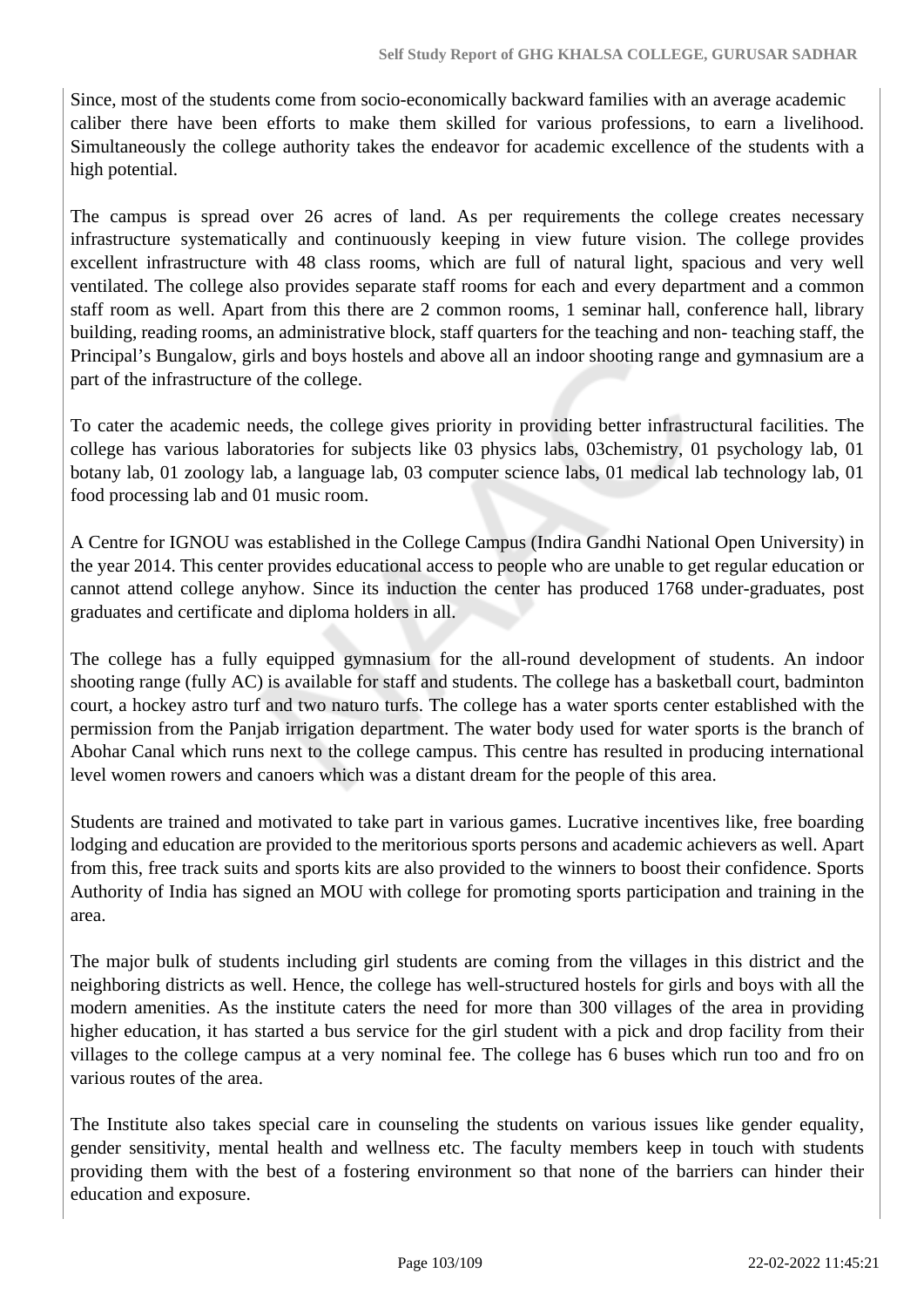Conduct of carrier guidance and counseling activities is a regular part of the curriculum which helps students to acquire potentials to mould them according to their future goals and ambitions.

Usage of power point presentations, E-learning resources, models, charts, smart-class rooms is done.

Conduct of assignments, tutorials for mentoring, class tests, group discussions and presentations are encouraged.

Remedial classes for slow learners so as to improve the learning skills of the students are conducted regularly.

To impart social responsibility and leadership qualities, NCC and NSS conduct regular activities like blood donation camps, Sawachhta-abhiyan , tree plantation, traffic safety drives and rallies and awareness drives.

The effective IQAC motivates the faculty to adopt an innovative process in teaching learning process. The innovative teaching approaches which are a combination of traditional lecture method along with other methods help the young minds to increase their learning capacity.

Our commitment as responsible stewards of the extra-ordinary campus is blessed with a devotion to ensure bio-diversity, eco- consciousness and reverence for the gift of nature.

Taken together these strengths have contributed in ample as measures towards the creation of a culture in the college campus that is uniquely our own and it energizes us all in what we do and knits us together in an education community.

| <b>File Description</b>                                  | <b>Document</b>      |
|----------------------------------------------------------|----------------------|
| Link for appropriate web in the Institutional<br>website | <b>View Document</b> |
| Link for any other relevant information                  | <b>View Document</b> |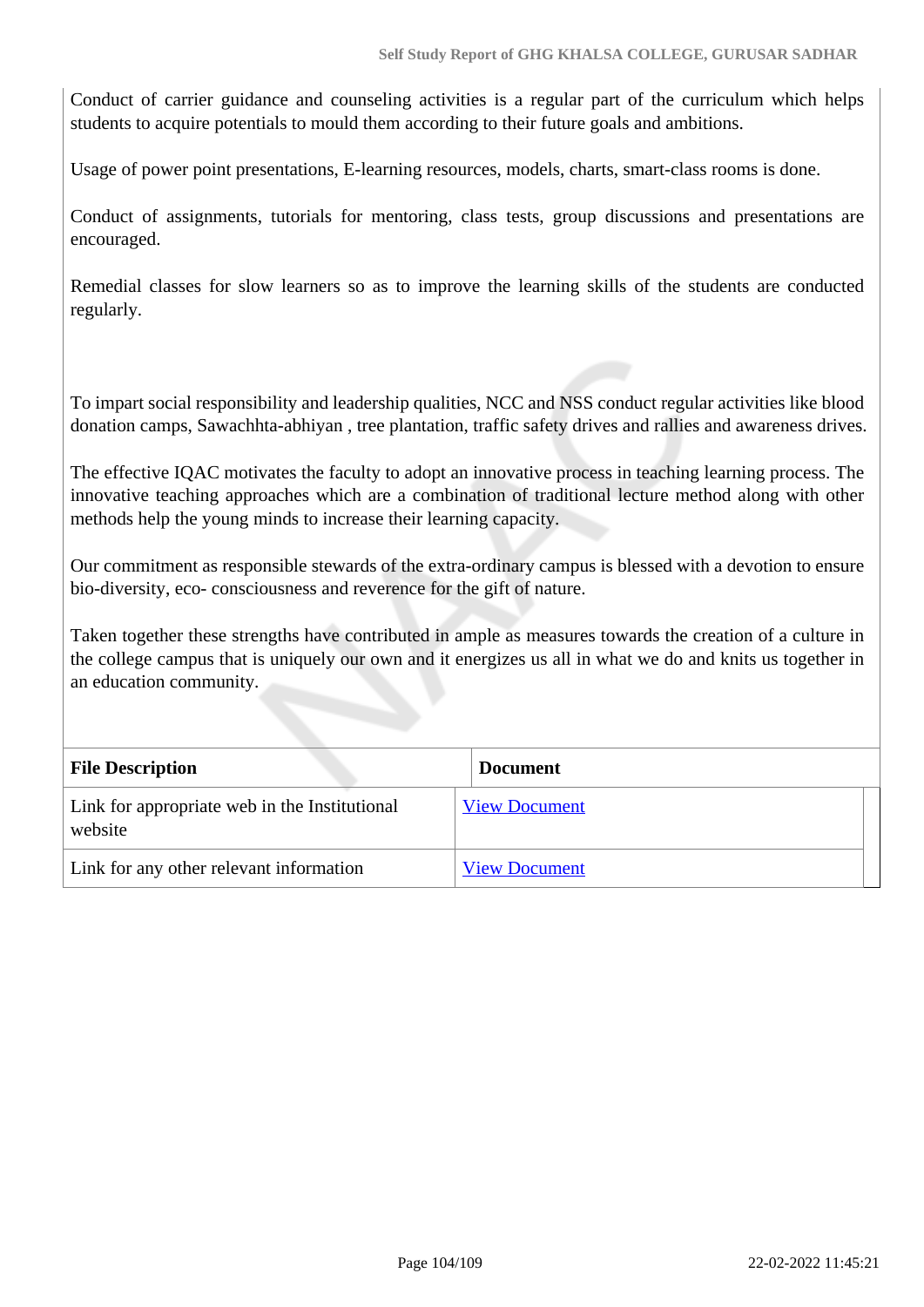# **5. CONCLUSION**

## **Additional Information :**

The Governing Council has continuously endeavoured to translate the idea enshrined in the college motto "Simple Living and High Thinking (Mann Niwan Mat Uchi).

- The institution presents a unique example/model for others in this region for its development, which is mostly attributed to availing the financial assistance rendered by apex body i.e. University Grants Commission under various schemes/projects.
- Infrastructure for academics, sports and co-curricular activities is not only adequate but also par excellence, i.e. two stadia, six-a-side hockey AstroTurf, indoor shooting range & gymnasium, archery range, auditorium, open-air theater, well-equipped laboratories, info-tech centre, well maintained botanical garden with biodiversity, well-stocked library, a seminar hall, ideal separate hostels for boys and girls, hobby club-cum-instrumentation workshop, student center-cum-cafeteria, faculty residences, a residential colony for non-teaching employees, etc.
- High-speed internet connectivity is available via Wi-Fi in the entire campus.
- This institution has a unique distinction of having on its rolls students from almost all the states of the country due to the close vicinity of Air Force Station, Halwara.
- The vision, mission and objectives of the college are inscribed in the environment of the college. The traditions and values of this institution get imbibed into the soul of every person on the campus. We do communicate the vision, mission and objectives of the college to students, teachers and other stakeholders through prospectus, college magazine 'GURUSAR', functions-festivals and college website www.ghgcollegesadhar.org.
- Alumni of this institution are the best ambassadors of the institutional traditions and values, not only in the region but also at national and international levels.
- The institution has a full-fledged workshop established in 1989 with aid of UGC, for all the maintenance work, A full-time Junior Engineer (Civil), a carpenter, a plumber and an electrician have been appointed on a permanent basis.

## **Concluding Remarks :**

With the benign blessings of Guru Hargobind Sahib, the magnificent edifice of GHG Khalsa College, Gurusar Sadhar, was established in 1948. The foundations of the college date back to the 1920s, when with the visionary dream of Nihang Shamsher Singh Ji, a 'Gurumukhi Pathhshala' was started on this place which was once considered to be a waste stretch of land. This impetus over the years evolved into the present-day degree college. The purpose behind its establishment has always been to cater to the higher educational needs of the rural population with the motto of 'Simple Living & High Thinking.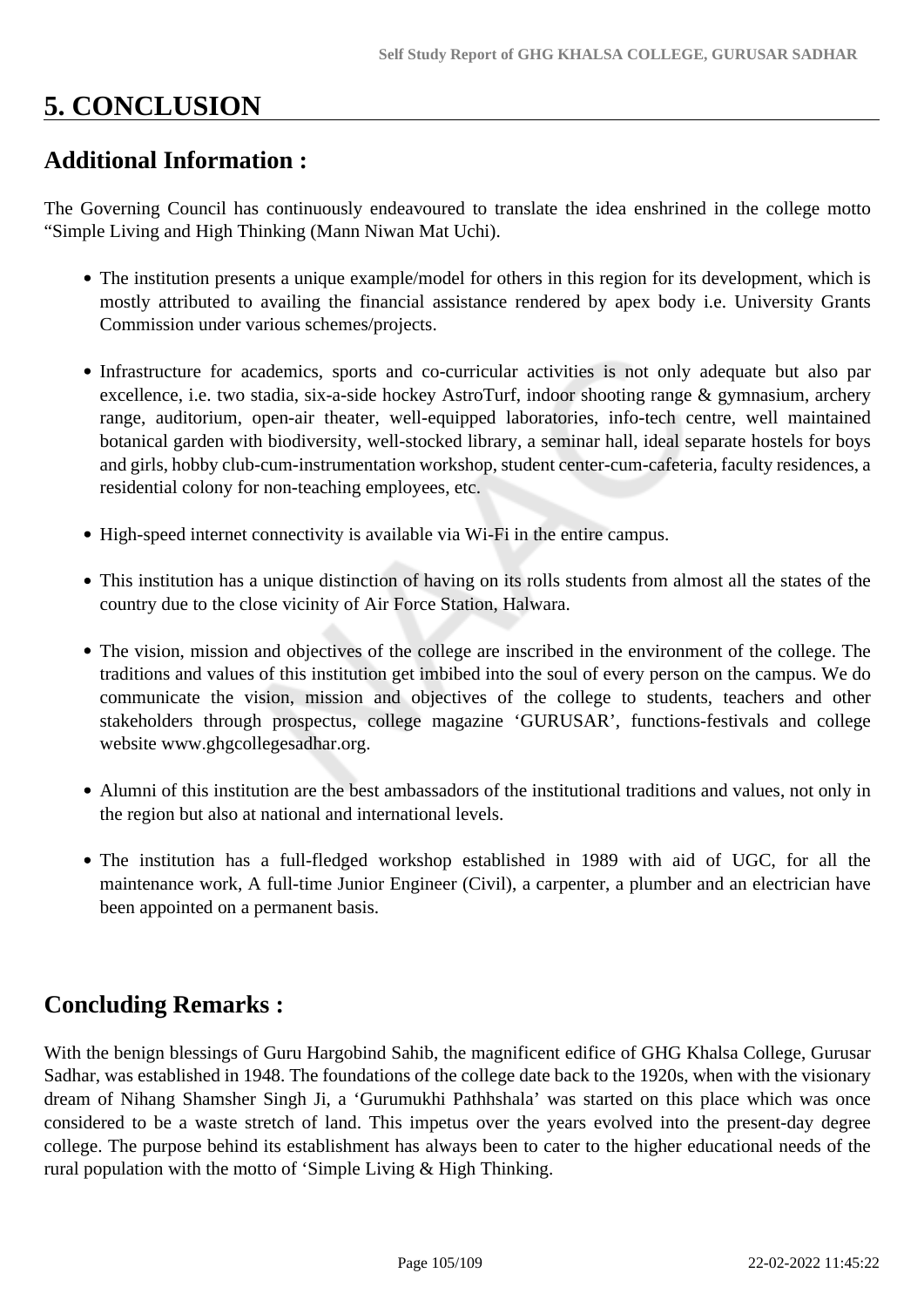Presently, this great institution of higher education, which is known as "A Wonder in Rural Setting" has students from all over India, studying in multi-faculty, graduate and post-graduate classes. The sprawling campus spreads over 26 acres of land and includes State-of-the-art infrastructure. The beauty and grandeur of the institution are further enhanced with well-kept lawns, sprawling grounds, a fountain and a pollution-free atmosphere.

The institution is the right blend of traditional values in the modern era, with its unique ability to make steady yet tremendous progress with respect to the changing education scenario. Initially, only conventional subjects of science and arts streams were offered, but with the passage of time, advanced subjects along with vocational training were also introduced.

This college has been the nursery of many stars shining in the field of games and sports at university, Interuniversity, state, national and international levels. The institution has produced 4 Olympians (Col. Jaswant Singh, Didar Singh, Ramandeep Singh and Sandeep Singh - Hockey), 5 Asian Games winners, 20 national medal winners, and 36 international players, along with many individual and team champions at the university level for several times. In Para World Cup, our student Sandeep Chaudhary created World Record. The college additionally started providing sports training in Archery, Canoeing, Kayaking and Rowing.

The college is, thus, making progress by leaps and bounds under the able and judicious guidance of the College Governing Council.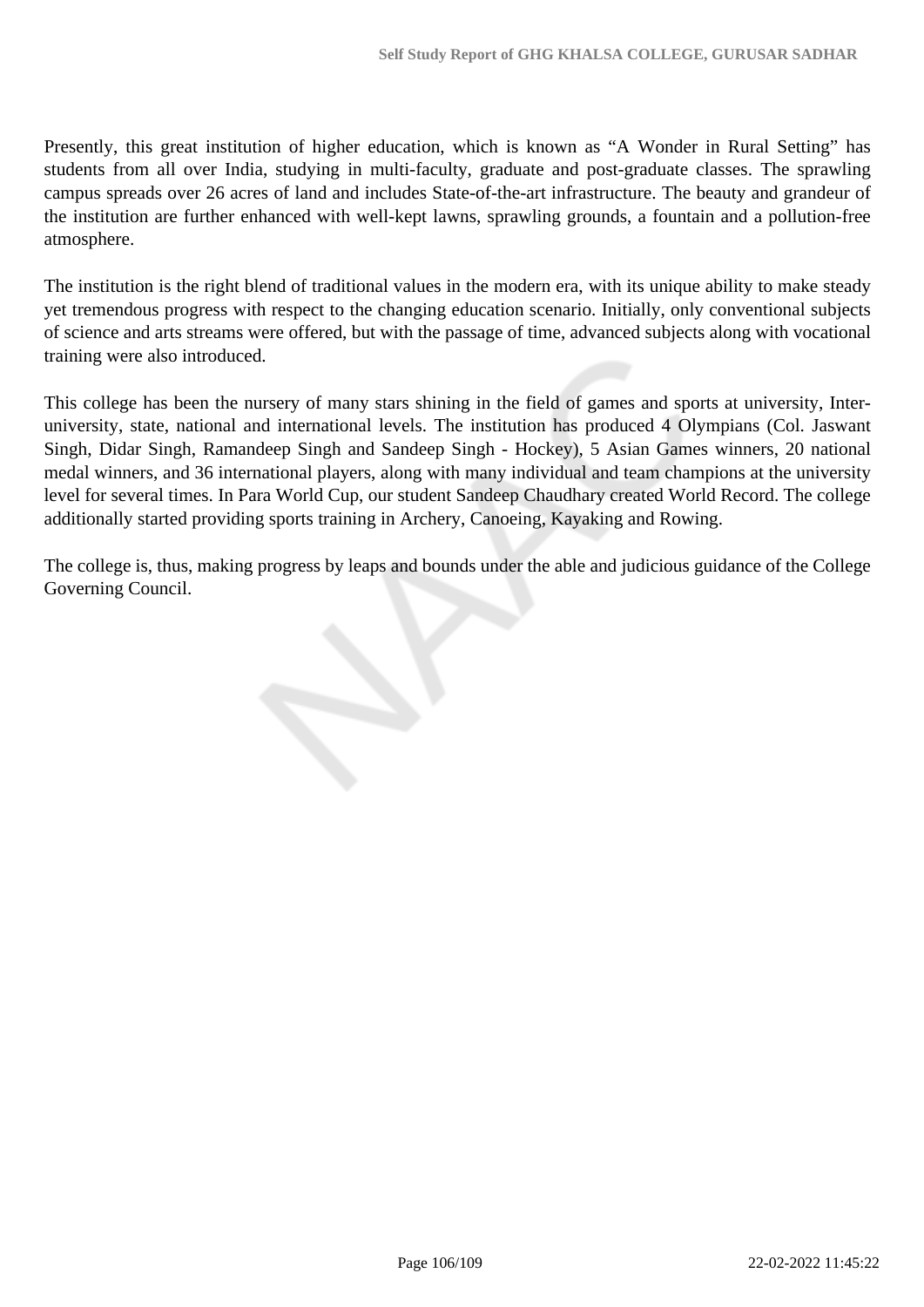# **6.ANNEXURE**

## **1.Metrics Level Deviations**

|       | Metric ID Sub Questions and Answers before and after DVV Verification  |                                       |         |                                                      |         |                                                                                                  |
|-------|------------------------------------------------------------------------|---------------------------------------|---------|------------------------------------------------------|---------|--------------------------------------------------------------------------------------------------|
| 1.1.3 |                                                                        |                                       |         |                                                      |         | Teachers of the Institution participate in following activities related to curriculum            |
|       |                                                                        |                                       |         |                                                      |         | development and assessment of the affiliating University and/are represented on the following    |
|       | academic bodies during the last five years                             |                                       |         |                                                      |         |                                                                                                  |
|       |                                                                        |                                       |         |                                                      |         |                                                                                                  |
|       | 1. Academic council/BoS of Affiliating university                      |                                       |         |                                                      |         |                                                                                                  |
|       | 2. Setting of question papers for UG/PG programs                       |                                       |         |                                                      |         |                                                                                                  |
|       |                                                                        |                                       |         |                                                      |         | 3. Design and Development of Curriculum for Add on/certificate/Diploma Courses                   |
|       | 4. Assessment / evaluation process of the affiliating University       |                                       |         |                                                      |         |                                                                                                  |
|       |                                                                        |                                       |         |                                                      |         |                                                                                                  |
|       |                                                                        |                                       |         |                                                      |         |                                                                                                  |
|       |                                                                        |                                       |         | Answer before DVV Verification : A. All of the above |         |                                                                                                  |
|       |                                                                        |                                       |         | Answer After DVV Verification: B. Any 3 of the above |         |                                                                                                  |
|       | Remark : DVV has made the changes as per shared report by HEI.         |                                       |         |                                                      |         |                                                                                                  |
|       |                                                                        |                                       |         |                                                      |         |                                                                                                  |
| 2.3.3 |                                                                        |                                       |         |                                                      |         | Ratio of students to mentor for academic and other related issues (Data for the latest completed |
|       | academic year)                                                         |                                       |         |                                                      |         |                                                                                                  |
|       |                                                                        |                                       |         |                                                      |         |                                                                                                  |
|       | 2.3.3.1. Number of mentors                                             |                                       |         |                                                      |         |                                                                                                  |
|       |                                                                        | Answer before DVV Verification : 67   |         |                                                      |         |                                                                                                  |
|       |                                                                        | Answer after DVV Verification: 47     |         |                                                      |         |                                                                                                  |
|       |                                                                        |                                       |         |                                                      |         |                                                                                                  |
|       |                                                                        |                                       |         |                                                      |         | Remark : DVV has not consider those teachers left the college and those teacher are temporary.   |
| 2.4.3 |                                                                        |                                       |         |                                                      |         | Average teaching experience of full time teachers in the same institution (Data for the latest   |
|       | completed academic year in number of years)                            |                                       |         |                                                      |         |                                                                                                  |
|       |                                                                        |                                       |         |                                                      |         |                                                                                                  |
|       | 2.4.3.1. Total experience of full-time teachers                        |                                       |         |                                                      |         |                                                                                                  |
|       |                                                                        | Answer before DVV Verification: 686   |         |                                                      |         |                                                                                                  |
|       |                                                                        | Answer after DVV Verification: 548    |         |                                                      |         |                                                                                                  |
|       |                                                                        |                                       |         |                                                      |         |                                                                                                  |
|       |                                                                        |                                       |         |                                                      |         | Remark : DVV has not consider temporary teachers and those teachers has left the college.        |
|       |                                                                        |                                       |         |                                                      |         |                                                                                                  |
| 3.4.3 |                                                                        |                                       |         |                                                      |         | Number of extension and outreach programs conducted by the institution through NSS/NCC,          |
|       | Government and Government recognised bodies during the last five years |                                       |         |                                                      |         |                                                                                                  |
|       |                                                                        |                                       |         |                                                      |         |                                                                                                  |
|       |                                                                        |                                       |         |                                                      |         | 3.4.3.1. Number of extension and outreached Programmes conducted in collaboration with           |
|       |                                                                        |                                       |         |                                                      |         | industry, community and Non- Government Organizations through NSS/NCC/Red Cross/                 |
|       | YRC etc., year-wise during the last five years                         |                                       |         |                                                      |         |                                                                                                  |
|       |                                                                        | Answer before DVV Verification:       |         |                                                      |         |                                                                                                  |
|       |                                                                        |                                       |         |                                                      |         |                                                                                                  |
|       | 2020-21                                                                | 2019-20                               | 2018-19 | 2017-18                                              | 2016-17 |                                                                                                  |
|       | 26                                                                     | 36                                    | 13      | 12                                                   | 16      |                                                                                                  |
|       |                                                                        |                                       |         |                                                      |         |                                                                                                  |
|       |                                                                        |                                       |         |                                                      |         |                                                                                                  |
|       |                                                                        | <b>Answer After DVV Verification:</b> |         |                                                      |         |                                                                                                  |
|       |                                                                        |                                       |         |                                                      |         |                                                                                                  |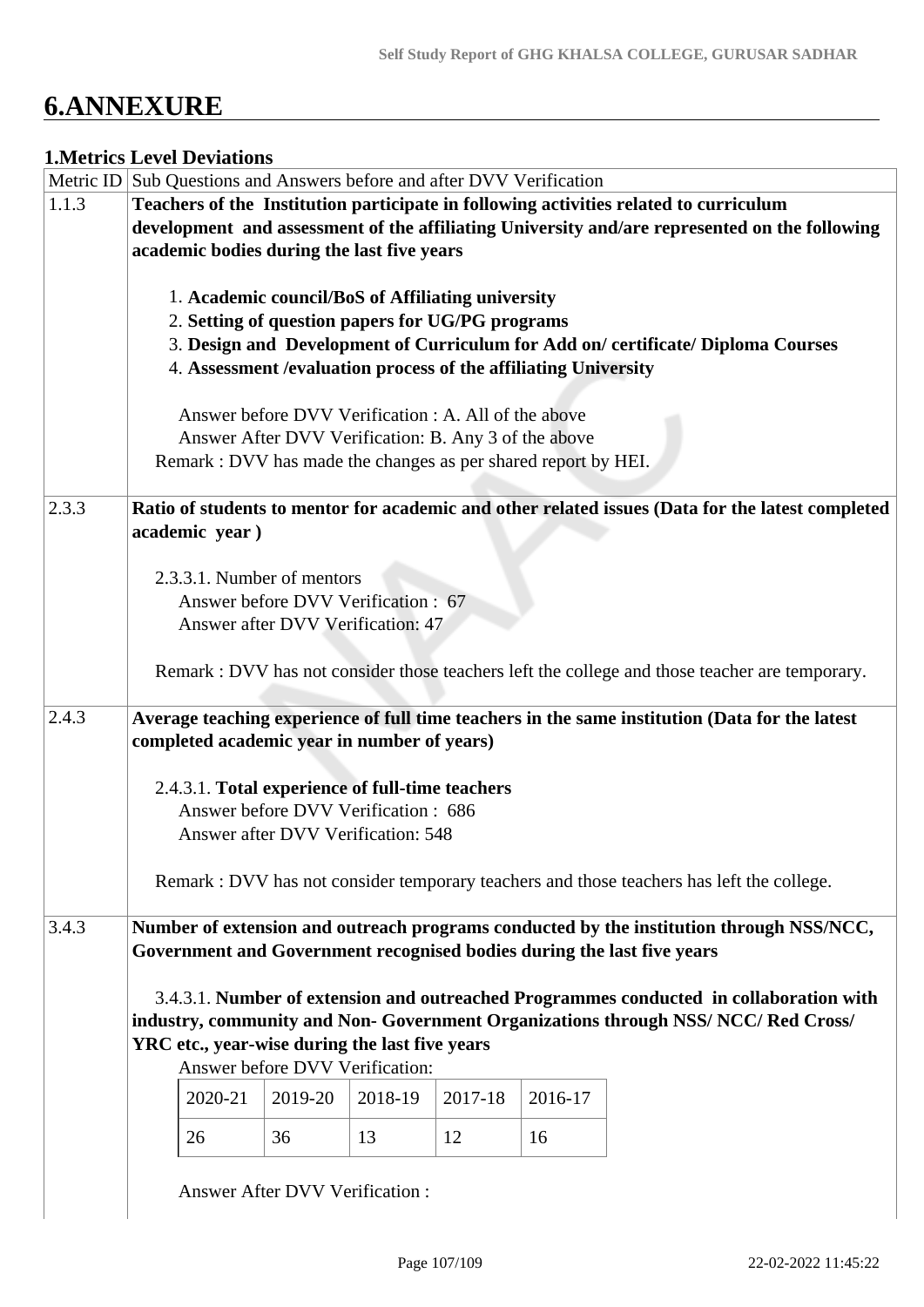|       |            | 2020-21        | 2019-20                                                                                     | 2018-19 | 2017-18                                                     | 2016-17                                                                                                                                                                                                                                                                                                                                                           |  |
|-------|------------|----------------|---------------------------------------------------------------------------------------------|---------|-------------------------------------------------------------|-------------------------------------------------------------------------------------------------------------------------------------------------------------------------------------------------------------------------------------------------------------------------------------------------------------------------------------------------------------------|--|
|       |            | 17             | 33                                                                                          | 10      | 10                                                          | 15                                                                                                                                                                                                                                                                                                                                                                |  |
| 3.4.4 | five years |                |                                                                                             |         |                                                             | Average percentage of students participating in extension activities at 3.4.3. above during last<br>3.4.4.1. Total number of Students participating in extension activities conducted in<br>collaboration with industry, community and Non- Government Organizations such as Swachh<br>Bharat, AIDs awareness, Gender issue etc. year-wise during last five years |  |
|       |            | 2020-21        | Answer before DVV Verification:<br>2019-20                                                  | 2018-19 | 2017-18                                                     | 2016-17                                                                                                                                                                                                                                                                                                                                                           |  |
|       |            |                | 364                                                                                         | 315     | 407                                                         | 323                                                                                                                                                                                                                                                                                                                                                               |  |
|       |            | 238            |                                                                                             |         |                                                             |                                                                                                                                                                                                                                                                                                                                                                   |  |
|       |            |                | <b>Answer After DVV Verification:</b>                                                       |         |                                                             |                                                                                                                                                                                                                                                                                                                                                                   |  |
|       |            | 2020-21        | 2019-20                                                                                     | 2018-19 | 2017-18                                                     | 2016-17                                                                                                                                                                                                                                                                                                                                                           |  |
|       |            | 138            | 164                                                                                         | 115     | 107                                                         | 123                                                                                                                                                                                                                                                                                                                                                               |  |
| 6.4.2 |            |                | last five years (not covered in Criterion III)<br>during the last five years (INR in Lakhs) |         |                                                             | Funds / Grants received from non-government bodies, individuals, philanthropers during the<br>6.4.2.1. Total Grants received from non-government bodies, individuals, Philanthropers year wise                                                                                                                                                                    |  |
|       |            |                | Answer before DVV Verification:                                                             |         |                                                             |                                                                                                                                                                                                                                                                                                                                                                   |  |
|       |            | 2020-21        | 2019-20                                                                                     | 2018-19 | 2017-18                                                     | 2016-17                                                                                                                                                                                                                                                                                                                                                           |  |
|       |            | 11.37          | 4.7                                                                                         | 5.13255 | 0.40                                                        | 1.062                                                                                                                                                                                                                                                                                                                                                             |  |
|       |            |                | <b>Answer After DVV Verification:</b>                                                       |         |                                                             |                                                                                                                                                                                                                                                                                                                                                                   |  |
|       |            | 2020-21        | 2019-20                                                                                     | 2018-19 | 2017-18                                                     | 2016-17                                                                                                                                                                                                                                                                                                                                                           |  |
|       |            | 2.37           | 3.7                                                                                         | 3.13255 | 0.40                                                        | .062                                                                                                                                                                                                                                                                                                                                                              |  |
|       |            | report by HEI. |                                                                                             |         |                                                             | Remark: Donation reflected in audited statement does not indicate the donors name from shared                                                                                                                                                                                                                                                                     |  |
|       |            |                |                                                                                             |         |                                                             |                                                                                                                                                                                                                                                                                                                                                                   |  |
| 7.1.4 |            |                |                                                                                             |         | Water conservation facilities available in the Institution: |                                                                                                                                                                                                                                                                                                                                                                   |  |